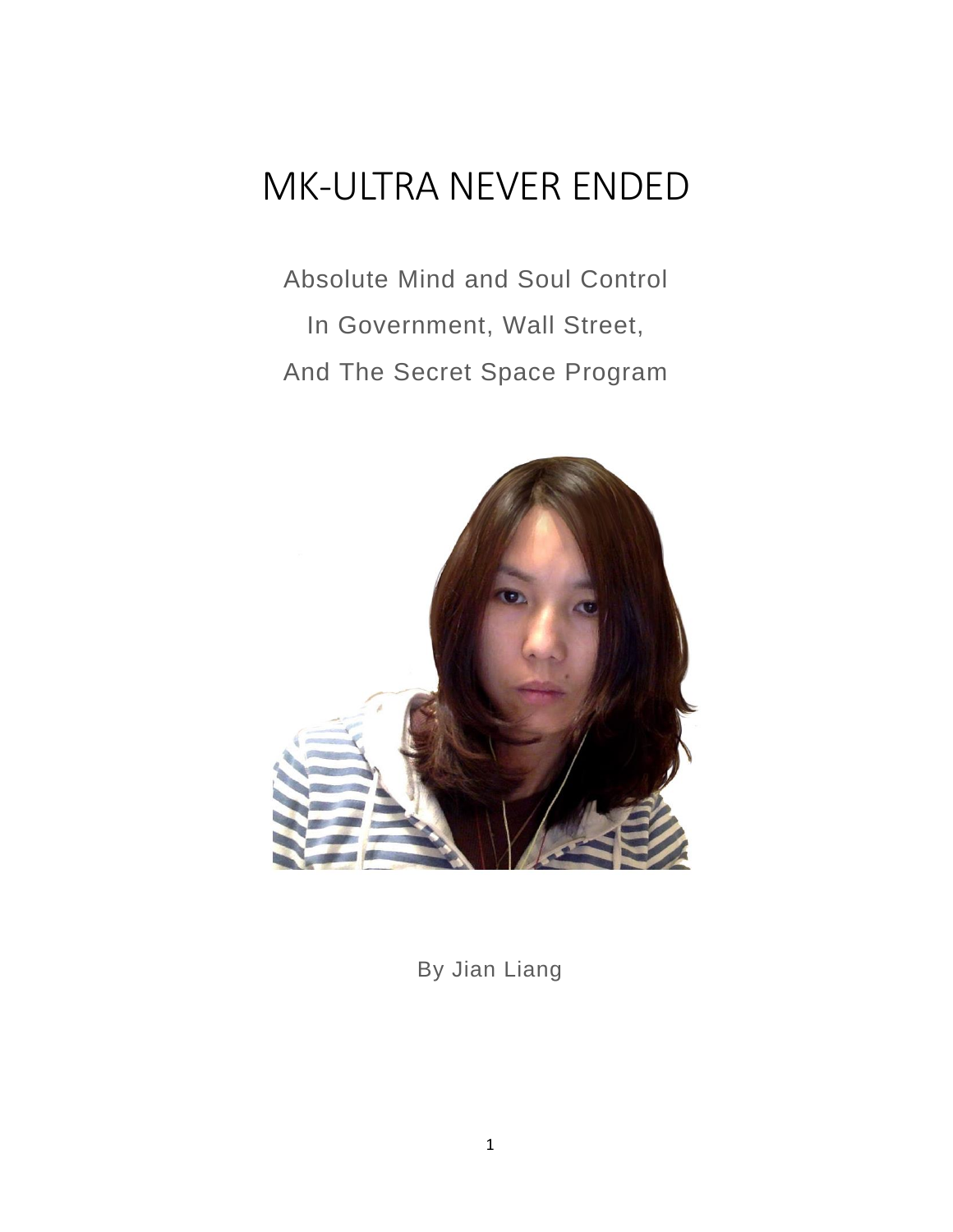This book is a fictional representation of true events in which names, initials, and situations have been changed to secure safety for my loved ones, professionals who have helped me at great risk, and myself.

*This is the story of American corporate and governmental life today*, thanks to the Cold War that spawned the CIA Operation Paperclip and MK-Ultra mind control programs. Even the secret space program now in operation began with Nazi physics and mind control. Because all of this has been cloaked for over a half century in "national security," the American public is oblivious to the existence of the evils now embedded in the very structure of its institutions and government agencies, like the post-9/11 Department of Homeland Security.

It is long past time to awaken the public to what victims like myself are undergoing every day and night of the week at work and at home.

> Jian Liang Los Angeles, California October 2018 www.jianliang.org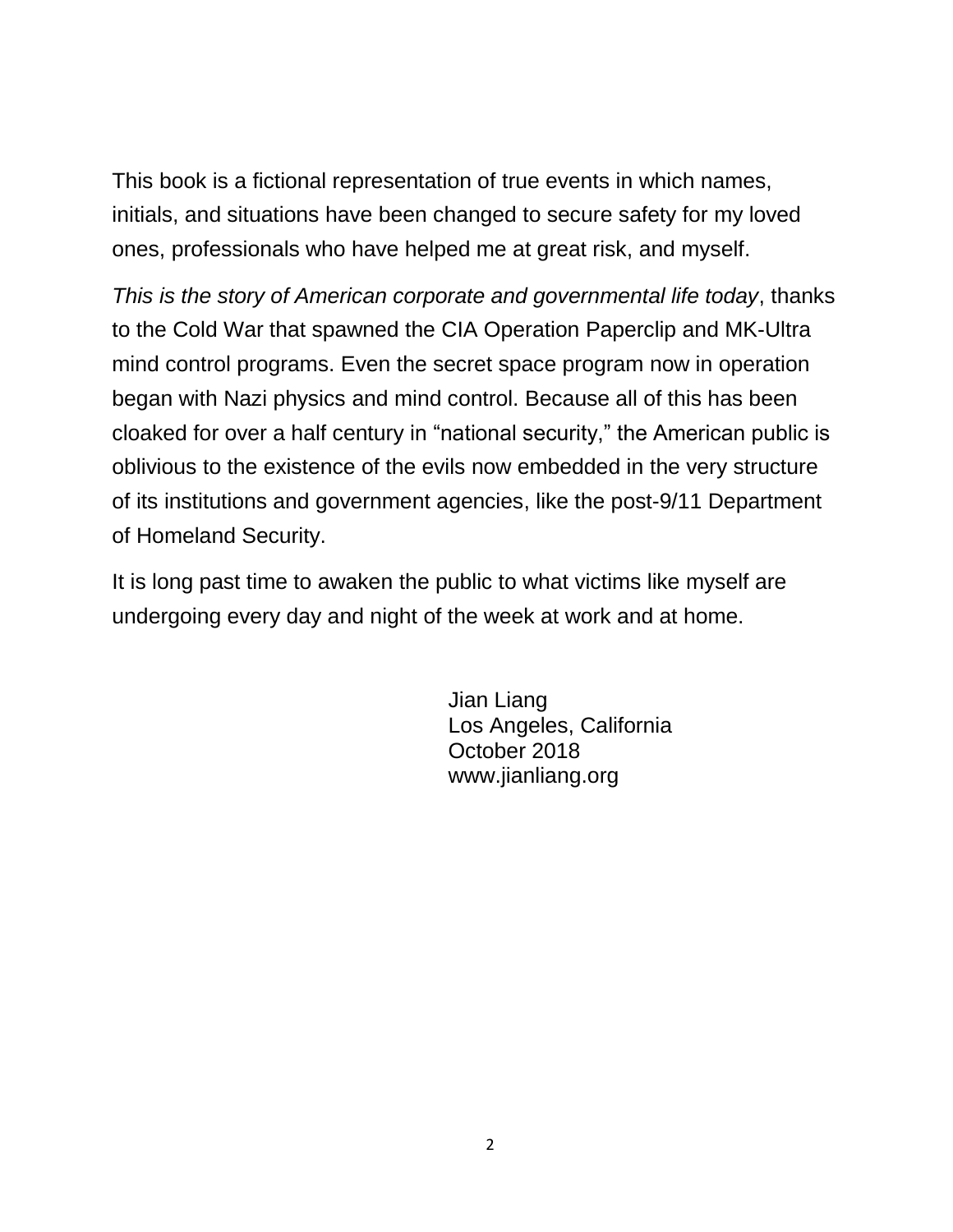# **Dedication**

This book is dedicated to all my children, known and unknown. May God bless you all!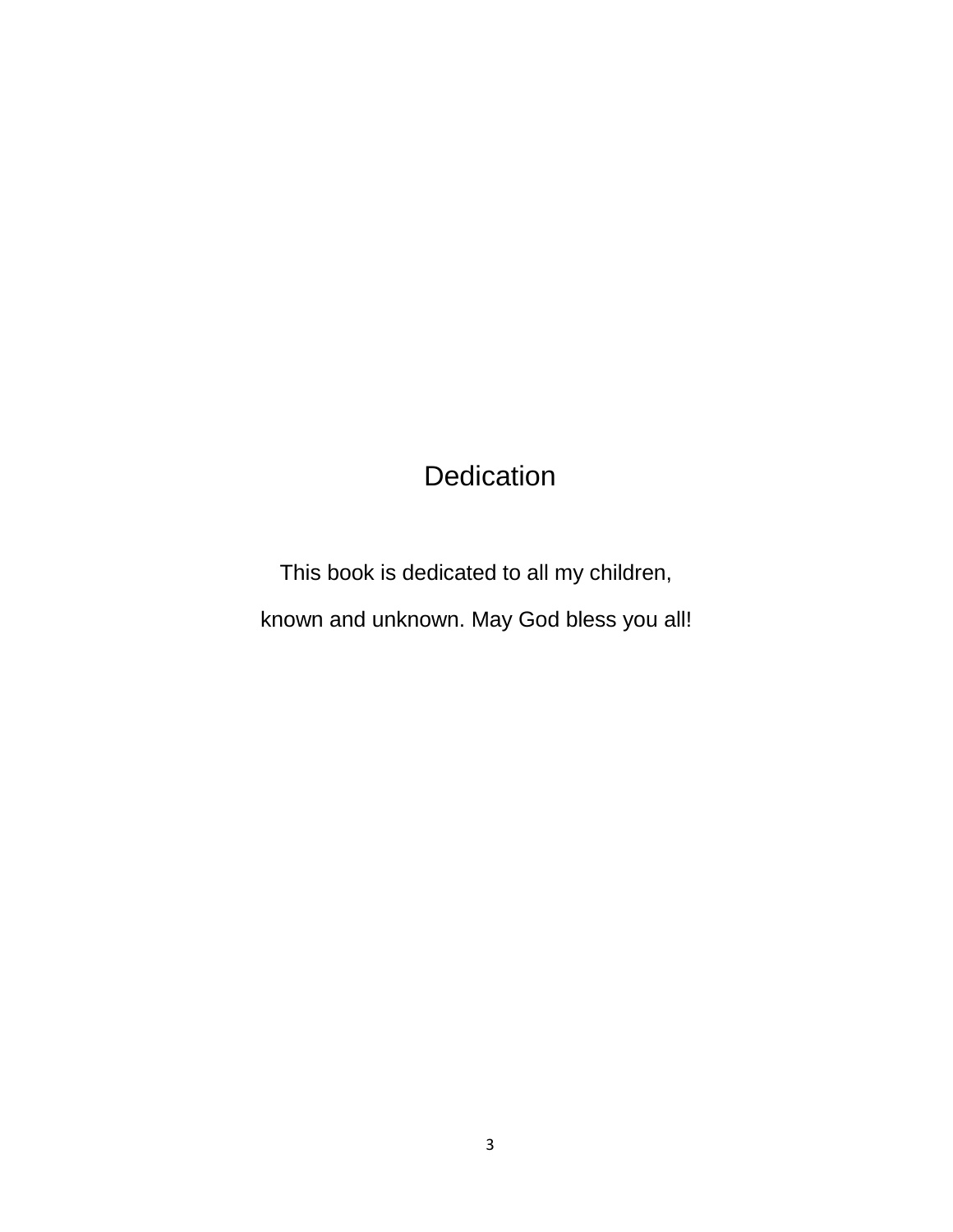# Acknowledgements

Thank you in particular to my editor Elana Freeland and proofreader Diana Thatcher and . Also to Elisa E., a stalwart MK-Ultra survivor, for believing me. Many who have helped me through this nightmare must remain nameless.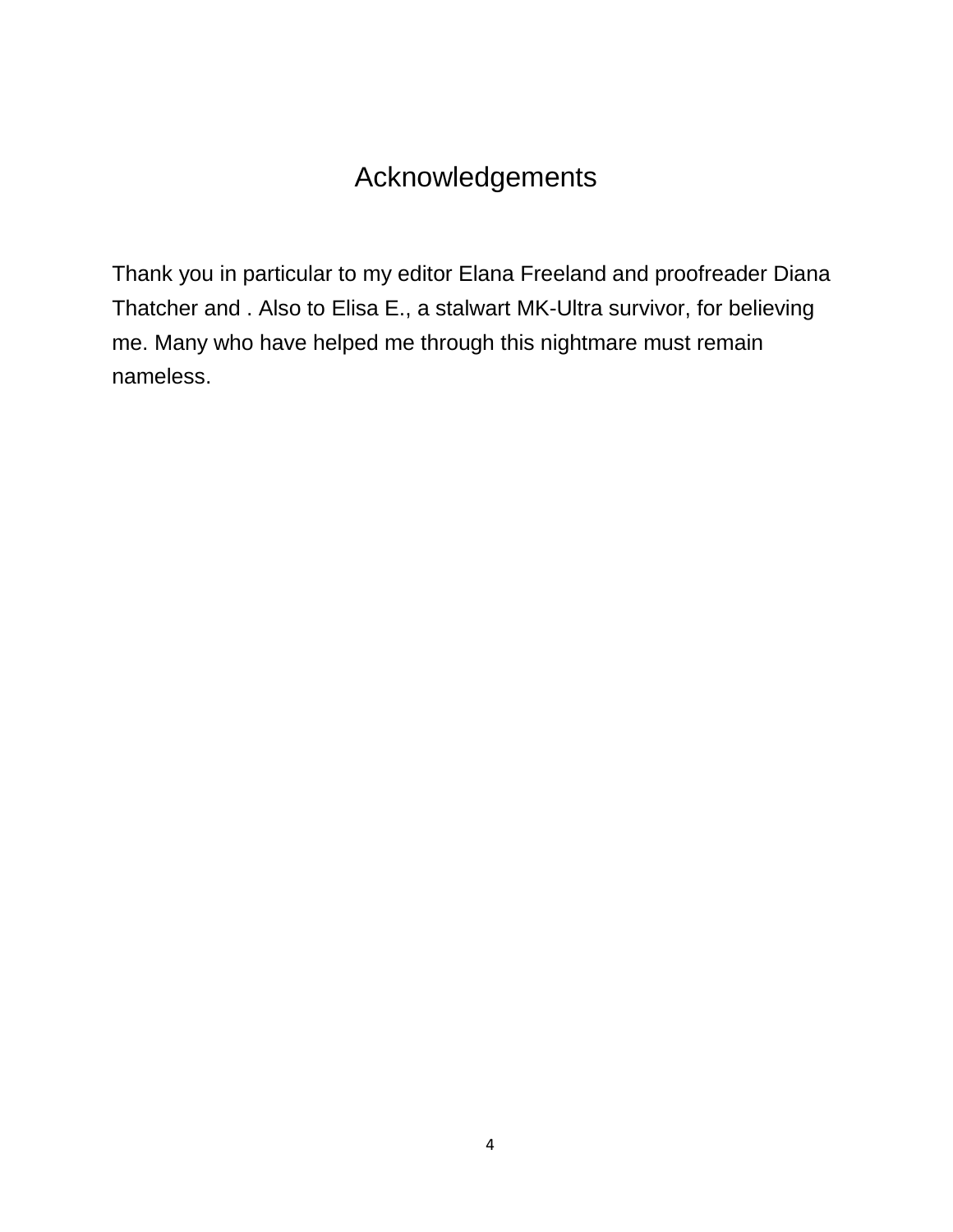### TABLE OF CONTENTS

| New MK-Ultra and Satanic Ritual Abuse: How I Was Programmed To Be An Absolute Mind- |  |
|-------------------------------------------------------------------------------------|--|
|                                                                                     |  |
|                                                                                     |  |
|                                                                                     |  |
|                                                                                     |  |
|                                                                                     |  |
|                                                                                     |  |
|                                                                                     |  |
|                                                                                     |  |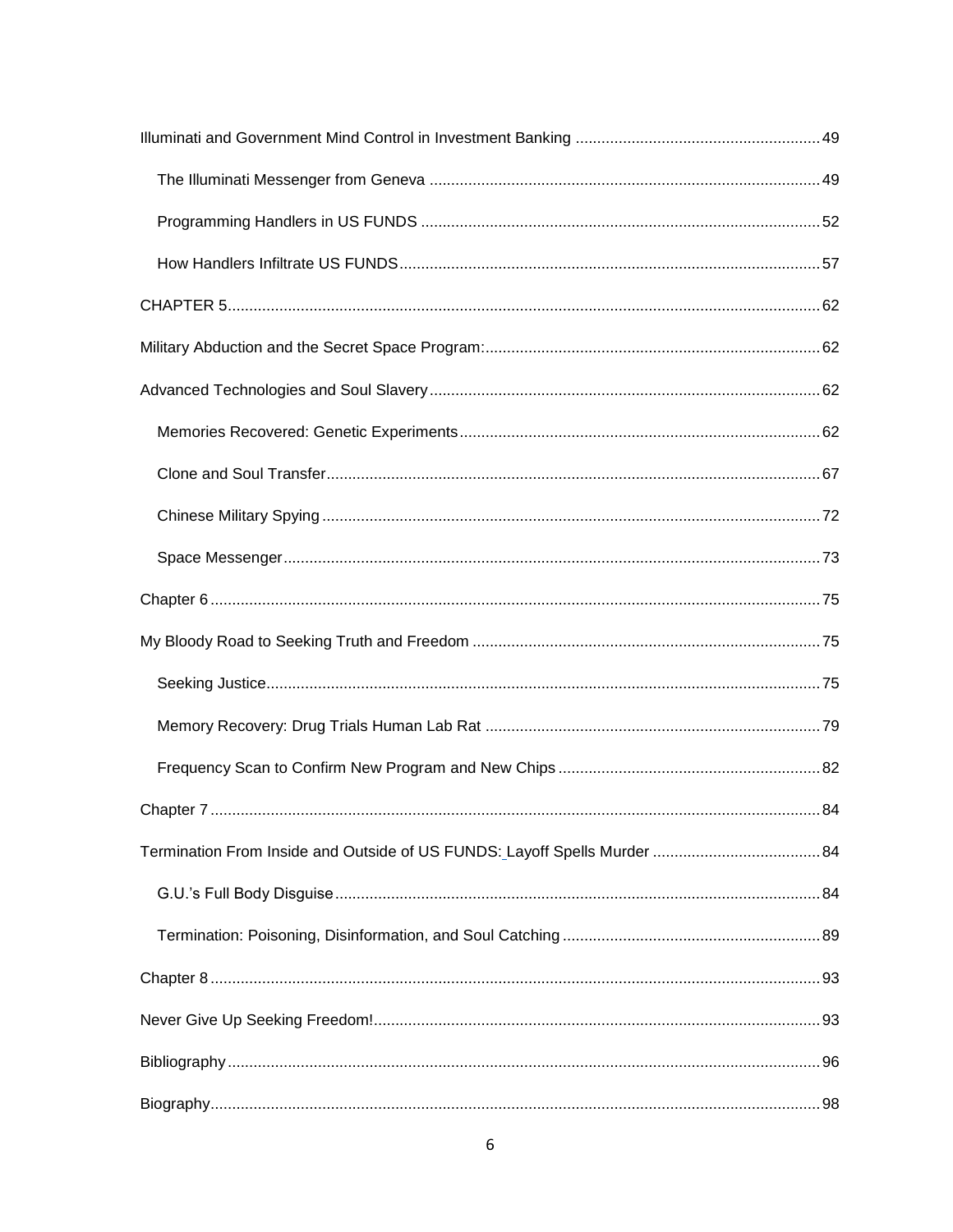# Chapter 1

# <span id="page-6-1"></span><span id="page-6-0"></span>Absolute Mind-Controlled Sex Slavery and Silent Murder

*Time: 2017-10-01, Sunday night, 8 pm PST Place: My home in Irvine, California*

"Another night to face an attack," I thought silently, staring through the kitchen window toward the dark, quiet backyard.

My ex-husband, our four children, and I had just finished dinner at the large dining room table of the 4-bedroom, single level house in a quiet *cul-de-sac* near University of California Irvine, an affluent neighborhood of white and Asian professionals. Irvine has been consistently rated as one of the safest cities in the United States. What irony. I know too well what an illusion safety is in this city where I have been living for eleven years.

Heavy hearted, I closed the window blinds and thought about what I could do to prevent being abducted during my sleep, as tomorrow would surely be another stressful day at work. For an Information Technology (IT) systems analyst working at one of the largest mutual fund companies in the world, I know what "busy" means: the first few weeks of October when the trillion-dollar financial company must report last quarter mutual fund investment performance. IT staff would have to make sure all of the company's websites were updated with the latest statistics, and mutual fund marketing materials would have to be delivered to investors and brokers, dealers, etc. I would be leading or attending back-to-back project planning meetings to schedule work for the upcoming week, responding to loads of emails, messages, and phone calls to coordinate with staff and contractors at international offices, not to mention that I would be filling in job performance self-evaluations as the rumors of mass layoffs mounted. Most daunting for me would be thinking of how to deal with the very dark secrets hidden inside and beyond my mutual fund company.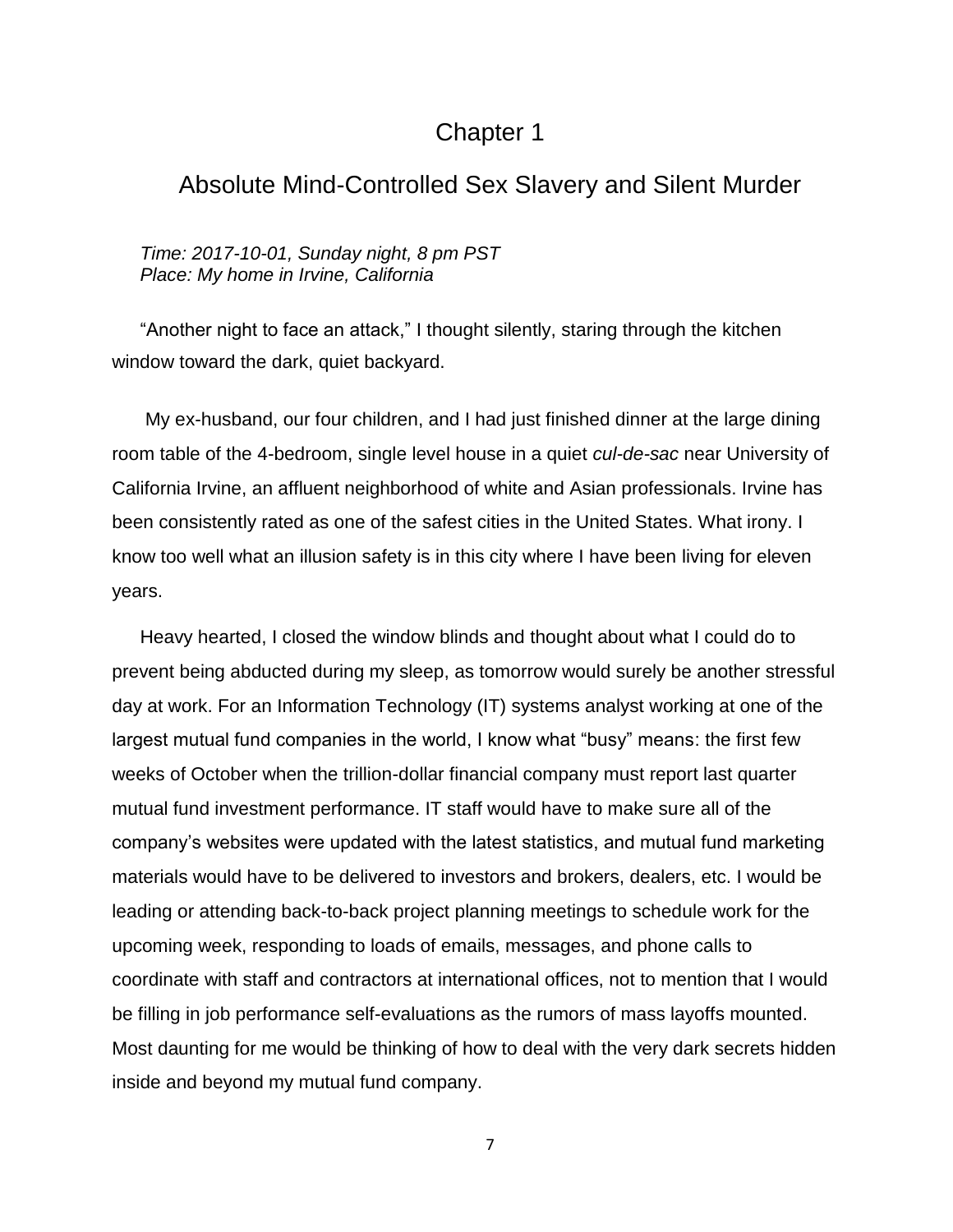It was 8:08 pm. My ex-husband sleeps in the bedroom at the front end of the house, my four children and I in the three bedrooms at the far back of the house. The living room, study, kitchen and family room lie between, with the backyard and side yard open to the large *cul de sac* where cars are always parked. My ex-husband was lying on his bed drinking and watching TV, two of our children were watching a movie in the living room, the third was in the study chatting with friends online while the fourth was studying in their bedroom.

A thought in my mind directed me to one of the children's bedrooms. I lay on a child's bed, feeling comfortable despite our uncomfortable conversation. I had talked to my child before about how my brain and body had been involuntarily implanted with nanochips, that I had been subjected to MK-Ultra programming<sup>1</sup> and constantly abducted for program "tune-ups" and slavery. The child strongly refused to believe or listen to anything about it. All the same, I asked the child if they would mind my taping the door to the hallway so that the broken tape would indicate that I had walked out of the house during the night. The child became furious because they do not want to believe I am forced to walk out to torture. Refusing to listen to anything more, the child stood up and stormed out of the room.

I knew I should get up immediately and leave the room, as I was now isolated from all witnesses. But a hypnotic comment was remotely transmitted to my mind: *How soft the bed is, how comfortable it is lying here. I'll just lie here a few more minutes . . .*  Without my conscious command, the toe on my right foot involuntarily wiggled up and down three times. I had seen this pattern before: a trigger<sup>2</sup> for a "fall asleep" program,

l

 $1$  Project MK-Ultra was the code name for a covert, illegal CIA human research program run by the Office of Scientific Intelligence from 1953 to 1973. It began with Operation Paperclip Nazis who entered the United States, Canada, and Great Britain with research they had derived from the brains and minds of concentration camp slaves throughout World War Two and has continued beyond 1973 using electromagnetic remote devices. For more, see Ellen Lachter, PhD, "Monarch Programming," [https://monarchprogramming.wordpress.com/category/mkultra/.](https://monarchprogramming.wordpress.com/category/mkultra/) See Chapter 3.

<sup>2</sup> *Triggers* are implanted to cause a slave personality to surface and respond to commands given by the master ("*handler*," generally defined as a person who trains or has charge of an animal). Triggers can be a phone call, word or phrase, wiggling toe, etc.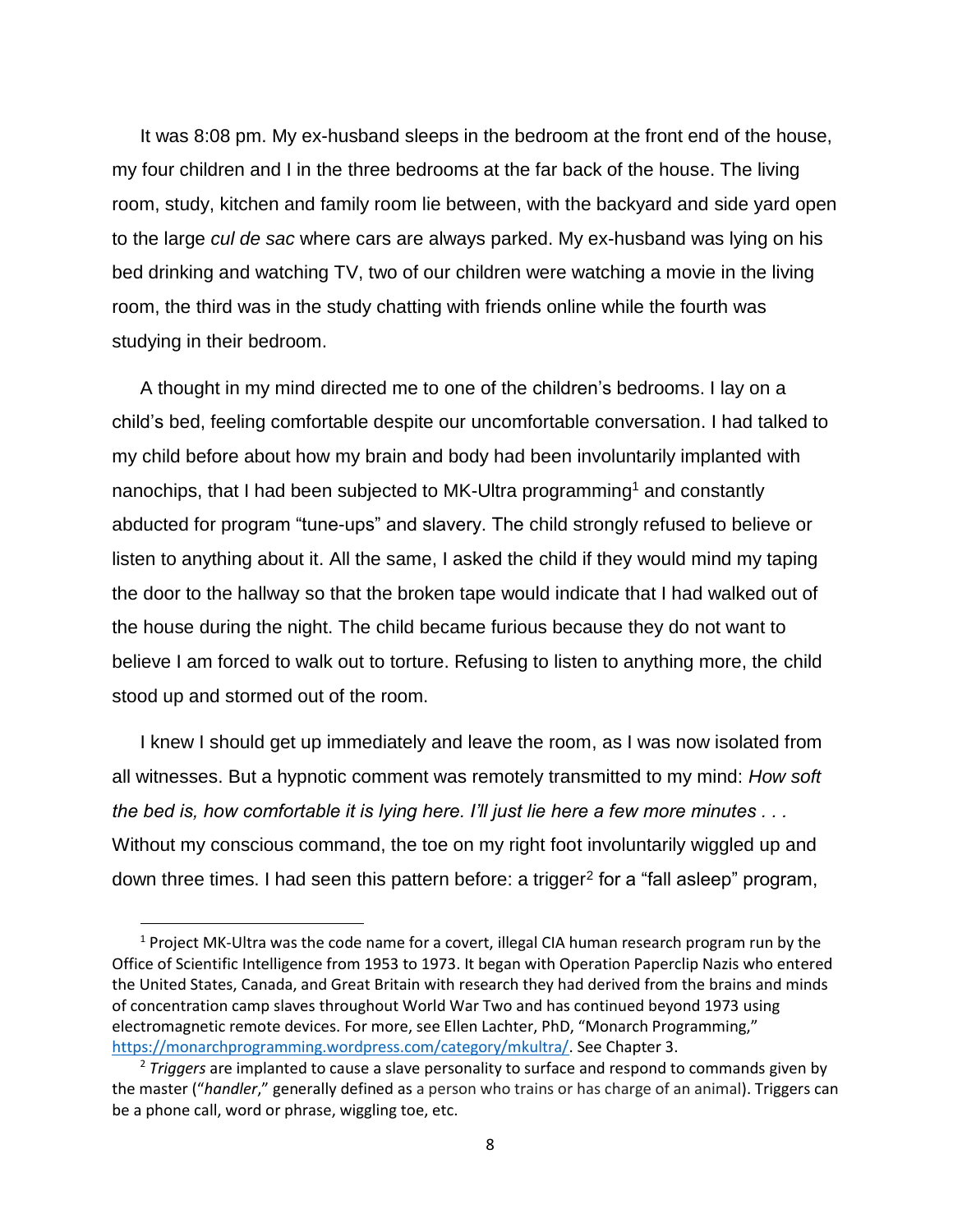which includes a hypnotic command that if my right toe wiggles three times, I will fall deep asleep in a few minutes. It was now too late to stand up and leave the room. My mind was moving into trance, all my thoughts slowing down to almost a numb state.

At 10:00 pm sharp, a remote electromagnetic wave was transmitted to my brain to make me wake up. A minute later, my children returned to their room. I remembered absolutely nothing about what had happened between falling asleep and waking up. The entire time, everyone else had been in the other end of the house and no one had gone into the room where I was "sleeping."

### Recovered Memory: D.S.'s Revenge

#### <span id="page-8-0"></span>*Abduction*

 $\overline{a}$ 

After I fell asleep, a remote-controlled electromagnetic ray communicated to the chips in my brain to adjust the brain to a semi-trance, the most vulnerable state for hypnotic induction. A subliminal<sup>3</sup> sound was remotely transmitted to my mind. The sound included a number of phone ringtones followed by spelling out an alphanumeric code followed by the command for "Betty"—an alter personality<sup>4</sup> created by severe torture during my recent trip to Columbia, Missouri—to wake up and come to the surface.

The creation of alters is accomplished through torture, drugs, and hypnosis. On September 6, 2016, I had gone to Columbia, Missouri to see a private investigator (PI)

<sup>3</sup> *Subliminal* means under the threshold of consciousness. Electronic subliminal messaging is unregulated by the Federal Communications Commission (FCC) not only in advertising, but television, film, and music sound systems. *Voice-to-skull (V2K)* technology transmits voice or any audible or subliminal sound directly into the hearing sense of the mind control victim.

<sup>4</sup> *Alter personalities (alters)* are created by shattering the personality with pain induction (torture). Each separate alter is then programmed to (1) perform a separate function (spy, sex slave, drug mule, verbatim memory recorder, assassin, rock star, actor, politician, CEO, etc.) and (2) hold memories that other alters and the original executive personality have no access to.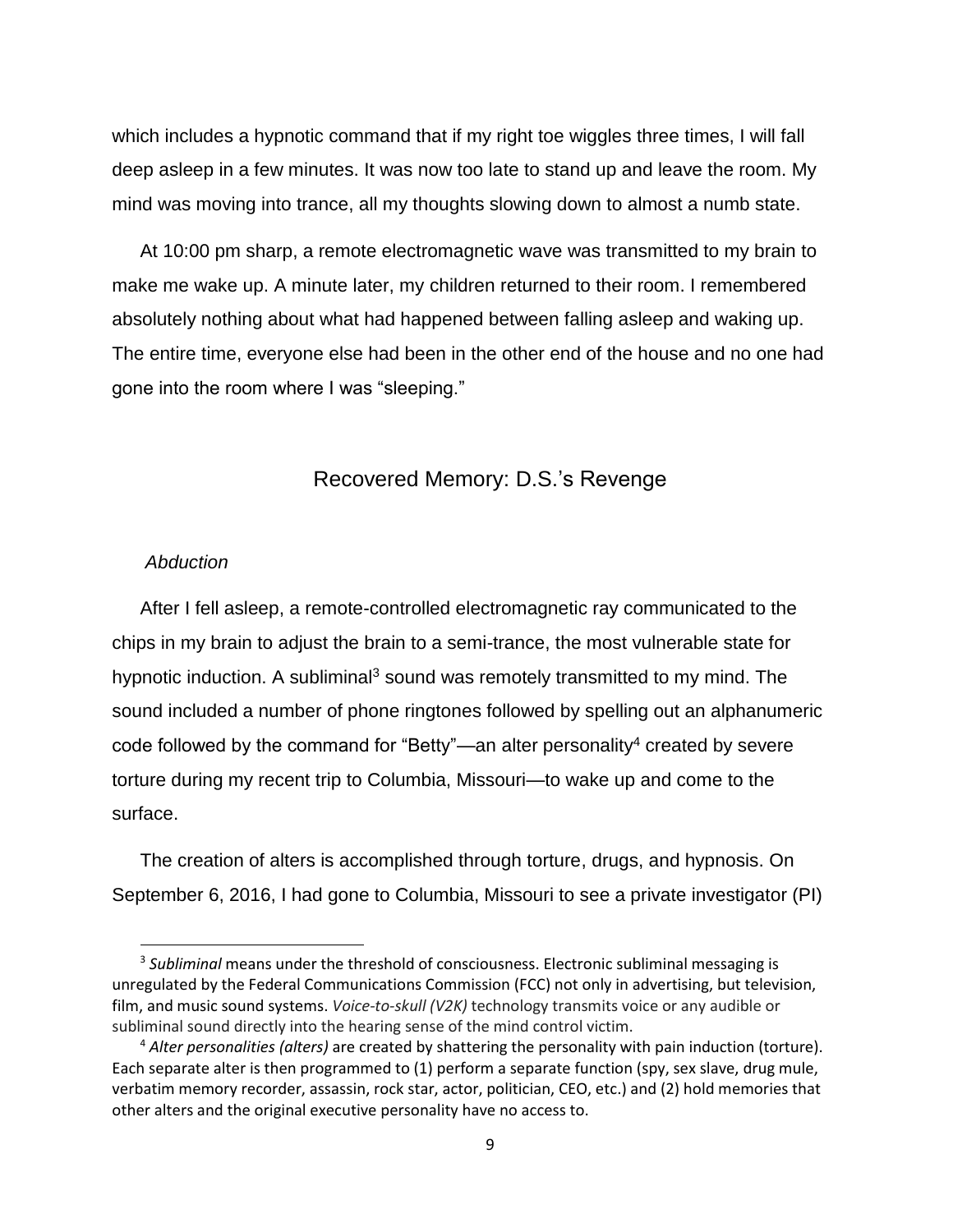who ran a full body scan to determine the location and frequencies of nanochip implants implanted in my body without my knowledge. While driving my rental car from Columbia back to the airport, a heavy sleep wave was sent by the perpetrators following my car, along with the instruction to pull over and take a nap so I could later continue to drive safely. After I was asleep, I was abducted to a nearby adult sex toy shop and electroshocked until my psyche split and created another personality the perpetrators named "Betty" to hold the memory of the horrible torture. "Betty" was gang-raped and severely tortured with "sex toys" and torture tools of the trade kept in the adult sex toy shop, all of which was filmed "for advertising the sex toys."

These extreme tortures led to programming "Betty" as a sex slave, her job being to absolutely obey the master who called her out and to perform anything commanded, including all kinds of sex with anyone, anytime, anywhere, no matter how perverse, degrading or harmful. When summoned, "Betty" takes over my body and becomes the controlling personality.

"Betty" took control of my body. The subliminal microwave voice<sup>5</sup> commanded her to walk out of the house and enter a black car waiting for her in the *cul de sac*. She felt a shiver along her spine: black cars were used for transporting sex slaves for sex slavery and/or torture. "Betty" had no choice but to be transported, the memory of the torture that had created her in Missouri still so fresh and fierce that even to think of it for a second made her body tremble and every cell scream. She could imagine no way to escape and had to obey in order to survive.

Quietly, "Betty" left the child's bed, walked out of the bedroom and down the hall, lowered her body so as to crawl under the long table in the family room and then through the curtains covering the patio door left open for her so no one in the house would notice her exit. The side yard gate was also left open. Outside the patio door was a pair of shoe covers that "Betty" now put on over her sandals. Outside the backyard

<sup>5</sup> *Microwave hearing* (microwave auditory effect, Frey effect) bypasses the ears and instead beams voices directly into the auditory cortex.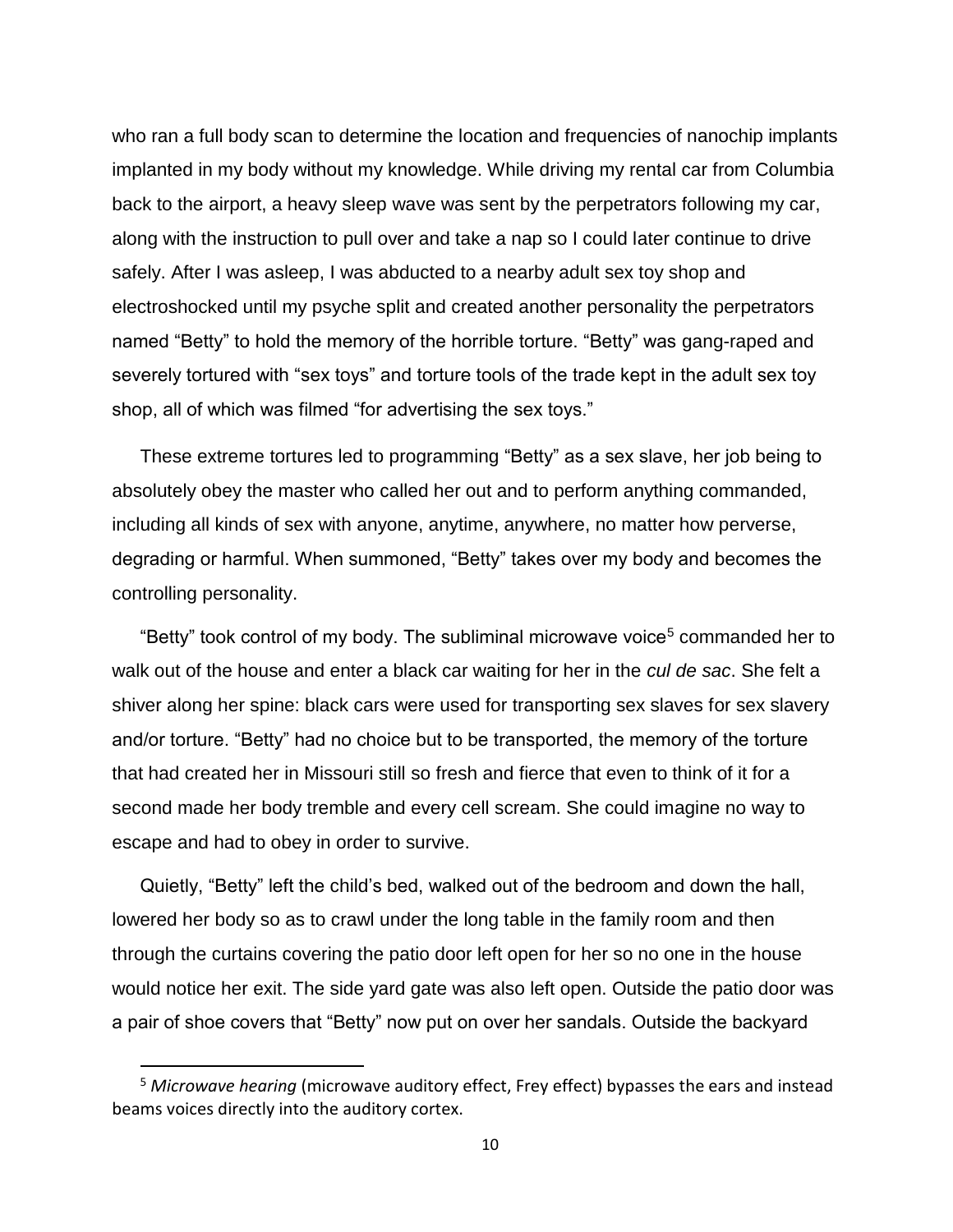she walked along the *cul de sac* sidewalk to the black car quietly idling, its lights off. She opened the door and slipped into the back seat. In the front seat were two young Mexican men. Silently and quickly, "Betty" was driven to a single-family rental about 200 meters away. The garage door opened, the car entered the garage, and the garage door rolled back down.

Following the voice in her head, "Betty" got out of the car, entered the house by the side door, walked down a hallway and turned into a bedroom where an old Mexican man named D.S. awaited her, the master for this night.

#### *Sex Slavery*

When "Betty" entered the bedroom, D.S. was monitoring the secret app on his phone, an app he used to monitor and control me that was linked to the network of the central monitoring program I'd been sold to. With a satisfied smile on his face, he closed it. Everything had been executed perfectly so far, including the silent microwave voice remotely projected into my skull earlier to manipulate my thoughts so I would take a shower and change into new sexy pants, persuade me to enter my child's bedroom, quarrel with the child, drive the child out, fall asleep on the child's bed, etc.

D.S. scrutinized his slave for the night: a middle-aged, 5'6" Chinese woman with an attractive face and slender body. Despite her age and the birth of four children, she has maintained smooth and fine skin and looks much younger than her age. What makes her unique in the underground slave market is that she is also intelligent, highly educated, and creative, which had already made him a small fortune when he sold her to the U.S. government secret space program two years before.

He knows her well. She was his Senior Information Technology Analyst in a government agency for seven years. She had also been the "pretty woman" that he'd tried without success to lure with job promotions,who had then turned whistleblower and reported a million-dollar questionable expenditure that he'd managed to the agency.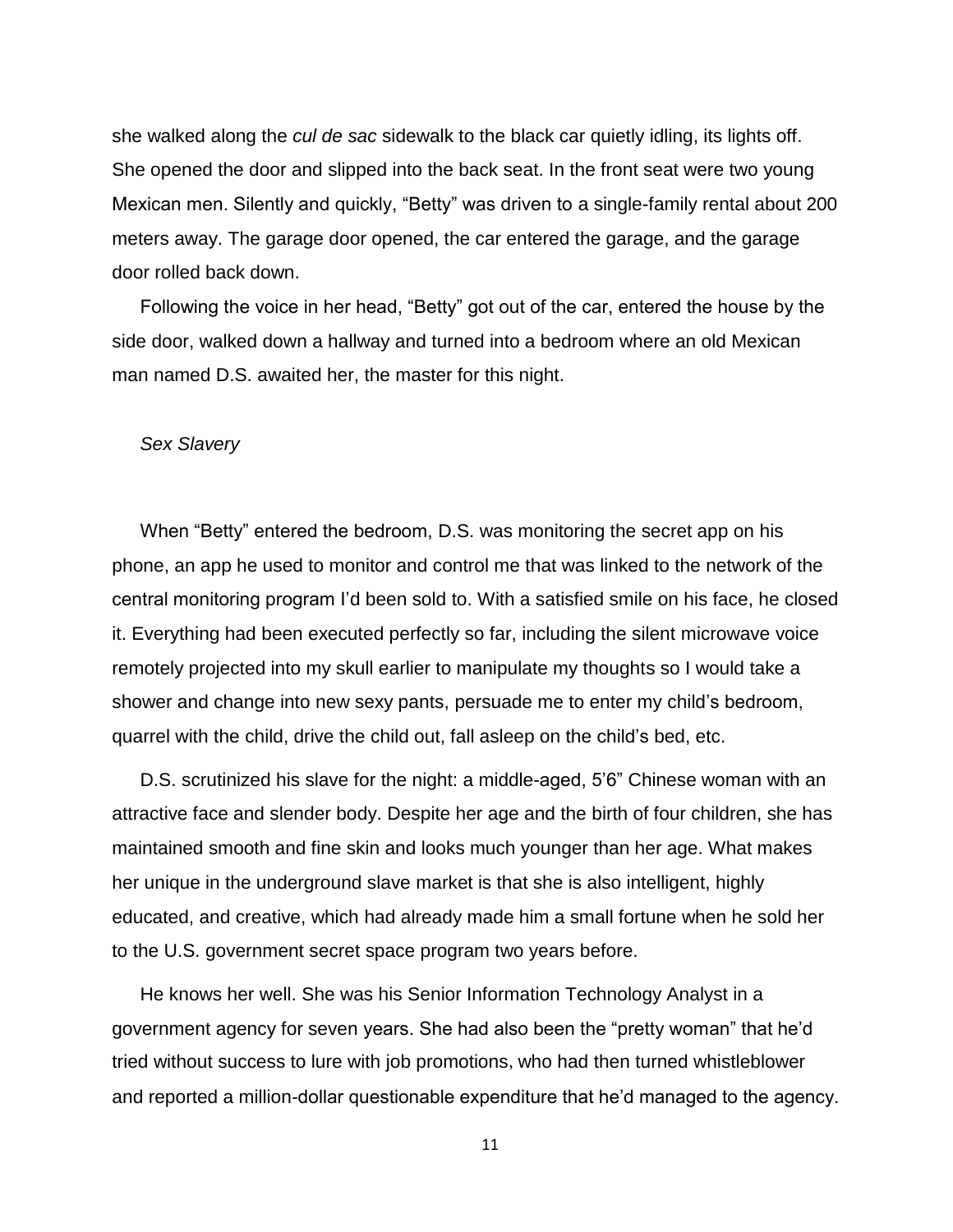The most hateful thing to him was that she'd dared to tell co-workers about the rapes she'd endured and pointed suspicion at him. Now, she was his totally mind-controlled slave that he could humiliate and torture at will until deciding to eliminate her with no trace or consequence.

"Betty" stood emotionless in front of him, awaiting his command. He could order her to do anything, but this time his taste was to command her to give control over to his favorite alter "Vivian," the one he had personally created and reserved for himself. "Vivian" surfaced and took over my body. She is from the movie *Pretty Woman* with Julia Roberts and Richard Gere, about a high-end hooker who has a romantic encounter with "Edward," a super-wealthy, handsome businessman. "Vivian" shares my body but only has memories from the time she was created, which was after I left the government agency. So she does not know who D.S. really is; she only knows her job is to please him and do whatever sex acts he wants in a classy way to satisfy his fantasy of being her savior, as in the movie.

D.S. gave a coded command. "Vivian" automatically took off her clothes and began performing sex moves mimicking the prostitution scenes in *Pretty Woman*. D.S. looked down at her, the woman he was not able to conquer in the real world, knowing that if she were not programmed with alter "sex kitten" personalities, she would never do any of this for him. But now she is his MK-Ultra slave and he is her master and he can treat her body like a doormat any time he wishes. She dares not show any resistance to physical abuse or the humiliation of degrading sex acts. When he is about to finish, he orders "Vivian" to assume an anal sex position so he can finish with anal sex. While he dresses, "Vivian" stands, awaiting his next command. Normally, he would order her to clean her body of any trace of sex, but today he moves on to other agendas.

#### *Torture for interrogation*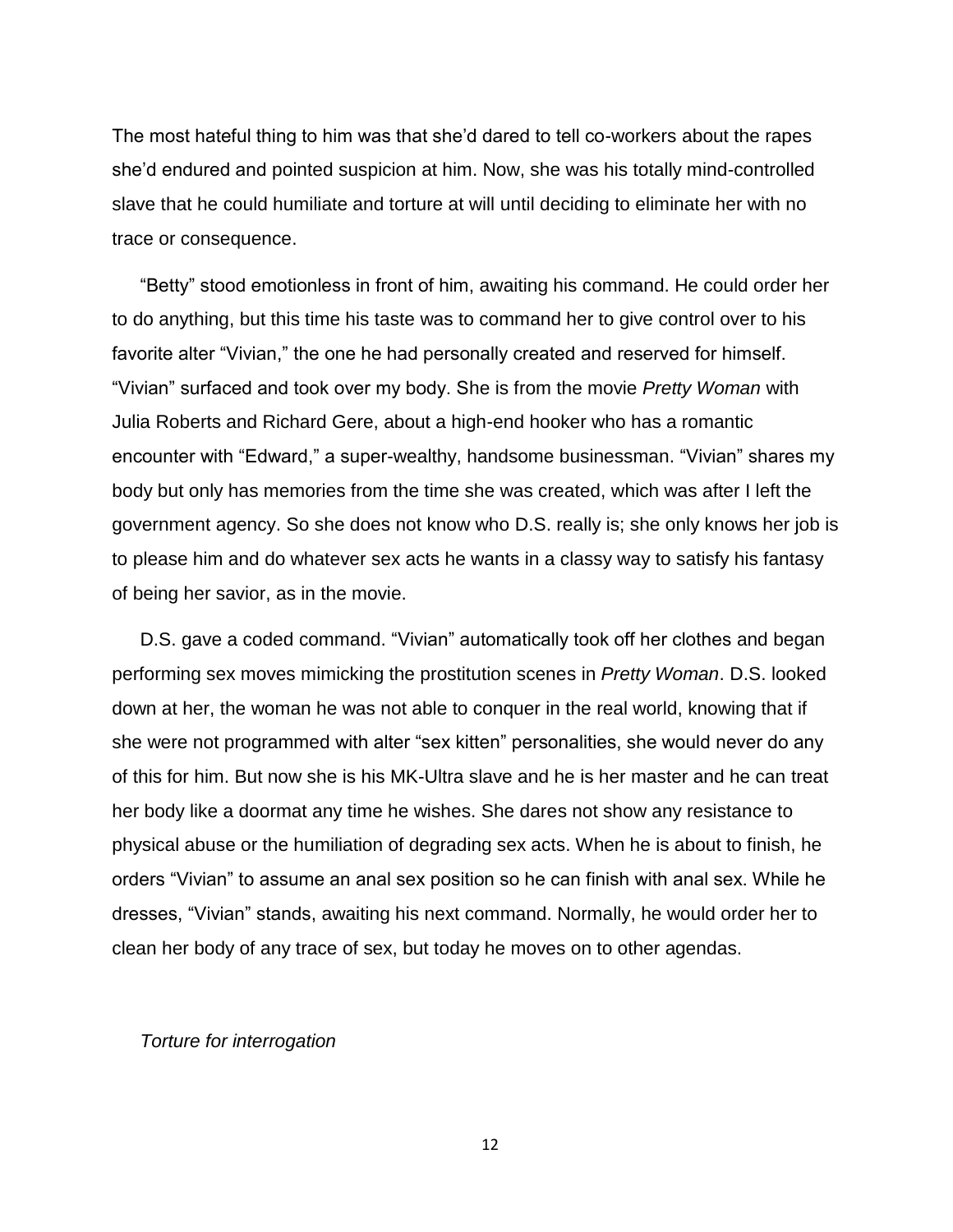One of D.S.'s agendas is to ask about his future fate. Some MK-Ultra slaves are specially trained by the U.S. government to have paranormal psychic abilities. He calls out a code that makes "Vivian" go under, then calls out another program code for "Golden," a male alter created to perform complex tasks. D.S. asks "Golden" when and how would he die. "Golden" clarifies that he does not have the psychic power to see the future but can see past lives. D.S. does not believe "Golden" and asks which alter can see the future. "Golden" answers "SkyWalker," another alter created by military programmers to perform secret space-related tasks. D.S. did not know the code for "SkyWalker," so he pressed "Golden" to tell him. "Golden" said "SkyWalker" cannot be called out by a code; he can only be called out by a special wave form to the brain that only the military has the equipment to create.

D.S. does not accept that answer either and decides to electroshock "Golden." He takes out a small box with two wires ending in clips and attaches the clips to my vulva. (Golden is a male alter but must share my female body.) D.S. turns on the switch and a strong electric current shoots into my vagina and then into my whole body, now uncontrollably tumbling and twisting in pain. "Golden" still insists he cannot see the future nor does he know "SkyWalker's" code. D.S. repeats the electroshock several times, then finally gives up. He then asks "Golden" about his past lives. Emotionless, "Golden" describes what he sees in two of D.S.'s past lives.

D.S. is disappointed but has no time to linger on his future or past, as he has a third agenda for tonight, which is the most important one. He heard that I have collected evidence on the implanted chip and have been actively doing deprogramming with psychiatrists to recover lost memories. He knows I have booked a trip the following day to do more deprogramming and another trip the day after for another full body scan. With existing memories recovered and more evidence to be revealed, he and the secret entities behind him are afraid that I will discover the dark secrets that they have concealed so successfully. He fears that his cover as a retired high technology executive will be blown and his crimes exposed, so that he will need to expedite my elimination.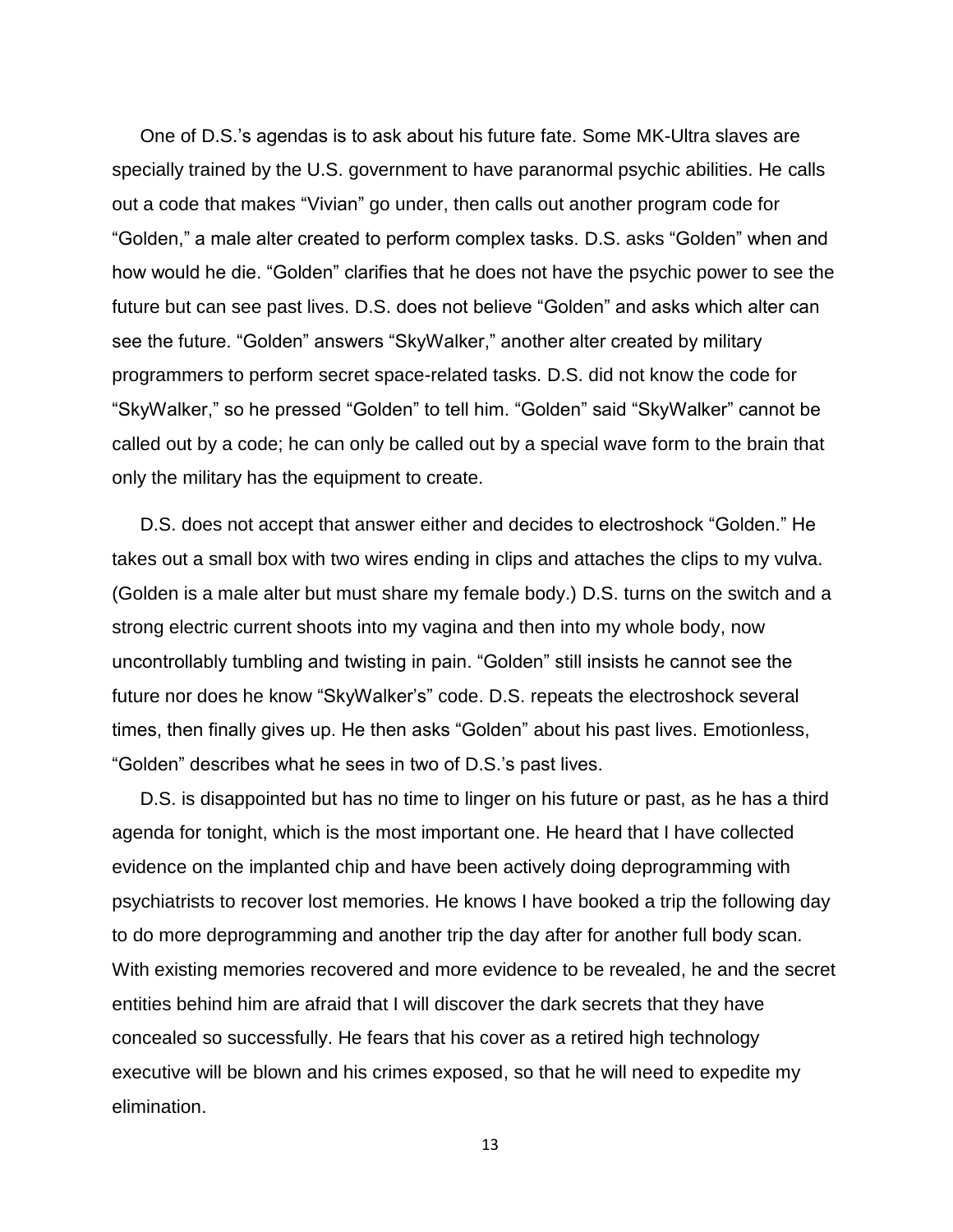#### *X-Ray Radiation*

D.S. switches "Golden" for "Betty," ordering her to another bedroom. On a table adjacent to the end of the bed is a machine that looks like a medical device. It has a desktop component with a big round opening in front, and an arm bar connecting somewhere else. "Betty" is ordered to sit on the end of the bed and face the machine, her private parts and abdomen facing the round opening. It is a commercial X-ray machine intentionally modified for slow murder, its protective components removed so that the X-rays can reach a maximum harmful level.

D.S. leaves the room grinning. From another room, he turns on the machine and shoots X-rays into "Betty" so her soft organs absorb a maximum ionized radiation. He pushes the button that feeds hundreds of doses of X-rays far exceeding the allowed limits of radiation treatments. He has used this method on me many times, both when I am sleeping at home and when I am in altered states after being abducted. Radiation leaves no telltale marks, and when the target eventually develops cancer and dies, there is no suspicion. The CIA has used this proven silent murder method for decades. D.S. will use it to terminate the woman he has such mixed feelings about.

#### *Return home*

The Mexican drivers notified D.S. that the movie my children were watching at home was almost over and that they would soon be returning to their bedroom. It was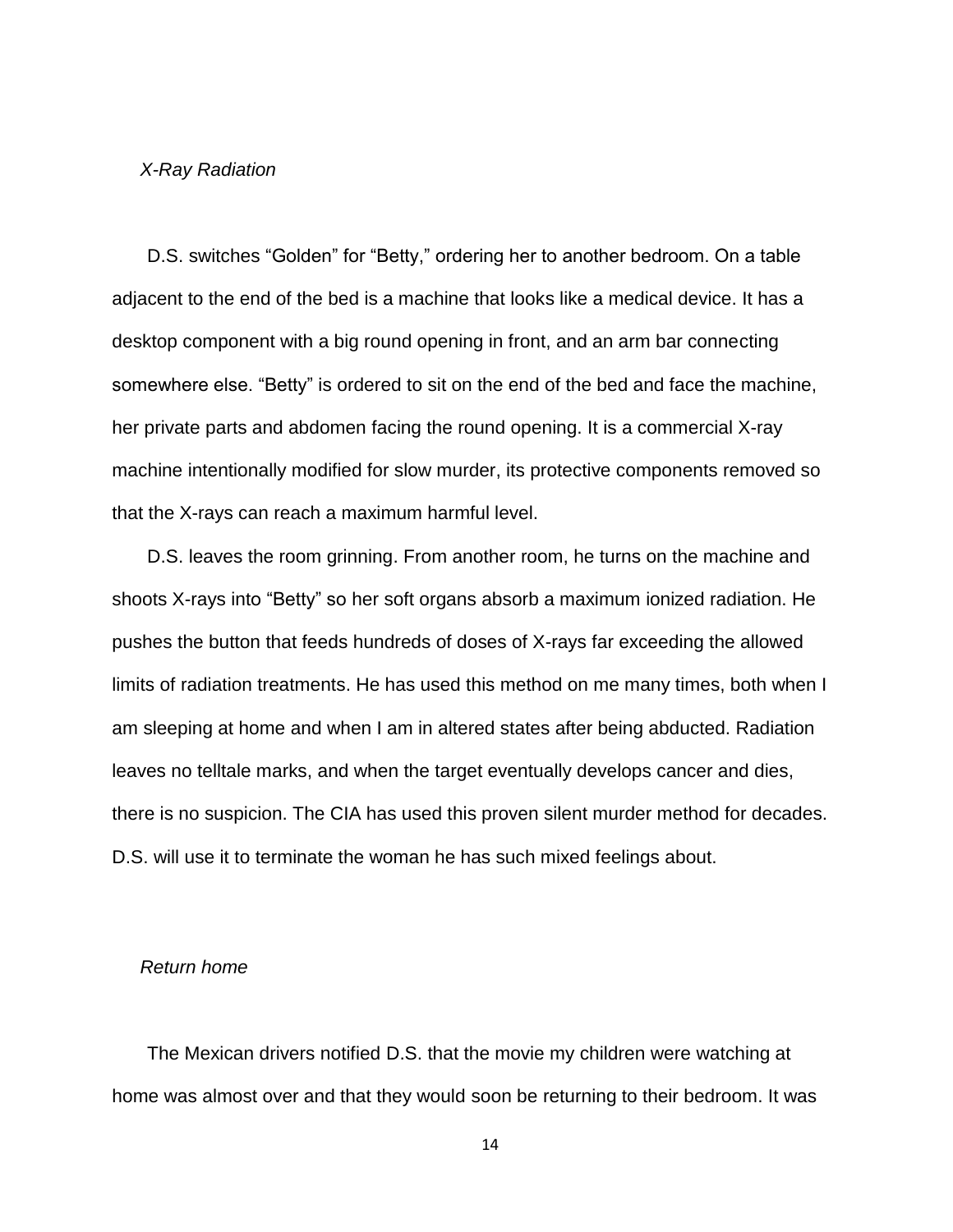time to send me back so my absence would not be discovered. Quickly D.S. wraps up his X-ray death operation and orders "Betty" to put on her clothes. Another command wipes "Betty's" memories of what happened that night, and the drivers return "Betty" to the children's bedroom. Once "Betty" is lying on the bed, a remote voice commands her to return to my subconscious and for me to take control of my body. At 10:00 pm sharp, I am awakened on my child's bed by a remotely projected signal. Within one minute, my children return to their room. I stand up and walk out.

From the abduction house just 200 meters away, D.S. must be monitoring all my home activities from his phone app, perhaps saying to himself, "So far, so good." But a doubt might be lingering in his mind: *What if she remembers what happened tonight? What if she remembers that I did not have time to clean the telltale traces of sex*?

### My Life Before Government Whistleblowing

#### <span id="page-14-0"></span>*Born to be a boy*

I was born during the Cultural Revolution (1966-1976) in the fall of 1970 in Changsha, Hunan Province, in the south of the People's Republic of China. My mother was an accountant in a state-owned commercial administration organization. On the night I was born, she attended her organization's nightly mandatory "Quotations from Chairman Mao Tse-tung" class until 9 pm. My father was a lecturer on mechanical engineering at the state-owned university in Shanghai and could not return home for my birth.

My mother knew she was about to give birth but not the gender of the baby. Two years before, she'd had a daughter and desperately wanted a boy. In traditional Chinese culture, only boys carry the family name and are valued. Her moderate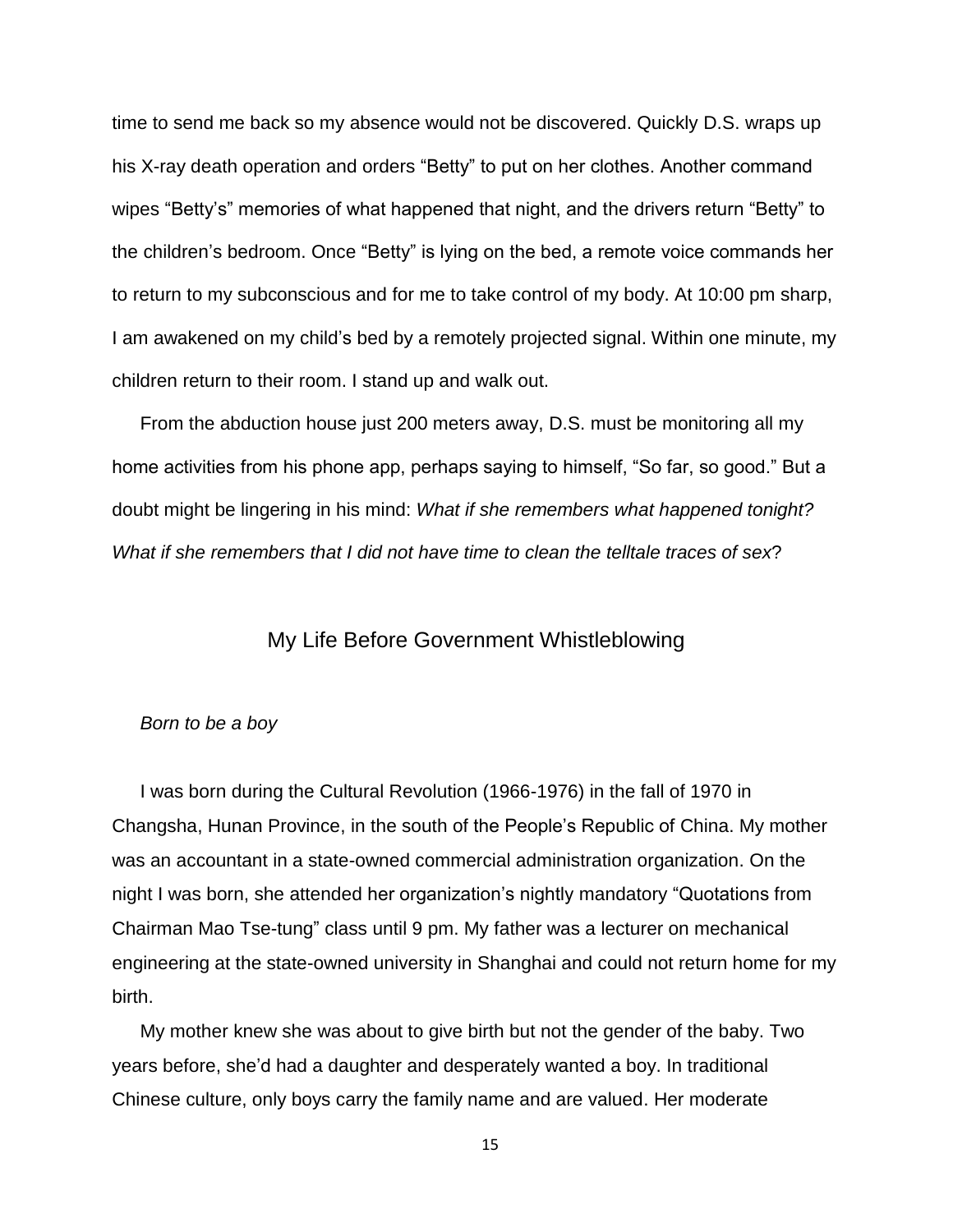economic status meant she and my father could not afford more than two children. Based on how she walked and the shape of her abdomen, every neighbor was certain she was carrying a boy, which made her happy. In fact, she had secretly determined that if the baby were a girl, she would kill her and pretend it had been an unfortunate accident or natural death. No one would suspect her and she might have another chance at a boy.

It was a warm night in the capital city. She prepared a pot of hot water and liners in case she gave birth at home. The hospital was next door and an OB/GYN doctor lived upstairs in her apartment building. When the contractions began, she felt it was too late to go to the hospital so she asked one neighbor to call the OB/GYN upstairs and another neighbor to ride a bicycle to her mother's house about ten minutes away and bring her to help with the birth. Both the doctor and my grandmother arrived in time.

When the doctor handed me to my grandmother, my mother asked, "Is it a boy?" Before the doctor could answer, my grandmother, who knew my mother's plan, said, "Yes," then took me to the water barrel for a bath, after which she wrapped me up. My mother, satisfied she had a son but exhausted from the birth, quickly fell asleep.

The next morning, the neighbors woke my mother to congratulate her on her second daughter. When my mother insisted I was a boy, the neighbors laughed. "We all know it is a girl – the doctor told us." So it was too late for an accident or natural death. Word was out.

How I survived the following years, I do not know. My mother never had a son; after me, she aborted all her babies. I never had a good relationship with her, although we have gotten along much better in recent years. I was, however, very close to my grandmother, a traditional Chinese woman widowed in her 40's who endured poverty and hardship to raise three daughters by herself. She was kind, soft-spoken, never complained, and always helped others. She loved and cared for me, and I loved her dearly. She died when I was 17 years old.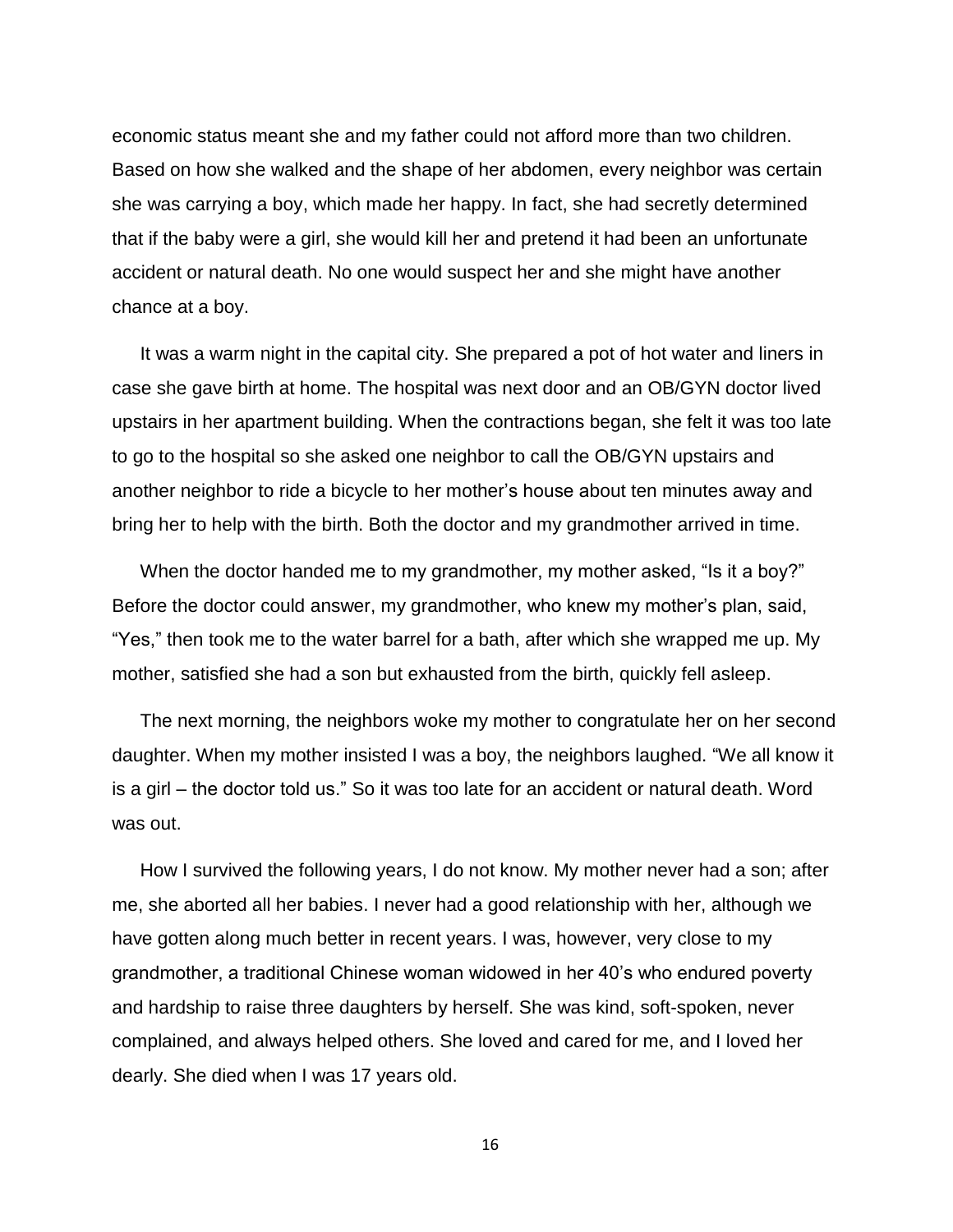#### *School years in China*

In some ways, I performed as well as a son might have. I was a cute baby, always smiling, after which I went on to a state-owned preschool. There I exhibited so much gymnastic talent that I was selected by the province-owned Sports Committee to be one of several dozen child athletes to be trained exclusively as State gymnasts that might one day represent China in the Olympics. But during preparation class away from my beloved preschool teacher, I cried day and night for her until the Sports Committee discharged me and sent me back to my preschool.

I strove to be a well-rounded student and excelled with very good GPAs throughout elementary, middle and high school. I was good at math and literature, track and field, and snapped up medals in sports competitions. In high school, I won a writing competition for my essay "My Mother", in which I portrayed a tender, kind-hearted traditional Chinese mother based on my grandmother, not my mother. It was broadcast over the school radio station, and I was selected to be student reporter for the radio station, which was where I met my first crush – a handsome student news announcer with a sweet voice. When he passed a love note to me, however, I did not respond, nor did I see him ever again after graduation. This pattern of being attracted to handsome boys with a charming voice would continue.

My intention was to become a journalist, my dream job being to travel around the world and report on people's stories. My father had always been supportive of me but promptly rejected my journalism dream. After my birth, he had moved back from Shanghai so he could be with his family. Since then, he had worked in a state-owned research institute as a research fellow in the area of Precise Metallic Materials (nanomaterials). Just before I submitted my college applications, he wrote a 10-page letter to me to convince me that because of what he knew about the real world and my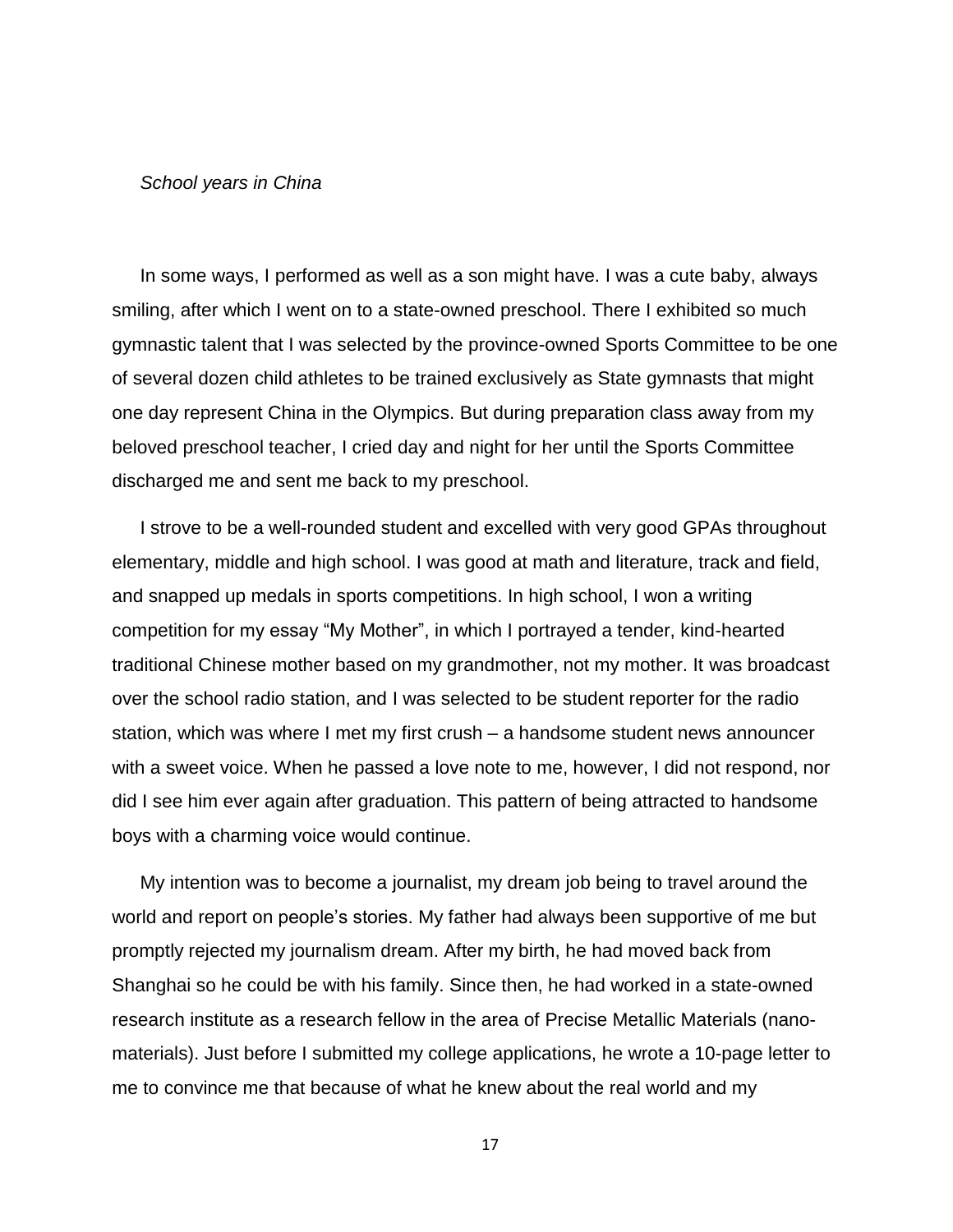personality, always seeking righteousness and daring to challenge authority, he worried that I might be betrayed, raped, kidnapped, or die in prison if I became a journalist. He thought the most secure career for me was to be a mechanical engineer. I would always have a job and never need to worry about machines causing the trouble humans often do. I read his letter and thought about it the whole night, knowing how deeply he cared for my welfare. So I gave up my dream job in order to be "safe." Later, I would learn in the cruelest way possible that safety has nothing to do with a job but much to do with whom I encountered on the job.

I went to a local university and studied Mechanical Engineering. I never liked the major. At heart I loved art, poetry, and Nature. I joined a student publishing organization my second year and met a boy I loved deeply, a handsome, artistic and sports-minded boy with a charming voice, slow, warm and sincere.

When I was a freshman, the infamous 1989 Tiananmen Square Protests in Beijing<sup>6</sup> occurred. I joined a local protest in the square in front of the province government building. At the end of the local protest and without telling our parents, four enthusiastic roommates and I secretly decided to take a train to Beijing and join the protest in Tiananmen Square. But all trains to Beijing had been suspended. Stuck in the train station, we were puzzling over how to get to Tiananmen Square when a parent of one of the girls discovered our plan and picked us up. Later, we realized how close to death we had been. Had we boarded the train and gone to Tiananmen Square that day, we very likely would have been among the thousands of students shot dead by automatic rifles or crushed by tanks on the tragic night of June 4, 1989.

l

 $6$  Known in the West as the Tiananmen Square Massacre (April 15-June 4, 1989), troops with automatic rifles and tanks fired on student demonstrators. Students were calling for democracy, greater accountability, freedom of the press and speech. They were eventually forcibly suppressed on June 4, 1989. See Kris Cheng, "Declassified: Chinese official said at least 10,000 civilians died in the 1989 Tiananmen massacre, documents show," *Hong Kong Free Press,* 21 December 2017.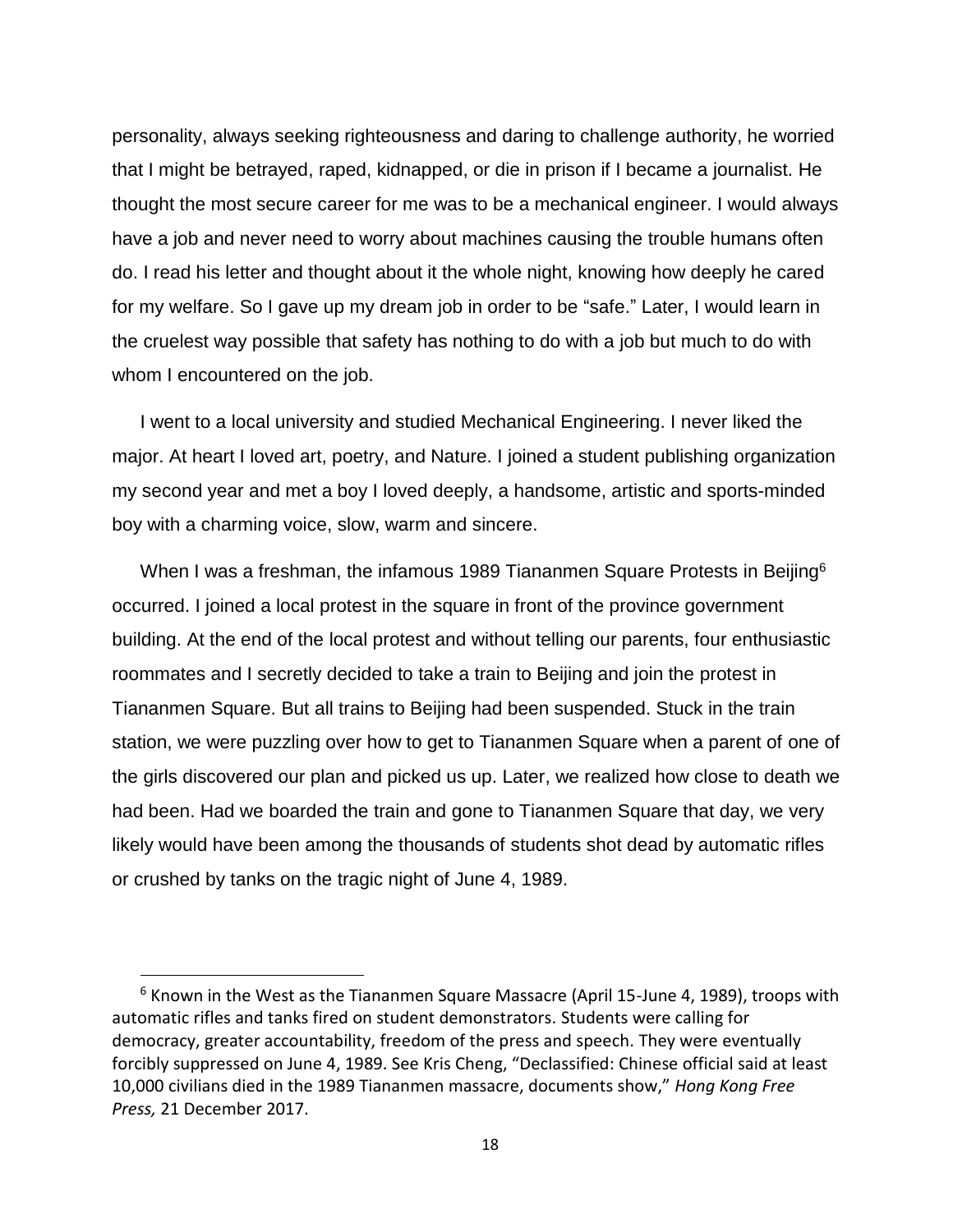My entire second year of college was spent writing "reflections," watching brainwashing videos to "correct" my mind, and attending mandatory military training. Fed up, I decided to leave China and study in the United States. I broke up with the boy I loved, determined to go abroad alone to a totally unknown place, not daring to look back. Our break-up broke his heart, and he never contacted me again. It broke my heart, too. We had worked together publishing news boards, etc., but had only dated for a few weeks. We'd never kissed nor even talked about sex. In that era of China, my education was very conservative, so I held the belief that sex before marriage should not even be considered.

#### *I come to the United States*

In 1995, three years after receiving my Bachelor of Science in Mechanical and Aerospace Engineering, I received my student visa for graduate studies in the United States. I have always been what is called a "quick study." At Arizona State University in Tempe, I earned a Master of Science degree in Mechanical and Aerospace Engineering; later in my 40's I earned an MBA at California State University, Fullerton. In my spare time, I earned various specialized certifications to advance my career: Certified Financial Planner certification, the ITIL (Information Technology Infrastructure Library) Certification, a Microsoft Certified Technology Specialist (MCTS) certification, and a Project Management Professional (PMP) certification, just to name a few. All of these advanced degrees and certifications paved the way for the seemingly promising career of a young professional woman. After Arizona State, I accepted a job offer as a systems software engineer of Siemens PLM Solutions to develop leading computeraided design software in Cypress, California, and moved to Southern California in 1997. I worked there for nine years and was promoted to Advanced System Software Engineer.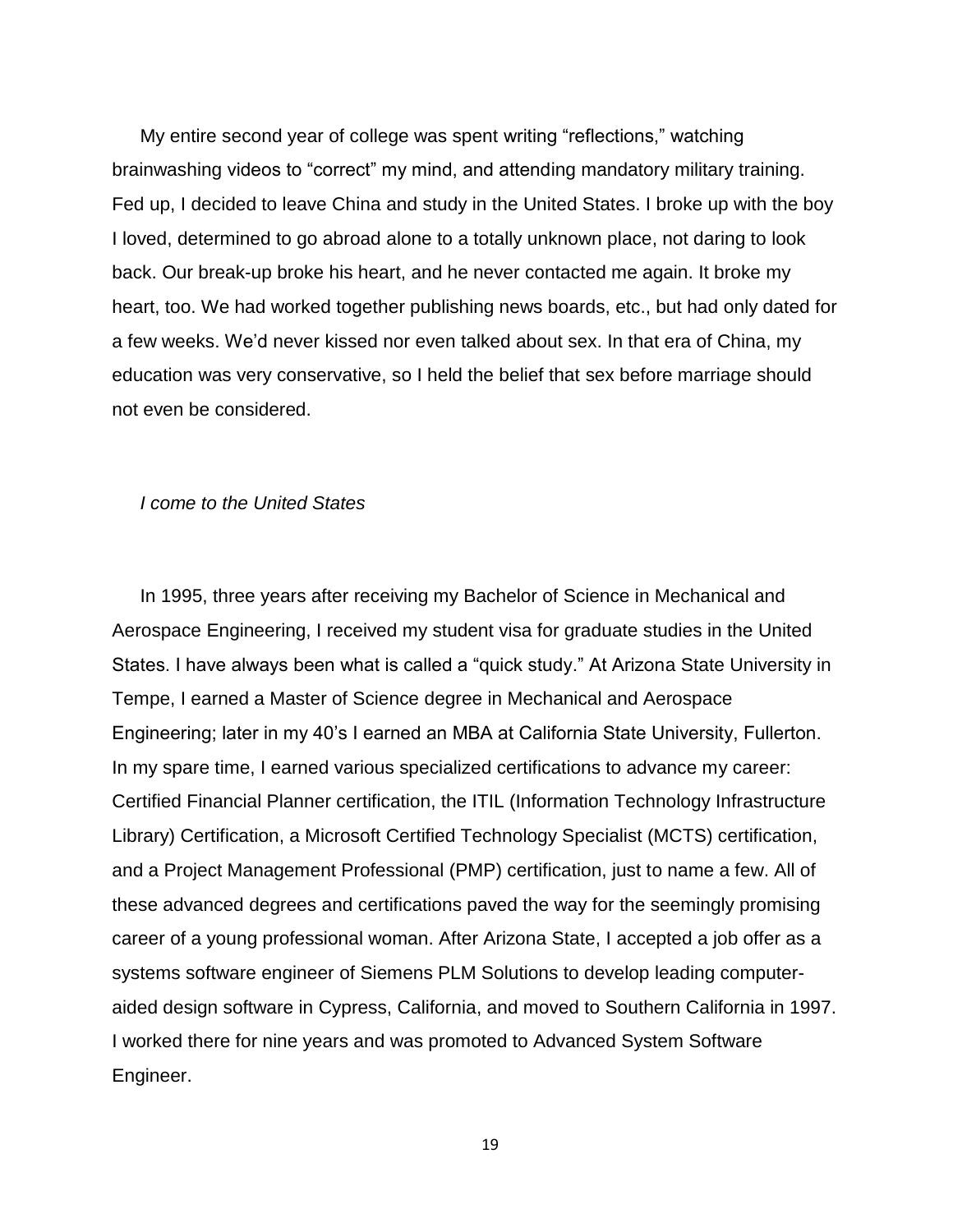In 1998, I married a Taiwanese schoolmate I had met at Arizona State, and over the years we had four children together. As I began having children, I decided to find a government job so I could have a more stable work schedule. I received my U.S. green card and later became a U.S. citizen. I changed jobs in 2006 to work for Riverside County as an Information Technology Business Systems Analyst III. In April 2008, I changed jobs again to work for a local government agency in Southern California as a Senior Information Technology Analyst, responsible for IT business systems and project management, application, development and administration. When I received the offer, I was happy. Everything seemed to be working out perfectly: I was well educated, financially well off, still young and pretty, had beautiful children, a successful career, a car, and a house. What a perfect life – until I met D.S. Then my entire life went into a downward spiral.

My ex-husband is the only man I have had sex with – in my conscious, free will state of mind, that is. I still maintain my habit of not having sex outside of marriage – in my conscious, free will state of mind. Even after thousands of rapes, forced prostitution, sexual torture as a mind-controlled slave, my body defiled again and again over the past three years, I can still say that I have been faithful in my body and maintained my purity and dignity before God, my family, and my children.

### Whistleblowing Against Misuse of Government Funds

<span id="page-19-0"></span>I never imagined encountering anyone like D.S., a 60-year-old Mexican man, in a U.S. government agency in the Orange County suburbs of metro Los Angeles. D.S. was senior manager of the agency's Information Technology (IT) Division in which I was a Senior Information Technology Analyst. Indirectly, D.S. managed my work through my direct manager.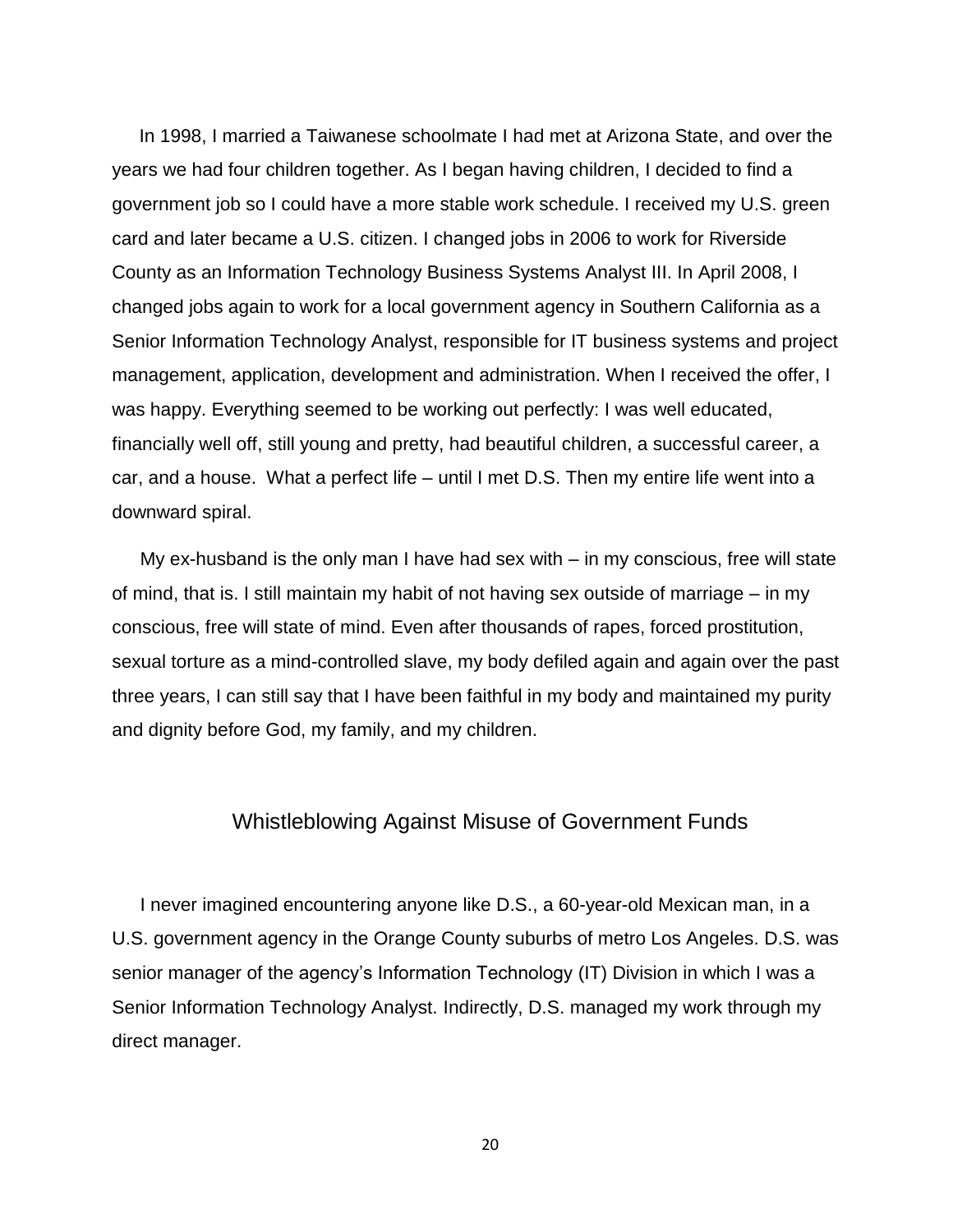D.S. had attended Catholic schools in his early years, then had joined the U.S. military. His biography states that he worked as a technician in the U.S. Air Force for a few years, then as a technician for almost ten years at Rockwell Collins, the large defense contractor in Southern California, after which he joined the government agency I was working for. He had been there for more than twenty years, beginning as an operation technician in the plant field, then working his way up into the Information Technology (IT) division.

I quickly gained a reputation as a very intelligent and beautiful woman in the agency. D.S. commented on how smart I was and more subtly on my appearance. He tried to lure me with job promotions so that I would be close to him, but I did not respond to these temptations. I have always been proud of my independence and dignity and would not trade them for anything. Our work relationship thus became more and more bitter, and he began using his authority to cause hardship in my work life.

In May 2013, I read in a department project report that our IT division was doing a Disaster Recovery project. It didn't make technological sense to me. The project would create a new computer disaster recovery center to enable the continuation of the agency's computer system, should the system in the main center fail due to natural disasters such as floods or earthquakes. The new computer disaster recovery site is very close to the ocean and just five miles from the main center. It does not reduce the risk, as normal disaster recovery centers should do.

I started privately researching the project and Agile Storage, Inc., a start-up company unknown to the IT industry at that time. I found out that in February 2013, D.S. had been in charge of using the agency's purchase bid process to select vendors for the Disaster Recovery project, and Agile Storage, Inc. had won the bid. Agile has two offices, one in San Jose, California, and one in Durham, North Carolina. In March 2013, D.S. had issued a procurement request to a sub-committee of the agency Board of Directors asking for funds to purchase equipment and services for an IT project to build a Disaster Recovery Center in Plant 2 of the agency, five miles from the main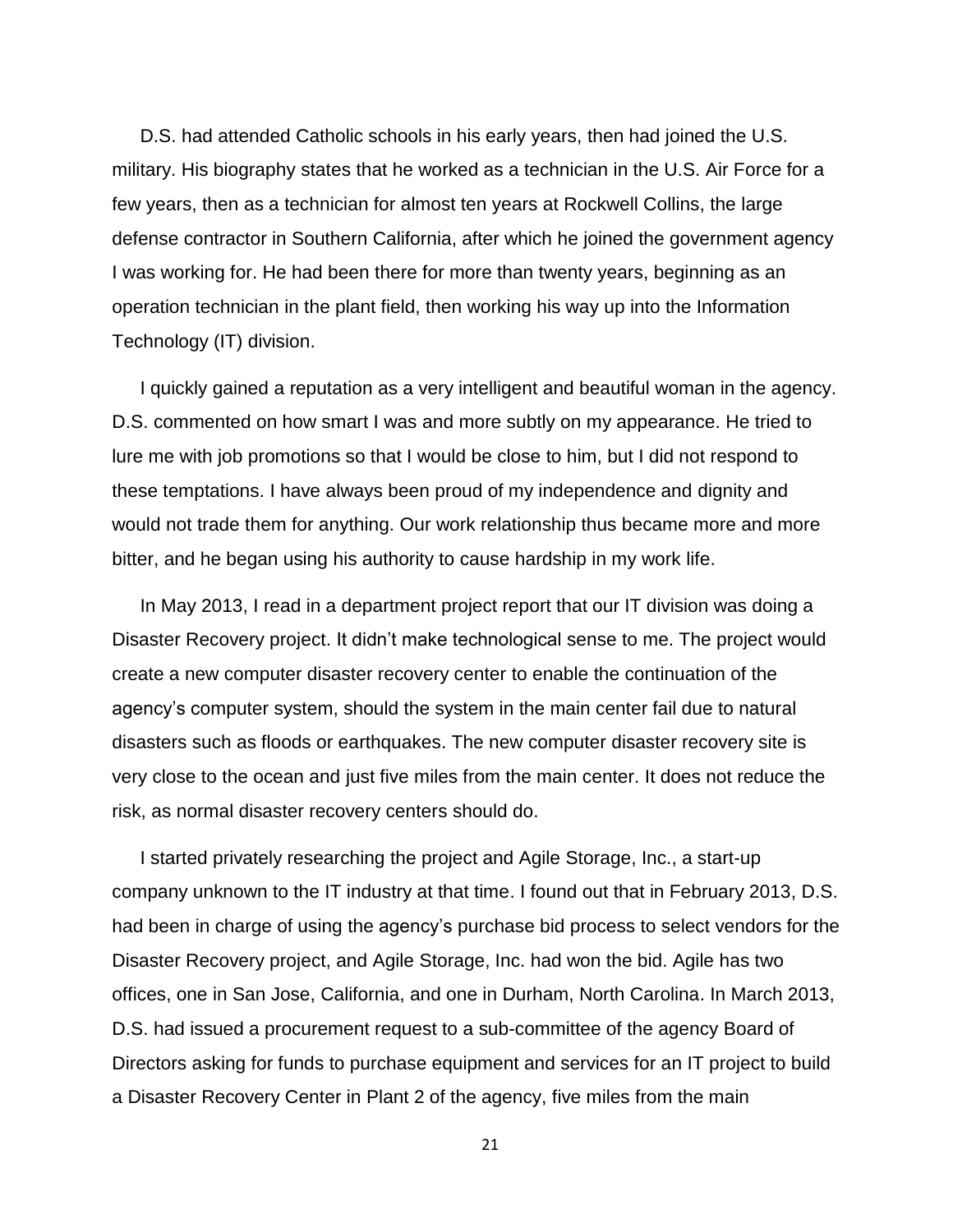information management center in plant 1. The Board had approved his request with an initial cost for equipment at over \$1 million. D.S. had used multiple budget codes to cover it so the total cost would not be obvious.

D.S. discovered that I was researching the Disaster Recovery project. In September 2013, he seized my company computer and tried to use some of its contents to get me fired. However, I was able to prove that I had not breached company policy and so was able to keep my job.

On December 3, 2013, a co-worker in the agency close to D.S. told me that D.S.'s daughter had married and found a job in North Carolina at the same time in early 2013. I already knew from previous conversations with coworkers that in December 2012, she had applied for a job in our agency after graduating from college but had not been hired. I linked her move with Agile Storage's North Carolina office and the timing of her new job with the Agile equipment procurement and suspected that D.S. had cut a deal with Agile for his daughter's job, plus perhaps sharing the procurement with him. I started to search for the contract and procurement documents, inquiring of co-workers involved in the project.

D.S. panicked when he found out about how far my inquiries had gone. At first, he threw promotions and other incentives my way to try to buy me off, but I was as uninterested as before and kept researching. On December 10, 2013, I called the agency's union representative to discuss whether or not to report the procurement issue to the agency's Human Resources department. When I returned to the office, D.S. tried to engage me in conversation. I ignored him, at which he threatened, "I have money," and walked away. This announcement was probably the beginning of his plan for revenge: to hire gangsters to target me.

Beginning in mid-December 2013, small things like my house key and electronic devices began disappearing, then reappearing a day or more later. Things inside my house were moved around. While shopping or doing errands, I was stalked everywhere by Mexican people. I panicked and called the police to my home several times to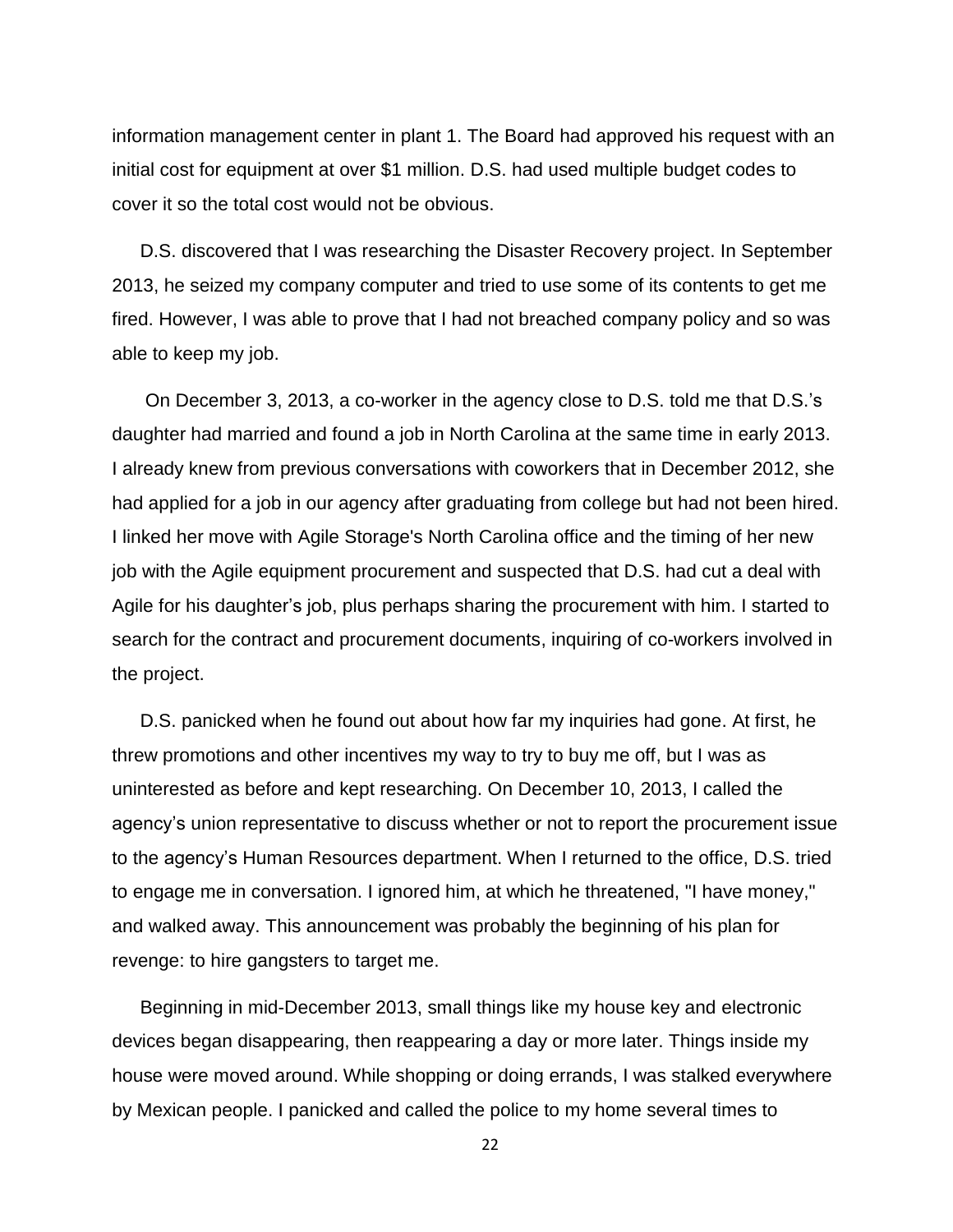investigate, but they found nothing or simply did not believe me. I asked my church pastor what I should do and he said I should do the right thing: report D.S.'s alleged misuse of public funds. In January 2014, I went to the agency's director of Human Resources and reported the alleged corruption. I also asked to be transferred out of the IT division to prevent D.S.'s retaliation.

I was not transferred and so had to endure being constantly threatened. D.S. scored my office wall with his car key, hinting that he would cut my throat in like manner. When I was standing behind a door, he punched it open and almost hit me in the face. During a department meeting on July 21, 2014, he suddenly changed topics, saying, "It is very easy for a person to die in a circumstance that you never expected." He remarked that he still maintained his contacts at Rockwell Collins, the large defense contractor he'd worked for, and that they were working on some very advanced technologies. Back then, I did not understand his subtle threats. Later, I realized that he had been hinting at being connected with personnel in government secret programs through his connections with defense contractors, secret societies, and organized crime groups to which he would later sell me for use in the military's secret space program and even as a human sacrifice at Satanic rituals.

I reported the office harassment to the Human Resources department which then conducted two investigations and concluded there was no evidence to support my claims.

My family life also took a hard turn. My husband and I separated due to unresolvable conflicts and finalized our divorce in May 2013 with shared custody of our children. I moved out of our family house and lived in another house in Irvine. When alone in my house, strange things happened: dizziness when I stood up from bed, unexplainable dirty bed sheets, objects in the bed, my clothes in changed locations, my cheeks with slap marks and hurting for no reason, pain in my private parts. Something was seriously wrong in my house. One day after serious hangover-like symptoms (I do not drink, smoke or take drugs), I concluded that I had been serially drug-raped in my own house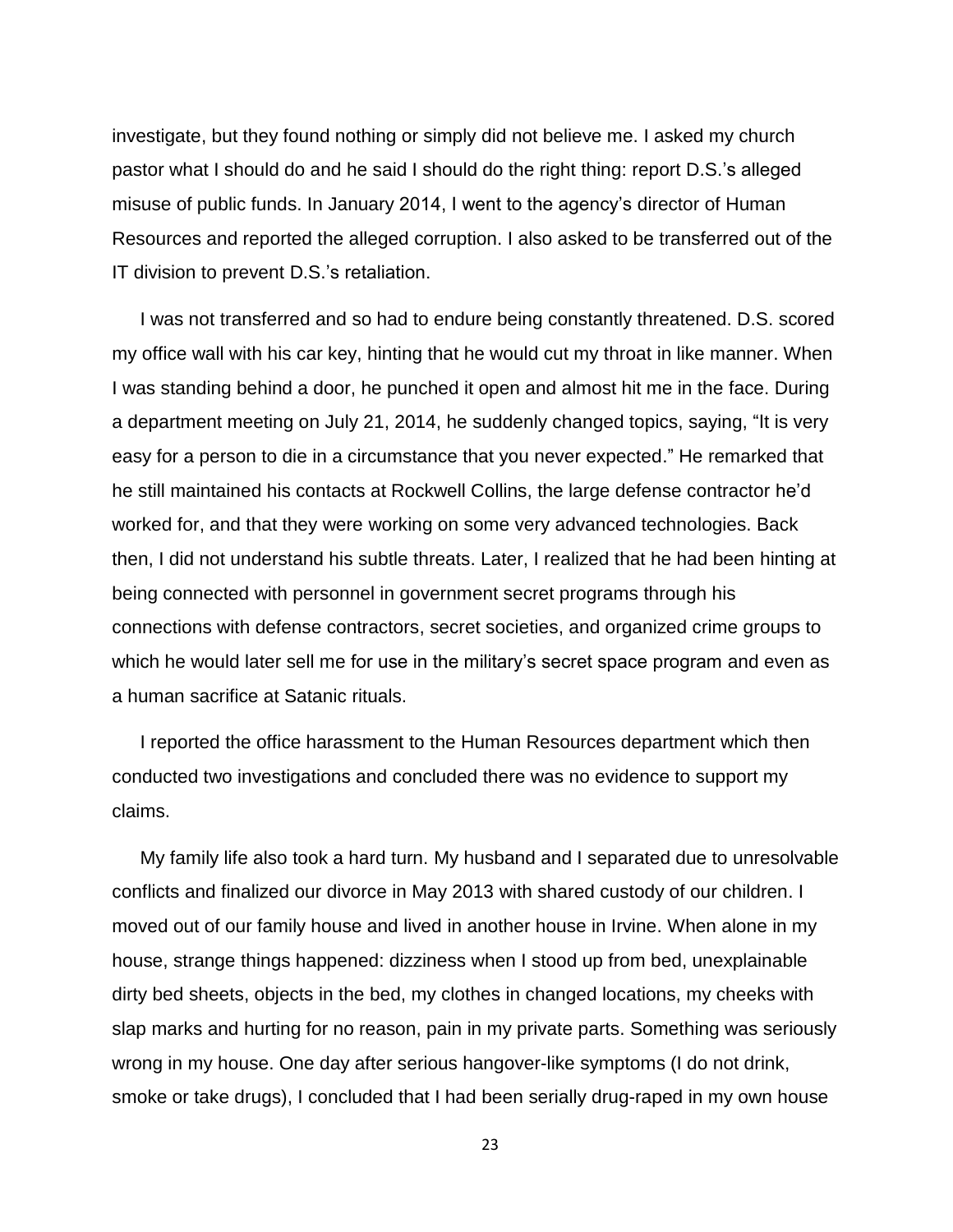by intruders. From all the experiences I had had with Mexican gang stalkers and from D.S.'s strange behavior when he faced me up close—his shortness of breath, nervousness, avoidance of eye contact, etc.—I suspected that he was one of the rapists.

I was outraged, but due to my inexperience with rape, I did not report it to the police or agency, as I did not know how to collect evidence for proof. I thought all evidence was gone after a few days. But at a co-worker's retirement party, when I mentioned that I would leave the agency soon, too, she asked why I would leave such a stable and good-paying job. I said, "Because I was raped here and have to go." The next day, she was still so disturbed by what I'd admitted that she reported it to Human Resources. They called me in and questioned me about the rape. I did not expect them to question me about it. I was so disturbed, hurt, helpless and outraged that I could not handle facing Human Resources staff members. Instead, I asked for medical leave from that day on.

D.S. was furious. The alleged rape was like a slap in the face that broke the public image he had spent years building: a government high-technology executive, a selfproclaimed Chief Information Officer (CIO). His hatred for me was at the tipping point. Possibly, this is when he decided to sell me as a slave to the government secret space program so I would be ultimately tortured, humiliated, and eventually killed, all without tracing anything back to him.

On July 6, 2015, I took vacation time and drove to a nearby park with my children. In the parking lot, a Mexican man pulled out a gun and pretended to shoot at me. Only later did I realize that they had staged this show to trick me into thinking D.S. had hired hit men to shoot me. Terrified, I left the parking lot with my children. The next day, I went to D.S.'s office alone and told him that I would leave the agency and not continue the case, that I wanted to settle with him. He said, "You can take all the pressure off your shoulders now." We shook hands to affirm we had made a deal and I left his office.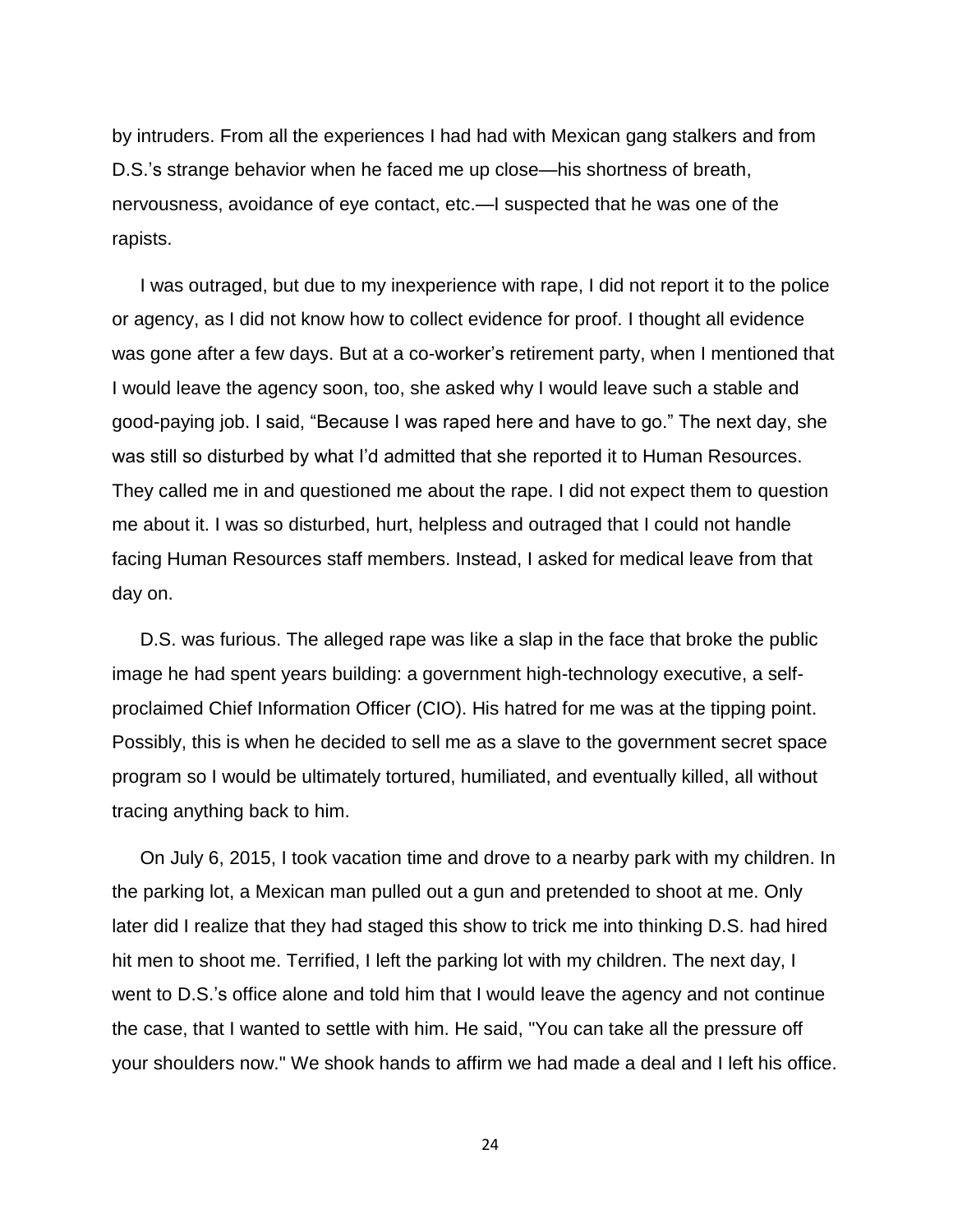A few days later, I received certified mail at home which said I had told D.S. that I was voluntarily leaving the agency, my last day being July 16, 2015. I did not contradict this.

I thought he would not bother me anymore, but that was not the case. He had set an intentional trap to trick me into leaving the agency so he could eliminate all evidence of the procurement project and his corruption could never be prosecuted. As for me—the only person who knew the truth—I would be sold to the secret space program and killed. The perfect crime.

In May 2016, D.S. retired from the agency. With no more Human Resources investigation of alleged corruption, he retired with full benefits, a six-digit pension paid annually until he dies, a reward from the agency for his excellent service, and a seemingly untainted social status as a retired executive. With the withdrawal of my case in Human Resources, he had it all. But he was still not content. He wanted more.

After quitting the agency and worried about the safety of living alone, I moved back into my ex-husband's house where I still rent a room. In July 2015, I found a new job at one of the largest investment companies in the United States with a location in Irvine. A new start, the D.S. nightmare gone.

<span id="page-24-0"></span>Not so.

### Torture and Implanted Chips

On September 28, 2015, four days after I joined the investment company, I was food poisoned in a restaurant during lunch with my new co-workers. The perpetrators / gang stalkers sat in the restaurant to let me know they did it. They followed me 24/7.

In December 2015, at around midnight, I was sleeping in my living room when I was suddenly awakened by a heart attack that I thought I might not survive. I had never had any problem with my heart, nor had members of my family. From reading other targeted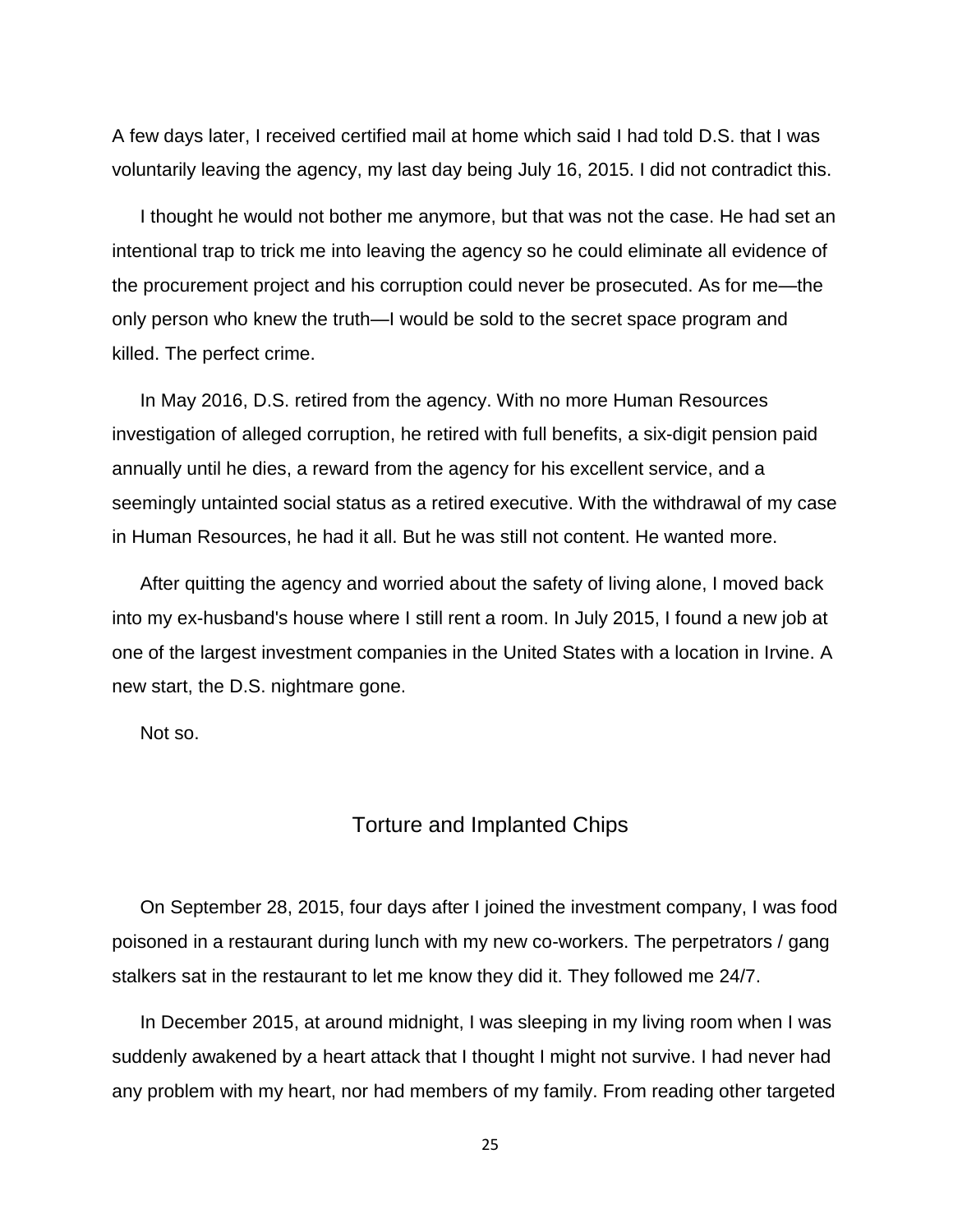individuals' testimonies online, I learned that directed energy weapons (DEWs) can be used to induce heart attacks, thus killing perfectly healthy persons without a trace.

Since then, I have several times experienced ionized radiation poisoning at home, the attacks always occurring at night when I am asleep. A portable X-ray emission device must be nearby. The attacks cause severe nausea, vomiting, and hair loss.

I needed proof if I was to seek police protection, so I bought a radiation dosimeter sticker online [\(www.jplabs.com/sticker.html\)](http://www.jplabs.com/sticker.html) which shows a color change in the sensor depending upon the radiation dose. After just a few days I wore the sticker, the sensor color indicated over 50 rads<sup>7</sup> of radiation exposure, a dose that should cause clinically observable blood change. I took the dosimeter to the Irvine City Police, but they rejected the evidence, saying that there is no proof that this dosimeter belonged to me.

I then subscribed to a dosimeter monitoring service and bought the Instadose dosimeter [\(www.instadose.com\)](http://www.instadose.com/) that reports radiation exposure readings to its server managed by its parent company Mirion Technologies. I wore protective lead while sleeping, put the new dosimeter under the lead cloth, and monitored the radiation level from the company's website. For two consecutive nights, the monitoring services proved that even with lead cloth protection, I was being exposed to a dose equal to a chest Xray each night. I took the monitor results from the Mirion Technologies website and showed them to the police. Instead of investigating my poisoning, the police sent me to a police department psychologist for being "paranoid."

 $<sup>7</sup>$  Units of absorbed doses of ionizing radiation equal to an energy of 100 ergs per gram of</sup> irradiated material. (Ergs are units of energy and work equal to 10−7 joules.)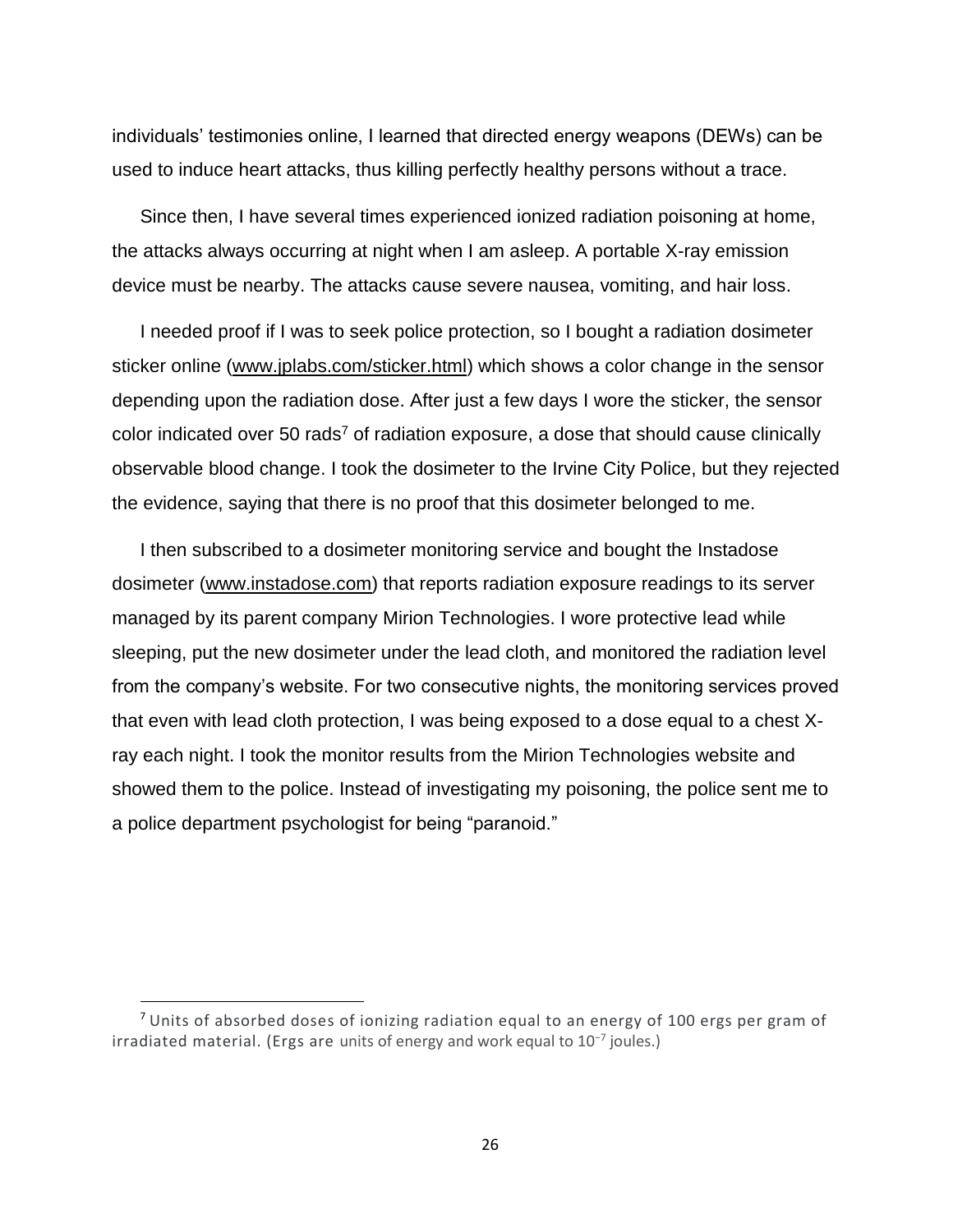

### **Radiation Mark Around Right Armpit**

With no hope of help from the police, I tried to seek medical treatment for X-ray poisoning. But when I went to a local hospital or lab to draw blood and check for abnormality, the perpetrators followed me and had their members fill in the same prescription as mine, letting me know they had swapped my sample with theirs so that I could not have a true diagnosis. I witnessed this swap several times, but the lab or hospital would not believe me, classifying me as delusional, a typical response to targeted individuals.

On June 13, 2016, I flew to Rochester, Minnesota, to go to the Mayo Clinic's ER room to be checked for ionized radiation poisoning. A former classmate works in the Mayo Clinic specimen analysis laboratory, so I thought my blood sample might actually be analyzed there. I was dead wrong: the nurse assigned to me not only swapped my blood sample but also IV-injected a nanochip into my body.

The first nanochip injected into an involuntary victim's body is referred to as an *anchor chip* in that it opens the gateway to mind control via all future chips injected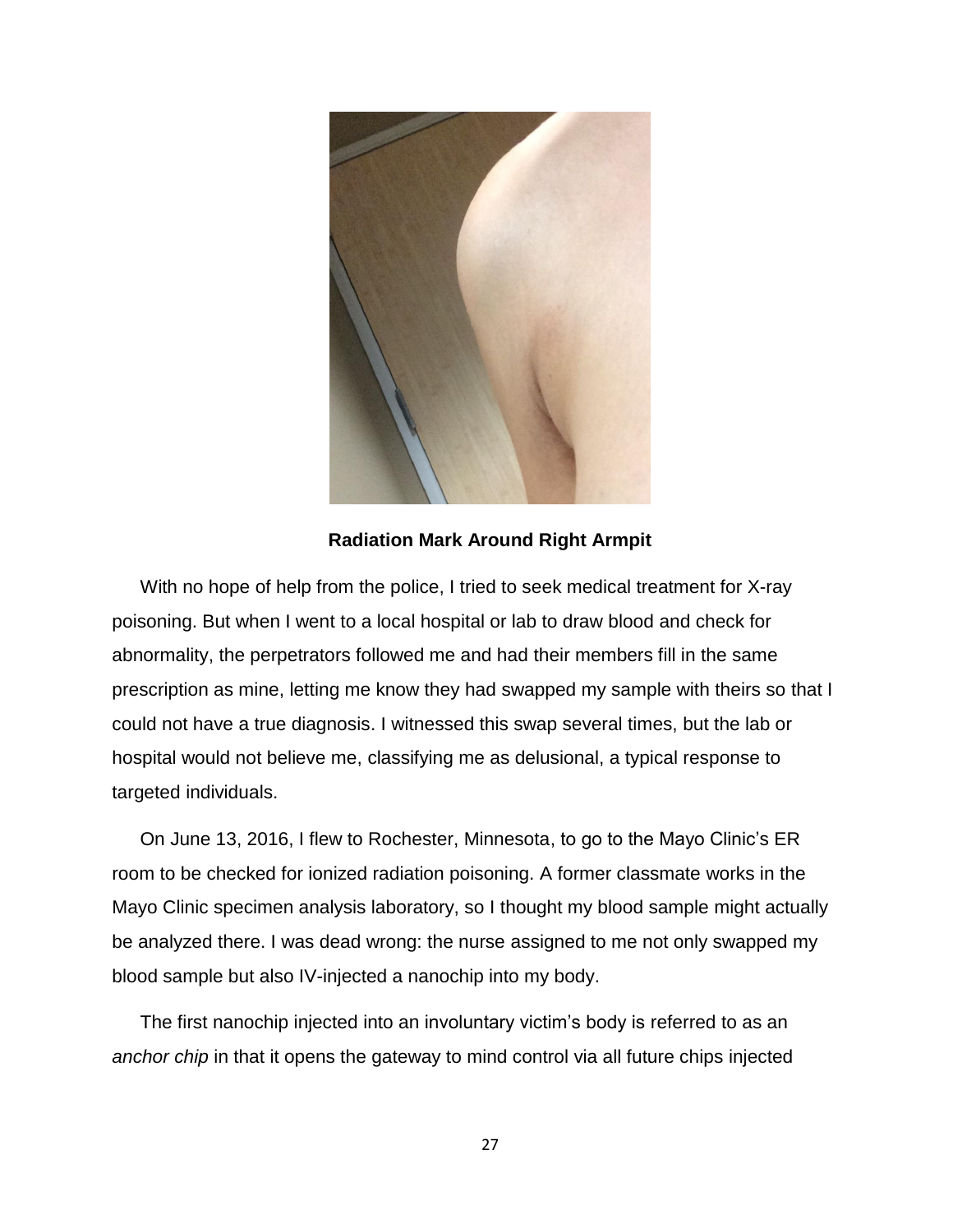without the victim's awareness. From this chip on, my life became absolute mindcontrolled slavery with no return.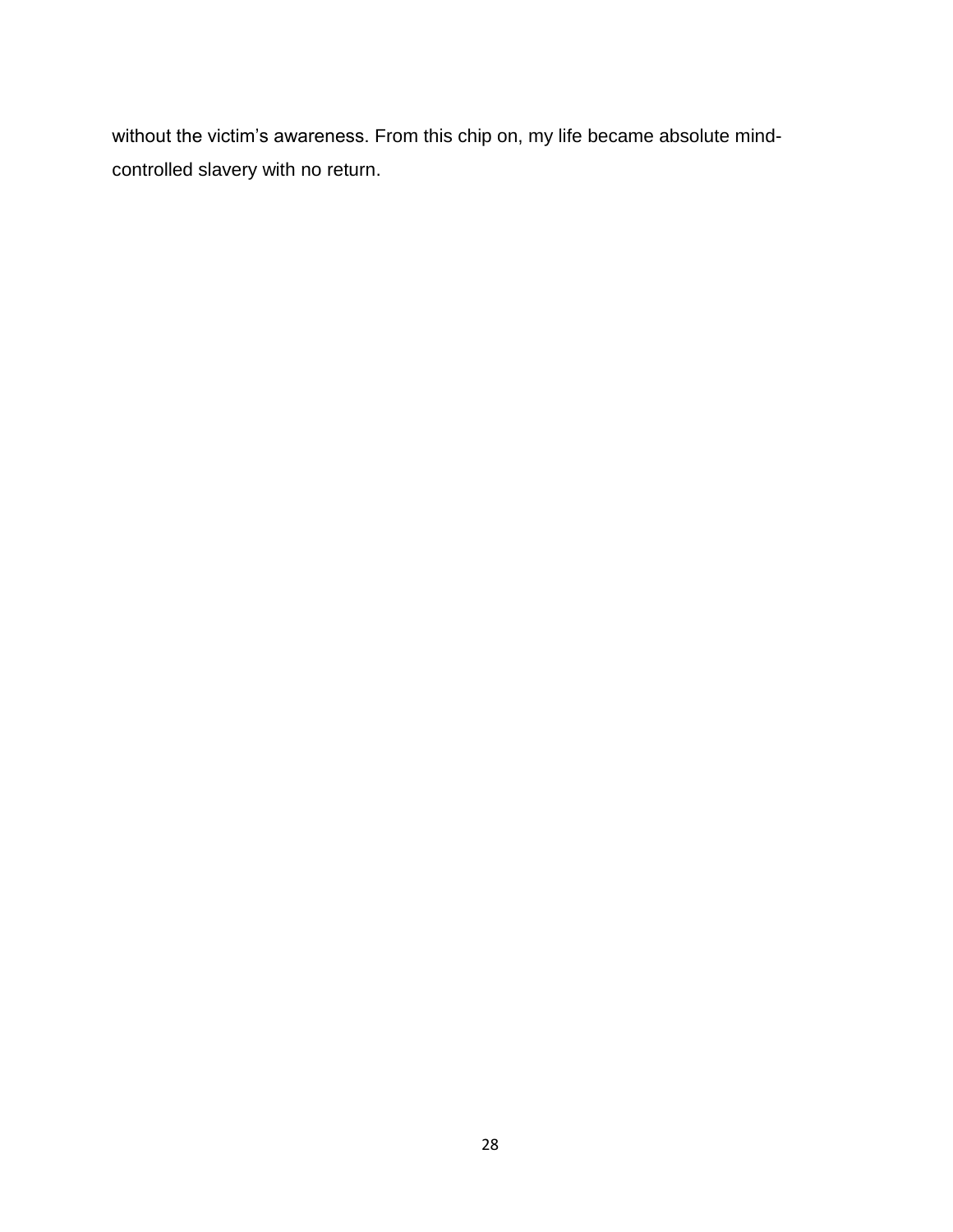## Chapter 2

# <span id="page-28-2"></span><span id="page-28-1"></span><span id="page-28-0"></span>Seeking Truth: Go After The Chips And Who Are Behind the Chips

### Gang Stalking in the Office

<span id="page-28-3"></span>*Time: Late July 2016, afternoon Place: My office cubicle in US FUNDS's Irvine office, Irvine, California*

I'd recently moved to the third floor of my office building and was sitting in my new cubicle when I was hit by strong microwave jolts in my hips, knees, etc. This was not the first time I was hit by microwaves inside the company building. Some of the Mexican janitors, security guards, and cafeteria food workers must have worked for contracted perpetrators. Several times I was food poisoned after buying lunch from the company cafeteria or leaving my food on my desk. Unknown chemicals have been sprayed on my office phone receiver and made my ear burn while I sat listening. Important things have gone missing from my backpack when I've left it on my desk. One time I caught a janitor attempting to take my backpack from a small meeting room I had left for a short period of time. My personal notebooks and belongings have gone missing the three times my office has been moved to different locations to accommodate the perpetrators' plans. Among all these attacks, the most frequent and most malicious attack is to shoot directed energy beams at different parts of my body, which happened almost every day while I worked in this company.

Back then, I still did not know that I'd been implanted with chips, though I was noticing strange things happening since my Mayo Clinic visit. I had constant ringing in my ears, what is known as *tinnitus*. Thoughts coming from nowhere were attempting to lead me toward self-destructive behavior. For example, on my way to the office for an early morning meeting, I would suddenly decide to go to a busy restaurant and wait in a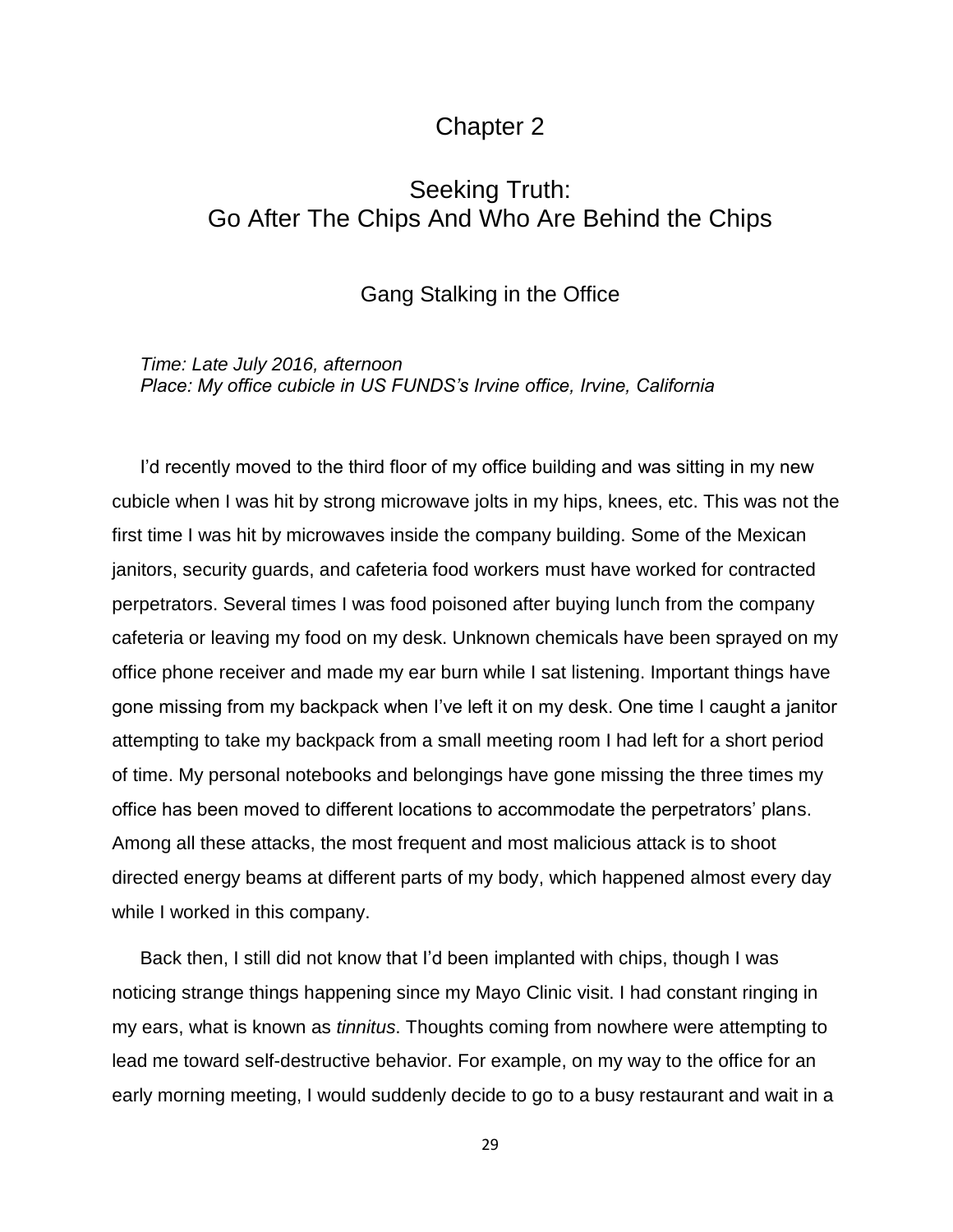long line to get a snack. Not only would I be late to the office, but I would also miss the important meeting. I had the ominous feeling that the nightly rapes were back. Several nights I woke up remembering nothing of what had happened after I went to sleep but found signs on my body that sexual activities had occurred. I was very sure that no male had been in my house (my ex-husband had taken our children to China for summer vacation). I hired a private investigator to check my house and still could not discover any trace of anyone entering my room while I slept, but I still strongly felt that I was being raped.

At the office, I was trying to figure out a way to defend myself from the microwaves. How did the perpetrators know my location? I went to different rooms and floors of the building, varied my body position, and carried electronic and countermeasure EMF devices. I discovered that the tinnitus changed in different situations, sometimes pausing but then returning and becoming even louder. I realized the tinnitus was from the frequencies the brain was receiving or transmitting. The ringing would change as the transmission of frequencies was affected by physical structures and interference, just like listening to a radio station changed in different locations in the building. The only possibility I could think of as to why my brain was now a transceiver was that chips had been implanted in it.

<span id="page-29-0"></span>I decided to ask for professional help to confirm the existence of the chips.

## SCADA*<sup>8</sup>* Scan Revealed Signals Emitting from My Body

Submicroscopic biotechnology is now big business, and not just in the medical field ("precision medicine"). The military / industrial / intelligence complex has weaponized

<sup>&</sup>lt;sup>8</sup> SCADA (Supervisory Control and Data Acquisition), a system operating with coded signals over communication channels so as to provide control of remote equipment (using typically one communication channel per remote station)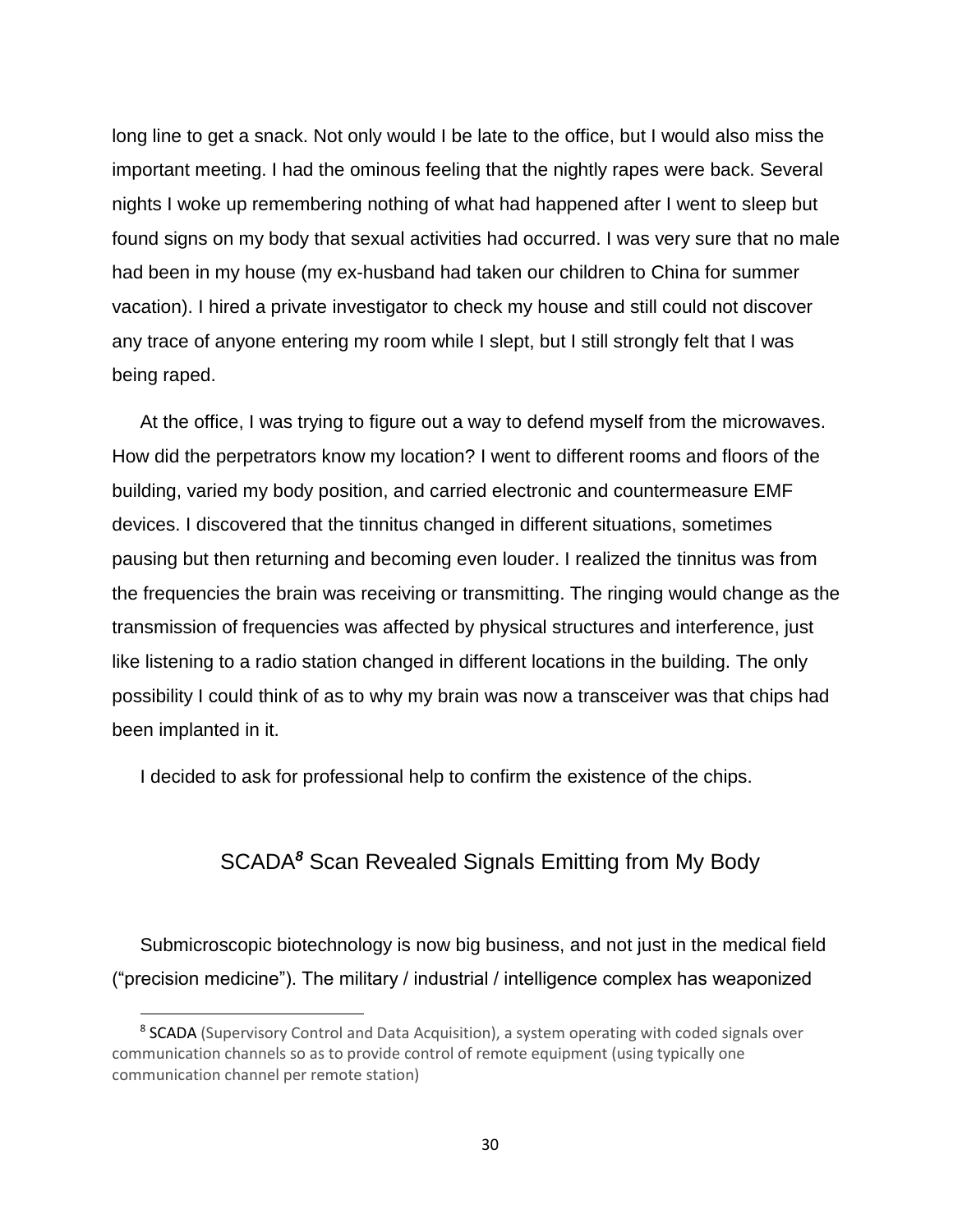submicron (nano-sized) $9$  devices for C4 deployments (command, control, communications, cyberwarfare), implanting and testing them on soldiers and citizens without consent or adequate knowledge. Remote electromagnetic signals directed at tiny devices in a target's body ("remote sensing technologies") may be tracking the target, reading data collected by nano-sensors in the target's brain and blood, storing or transmitting data via tiny microprocessors or V2K ("synthetic telepathy") to and from the target's brain, etc. (Kazuo Kondo, 2015)

By means of sophisticated scanners, EM meters, spectrum analyzers, and handheld devices like iPhone 6s, specialists can capture photomicrographic images of these tiny devices and their non-ionized (non-thermal) signals resonating the atoms transmitting electromagnetic frequencies.

In September 2016, I asked a licensed private investigator specializing in SCADA scans to come to Los Angeles to test for evidence of RFID chips, nano-materials, biomedical devices, or similar sub-microscopic technology introduced into my body without my consent. The investigator's pedigree is impressive: a National Registry of Environmental Professionals (NREP) Certified Environmental Safety Compliance Officer, a former NREP SCADA Committee member, IEIA HSCADA Bio-Energy Field professional, and IEIA Fellow in Bio-Engineering, Advanced Materials, and Nanotechnology in Applied Science and Engineering. The 2016 SCADA scan report included screen shots of signals captured from a radio frequency meter and spectrum analysis devices. The report confirmed the existence of multiple signals being emitted from my body. With UV light testing, unnatural hues were exiting from my eye pupils.

### Detox and Surgical Removal of Chips

<span id="page-30-0"></span><sup>&</sup>lt;sup>9</sup> A nanometer (nm) is a 50-atom unit one billionth of a meter (10<sup>-9</sup>). A micrometer = 1,000 nm, and a millimeter = 1,000,000 nm. A sheet of paper is 100,000 nm thick, and a strand of DNA 2.5 nm.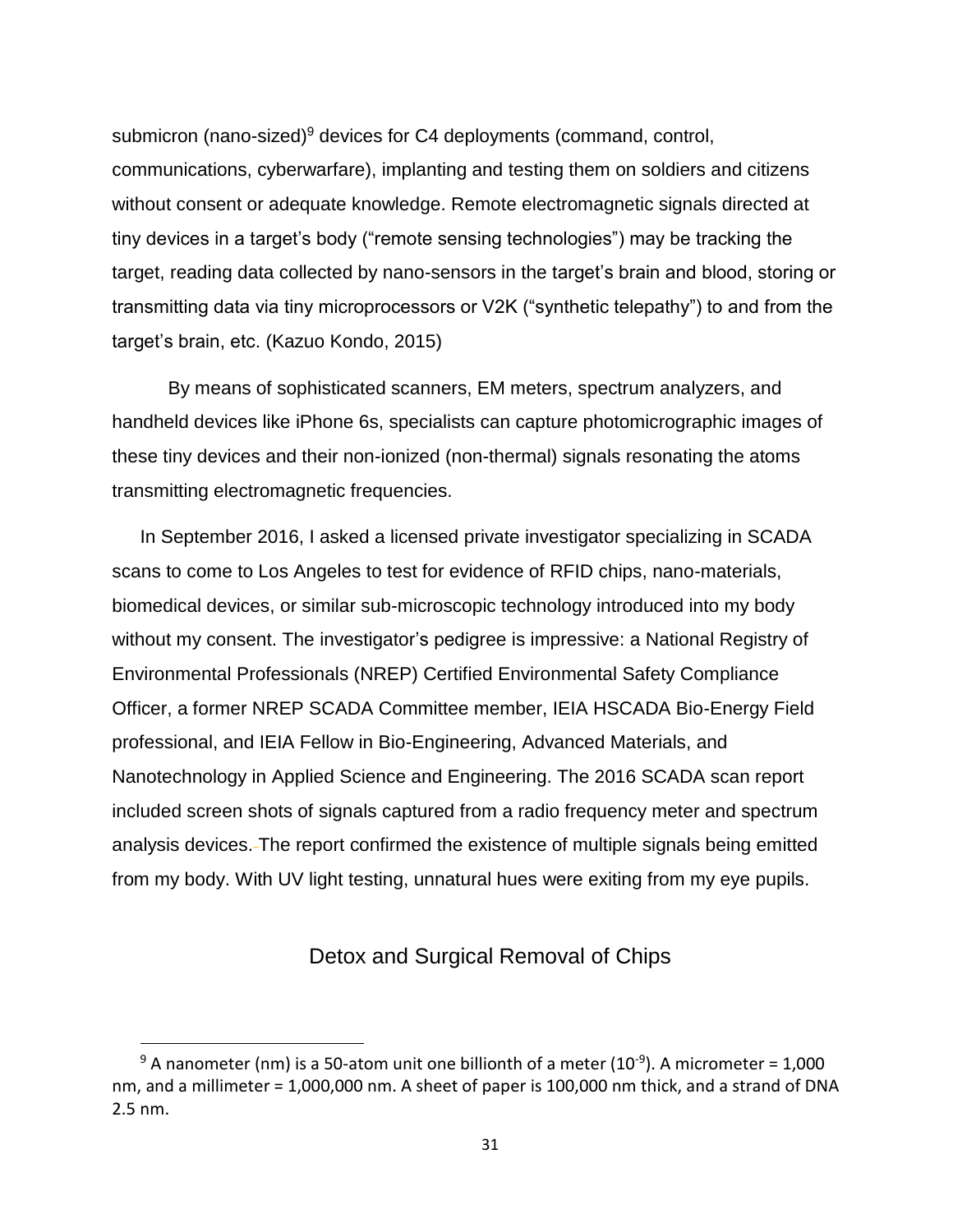After confirmation of the signals being emitted from my body, I started vigorous heavy metal and nano-detoxing procedures to eliminate what I could under the guidance of a leading industrial toxicologist, including a hair and patch test. During these detox procedures, some nanochip components that had been broken down were flushed out of my ears. These specimens are analyzed in two reports: "Photomicrographic images and EDS (Energy Dispersive X-Ray Spectroscopy) / SEM (Scanning Electron Microscope) Spectroscopy" (March 2016) and "RAMAN/Micro FTIR Microscopy" (April 2016). Both analyses pointed to a highly advanced manmade integrated fusion system of invisible circuits based on nano-materials responsive to military and corporate (defense subcontractors) frequencies.<sup>10</sup> Nano-glass with electrooptic properties was also found, possibly to transceive via laser with tiny satellites known as CubeSats.<sup>11</sup> The industrial toxicologist also provided me with "SCADA FREQUENCY ALLOCATION INVESTIGATION REPORT" on September 12, 2016.

On March 20, 2016, I went to Atlanta, Georgia, to see a plastic surgeon for implant removal; one foreign body was removed from the right posterior ear, and another from the left posterior neck, both of which were sent for analysis.

On November 17, 2017, I hired the Carlson Company to test my hair for heavy metals and unknown drugs. The Carlson Company and its Affiliated Labs have been performing forensics toxicology for over 16 years and have served the general public and law enforcement globally. Their test results confirmed elevated levels of several heavy metals possibly related to the nanochips. Also detected was the presence of drugs, probably used to change my consciousness, such as GHB (gammahydroxybutyrate), the "date rape" drug that is a central nervous system depressant, and opioids like fentanyl, which I have no record of consuming in a conscious free will state.

Together, all of these reports confirm to me that the frequencies emitted from my body are RF / MW signals that can be accessed by different corporations, government agencies, and other entities for research and commercial use.

<sup>&</sup>lt;sup>10</sup> See DARPA's NESD (Neural Engineering System Design) program.

<sup>11</sup> See NASA's CubeSat page https://www.nasa.gov/mission\_pages/cubesats/index.html.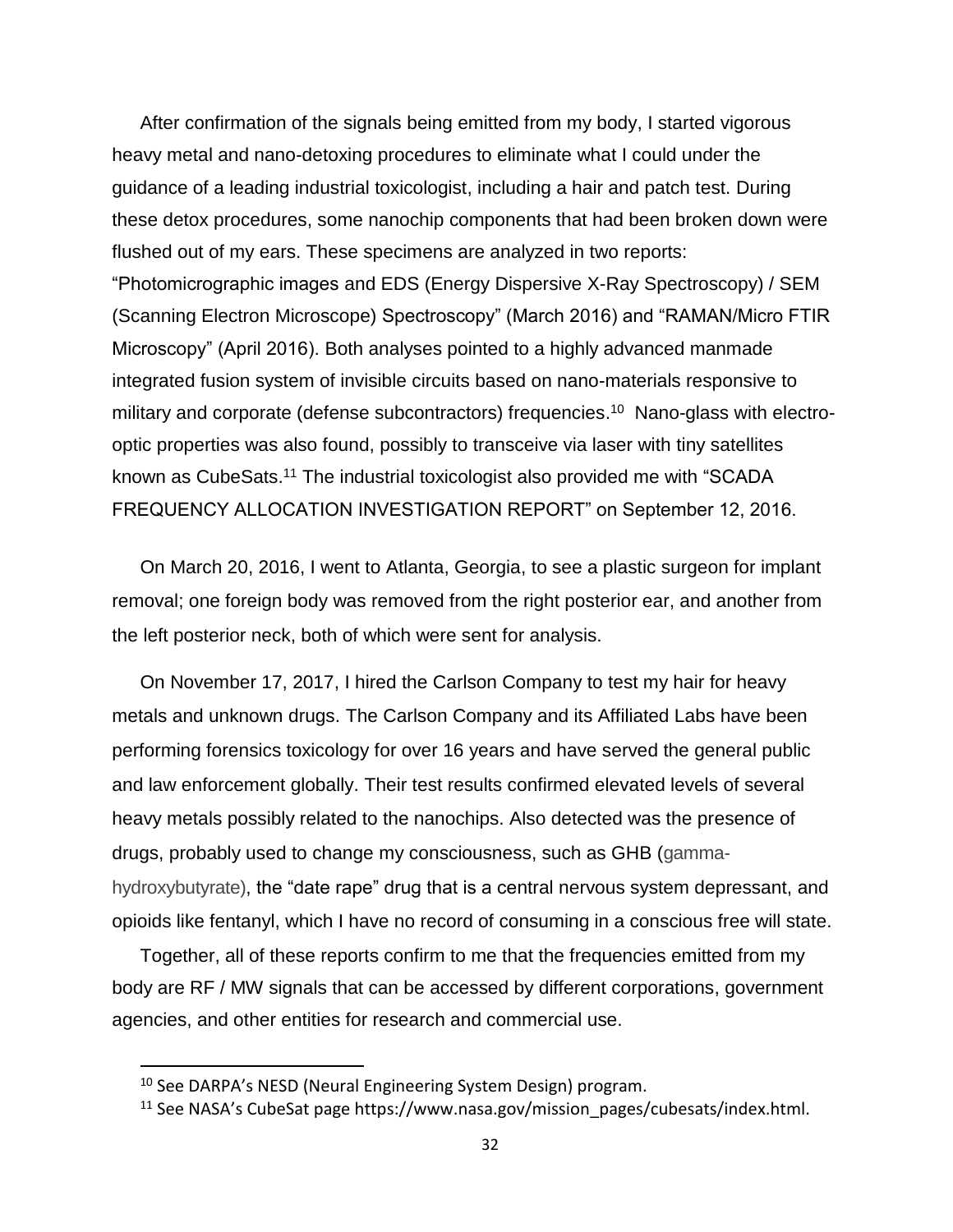## Non-linear Junction Scan Discovered: Sold To The Secret Space Program

<span id="page-32-1"></span><span id="page-32-0"></span> On October 7, 2017, I went to a security company in Salt Lake City, Utah, for the next level scan that collects data and/or signals during a Non-linear Junction scan and a full Spectrum Analyzer, from 8KHz to 20GHz Frequency Monitoring Sweep, with a signal recorder running to capture any/all RF transmissions from me. The scan report was sent to me on October 17, 2017, listing several signals captured in the scan:

All procedures were performed and conducted in accordance with the National Standards as set forth and taught by Research Electronics International Corporation. All Engineers and Representatives of (the security company's name) that were involved with the procedures are trained and certified on the equipment used and procedures conducted . . .

All signals appearing on this graph are normal, except for the three signals at xxx GHz, xxx GHz, and xxx GHz . . . The most peculiar aspect of these three signals is they appear when Jian Liang is speaking to us and when she stops they stop. When I saw them, I asked a few questions, then stopped and asked her some more questions. They did not appear every time she talked, but they did only appear when she talked.

From xxx MHz to xxx MHz, we see 7 distinct signals similar but unique . . . This transmission looks a lot like a European Zigbee transmission which shouldn't show up in the United States in this range.

I sent this scan report to the industrial toxicologist for FCC frequency analysis and further tracking of the frequencies specified. The industrial toxicologist confirmed the findings to my legal team and myself. The results astonished me: the signal frequencies discovered in the scan patterns found in the chips removed from my body and the material analysis of the chips linked me to the following three space program projects:

- Project LUCIFER
- Project Phoenix
- Project SOFIA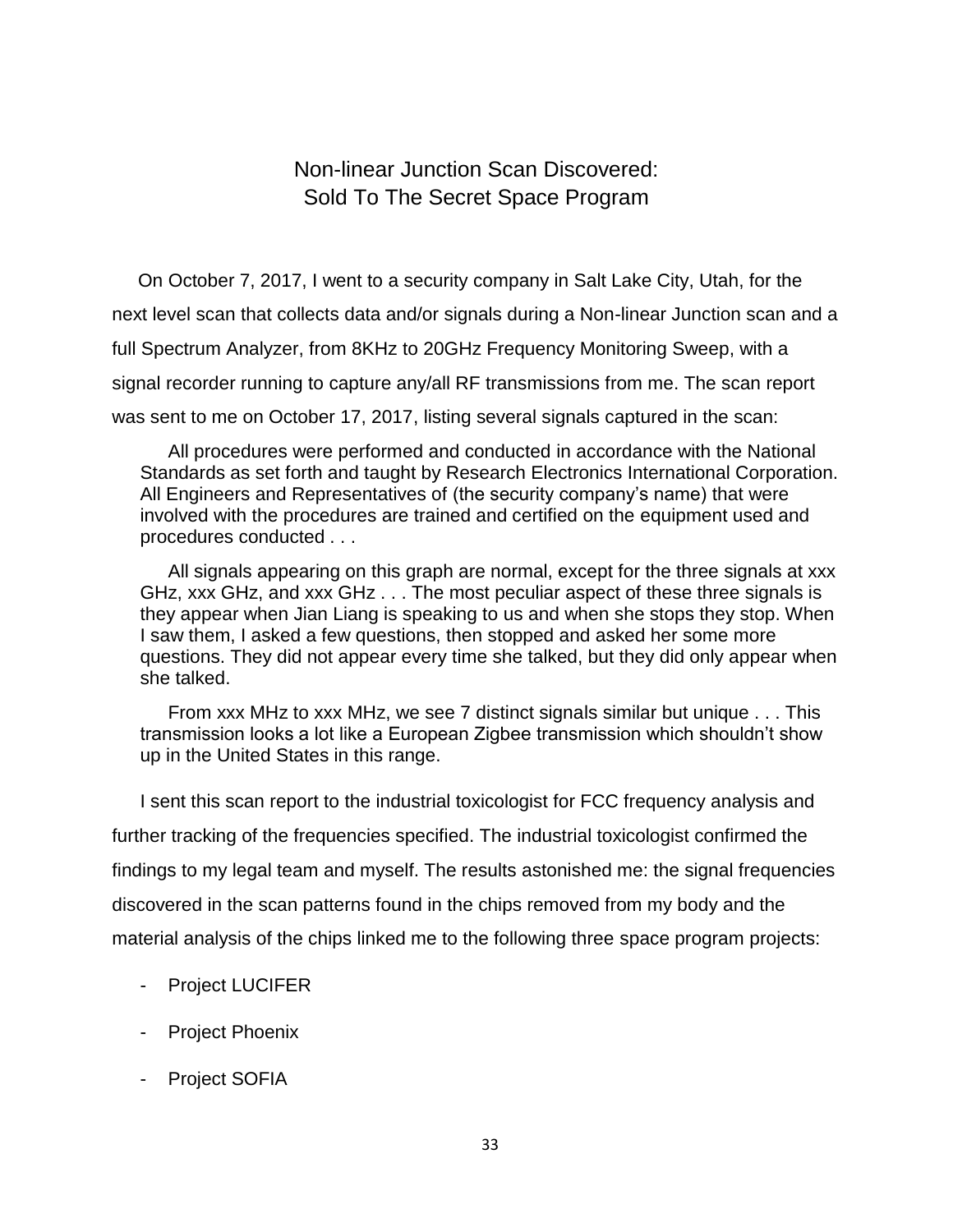To date, I have very little memory recovery of how exactly I was used in these three projects, but I do remember being abducted for Satanic rituals and military assignments wherein my "special ability" was called upon to search out ET and new space portals.

Under Project LUCIFER, the Illuminati, Jesuits, and CERN come together in quest of contact with extraterrestrial life forms. (The Vatican is Illuminati headquarters.) LUCIFER is run by Jesuits utilizing the Large Binocular Telescope Near-infrared Utility with Camera and Integral Field Unit for Extragalactic Research (LUCIFER) and Vatican Advanced Technology Telescope (VATT) at Graham Observatory in Arizona. UFO sightings are common fare for Jesuit astronomers observing the Sun, searching the heavens in near infrared (most objects in space emit infrared wavelengths that remain invisible when observed in ordinary visible light), and freely discussing extraterrestrials, Nephilim, and astrobiology.

The controlled descents of the space probe Galileo onto Jupiter (September 21, 2003, fall equinox) and the space probe Cassini onto Saturn (September 15, 2017) may have been purposeful attempts under Project LUCIFER to make use of the plutonium power rods on board (72 pounds on Cassini, 48 pounds on Galileo) to set off fusion effects that could create new Suns and terra-form moons, despite the risk of extinction events on Earth.

Or were the "controlled descents" about extraterrestrials?

Project Phoenix is a SETI (Search for Extraterrestrial Intelligence) project, and Project SOFIA utilizes the Stratospheric Observatory For Infrared Astronomy, the largest airborne observatory in the world. Phoenix began in 1995 with the Parkes 64 meter radio telescope in New South Wales and is now underway at Green Bank, West Virginia, Woodbury outside Atlanta, Georgia, Lovell radio telescope in northwest England, etc. Phoenix selected 1,000 stars within a distance of 200 light years for observation and communication attempts at 1,000 to 10,000MHz. NASA's Ames Research Center in Silicon Valley manages the SOFIA program in cooperation with the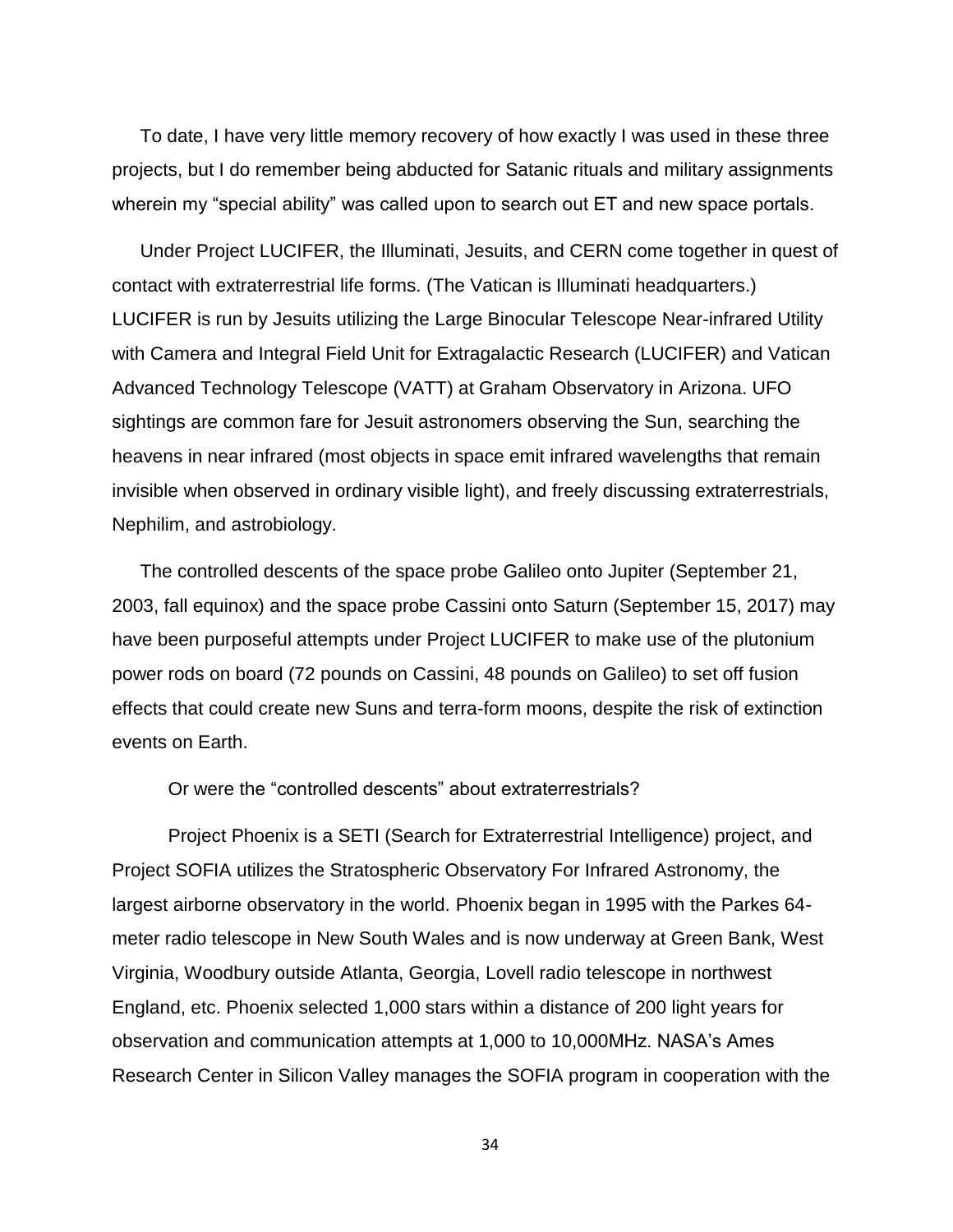Universities Space Research Association (USRA) and the German SOFIA Institute at University of Stuttgart.

All three projects are aimed at collecting data on space and hence are under the broad umbrella of the U.S. secret space program. The real agendas hidden in these projects are much deeper than I can fully understand or explain in this book. What really puzzled me was how they could utilize me in space programs while I was still working at the office every day, sleeping at night, etc.

More importantly, why me? And what about my "special ability?"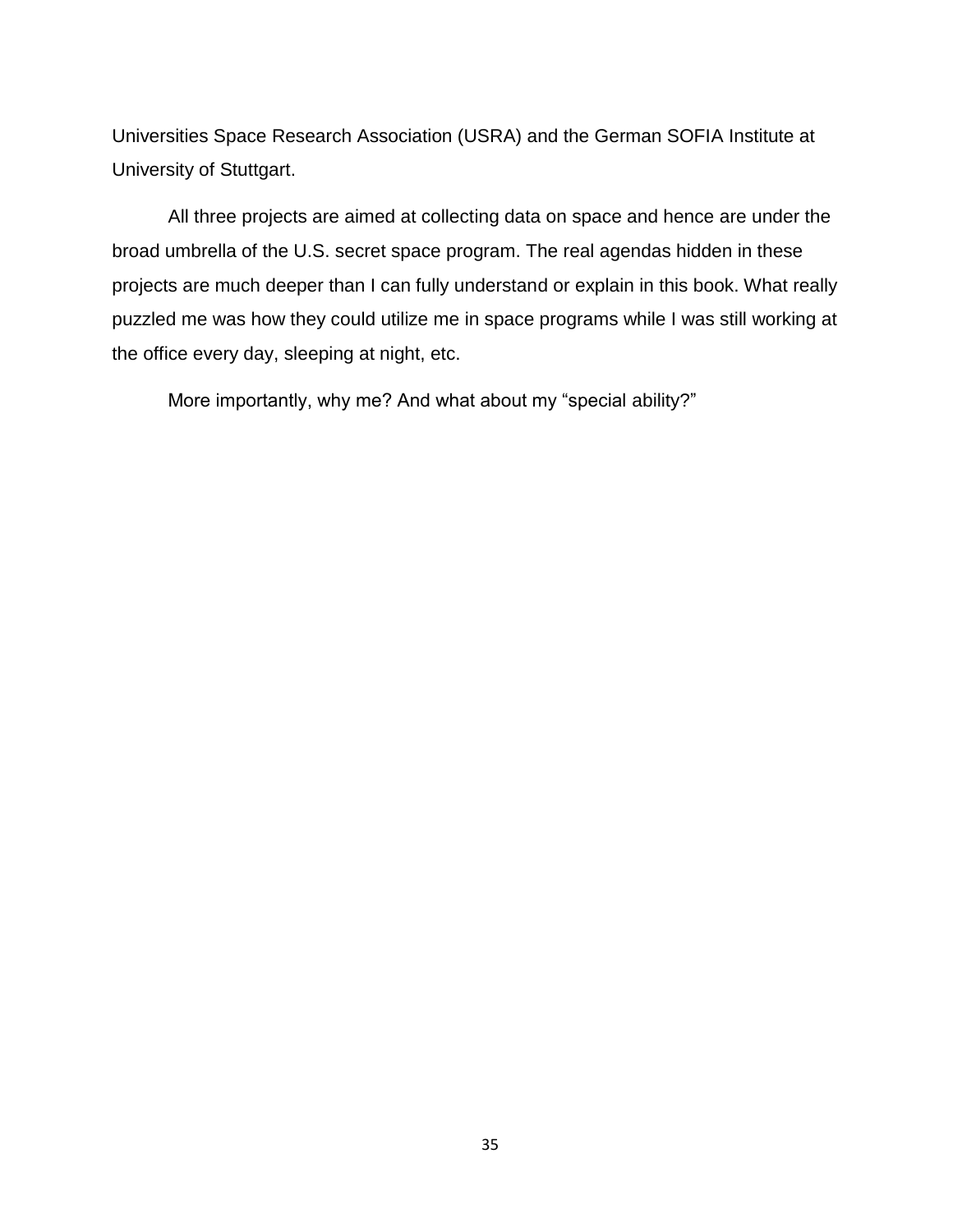# Chapter 3

# <span id="page-35-1"></span><span id="page-35-0"></span>New MK-Ultra and Satanic Ritual Abuse: How I Was Programmed To Be An Absolute Mind-Controlled Slave

The MK-Ultra Crossover to Remote Control

<span id="page-35-2"></span>It is difficult to believe that the corrupt power politics of transnational corporations and high-finance discussed in books like Naomi Klein's 2007 *Shock Doctrine*<sup>12</sup> now include the Satanic practice of trafficking MK-Ultra slaves, but it is true.

MK-Ultra is an acronym the then-new CIA decided upon for a very important project continuing the "research" the Nazis had begun in the concentration camps during World War Two. In a sense, MK-Ultra was the first Brain Initiative (1953), the second being President Obama's White House Brain Initiative (2013). MK-Ultra served as an umbrella program for 149 subprojects, most of which were not studying chimpanzees' brains but real human brains, namely human children's brains. Many of the subprojects [for example, 23, 62, 68 (psychic driving), 94, 119, 138 (biomedical sensors) $]^{13}$  were pushing for remote chemical and electromagnetic mind control.

The Nazis had used the children of camp inmates, but where did the American military and CIA get children to experiment on? Initially, children were borrowed, leased, or purchased from U.S. military officers and foot soldiers, and from practicing Satanic cult families, <sup>14</sup> who for centuries had been shattering and re-programming their children

l

<sup>&</sup>lt;sup>12</sup> Naomi Klein, *The Shock Doctrine: The Rise of Disaster Capitalism* (Knopf Canada, 2007).

<sup>13</sup> Thanks to John Hall, *Guinea Pigs: Technologies of Control* (Strategic Book Publishing and Rights, 2014), pages 11-13.

<sup>14</sup> Read Kathleen Sullivan's *Unshackled: A Survivor's Story of Mind Control* (Dandelion Books, 2003).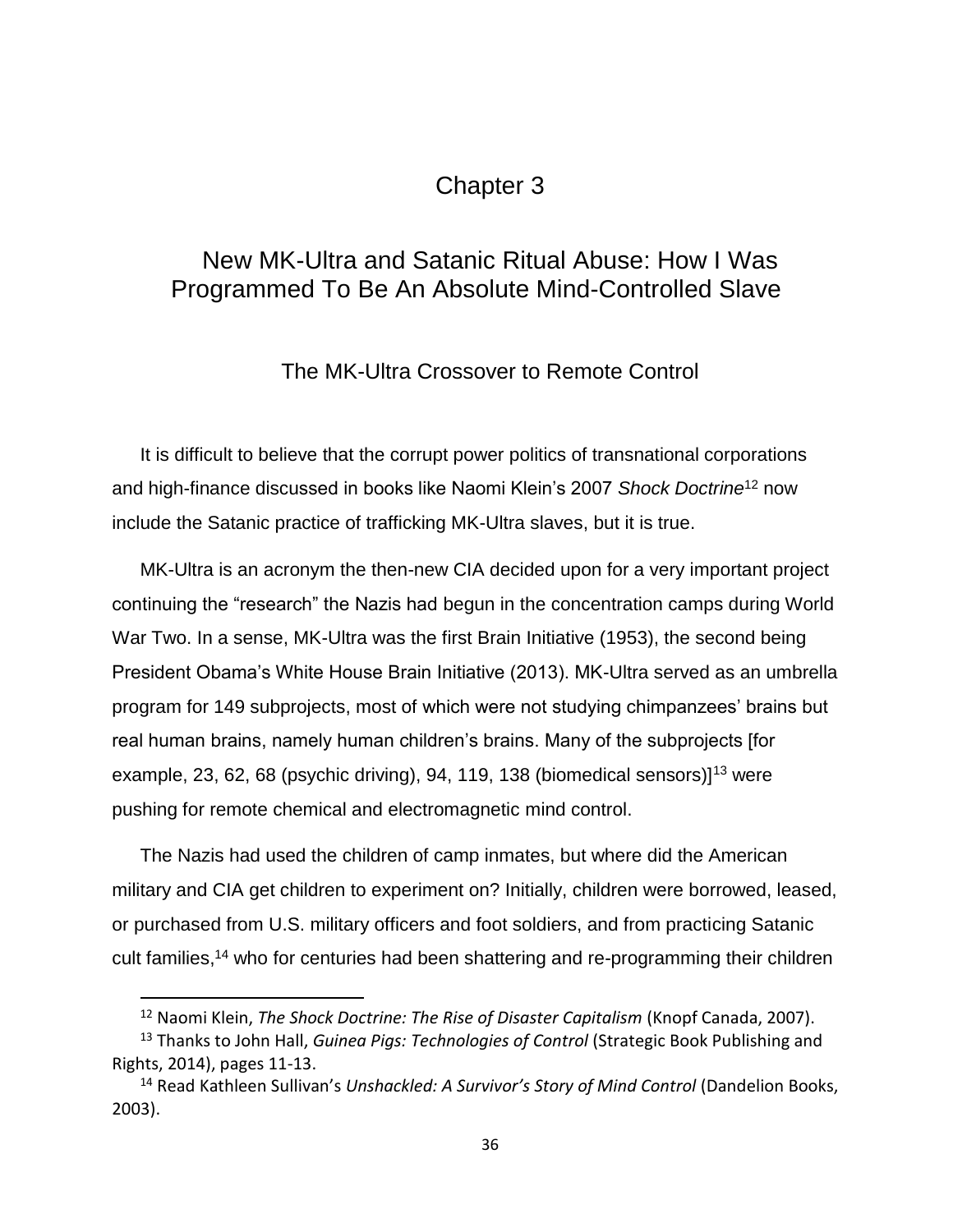from the womb onward. Sometimes patriotic American parents believed their children were being "trained" in the grueling Cold War battle with the evil Communist Soviet Union; other times they were privy to some facsimile of the truth while their children were out of their care and at military hospitals like Walter Reed or St. Elizabeth's in Washington, D.C. The National Security Act of 1947 made it all right to lie if the lie was in service of fighting the Cold War.

The original MK-Ultra technique of shattering the child's personality and then reprogramming each shard for a separate CIA functionary (spies, drug mules, assassins, sex kittens, verbatim recording, astral travel, psychic skill, etc.) was limited to pain induction (torture), drugs, and hypnosis, with general electroshock. Now, 45 years since the CIA swore that MK-Ultra had been closed down (1953-1972), the programs have gone military<sup>15</sup>, and corporate and codes, pulsed frequencies, and nanotechnology have taken priority. Remote electromagnetic control over the brain still works in tandem with pain induction, drugs, and hypnosis to shatter and split the personality, program the parts, and rob the victim of memories.

Mind-controlled human trafficking is the underpinning of high-tech corporate life today, whether you are referring to high finance, the military, intelligence, defense contractors, the medical industry or Big Pharma. Surely outgoing President Eisenhower was privy to this program without naming it (or the CIA and defense mega-corporations committed to it) when he said:

This conjunction of an immense military establishment and a large arms industry is new in the American experience. The total influence -- economic, political, even spiritual -- is felt in every city, every State house, every office of the Federal government. We recognize the imperative need for this development. Yet we must not fail to comprehend its grave implications. Our toil, resources and livelihood are all involved; so is the very structure of our society.

In the councils of government, we must guard against the acquisition of unwarranted influence, whether sought or unsought, by the military-industrial

<sup>&</sup>lt;sup>15</sup> Jack Corrigan, "The Pentagon Wants to Bring Mind-Controlled Tech To Troops." NextGov.com, July 17, 2018.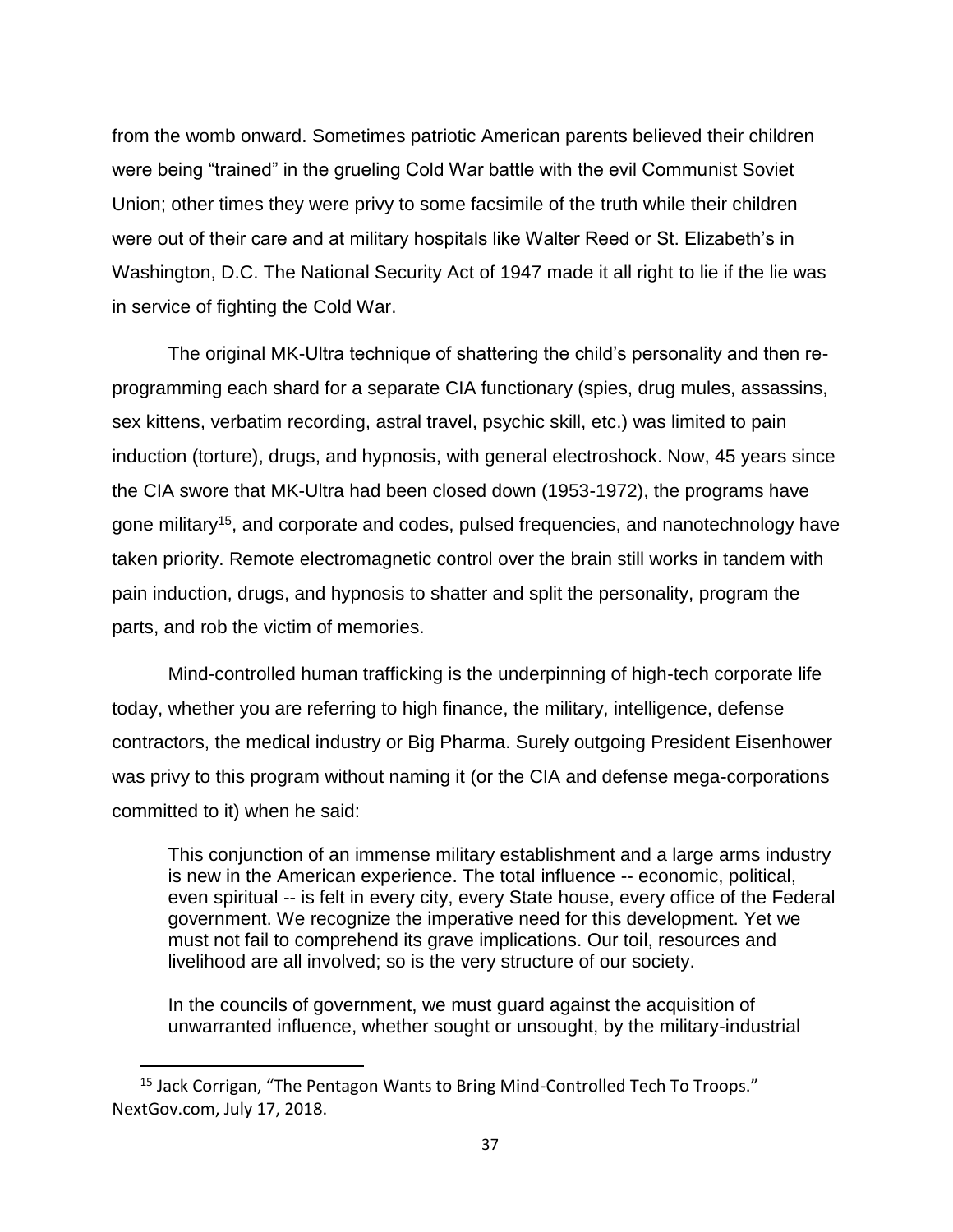complex. The potential for the disastrous rise of misplaced power exists and will persist . . .

# Discovery of MK-Ultra Programming and Deprogramming

In June 2017, I had been searching the Internet for a remedy for my evening hypnosis and sleepwalking that made me leave my home to be tortured and raped. Originally, I had thought that voice-to-skull (V2K) technology<sup>16</sup> was being used to hypnotize me, so I had bought some SONY voice recorders and placed them close to my ear when I slept. I had also purchased software for decoding the subliminal sound. But nothing stopped my almost daily sleepwalking out of the house.

While looking for sites dedicated to hypnosis prevention, I came upon an article about the 1996 book *How the Illuminati Create Undetectable Total Mind Controlled Slaves* written by Fritz Springmeier and Cisco Wheeler whose YouTube presentation I had listened to a few months before. I had not paid much attention back then, as I did not suspect that it might apply to me. This time the article chilled me to the bone. I recognized it was what was happening to me: I had been *programmed<sup>17</sup>* by means of the implants I had received, coupled with torture. It explained the weird experiences I had been having since my implantation on June 13, 2016. For an entire year, I had been subjected to trauma-based mind control and all the torture associated with it.

For the next four or five nights, I stayed up reading online about torture-based mind control and *dissociative identity disorder (DID),* once known as *multiple personality* 

<sup>16</sup> Also known as *synthetic technology*.

<sup>17</sup> All people are *conditioned* by means of cultural and religious conditioning, television, college, subliminals, etc., but *mind-control programming* is far more sophisticated, similar to computer programming and television programming but dependent upon splitting the personality with trauma—all the way to BCI / BMI (brain-computer interface / brain-mind interface). See Ellen Lachter, PhD, "Some Indicators of Trauma-Based Mind Control Programming," https://endritualabuse.org/some-indicators-of-trauma-based-mind-controlprogramming-2/.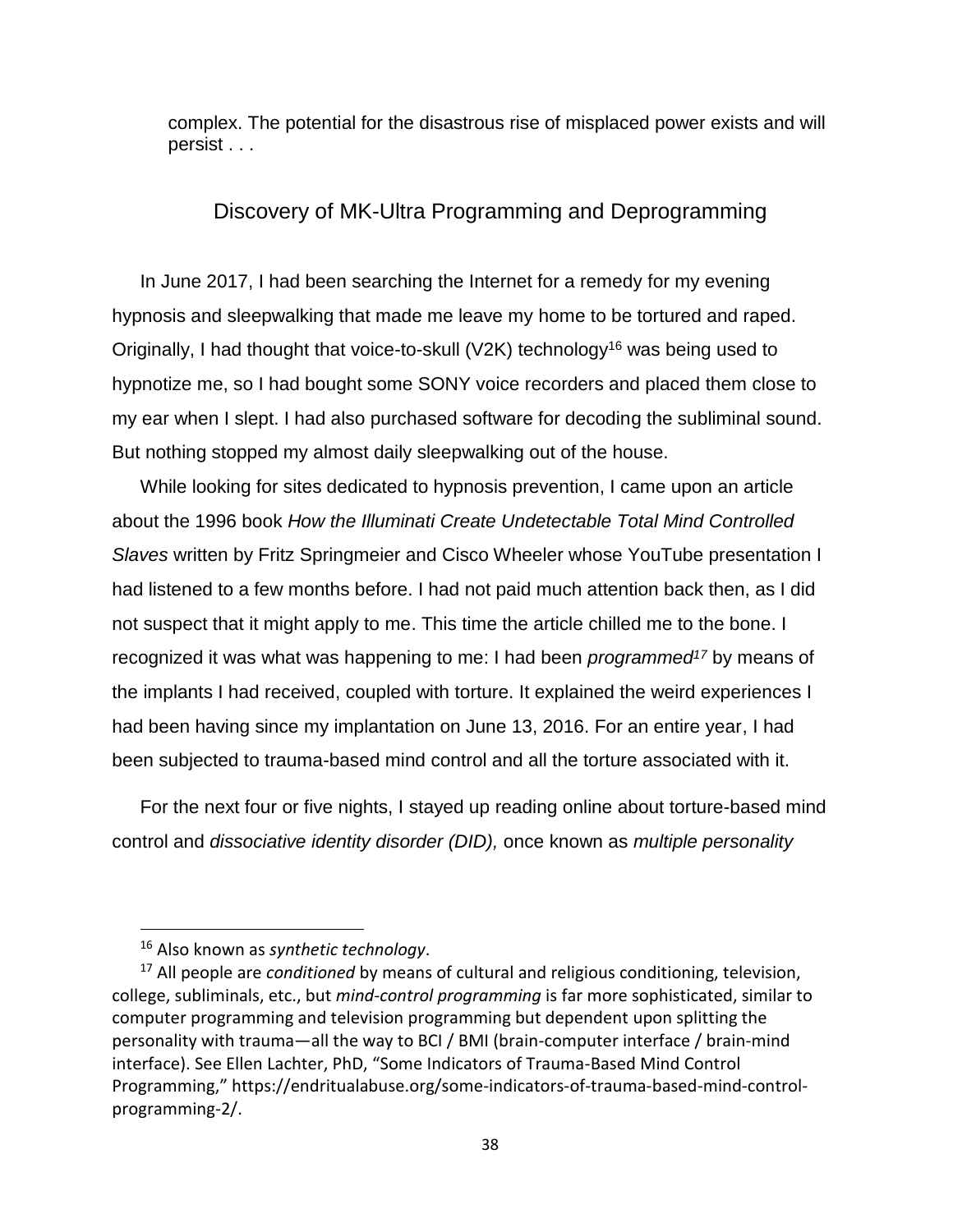*disorder (MPD)*. What a horrific life a programmed slave is doomed to live! I decided to be deprogrammed.

On July 17-18, 2017, I underwent a two-day intensive deprogramming near Seattle, Washington, with a psychiatrist specializing in DID and Satanic Ritual Abuse (SRA) deprogramming. During the sessions, the psychiatrist confirmed that I did have DID created by torture. She helped me uncover alters and was able to integrate some of them.

Dissociative identity disorder (DID) is a severe condition in which two or more distinct identities, or personality states, are present in—and alternately take control of—an individual. DID is a disorder characterized by identity fragmentation. DID reflects a failure to integrate various aspects of identity, memory, and consciousness into a single multidimensional self. Usually, a primary identity carries the individual's given name and is passive, dependent, guilty, and depressed. When in control, each personality state, or alter, may be experienced as if it has a distinct history, selfimage and identity. The alters' characteristics—including name, reported age and gender, vocabulary, general knowledge, and predominant mood—contrast with those of the primary identity. Certain circumstances or stressors can cause a particular alter to emerge.<sup>18</sup>

MK-Ultra mind control programming creates alters via three interrelated methods: drugs, pain induction, and hypnosis. The drug I remember most is LSD. It is especially used at the beginning of programming. For example, when I was first injected with the nanochips but had not yet been fully programmed to make me walk out of my home for my abduction, the perpetrators would break into my home when I was sleeping and inject me with drugs, then move me out of my house under hypnosis. Once the walk-out programming was in place, they just needed to call out the alter programmed to walk our body out of the house. Then they continued with other programming.

My system has two kinds of alters: human alters and artificial alters. The human alters are real personalities split off to take on the memory of certain torture. These alters have their own emotions—joy and pain, love and hate—but they are also easily lied to, as the only world they know is the one given them by the programmers. The

<sup>18</sup> *Psychology Today*, https://www.psychologytoday.com/us/conditions/dissociativeidentity-disorder-multiple-personality-disorder.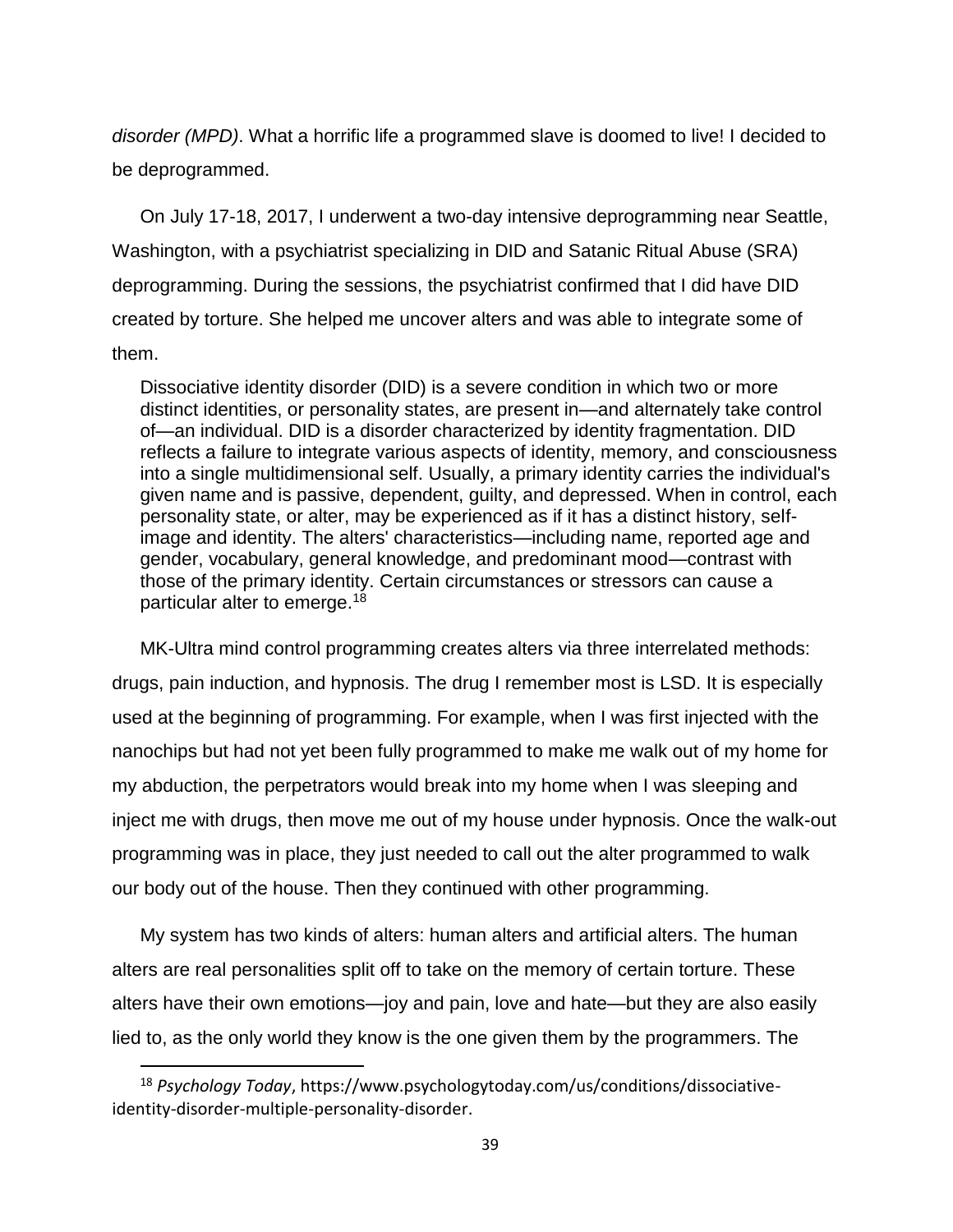artificial alters or robots (as I call them) are essentially created by hypnosis. Artificial alters have no emotions or feelings and only do the job the programmer commands them to do. Without human feelings of mercy or shame, they are perfectly suited for torture and perverse sex slavery.

It is said that programming a person takes only six weeks.

After returning to Los Angeles, I used the "virtual" methods the Washington state psychiatrist had showed me and started to deprogram myself. I was able to recover many horrible memories of being programmed, and most painfully of how I had been used as a sex slave, prostitute, porn film slave, and human breeding machine. I also had memories of several alters being used at Satanic rituals during nightly abductions.

## Recovered Memories of Alters and Programs

### *"Golden," the sacrificial lamb*

"Golden" is the "walkout" male alter created in an underground dungeon. His hands were bound in chains hung to beams, his feet bound. Three Mexican gangsters used red-hot metal frames to burn Golden's chest and lower parts of his breasts. (I still have the burn marks that resemble a certain symbol, possibly a Satanic cult symbol.) Golden screamed when the burn marks were created. The main handler—a tall 60-ish white male I later discovered was X.H.—showed Golden a framed photograph of a sheep and told him that he is a sheep and should obey the Satanic cult's command. The marks on his body symbolize that he is their slave and should do whatever they tell him to do. He is the "sacrificial lamb" that will eventually be killed as a sacrifice to the cult and their master, Satan.

Horrible memories reveal that I was abducted to various Satanic ritual locations where I was ceremonially abused. The persons I saw at these rituals included the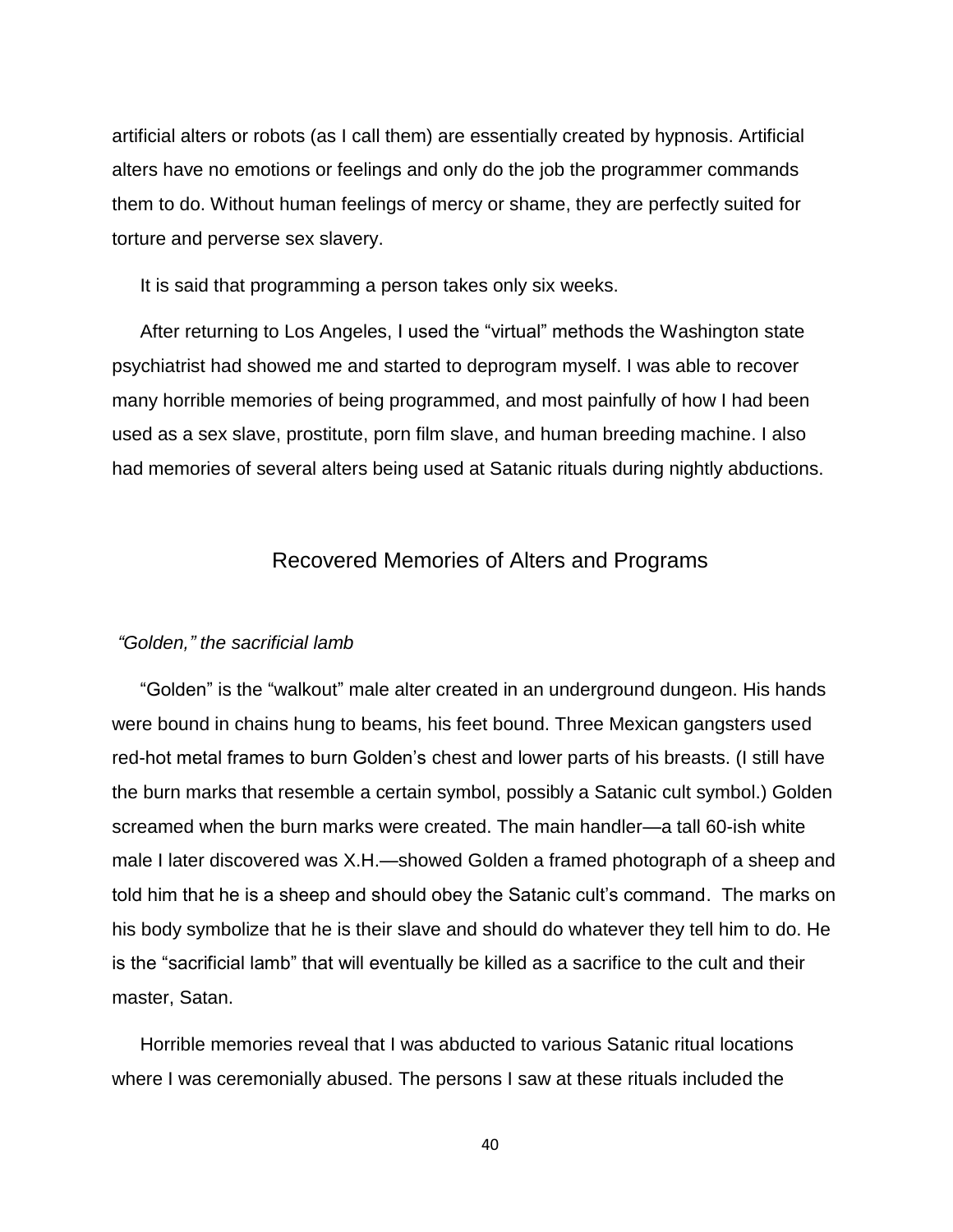programmers / handlers / perpetrators both inside and outside of US FUNDS. During these rituals, members tortured my alter and said that in their cult view, my spirit would awaken people from the dark net the Satanists were weaving; hence, I am their enemy. Their ultimate goal is to eliminate me and use me as a sacrifice to Satan.

In one Satanic ritual memory, I was kneeling and chained in a cage hanging over a fire, my hands tied to the cage. From a distance a female high priest swept a wand toward me and cast a spell that made my head drop to my knees as I seemingly died. I recognized several familiar faces, including a US FUNDS man wearing a white robe and sitting in the front row, seemingly with high status.

I have been a Christian since I was 25 years old. I follow Jesus and will never worship Satan.

#### *"Hanna," the alter who walks out*

"Hanna" is a female alter created to take control of my body and walk me out of the house to be transported to the handlers. Hanna was unwilling at first because she knew that walking out did harm to the body, so the handlers let her see one of my relatives being tortured. Chained and beaten, my relative crawled toward Hanna crying "Help!" But Hanna was restrained, too. The handlers brought out a long red-hot metal fork and pointed it at my relative's eyes, saying that if Hanna did not obey, they would burn the relative's eyeballs. My relative screamed frantically for a long time. When the handler pushed one end of the burning fork into the back of the relative's neck, the relative's skin soon produced a smoking round burn mark. The relative fainted. The relative's long scream was recorded, followed by a smooth ocean wave sound that I used to listen to. This was played to let Hanna know that each time she heard the ocean wave sound, she would also hear the scream of her suffering relative and walk me out.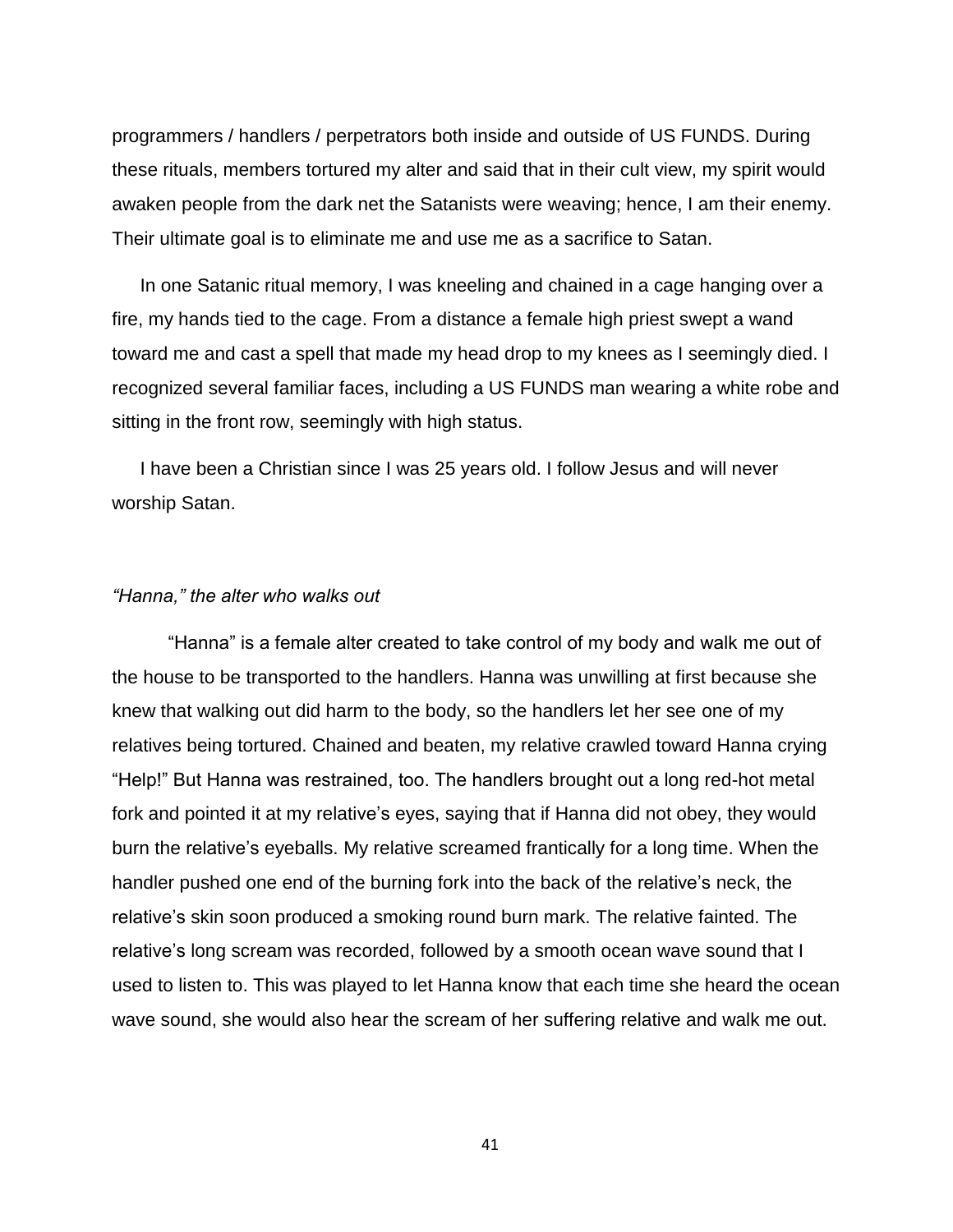Hanna's heart broke, as did her will to disobey. Every time she was called by the ocean wave, she would remember her relative's long, panicked scream and she would obey.

Other alters who walk the body out are usually severely abused sex slave alters who dare not disobey because of the fierce pain they endured during their creation and continuous tune-ups.

## *"Sue" and the silent sufferer program*

"Sue" was created to ensure total silence in the face of extreme torture, as a cry or scream or sob might draw attention to the abuser. Sue was sitting on a wooden bench, her hands and feet tied to the bench, electrodes in her vagina, her head covered by a blanket. The handler swung a club and hit Sue's head again and again. Sue was told never to make any sound during the torture, but it was too painful and she couldn't suppress a scream, after which the handler hit her head more violently, again and again, until it was covered in blood and Sue lost consciousness. After throwing ice water on Sue to wake her up, the torturer continued hitting and shocking her until finally she made no sound while being tortured. In the end, her head was covered with a pinkish mixture of blood and some other unknown stuff, her hair stuck together with dried blood. It took the handler a long time to clean up in order to conceal the crime.

In several following "tune-up" programming sessions, the handler used a special bat with fixed electrodes on it to hit Sue's head again and again. The electrodes shocked her head, causing terrible pain but taking much less time for the handlers to clean up afterward. These tune-up programs made sure that Sue would always remember the pain she endured and obey. While being tortured, Sue would open her mouth, contort her face in pain, look like she was crying but remain completely silent with not even a sob.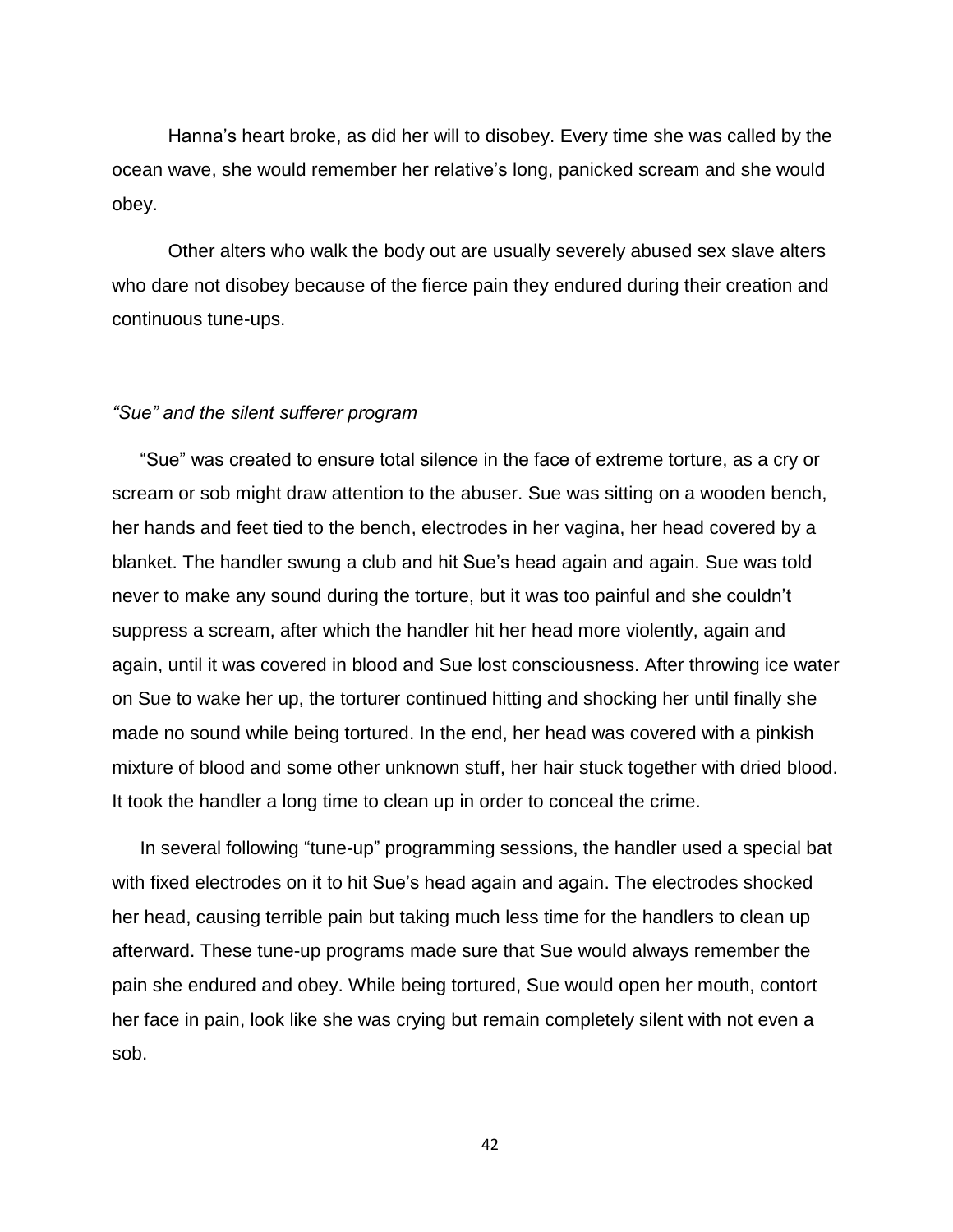For several nights after, my head felt swollen, and when I turned my head from left to right, my brain felt like thick liquid was sloshing around. When I touched my head above the left ear, the skull felt soft and lumpy, as if I had touched a liquid gel pack. When I turned my head, I lost balance and felt dizzy. My brain felt like a big thick liquid ball. I went to see a doctor and had a CT scan, but as with many other medical scans and blood tests, the perpetrators showed up at the exam location and let me know that they had manipulated the result. The CT images ended up being the same CT images as those taken several years before. Thus once again I had no evidence of the crime.

This is the silent suffering programming that enabled the abusers to rape me, electroshock me, inject drugs into me any time anywhere, whether in a restroom on an airplane (the torturer hides in the restroom and calls out "Sue") or in cars parked on the side of a road or in a parking lot, in restaurants, churches, or office buildings without causing any attention. The alter makes no noise, not even when the body trembles with extreme pain.

## *"Anne," the gatekeeper alter*

"Anne" is a tall, slender woman who looks like a 25 to 30 year old me. Anne's job is to watch the entrance to the internal system that looks like a mountain cave with a long, dark tunnel leading to unknown inner darkness. She stands at the entrance, monitoring what is happening and reporting to her master.

During Anne's torture, she was forced to kneel naked on the floor. The torturer was a Mexican man who gripped her by her hair and repeatedly shocked the back of her neck with a device that looked like a clothes iron. Every time she was electroshocked, she cried and screamed, the device being applied many times. The personality that split off was told that electrodes covered her body, controlling her, and that her mouth was screwed shut by a device like a medieval thumbscrew so that she could not tell what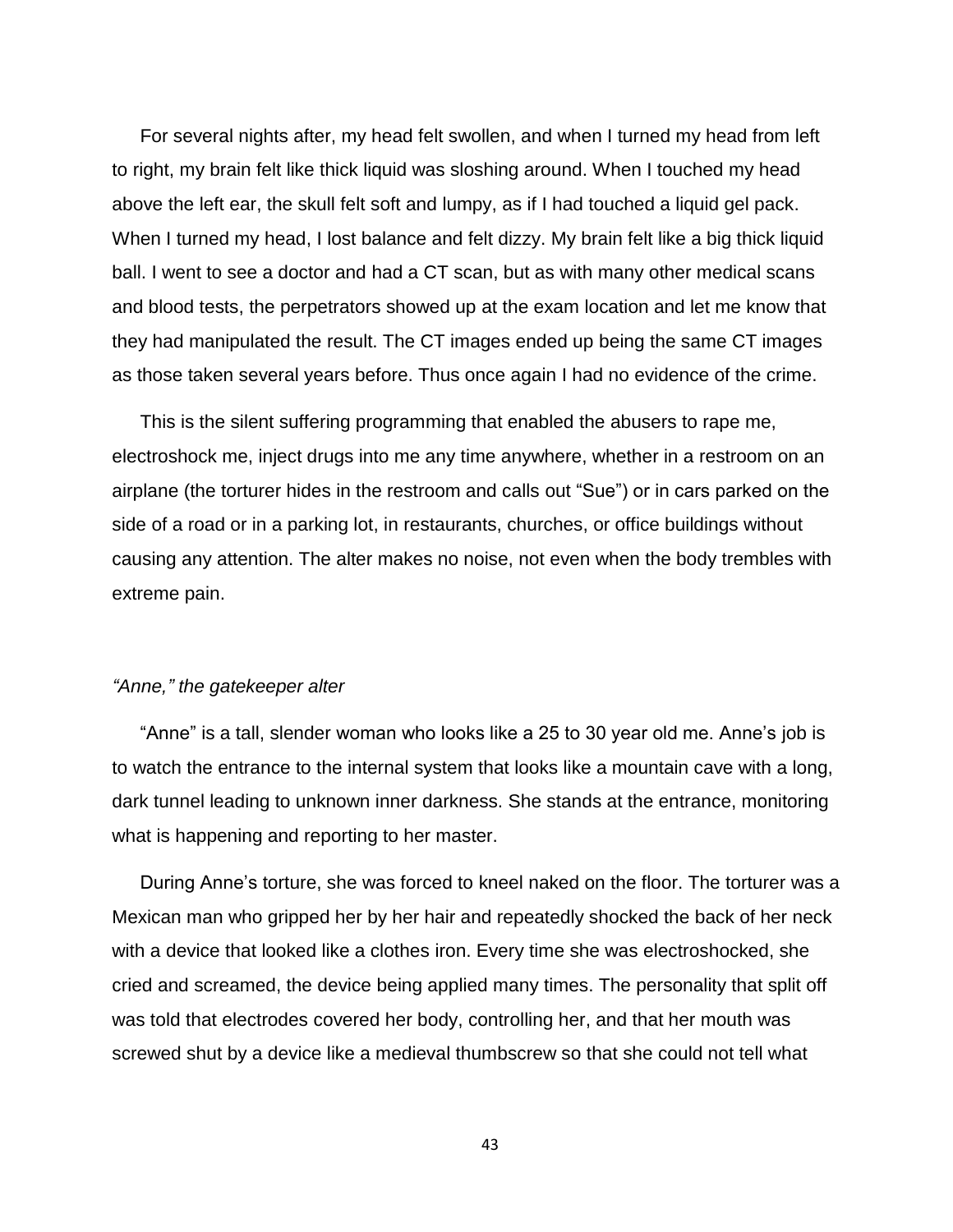had happened. A button installed in her chest would let her move into the tunnel only when pushed by her handler.

Anne showed me an image of a hospital operating room. A large medical device with two cylinders was shooting strong light, perhaps laser, into her eyeballs because her eyes were forced to remain open so she would look straight into the strong light while lying on the operating table. It was probably a CyberKnife<sup>19</sup>, and its light cut into her eyeballs and caused great pain. She still has flashbacks and tries to move her head away from light.

This was likely when Anne was used to endure the pain of having a nanochip inserted into my pupil. The existence of this chip was validated by the SCADA scan.

### *"Catie," the sex kitten alter*

"Catie" resembles a 20-year-old young woman, innocent and craving love. I rescued Catie by pointing out the lies that the handlers had projected into her. Catie is happy and curious in her sex-kitten cat ears and long tail. A young, innocent and hypersexual girl, she is eager to please old men who call her out. She has been programmed to crave sex and show joy during sex and sex play, and the handlers manipulate her longing for a father's protection by deceiving her into believing that distorted sex will bring her joy and love. D.S. called her out and deceived her into thinking she wants to please a good and decent man like himself.

*Other Types of Alters*

<sup>&</sup>lt;sup>19</sup> A CyberKnife is a frameless robotic radiosurgery system used for treating benign and malignant tumors and other medical conditions. - Wikipedia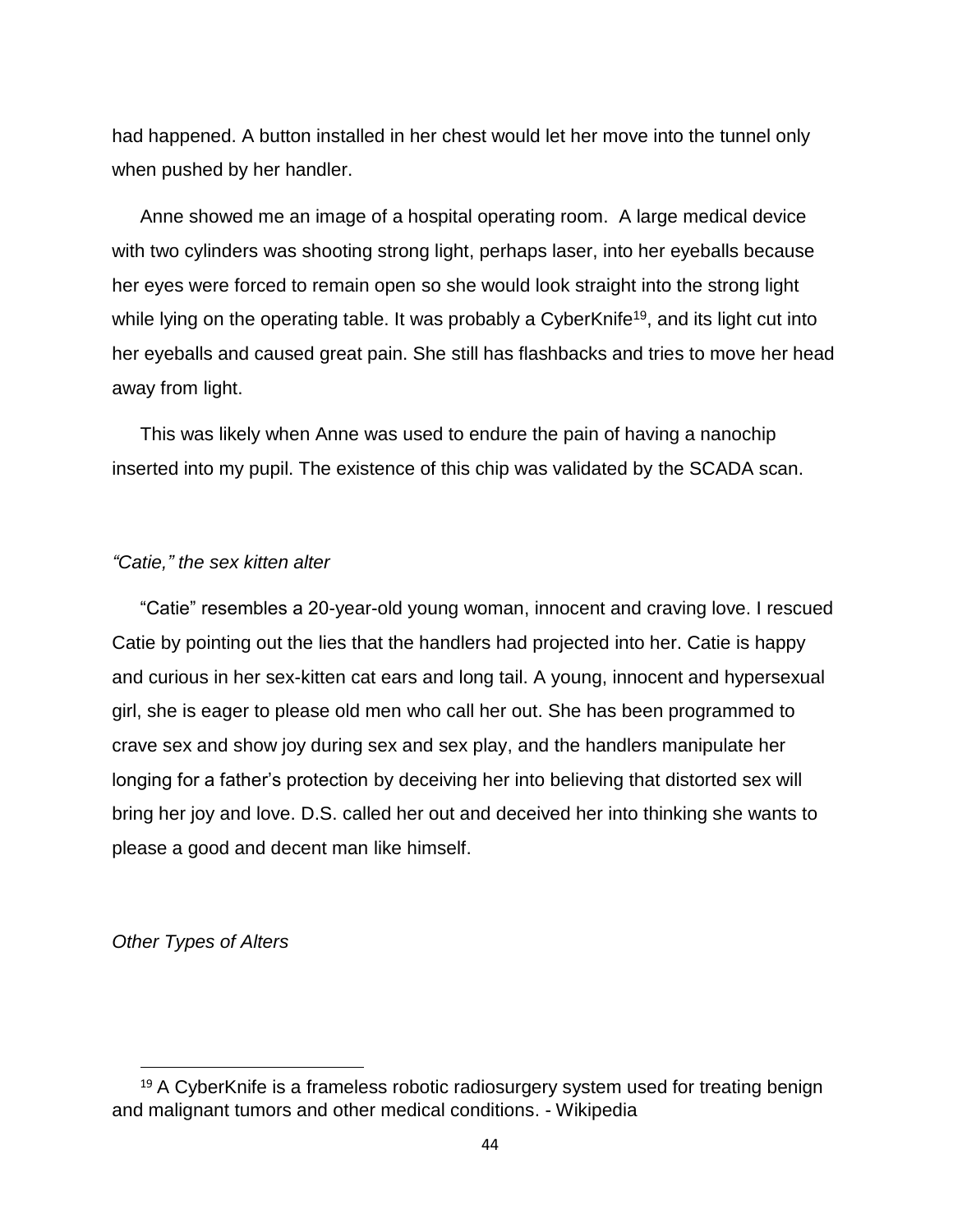I have discovered alters who believe they are animals or a body part, and their whole world is what the programmers have told them it is. They have no ability to make critical judgments or feel shame while participating in degraded or harmful activities.

I've also discovered alters claiming special psychic powers such as the ability to remote view targets in faraway countries, pass through walls, astral travel to other planets, using mind power to remotely kill a target, etc. These abilities were awakened by the military through extreme torture and training. I cannot ask these alters to show me how to do these feats, nor can I as the executive personality do these things. But I do have evidence of some of these alters' abilities, especially passing through walls, which the perpetrators consistently use to walk me out for abductions.

## Forced Prostitution and Porn Films

During many of my abductions, I am forced to be a prostitute to make profits for the programmers and handlers. They sell me as a MK-Ultra sex slave and give the clients my programming code so the clients can call out the sex slave alters that will do anything for them. Of course, my programmers and handlers are all "clients" who can call my alters out anytime they want during these abductions, and many of them (like I.N., D.S., etc.) have fun creating new alters to satisfy their special fantasies.

They also use sex with my alters as a lure and reward to get people to work for them. I have been offered as a sex slave to my neighbors, Mexican janitors and security guards at US FUNDS and my mother's apartments. Gang stalkers or recruited stalkers who stalk and monitor me in airplanes or other locations are rewarded similarly.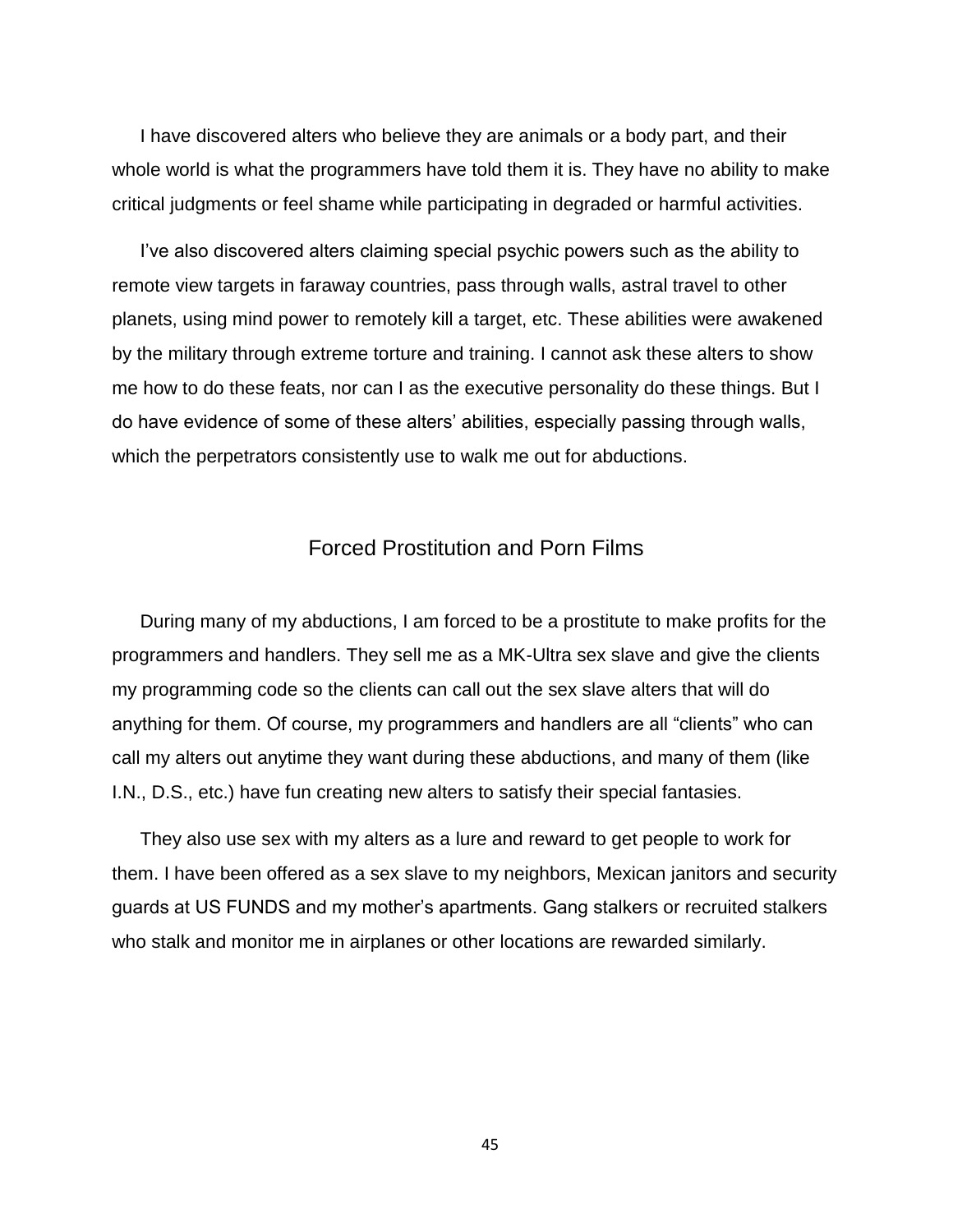My handlers profit from shopping me around as a sex slave for porn and "dark web<sup>"20</sup> films. Many nights after being abducted and returned home, I have found that my skin has been shaved, my nails trimmed, my hairstyle changed, my body touched and abused. Some porn films or photos were likely distributed to my coworkers at US FUNDS by the handlers to further humiliate me.

In one of the memories I recovered, I was abducted to a Mexican nightclub-like place where I was injected with a drug, then was carried naked to an underground room where a row of blue-collar Mexican men was sitting on the floor as if they had paid to participate in tonight's live torture show. In the middle of the room was a camera and a strong bright light shooting toward me.

I was commanded to do all kinds of sex acts with all kinds of entities. A big Mexican man beat me with torture tools, taking torture orders from the audience enjoying how my body suffered and from phone and Internet orders as it was being broadcast live online.<sup>21</sup>

## Mind Control Handlers From Satanic Secret Societies

### *Handlers in Boy Scouts of America*

l

Since I began deprogramming in July 2017, I have tried to remember the faces of handlers. I figured they must be living close to me and familiar with my daily life. Besides recalling B.S. in several torture memories, a tall white man in his 60s appeared in many alters' memories, but I do not recognize his face. Then on November 18, 2016, I was abducted during my sons' Boy Scout camping trip in the Mojave Desert. In the

<sup>&</sup>lt;sup>20</sup> The dark web or dark net is a hidden internet existing below the surface web that cannot be accessed by normal search engines and only by a service called TOR (The Onion Router). Anonymous cryptocurrencies are the primary means of paying for products or services.

<sup>21</sup> The 1983 film *Videodrome*, directed by David Cronenberg, showed how this is done, particularly via the dark web.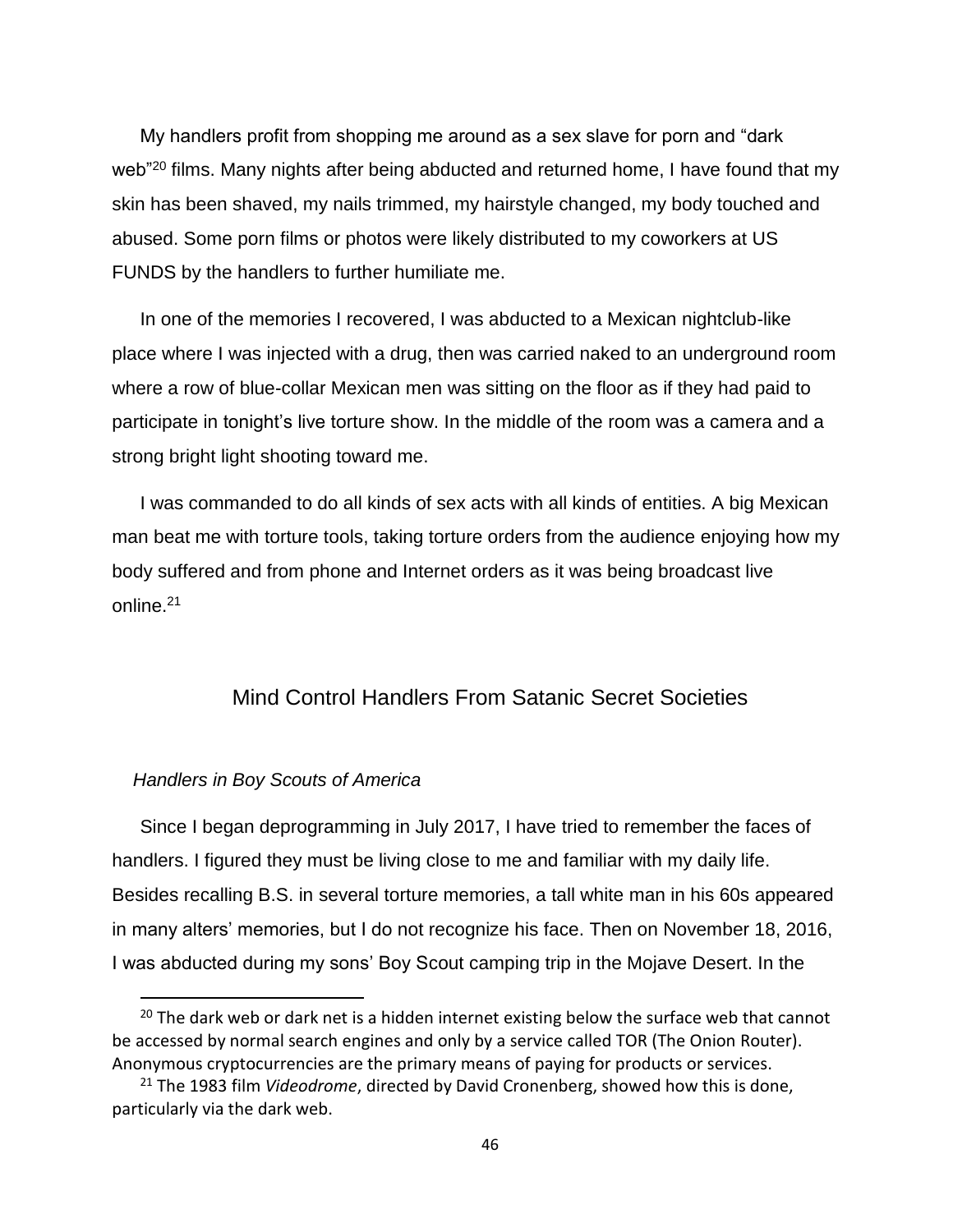morning after the abduction, I was walking with my children when a tall old man greeted me with joy. His hat and sunglasses covered most of his face, but from his voice and body type I sensed he was a handler. He quickly left. A year later on November 11, 2017, during a Boy Scout fishing trip, I happened to stay in the fishing equipment hut while everyone else went fishing except for the Boy Scout leader X.H. sitting with me. X.H. is a local community college professor and guardian of a boy the same age as my sons; he joined our Boy Scout pack about a year ago. X.H. was pretending to slowly fix a fishing pole, but I had the sense that he was there to monitor me. Comparing his voice, face and body with what I remembered during torture sessions confirmed my guess: he was the tall, old white man who tortured me with a burning stick and shouted that I am a sacrificial lamb and should obey him. I spent the rest of the day studying his every move, trying to understand why a highly educated person would engage in such satanic crimes against me and other people.

X.H. soon realized that I had recalled his true identity and avoided looking at me or being close to me. In all subsequent face-to-face encounters, he has avoided looking into my eyes while punishing me even more cruelly in nightly abduction and tortures. So this college professor and Boy Scout leader is a Satanic secret society member, a programmer, and a torturer in every way possible—sexual, physical, spiritual, and mental. My horrible memories of this abuser are extreme.

My method of going to isolated places to lure handlers to show up paid off with two other Boy Scout parents whose sons joined my sons' Boy Scout pack so they could get close to me and my family. A.R. is also a professor at a nearby university, a Satanic secret society member and sexual and physical abuser. P.T. used to work for a government agency and then was recruited in late 2016 to be my programmer and abuser, joining the Boy Scouts as a leader so as to meet me at Scout events. He and X.H. organized the Mojave camping trip so I could be abducted to the Mojave Desert military base for an entire afternoon and night.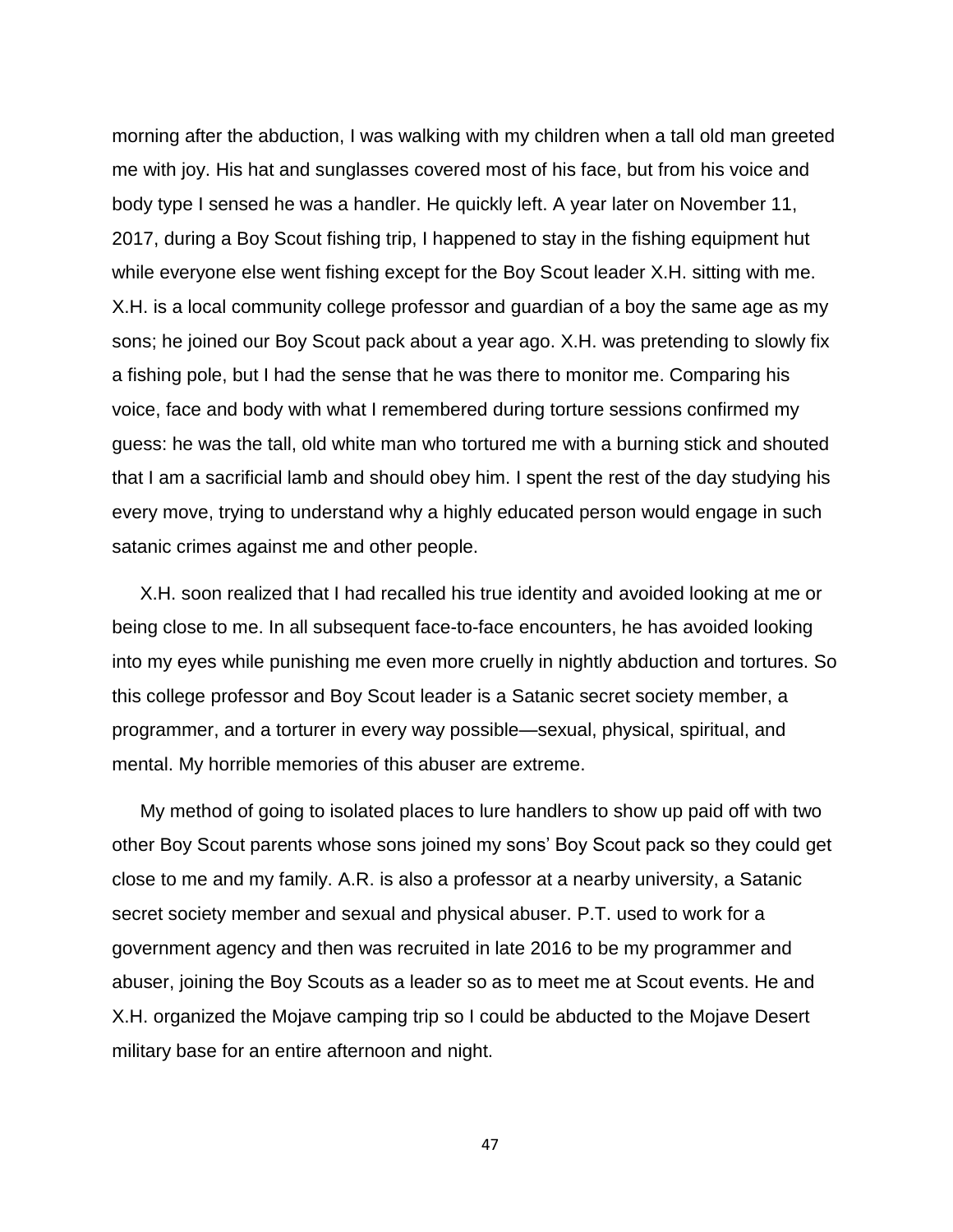Company handlers and accomplices from all sorts of institutions and civic groups collude to program and enslave those like me. I've been abducted to many Satanic rituals at which handlers from government, military, and secret groups are in attendance. In 2017, one such occult orgy / ritual occurred in a building that I later recognized as a nearby secret group's temple. I was forced to prostitute there, and I saw X.H., D.S., and other Asian MK-Ultra slaves in the building. In other Satanic ritual events, I have seen military handlers who also work with US FUNDS. Satanic secret groups are the dark entities behind my programs. It is their members like D.S., X.H. and handlers at US FUNDS that work together for diabolical purposes like programming and enslavement.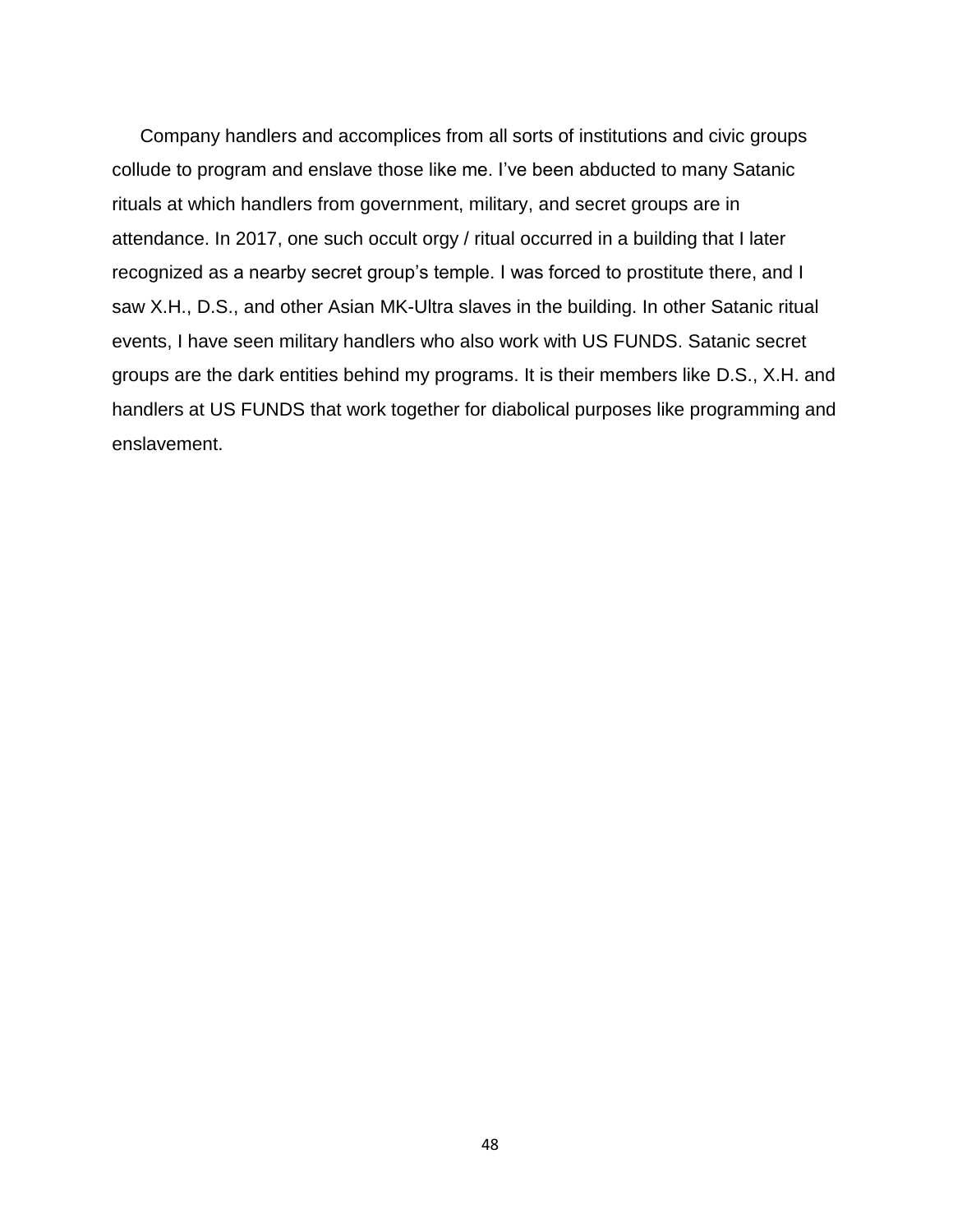# Chapter 4

# The Real Masters Emerge: Illuminati and Government Mind Control in Investment Banking

The Illuminati Messenger from Geneva

## *Time: 2017-10-24, Tuesday afternoon, 5pm, PST Place: My office cubicle in US FUNDS's Irvine office, Irvine, California*

It was 5 o'clock on October 24, 2017, a week after I had received the implanted chip report from the scanning company. It was almost the end of a busy working day and many co-workers had already left the office or were about to leave. I was sitting in my cubicle writing emails about the platform upgrading project that I was working on when a surprise guest entered: V.C., a Senior Programmer Analyst on our web team. I had met him almost a year before when he was introduced to me through U.H., his manager. Middle-aged, white, tall, slim, very smart and calm, V.C. lives in Geneva, Switzerland. He joined US FUNDS in 2006 and works in the Geneva office. U.H.'s entire team is based in Irvine with only V.C. remotely reporting to him, except for twice a year in April and October when he visits our Irvine office.

On the previous Friday, I was working from home when I received his Skype message asking me for my recommendation of what to do over the weekend. I recommended a few hiking places and a quantum physics discussion group. I had previously noted from his personal web page that he listed having been educated at CERN.<sup>22</sup> When I had asked what he did at CERN, he'd replied that he'd studied

<sup>22</sup> An acronym for *Conseil Européen pour la Recherche Nucléaire*, the European Organization for Nuclear Research, CERN houses the massive particle accelerator known as the Large Hadron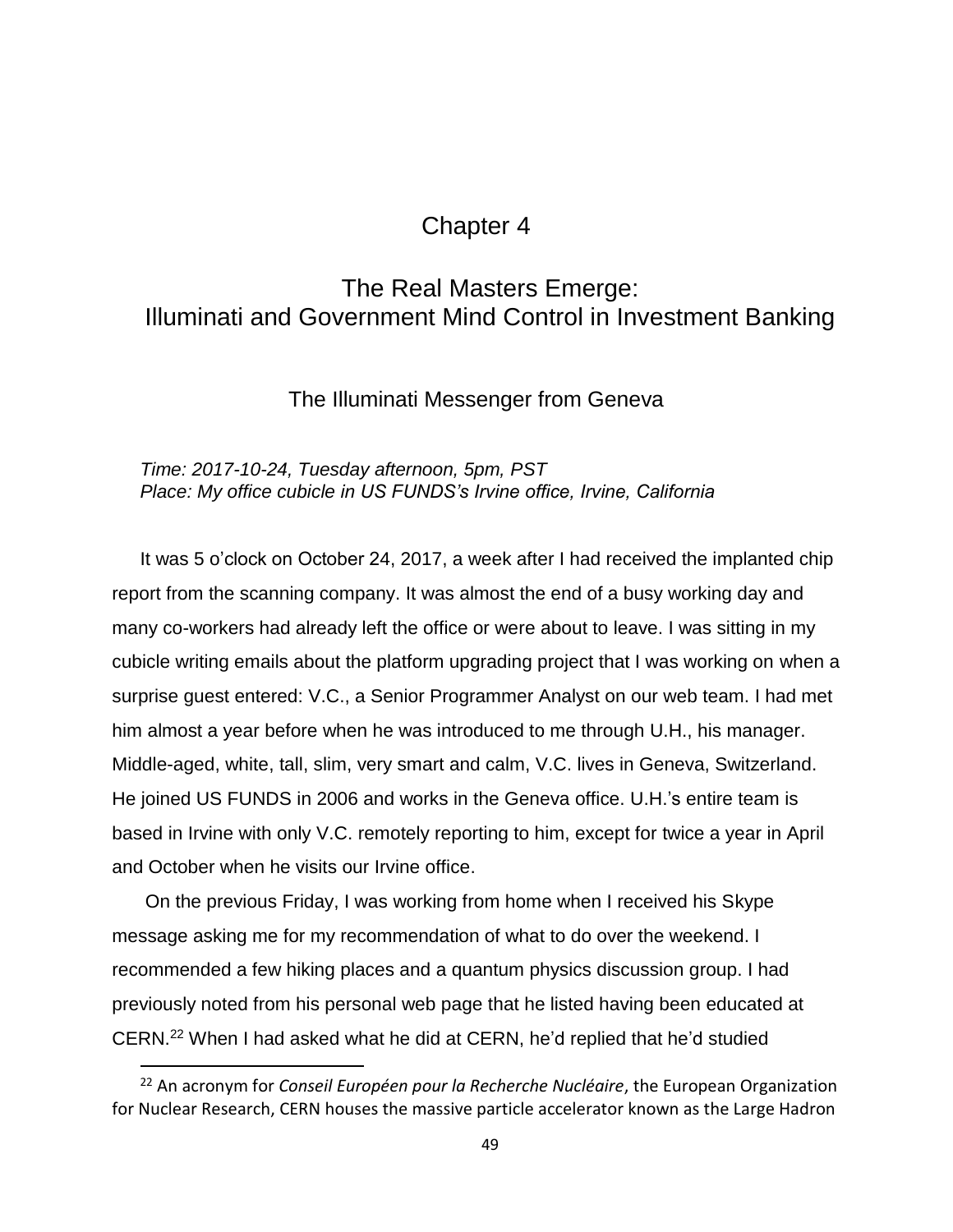computer engineering as his undergraduate major but had not worked there. We had also talked about parallel universes and the multiverse. Then I had to work overtime for a project deployment, so we did not continue our Skype conversation. Back then, I had not connected his background with CERN to Project LUCIFER; I just thought he was unique and intelligent, low-key, very neat, always in a white shirt and sweater.

Now in my cubicle, V.C. said a friendly hi and sat next to me. We chatted about his weekend activities, Reiki, the Chinese martial art Qi Gong, out of body experiences, etc. Slowly and purposefully, he turned the topic to 9/11 and the recent Las Vegas shooting, hinting that these "false flag" events had been planned and carried out by insiders. Then came the following conversation:

*V.C.: You know that if they think a person knows too much, they will think he is too much of a risk to handle.*

*Me* (feeling a little uncomfortable about this comment as I feel he is hinting at my current situation): *If you were in such a situation, what would you do?*

*V.C.: I would pocket a couple million (dollars) and keep my mouth shut.*  (False smile.)

Realizing that this warning was his true purpose in seeking me out for a conversation, I looked seriously at him.

*V.C.: If the person does not keep his or her mouth shut, then his or her relatives, say ten people close to his or her life, will be hit one by one, and if the person still does not obey, they will not wait until all ten relatives are hit but will make sure this person either disappears or is locked up in a psychiatric institute.*

*Me* (knowing this is either his threat or he is the messenger passing on the threat, I try to negotiate): *What if this person does not care about money and all she wants is to let her and her children be freed and out of trouble?*

*V.C.* (smiles*): No. How can they be sure that you will not talk? They have to keep the children in their hands.*

*Me* (irritated and looking at him with a cold smile): *Why do they need to bother so much with hitting ten people? Why do they not just kill the person or make him suicide?*

Collider (LHC)—a synchrotron-type accelerator, a particular type of cyclic [particle accelerator](https://en.wikipedia.org/wiki/Particle_accelerator) in which the accelerating particle beam travels around a fixed closed-loop path. CERN was built (1998-2008) near Lake Geneva (Lac Léman) on the French-Swiss border.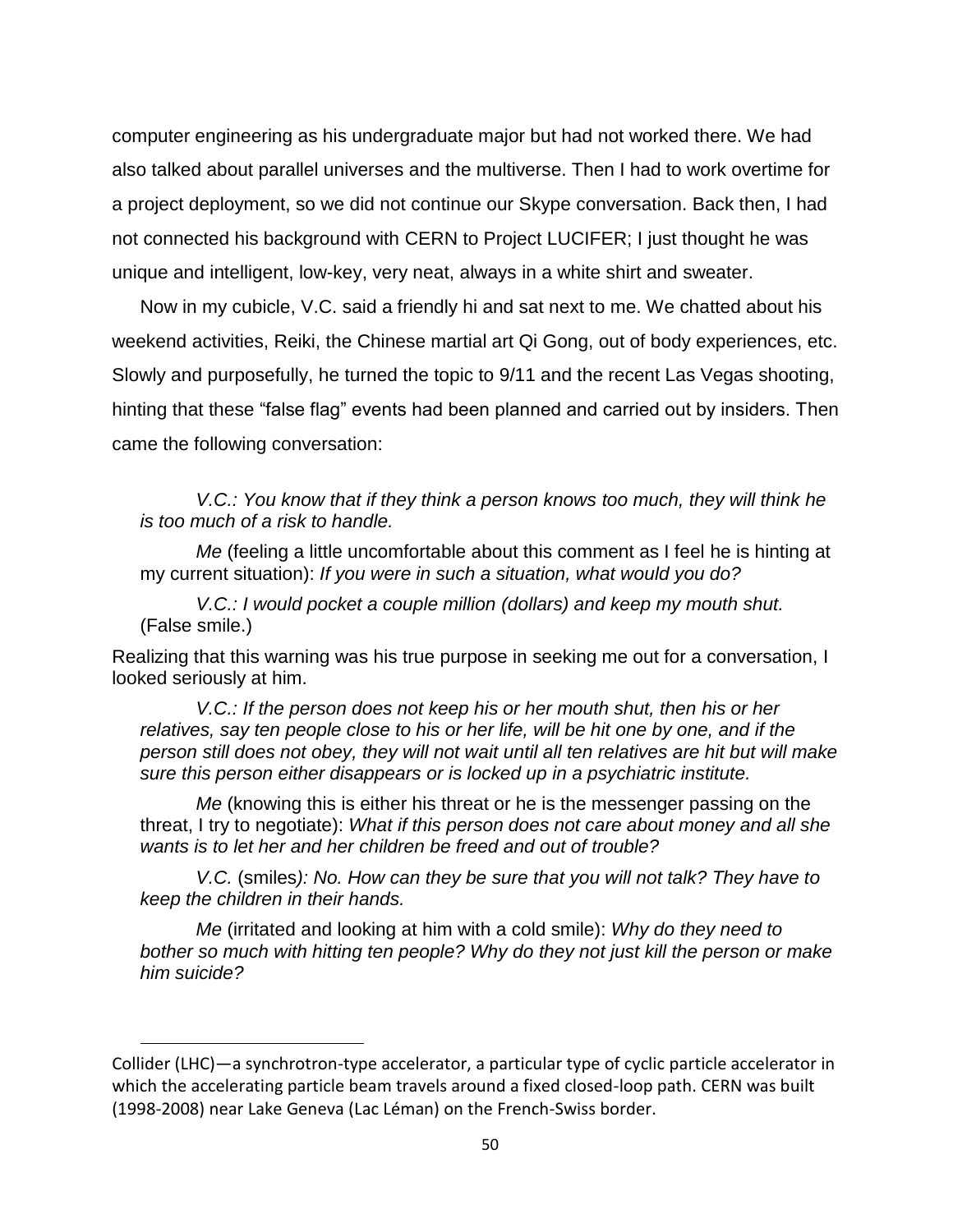*V.C.: No, this is not how it works. Too much risk. Those relatives, you know, they may question . . .*

*Me: If you have to decide between your children or your own life, what would you do?* (I was thinking that I would not bend to such a threat, and my expression showed it.)

*V.C.: I would choose to save my children. I have lived enough life; they just started.*

*Me* (smiling but not bending to the threat and looking at my watch): *Sorry! I just realized that I have to go or I will miss my appointment.*

Surprised, he reluctantly stood up and looked at me.

*V.C.: Remember, they know what you are thinking and they will act. You know the microwave technology . . . Bye! ]*

This was a direct, plain, verbal threat. I looked him in the eyes and said good night, quickly collected my stuff, and left my cubicle and the building.

I encountered V.C. several times over the next few days before his return to Geneva, but we did not exchange more words.

That night when I returned home, I was still in shock. I replayed the conversation in my mind and the threat that V.C. had delivered, still with little idea of how a US FUNDS colleague would know about the implanted chip and mind control I was now subject to. And who were "they" who would be prepared to target my relatives in order to threaten me?

My situation began spiraling downwards much faster than I could have imagined.

On October 26, 2017, two days after my conversation with V.C., I was driving home in the afternoon when I suddenly received a call from my legal consulting firm, which has ties to the intelligence network. I hired the firm two months ago to help me investigate the controllers behind my MK-Ultra programs. The consultant said that through his intelligence network, he had been told that my life was in imminent danger and they needed to file a petition of involuntary implantation of nanochips to prevent adverse actions against me.

I stopped my car, V.C.'s threat in my mind. I vaguely sensed that the danger was related to his threat. I electronically signed the petition immediately, and my legal consultant submitted it overnight. Two days later, he called again, relieved, saying that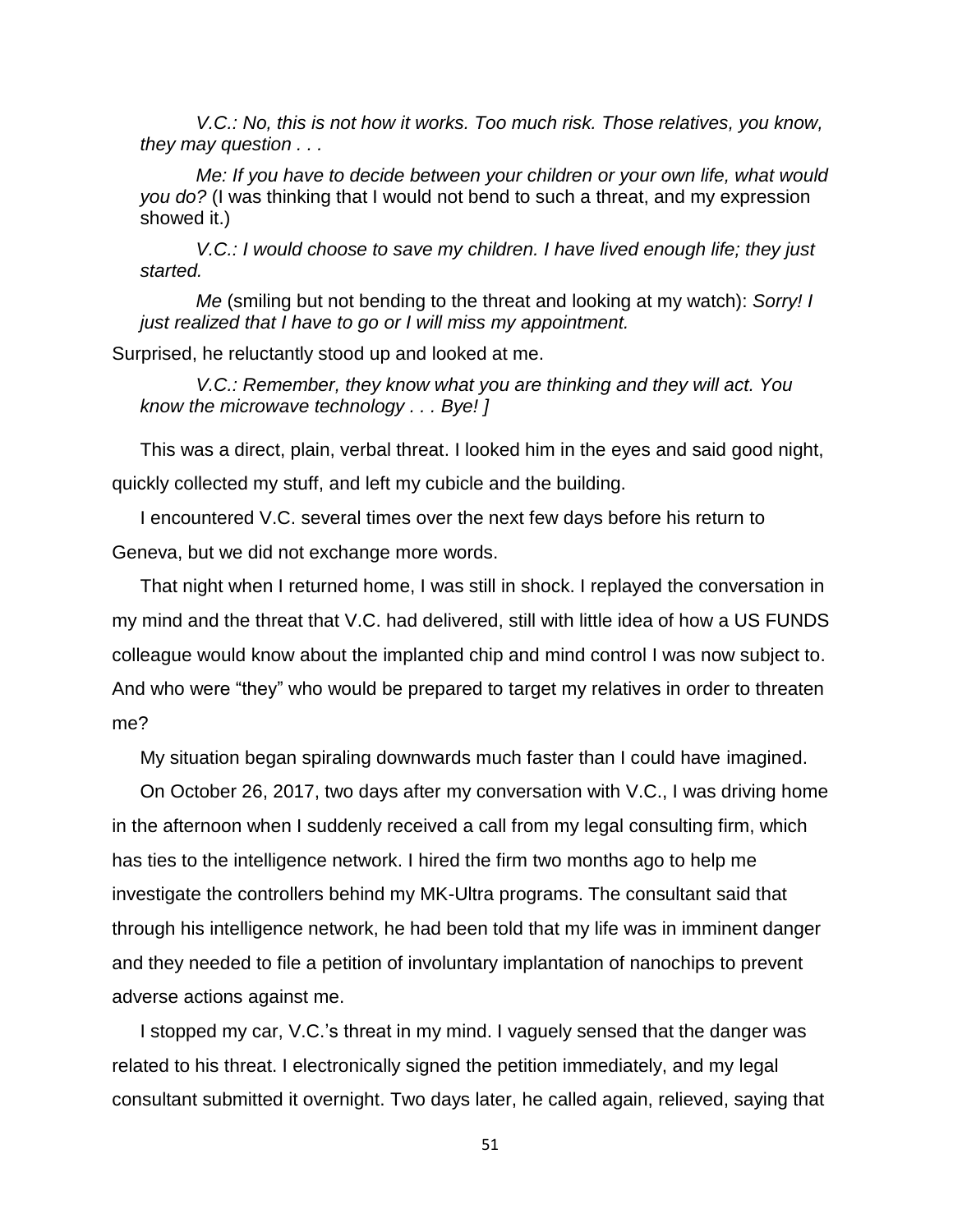the petition reached the intended government agency and the immediate danger was over. The government agency would investigate my case and stop the crime.

I was relieved, too, but I did not share my consultant's confidence in the government agency's investigation. A few weeks later, because of how "complicated" my case was, it was transferred to other government agencies, including the U.S. Navy and U.S. Army. So far, I have received nothing on the "investigation" into my case, nor any improvement of my situation as a mind-controlled slave.

My work situation was also getting worse. On October 30, 2017, the IT announced a mass layoff, the layoff date as yet undetermined.

# Programming Handlers in US FUNDS

I decided to investigate the handlers and perpetrators behind the crimes I had been subjected to. First, I searched online for other targeted individuals' experiences, and concluded that perpetrators have three common practices:

1. They approach the victim as a fast friend to gain the victim's trust, and if the victim is a female and single, they usually use "love" as bait;

2. They stay physically close to the victim so they can monitor the victim 24/7 and know the victim's every move and thoughts;

3. They are normally secretive about their family or personal information unless they purposely want this information ("masked information") because they do not want to reveal their true identities.

Next, I began to carefully observe my work environment. On October 30, 2017, I sat in my cubicle scrutinizing my surroundings. Masers and lasers $23$  had been used to shoot

 $\overline{a}$ 

 $23$  Masers (microwave amplification by stimulated emission of radiation) are basically microwave lasers (light amplification by stimulated emission of radiation) and are more often used in targeting.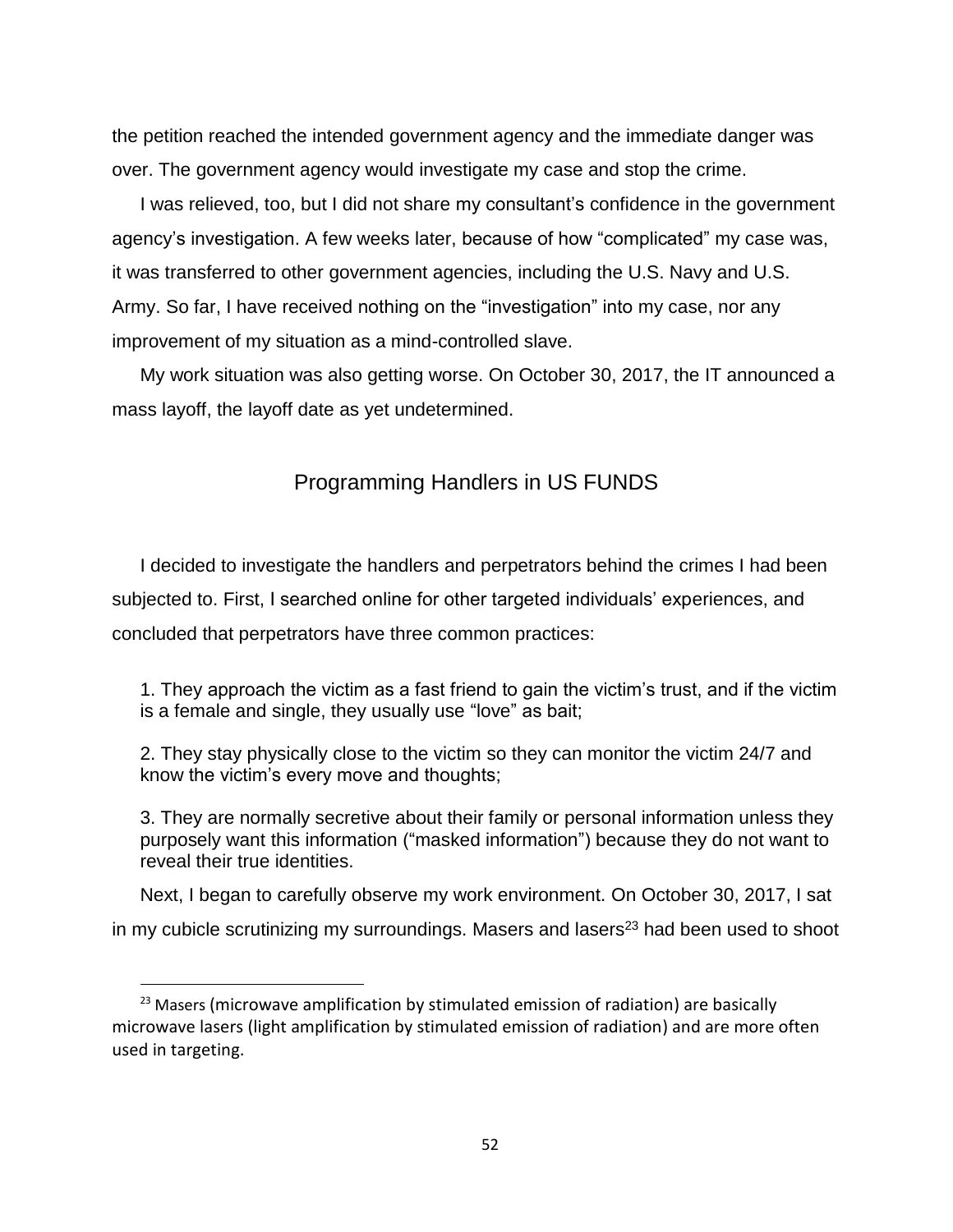me in this cubicle and other meeting rooms numerous times. Microwaves can penetrate walls, but lasers can only attack in visible range. I examined the open area around my cubicle to discover how the perpetrators could follow my movements and physical location in the office building. Suddenly, I noticed a camera on top of a computer monitor in an office whose window and door directly faced my cubicle. The office belonged to senior manager S.N., U.H.'s manager—and U.H. is V.C.'s manager. The camera was a stand-alone camera that S.N. added to his laptop's monitor for video conferences soon after I moved to this cubicle. Since everyone in the company uses a laptop and carries it to meetings, and all company laptops have built-in cameras and video conference capability, this camera was redundant, unless it is used as a 24-hour spy camera to monitor my cubicle while S.N.'s laptop camera might be shut down when the laptop is away from the office.

S.N. is a tall, sporty white man about 60 years old with a high-pitched voice. He joined the company in January 2015, around the time that I applied for a position I did not get. I then submitted my resume to a friend in US FUNDS and he passed it on to a hiring manager, after which I received a job offer in August 2015 and joined the company in September 2015.

Founded in the early 1930's, US FUNDS is one of the world's largest investment management companies. It offers its own investment funds products under its US FUNDS brand name. US FUNDS consists of more than 40 funds, including Individual mutual funds, fund of funds, IRAs, retirement plan solutions such as 401k, 529 college savings plan, and variable annuity funds. US FUNDS has more than 55 million investors. As of 2018, it has a total of \$1.7 trillion under its management. US FUNDS are distributed exclusively by financial advisors.

What is unique about US FUNDS is that although the assets it manages make it one of the major investment banking companies on Wall Street, it remains very low key as a private company since it was created.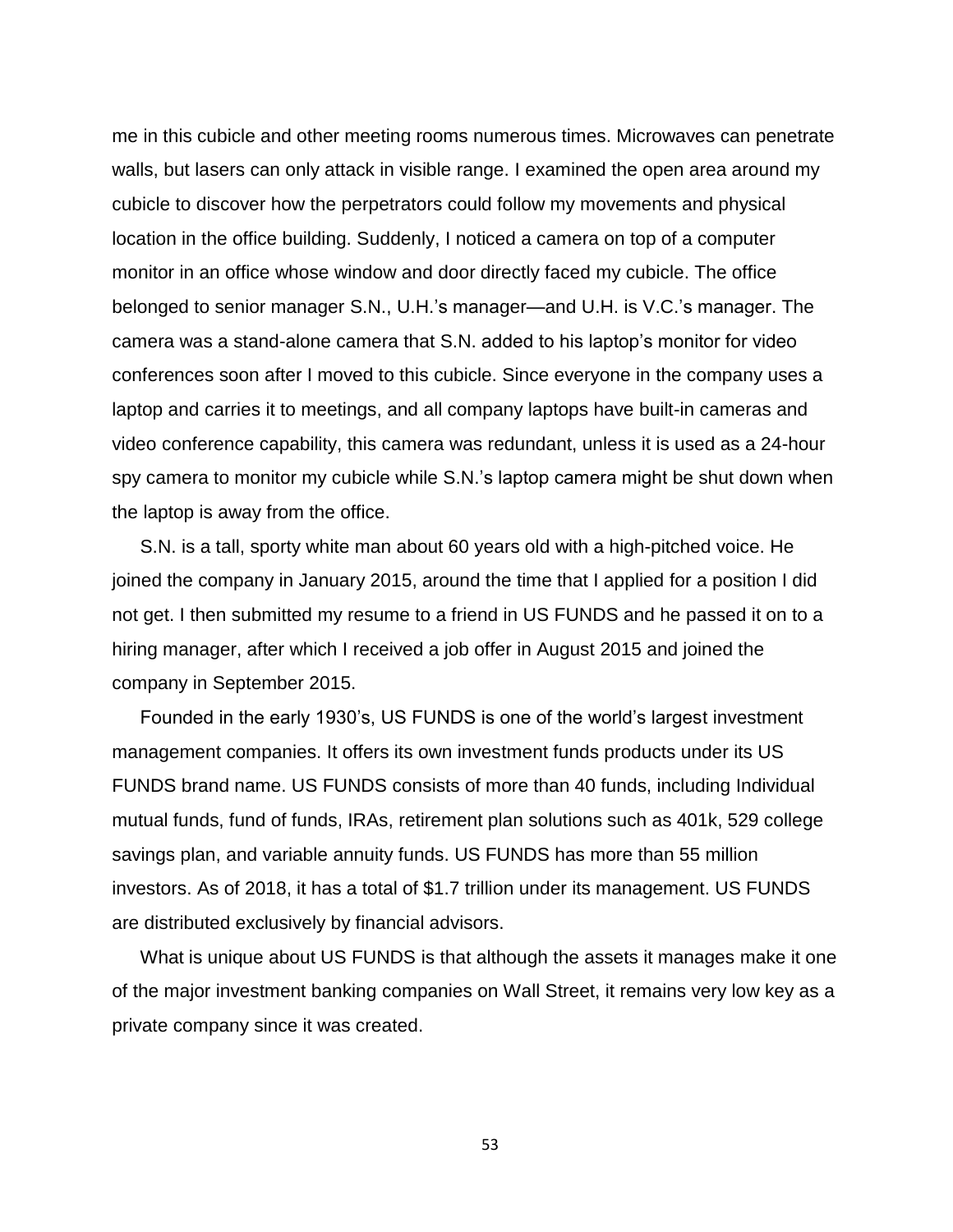S.N. works in my department and leads a separate group. I encountered him every day as our offices were close, but I had only talked to him once in a group meeting. U.H. sits in a cubicle far from my cubicle but always uses S.N.'s office when S.N. is away.

Thinking about how V.C. had been introduced to me by U.H., I suddenly realized several factors that indicate U.H. was a handler, namely *my* handler.

U.H. joined the company in December 2015, three months after I joined. He manages a group in my department. I first met him at an office party when my group moved to his floor. He said he was 38 years old, single, and likes sport cars. He has red hair (which I like) and a very charming voice, a major captivating factor for me. Everything looked good on him. He sent a lunch invitation to a few newly hired employees whose cubicles are on my office floor, mine included, then took us to restaurants I like. He also likes a sport that I like.

In addition to the four or five small group lunches, he sent me chocolates and cookies after his return from trips to Japan. He said he liked Japan and went there to visit someone. Even after all of this, though, I viewed him as a spoiled child and friend and did not want to develop anything else with him. Besides, I already had too much going on in my life.

When I look back at all of these events, I realize that it was all planned to make us friends so that he might have better control over me. U.H. met the three characteristics of a handler. Was S.N. also a handler? Both stand and walk like military men, not in the lazy, casual style of techies.

I decided to do a test. I moved a poster from S.N.'s office window to a location blocking the camera pointing at me. Now the camera could not see me through the window. When S.N. came in the next morning, he was angry about the poster move and slammed his door. Later, he removed the poster so that the camera was again pointing at me. Now I knew he was a handler, too. But a few days later, S.N. put another poster in the window and it blocked the camera. I was surprised until I looked around and found two staged storage boxes lying in the hallway in the other direction from my cubicle. Like a duck blind, the top box handle had been cut out to make a rectangular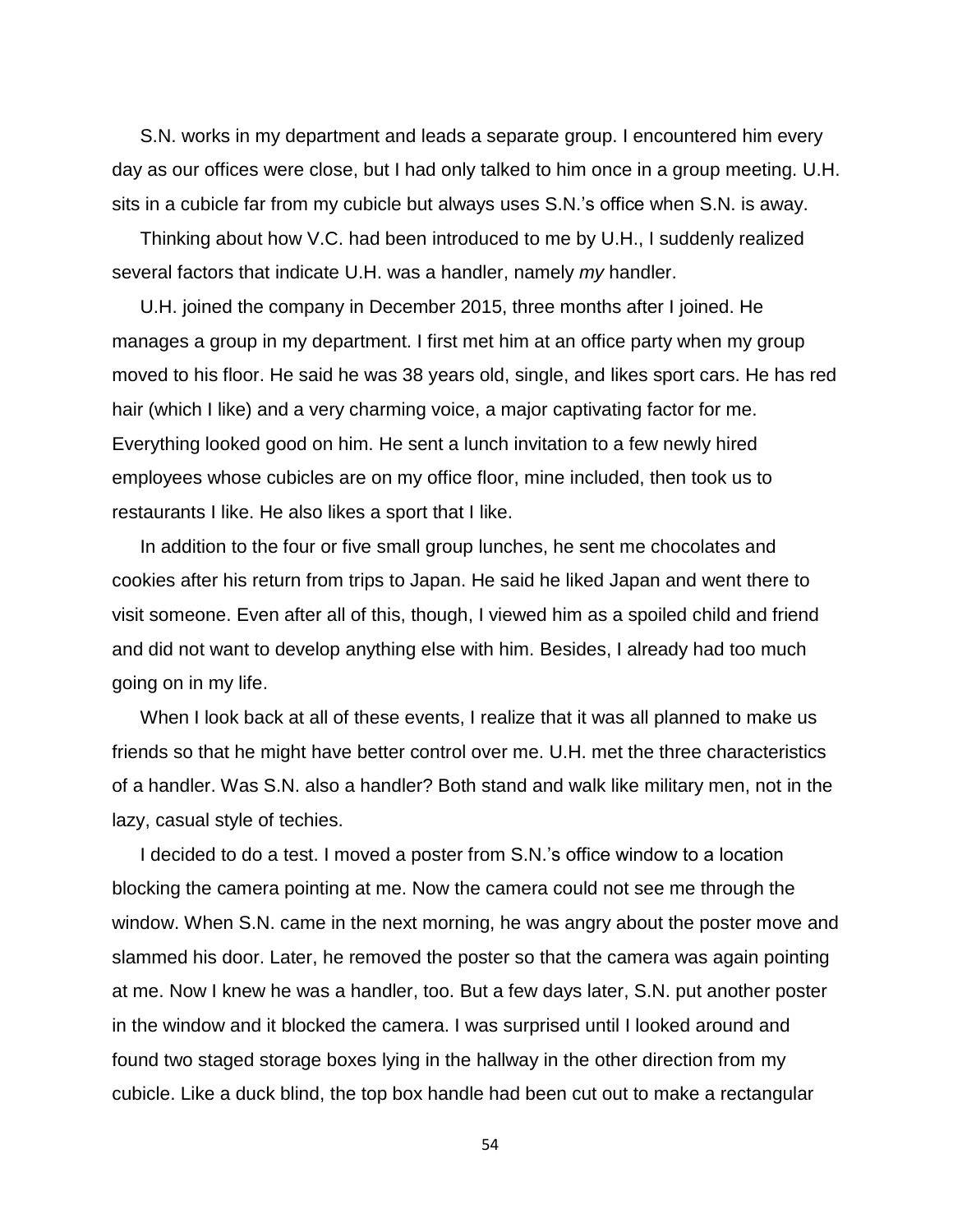hole perfect for a hidden camera. The box belonged to Indian quality control analyst I.N., whose cubicle directly faced the right side of mine.

Was a hidden camera in the box? I watched U.H. walk into S.N.'s office and sit watching the app on his phone reading my thoughts. He knew what I wanted to do. I took out my phone, my plan being to use my phone flashlight to point through the box blind. If a camera was in there, the lens would reflect the flashlight and brightly shine. As soon as I opened my phone, I was hit by a strong sleeping ray and fell asleep in my chair. After 10 minutes, I woke up and found that I.N. was back in his cubicle and U.H. had left S.N.'s office. If there had been a camera in the box, it was probably removed during my magic sleeping time.

I had talked to I.N. once before, and it had not been pleasant. The back of his cubicle is a whole wall window with blinds. He always opens the blinds all the way up so the sunlight shoots directly into my cubicle. One day I closed the blinds when he was not there, but right after he returned to his cubicle he opened them. I approached him and politely asked him if I could lower the blinds. Surprisingly, he rudely rejected my request, saying he liked them up.

After the box event, I was almost certain that I.N. was a handler, but I needed more confirmation. One night I opened the window blinds when he was not in his cubicle. Outside the window is a three-story parking structure. From the window I could see the cars parked there. On the third floor of the structure was always a white pickup facing I.N.'s window. Anyone in that pickup could directly see into my cubicle.

I noticed that the pickup was parked in the same location almost every day. One day I went to the parking structure and found a man sitting in the pickup with the headlights on, the windows down, and his head lowered so I would not see his face. From his build, I surmised that he was the stalker I had seen several times before, such as once during lunchtime when I received a phone call related to my case and went to a table on the company's central lawn area for privacy. While I was talking about my case over my personal phone, this same short, stocky man with short black hair and dark eyes came and sat across from me with his lunch bag, seemingly to threaten me not to talk about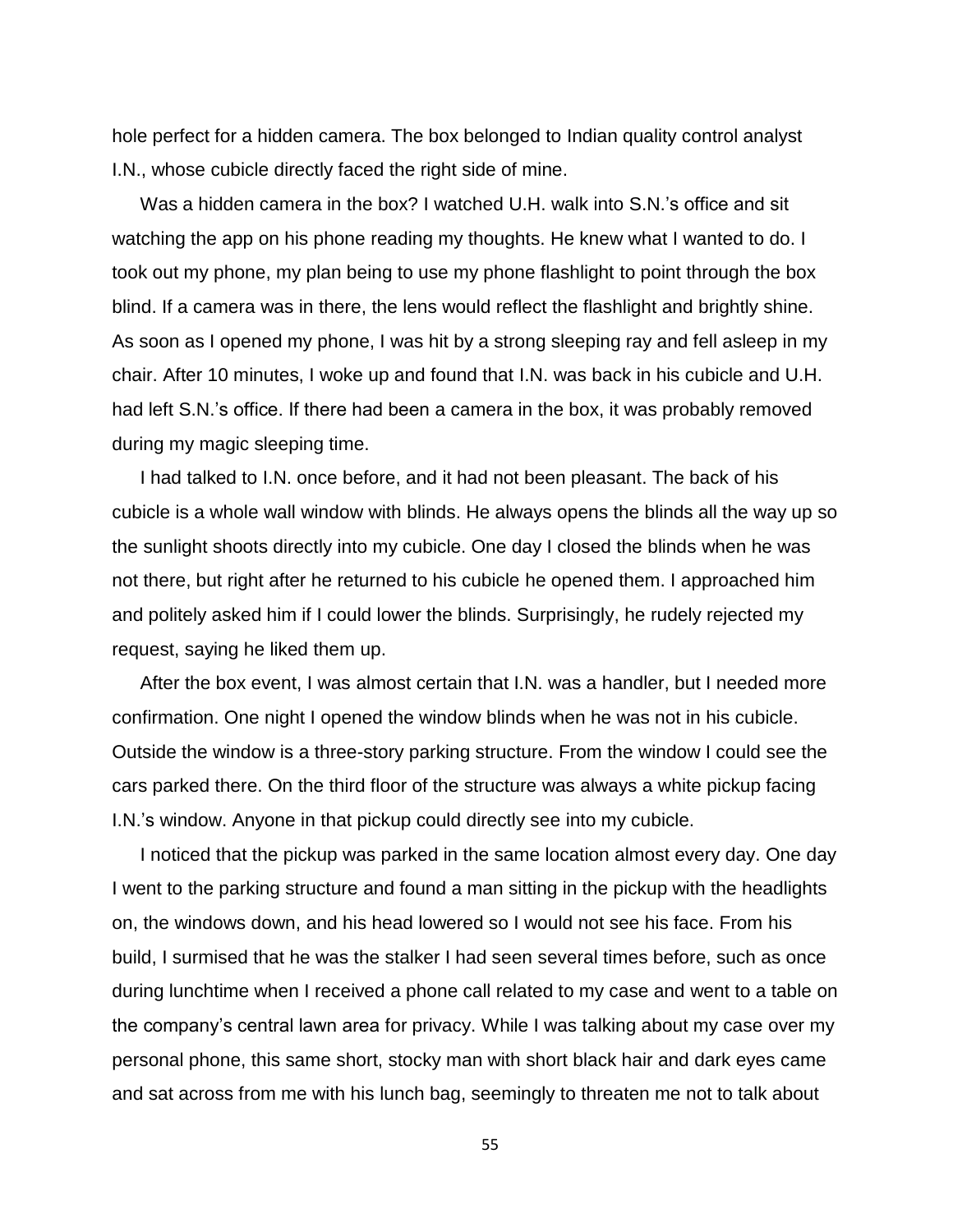mind control when co-workers were around. Seeing him again in the parking lot made me realize where the laser gun and microwave shots were coming from, with I.N. opening the window blinds to facilitate the attacks.

In such ways through trial and error, I found many more accomplices directly or indirectly involved in my programming and slavery. Some were intelligence agents in full body disguise with voice change devices to hide their true identity; others were not wearing disguises but participated as who they seemed to be.

The following are those I suspected of hiding in the IT department of US FUNDS:

| Name              | Description                                                                                                                                                                                                                                  | <b>Year Joined US FUNDS</b> |
|-------------------|----------------------------------------------------------------------------------------------------------------------------------------------------------------------------------------------------------------------------------------------|-----------------------------|
| V.C.              | Senior Programmer on web team,<br>based in Geneva office, C.E.R.N.<br>background. He is the main connection<br>between my Europe handlers and US<br>Funds handlers.                                                                          | 2006                        |
| U.H.              | Manager on web team, my main<br>handler. He showed up in many of my<br>programming and abuse memories.                                                                                                                                       | 12/2015                     |
| S.N.              | Senior Manager on web team                                                                                                                                                                                                                   | 1/2015                      |
| I.N.              | Quality Control Analyst, Indian. Very<br>cruel. He showed up in my memories as<br>a perverse sexual abuser.                                                                                                                                  | 2006                        |
| $\overline{G.U.}$ | Manager, later my direct manager,<br>Japanese. Very cruel, the terminator of<br>my career in the company, plotting to<br>terminate my life. He showed up in<br>many memories as a perverse abuser<br>using both sexual and physical torture. | 1/2016                      |
| L.I.              | Business Systems Analyst, pretended to<br>be my friend                                                                                                                                                                                       | 8/2015                      |
| O.S.              | Quality Control Manager. He showed<br>up when I was doing deprogramming on<br>the company's central lawn and did<br>remote viewing of my memory                                                                                              | <b>Early 2016</b>           |
| N.B.              | Architect of emergency technology                                                                                                                                                                                                            | <b>Early 2016</b>           |
| H.H               | Manager, Chinese descent but hid his<br>origins. Pretended to be my friend.                                                                                                                                                                  | 2006                        |
| U.L.              | An outsource India consultant. While<br>deprogramming, I remote viewed she<br>was performing witchcraft. One time she<br>was monitoring me.                                                                                                  | 2016                        |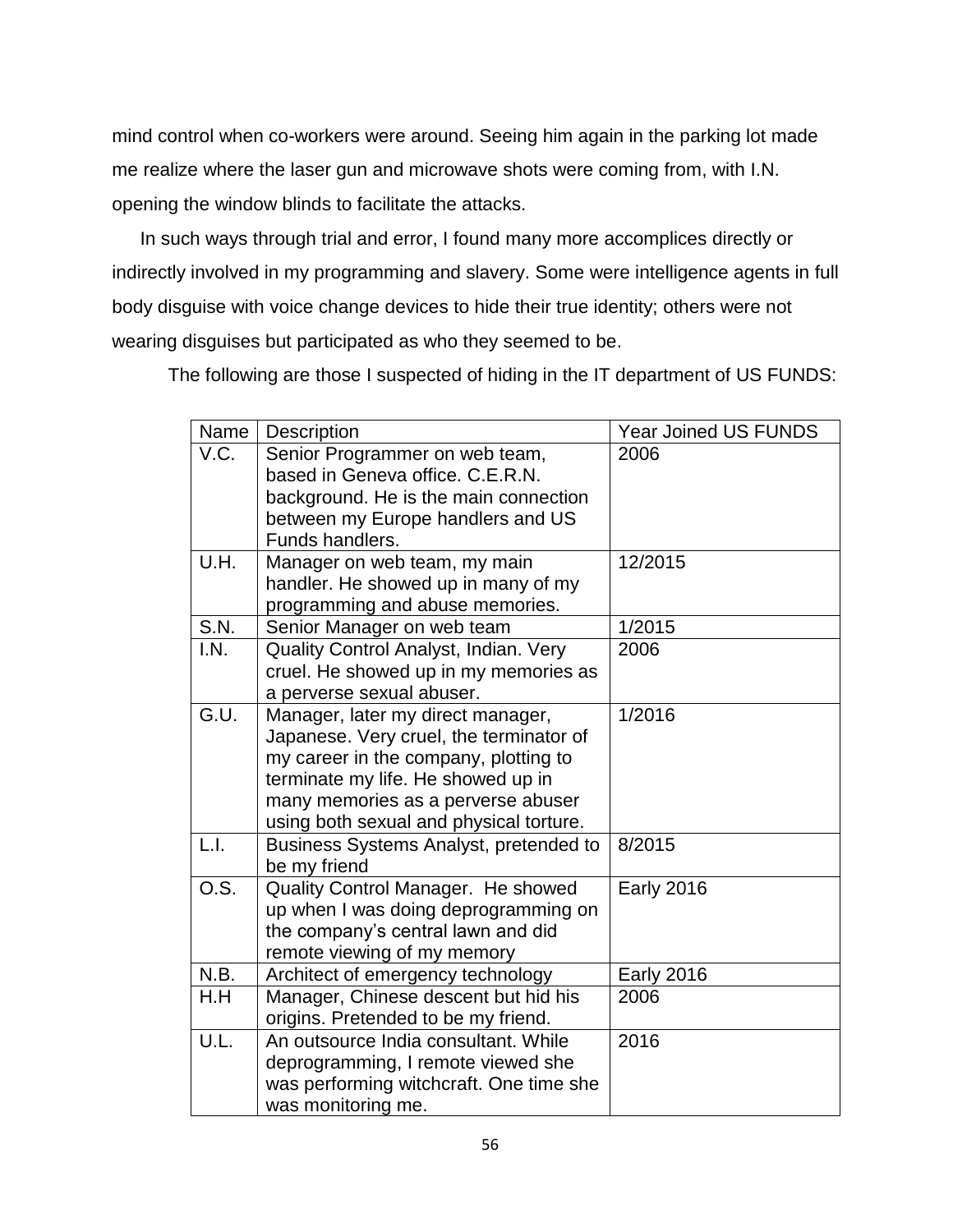I have also recognized other programmed MK-Ultra victims in the company, mostly women of different ethnicities: Chinese, Russian, Japanese, Caucasian, etc. Some of these women handled by my handlers may have had no idea that they had been put into this horrible program.

## How Handlers Infiltrate US FUNDS

After discovering the perpetrators in US FUNDS, I tried to connect the dots of how my company, Project LUCIFER, CERN, artificial intelligence (AI) in the financial industry, and the New World Order tie together to serve an overarching Satanic Illuminati cabal.

Historically, Wall Street attracts the most elite and intelligent people for its work force. Some have been or will be working in very important positions domestically and globally. With absolute mind control programming over unwitting Wall Street elites, the Satanic secret society is able to freely control them *and* the future. Mind control is an important building block of the New World Order.

Control over US FUNDS is no exception. It begins with the insertion of mind control programming and the strategic placement of handlers in positions affording direct and indirect influence over programmed targets' lives inside and outside the company. I researched job start times and positions of handlers at US FUNDS, and what I came up with is that these perpetrators joined the company in three different time-based groups to serve three different agendas:

*1. Around 2006, a flood of perps prepared US FUNDS for the 2008 stock market crash.*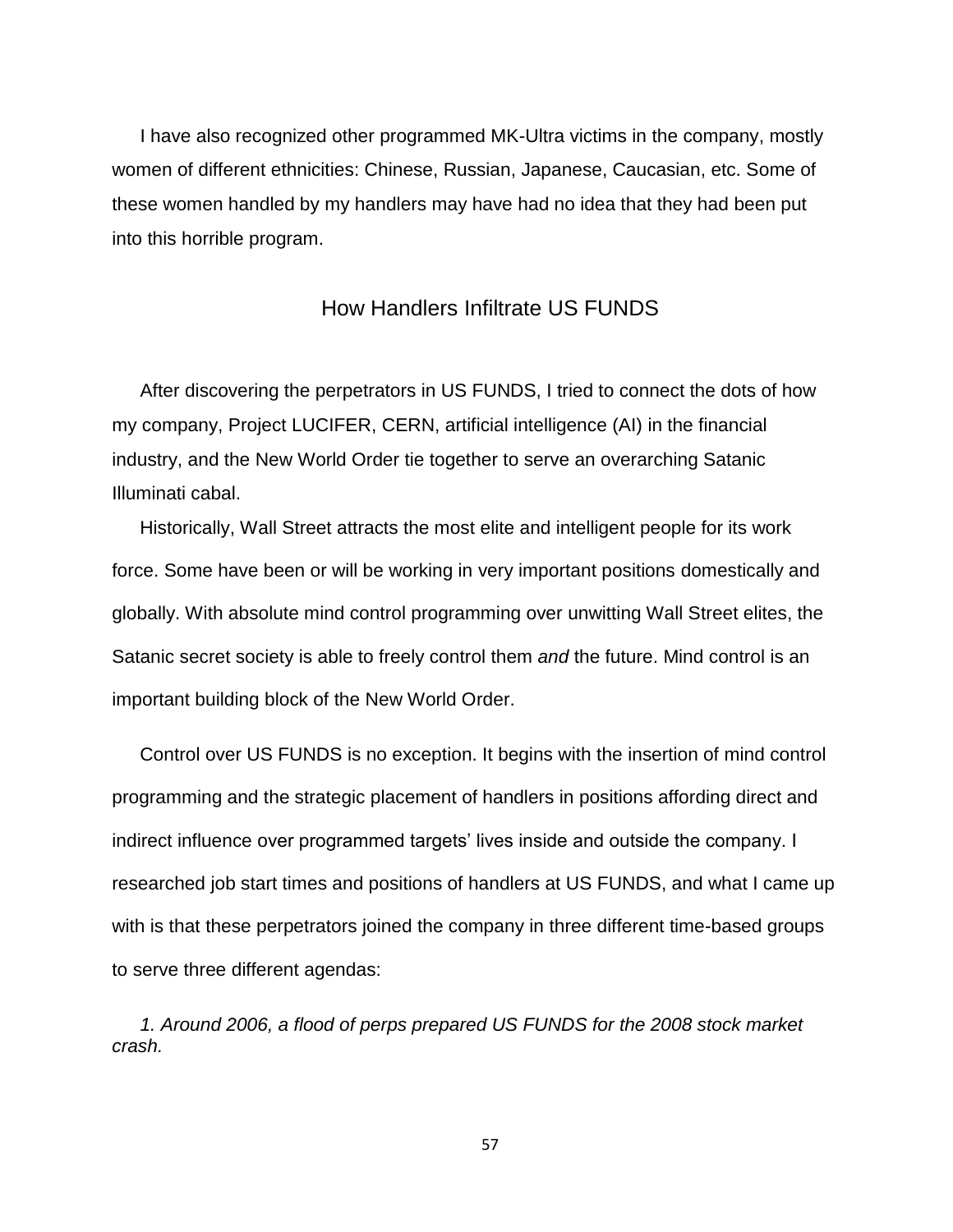Handlers like V.C., I.N., I.I. etc. joined US FUNDS two years before the 2008 stock market crash to prevent the many mutual funds in the US FUNDS product lines from devastating losses. These funds were performing much better than other funds and established the company's long-term investment record. It is unknown what was done, but the flow of programmers and handlers to the company at the critical point of financial crisis and its almost miraculous escape from the market crash leave many questions for average investors. The main question was not about how US FUNDS escaped the crash but, with \$1.3 trillion under its management, how did these programmers and handlers and their mind-controlled employees *contribute* to the market crash? More importantly, what roles will these handlers lead US FUNDS to play out in future market crashes?

Due to the nature of my work and my relatively short time in the company, the multiple handlers I discovered are mainly located in the technology groups of the company. But the mind-controlled or nanochip-implanted victims handled by them or other handlers inside the company are not limited to the technology group. Many of the handlers share a common behavior pattern: to expand their influence to as many employee social, religious, professional and even academic groups as possible. They are also active in creating new employee social groups, so that they not only monitor employees but gain access to certain targets, especially company elites like investment fund managers.

Besides the handlers and perpetrators who work inside the company, I have also seen perpetrators outside of the company show up at the Irvine office and company headquarters in Los Angeles. Given the investment management nature of the financial industry and the inside financial information that many employees would have access to, it is not difficult to imagine why Wall Street employees are desirable mind control targets.

I have long urged my coworkers not to participate in free flu shots, incentive-driven health monitoring programs, etc., as these are easy ways for perpetrators to identify victims, inject anchor nanochips, and use continuous health monitoring for their own agendas.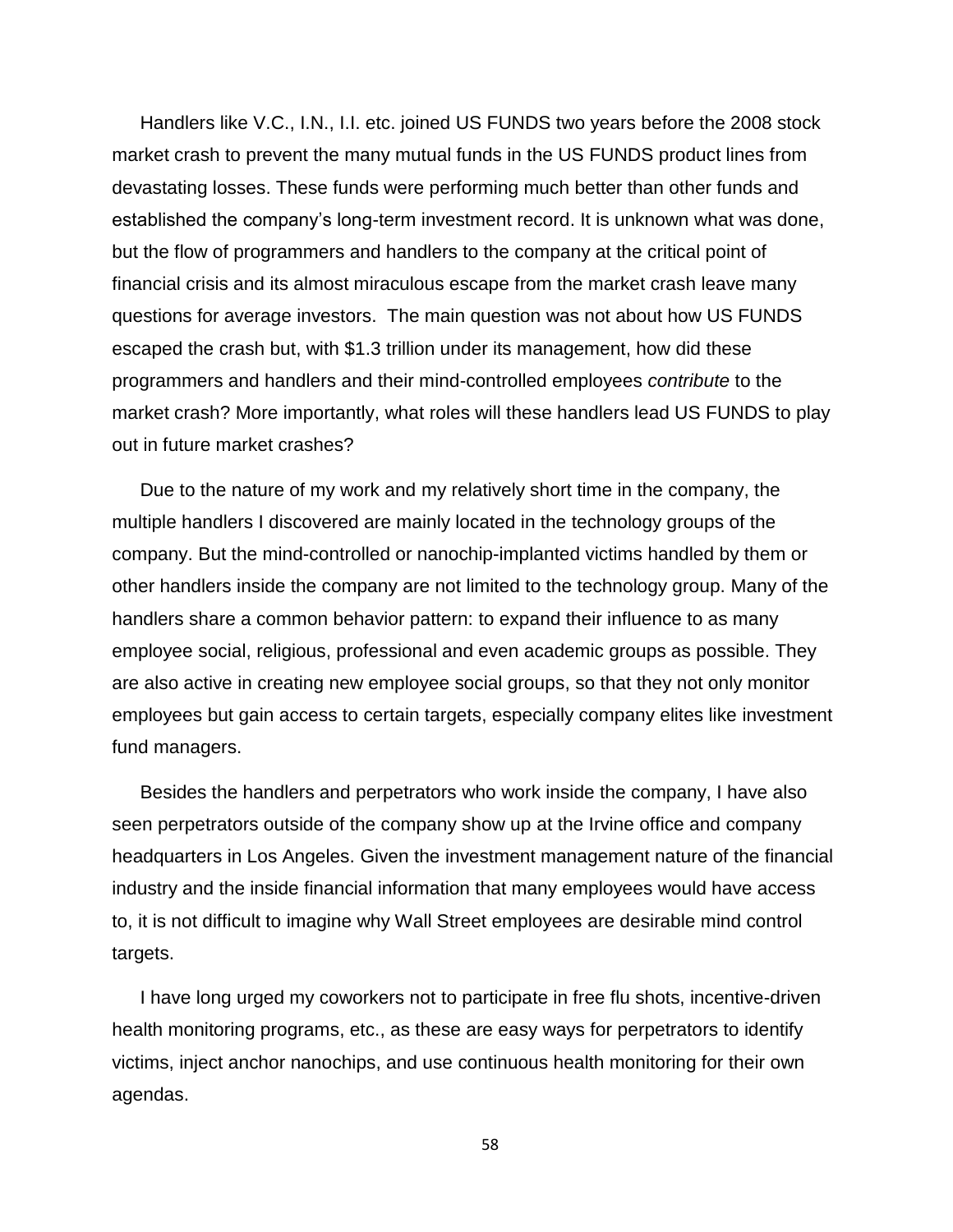## *2. Around 2015, a new group of handlers and programmers joined US FUNDS for the secret space program and other clandestine programs.*

The secret space program is tied to the Illuminati New World Order in part to provide global elites with a survival alternative. One objective of well-funded mind control programs is to discover, develop, and exploit human psychic power. Slave candidates and "guinea pigs" for these programs must be intelligent, artistic, and have special genetic features, innate psychic abilities, physical strength, etc. Utilizing an intelligent and diverse work force on Wall Street serves the secret space program's agenda well. Also, because China, Russia, and Japan are also power players in space, program handlers are especially interested in targeting Chinese, Russian, Japanese, and other Asian associates.

Handlers at US FUNDS have widely used India's intelligence resources through company outsourcing. With hundreds or even thousands of Indian outsource contractors coming in and out of US FUNDS' work force every year, great flexibility and low visibility for infiltrating intelligence agents are assured. I myself have encountered multiple Indian intelligence agents spying, programming, remote viewing, defaming, etc., while performing their company duties. Security, janitors, etc., have also been utilized to facilitate monitoring and even poisoning of mind-controlled slaves and general staff.

## *3. Several years before 2015, yet another flood of perps began joining US FUNDS to prepare for the AI takeover of Wall Street.*

The illuminati and global elites are changing Wall Street's traditional investment method from human management to artificial intelligence robot management. The era of elite-controlled AI has already begun. US FUNDS is "catching the wave" and transforming itself into an AI investment company. Elites are sending their handlers and programmers to US FUNDS to ensure that the company follows their direction; human managers are transferring their knowledge to AI robots and will eventually be controlled by them.

*Connect the dots: how Project LUCIFER, CEOs, the company, AI in the financial industry, and New World Order merge to serve the global elite.*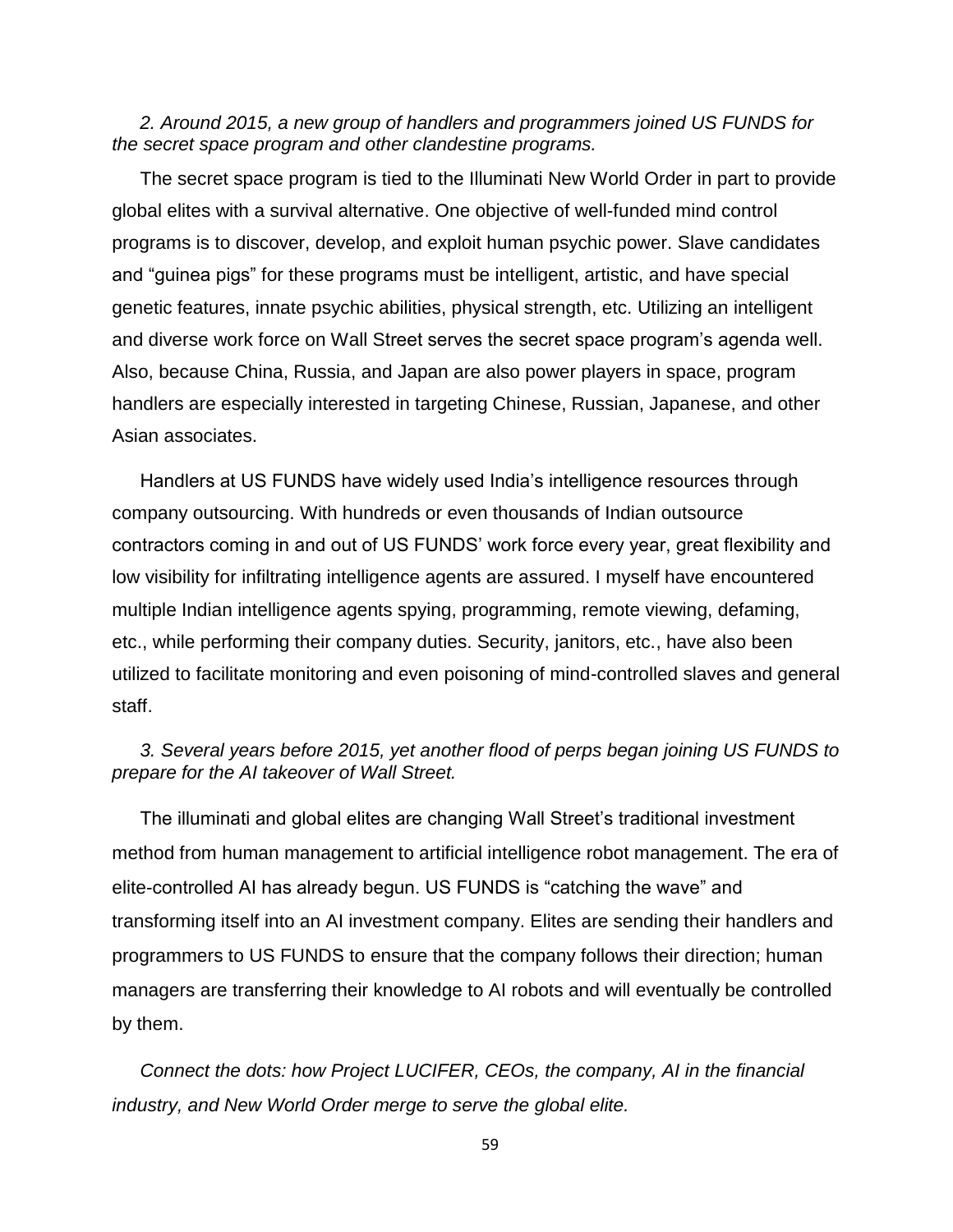Besides the traditional financial control of Wall Street, the Illuminati are actively pursuing artificial intelligence on Wall Street to control the financial world for their New World Order. The secret space program, with its connections to the Vatican, CEOs, the U.S. military, is another aspect of the control the Illuminati need for the New World Order.

For decades, any discussion of secret societies like the Illuminati, Freemasons, or Jesuits, or the wealth and influence of religious institutions like the Vatican, has been written off as "conspiracy theory" to keep people from realizing that vast networks of power with very different belief systems have conspired for centuries to run wars, the founding and demise of nations, law, education, social welfare, trade blocs, and world economies. Key individuals, dynastic families, corporations, major religions and governments continue to this day to provide useful cover for ancient cabals and associations. The present Pope, Jorge Mario Bergoglio, is the first Jesuit Pope of 266 successors of St. Peter.

The Internet is glutted with opinions and research regarding these affiliations glutted to such an extent that, strangely, they seem less and less believable the more they are repeated. But what if we examine them through the lens of modern corporate practice instead of through religion or occultism?

The three incorporated cities not subject to national authority but having their own laws, police force, and flag are the City of London (one square mile of London), the District of Columbia (68.34 miles), and Vatican City (109 acres). The oldest, most ensconced and wealthiest is the Vatican, for centuries hidden behind the Catholic Church (600 CE) and Society of Jesus (Jesuits, 1534 CE), and more recently by Illuminati Freemasons and Satanists. At the center of each corporate city-state stands an obelisk (Cleopatra's Needle, the Washington Monument, and the St. Peter's Square obelisk).

The founder of the Illuminati (*Illuminés*) was a former Jesuit named Adam Weishaupt. Supposedly founded on May Day 1776, the Illuminati secret society was set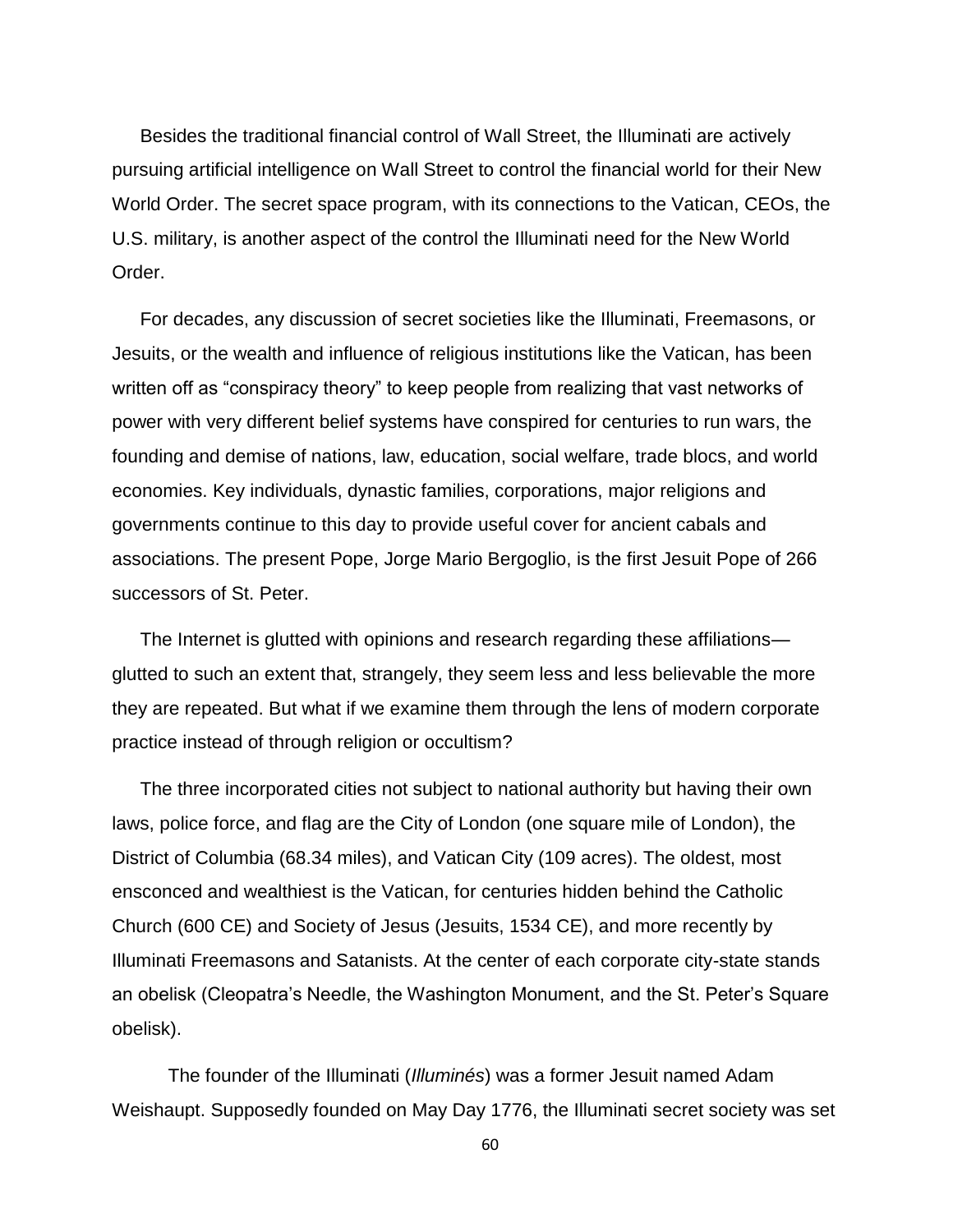up hierarchically along the lines of both the Jesuits and Freemasons. Thus it seems that the Jesuits, Illuminati, and high-degree Freemasons are all connected, particularly through their incorporated city-state power bases.

Now let's translate this into the themes of our own corporatized era, particularly how a secret space program intertwines with globalization (the New World Order). Like the secret cabals and religious organizations mentioned earlier, the overarching secret space program has been buried beneath spun distractions like UFO (unidentified flying object) and alien "conspiracy theories." Our Space Age has been up and running for decades but has only recently been obliquely authenticated by President Donald Trump's proposal for a sixth branch of the U.S. military: the Space Force.

Even mind-controlled slaves like me are subject to the secret space program.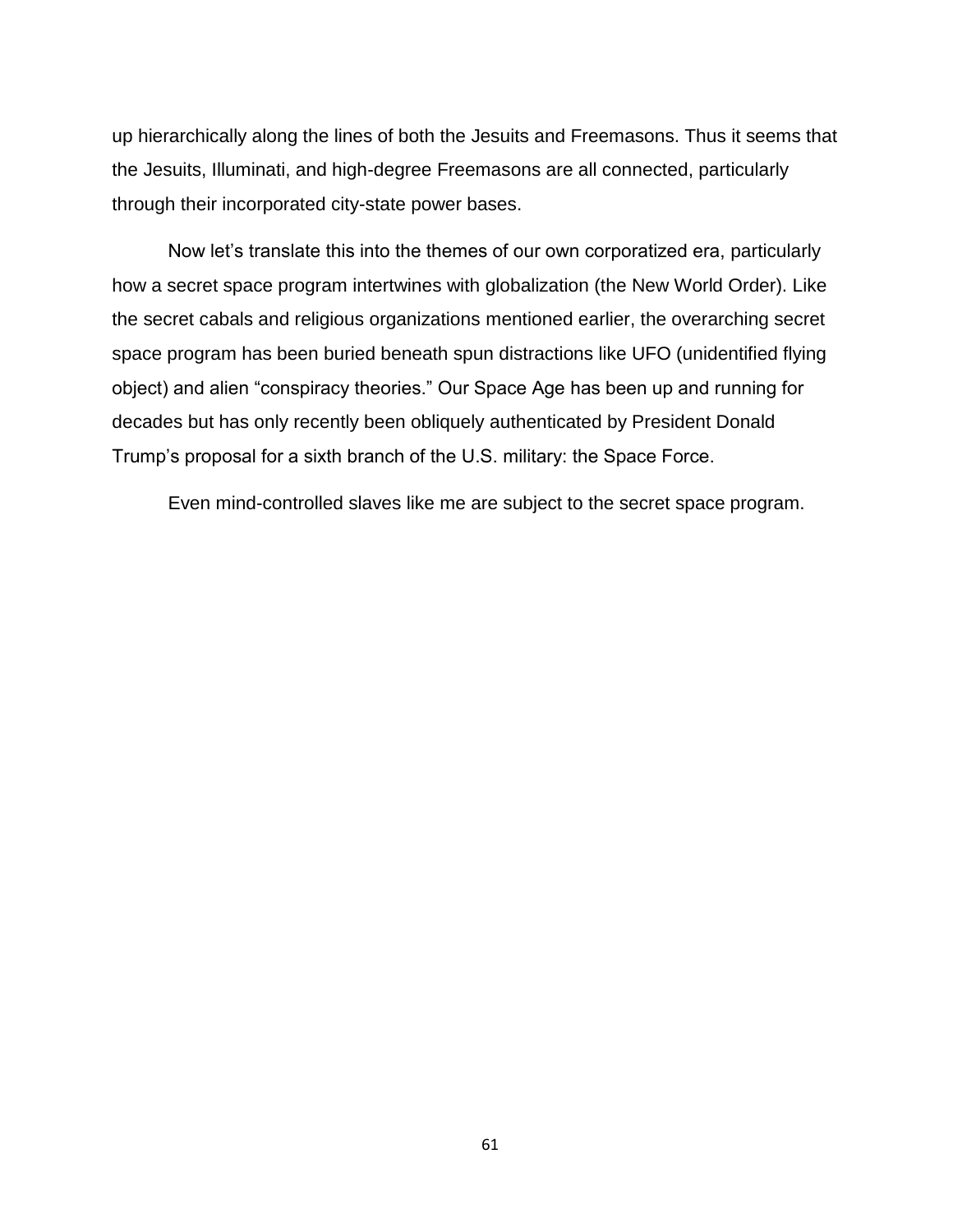# CHAPTER 5

# Military Abduction and the Secret Space Program: Advanced Technologies and Soul Slavery

After I learned the "virtual" deprogramming method from the Washington state psychiatrist in July 2017, I was able to recover many memories. The handlers were terrified of my progress and tried to hinder me. In November 2017, they injected two new nanochips into my visual cortex. When I deprogrammed and invoked old memories as a graph or movie in my brain, they projected screened images into my brain via these nanochips. These fake images were created to confuse and discredit me. I have been able to rule out some obvious fake memories and discard them but not necessarily others. Memories cannot always be confirmed because of the technologies and entities involved, including the locations where events happened. Memories described here are based on my best efforts to relay only true memories.

## Memories Recovered: Genetic Experiments

I recovered a memory from an overnight abduction on Sunday, September 30, 2018. At 12:30 am, I was sitting in one of our bedrooms taping my leg to a heavy desk with Gorilla Tape to prevent myself from walking out when I was triggered to sleep. I awoke at 6:30 am and found that the tape had been replaced with new tape. I remembered being awakened by handlers and switched to an alter who cut the tape and led me out of the house where I was picked up and taken to a military base close to San Diego. Hours later, the alter brought me home, taped my leg back to the desk with new tape, and woke me up.

But I recalled other details. When the car stopped at the front entrance to the military base, the huge entry-exit reminded me of Marine Corps Base Camp Pendleton, where I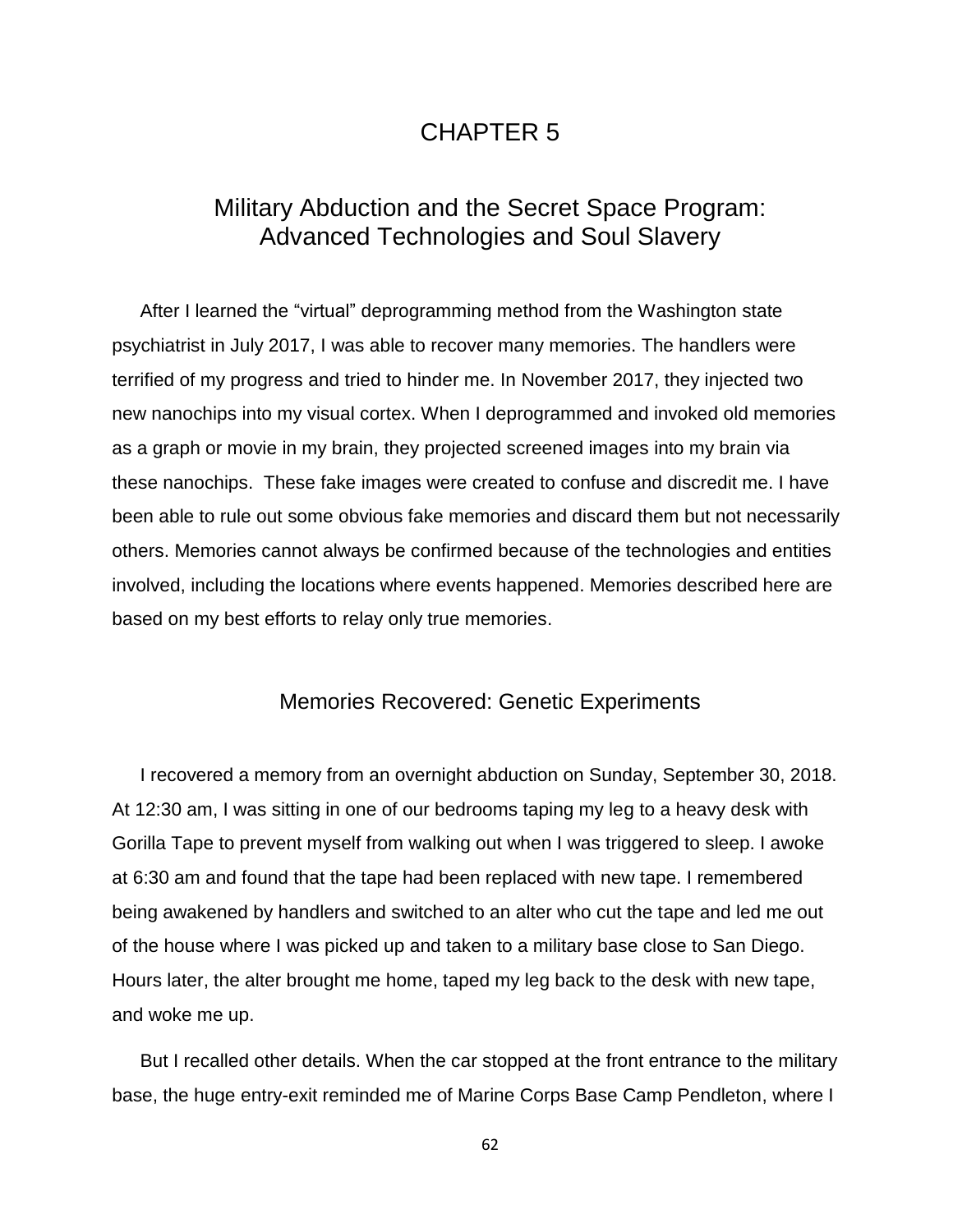had held a paintball party for my children's birthdays in early 2018. The driver of the car gave a hand signal to the soldier who let us pass without further inquiry. I boarded a jeep that then drove past a wired fence hidden by tall, dry desert brush.

The area was wide open, dark and quiet with no other humans, cars, or buildings. Somehow, I had changed into orange coveralls and was led to what looked like a round sewage hole in the desert floor. The cover was removed, I squeezed into the hole and descended a ladder. At the bottom was an even bigger hole that I again descended to a large area with interconnecting hallways leading to other places.

A young blond woman in a lab coat led me to what looked like a lab. A large table had computers and analytical equipment on it. Next to the equipment were three or four rows of metal cages, each roughly 20 inches by 20 inches, stacked side by side from top to bottom. I could not see into the depth of the cages. Inside them, though, were creatures I did not recognize. One looked straight at me. I was astonished. It had a human baby's face, eyes, eyebrows, nose, mouth, the skin light-colored. Its round eyes and dark pupils made me think it was related to the Asian race. Its face in front of its head faced me and I could not see hair. I am not sure if I saw ears, but I knew the body was wrong. I saw no neck or upper body. In fact, the body behind the head looked more like a cylindrical mammal's body with smooth dark skin, like a seal's. This creature was a hybrid of human and animal, a *hunimal*, a military genetic experiment.

I particularly remember the expression on the creature's face, its mouth closed but its eyes wide open and looking straight at me. Strangely, I felt this creature and maybe others might be related to genes stolen from me.

The blond woman did not look at the cages, but I sensed that her job was related to the creatures. We then left that room and walked to another room that looked like an operating room (OR) with an operating table like a birth bed or table in an OB/GYN's office. I was ordered to sit on the bed and recline at a 60-75 degree angle with my legs spread.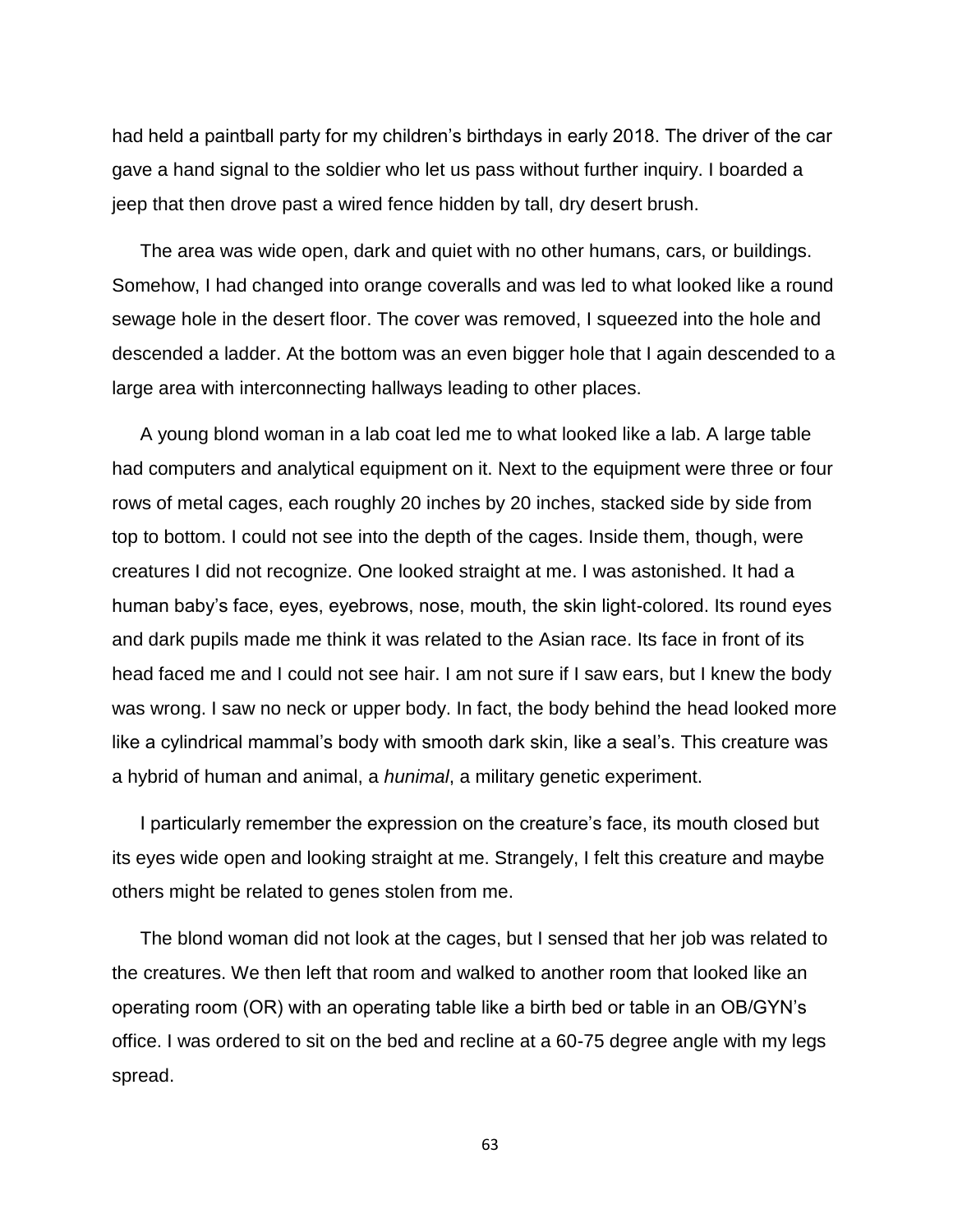A white male doctor in a long surgical gown and mask and protective cap came in and did something in my private area, after which I was given a strong electroshock while in the same restrained semi-reclined position. It was very painful, and I trembled violently. (While recovering this memory, my right leg felt the electronic shock from the top of my thigh to the calf, as if I was being shocked all over again during memory recovery. This is what "reliving" torture means: the body, not just the mind, retains the pain it endured during the torture, which offers proof that the memory is not false.)

I was then taken to a large helicopter and sent back home to awaken at 6:30 am. Within three hours after I awoke, I went to bathroom twice and urinated more than 12 cups of urine. Given that I had only drunk a little water the day before, I believe this urine was from the IV liquids I received during the "procedure."

The following week, I was abducted again. Two of the abductions were intentionally timed and seemed to be follow-up procedures. In the early morning of October 4, 2018, I was abducted for 3 hours to a Mexican family residence about five minutes away from my house. A Mexican woman put me in a hospital gown and ordered me to lie on the examination table in a room. Two men came into the room and injected me, then connected my body with cables to an EEG-like machine to monitor me after the shots. At the end of the procedure, the shorter man said to the others, "Keep monitoring her for two days," after which he raped me. When he was done, the taller man came back in and tortured me with a sex torture device in my vagina while raping me. Three Mexican men then came in one by one and raped me. Finally, the Mexican woman returned to clean me up and change my clothes, and I was taken back home. When I urinated, I felt a sharp pain in my vaginal area, surely from the sex torture.

Two days later, I was abducted to yet another house and again put in semi-reclining restraints. A man wearing a dark suit came into the room carrying an old-fashioned black medical bag filled with the tools of his trade. He then perpetrated certain procedures on my private parts.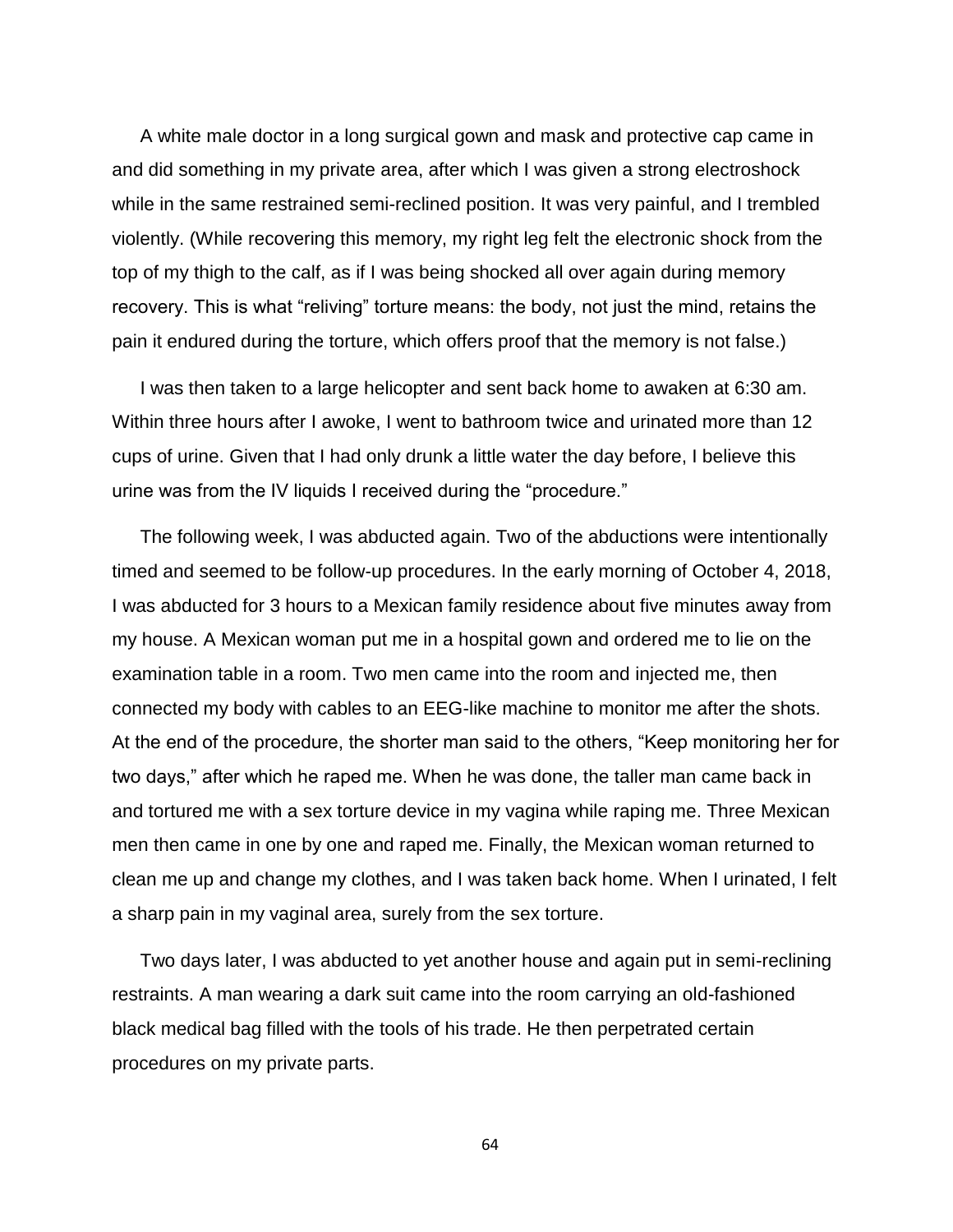I have needle marks all over my body—head, arms, breast, stomach, legs, feet, etc. As I do not do drugs and have seldom received shots from my doctors in conscious time, I believe the majority of these shots have been administered against my free will during abductions.

## Breeding Slave

The entities who control me have been using my body as a breeding machine to produce embryos they then steal for their purposes. Each month when I ovulate, they abduct me, inject sperm to get me pregnant, then abduct me again six or seven days after the ovulation date and take the embryos. I have found several times after abductions that my cervix has been artificially dilated for no reason. I have many unexplained needle marks in my stomach area, which probably means that they also extract eggs from my ovaries by means of needles. I pointed out one of the needle marks to an OB/GYN, who said it was above one of my ovaries.

I did not suspect the breeding program until early 2017, when I noticed the pattern of abduction dates matching ovulation dates. New needle marks and unexplainable dilation of my cervix around certain days supported my suspicion. In 2016, I had missed my menstrual period twice and had no period for three or four months. It then came back for one month and disappeared again for another three months. I suspected that I had been three months pregnant both times and that the babies had been taken from me while I was unaware of their existence.

I tried to break my ovulation cycle by using after-sex pills, hoping that I would not get pregnant. Right after I took the pills, the handlers abducted me and poured something down my throat. After I returned home, my feet and legs were swollen for days; afterward, they continued stealing my embryos. Possibly, they used hormones to overpower the after-sex pills to force the pregnancy to continue. I visited several local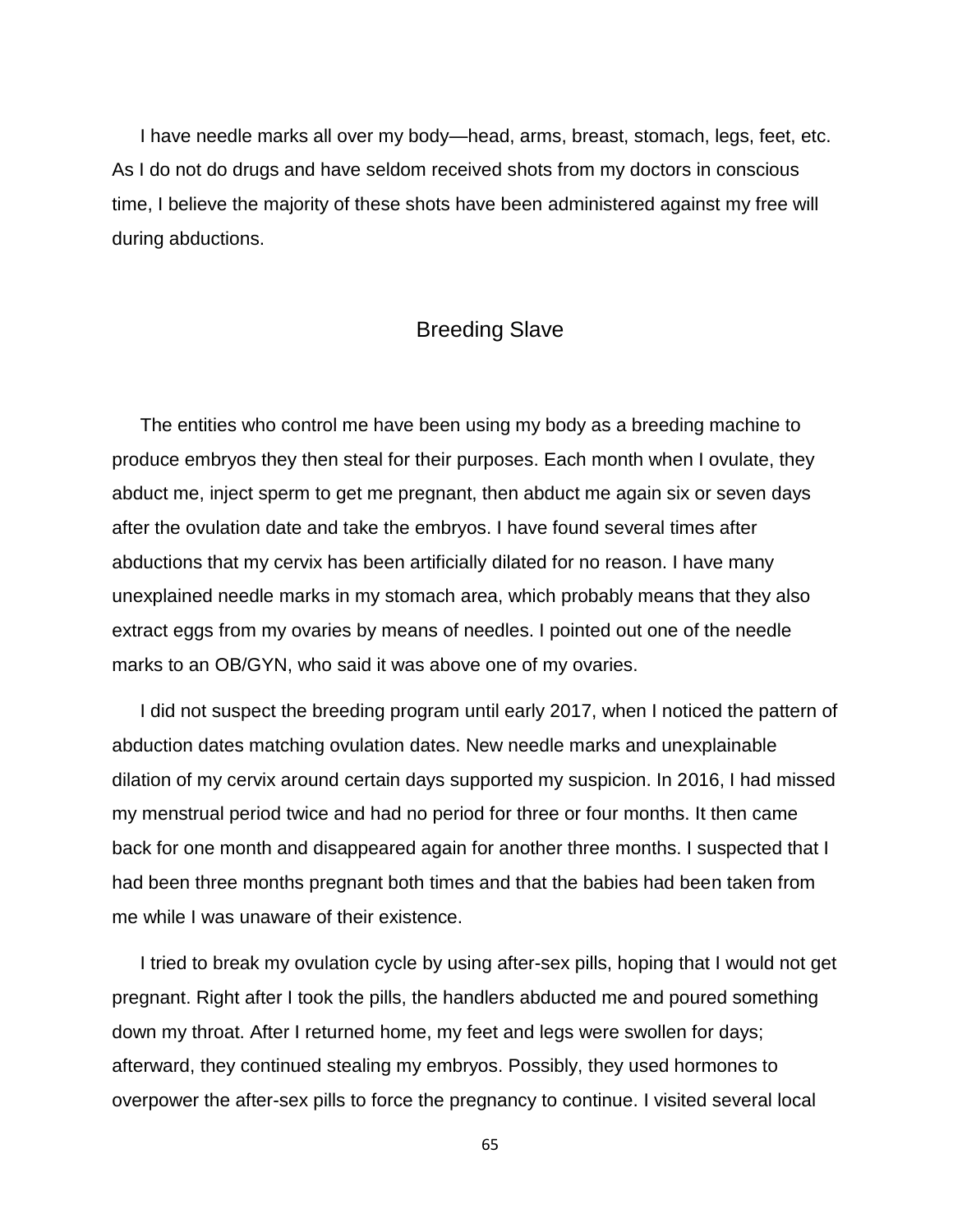OB/GYN doctors and requested that they remove my ovaries. Not one would agree to perform the operation because it was not medically necessary, even if I and not my health insurance paid for it.

I tried to locate where the babies were by using my remote viewing ability that I occasionally have during my conscious time. What I saw was a baby girl, six or so months old, in some kind of underground base on a table in a lab-like room. The female nurse holding her used a device to electroshock her. Terrified, the baby went into spasms and after a while became motionless. The nurse then inserted some other tool of her trade into the baby's side, possibly to draw blood or liquid out of her body, which was then put into a large container hanging on the wall. In the large hall outside the room were huge containers on the floor. My impression was that they stored what was being extracted from this baby. Was adrenochrome (C9H9NO3)<sup>24</sup>, the chemical compound released when a human is under great stress—fear, pain, anger—being harvested from the electroshocked baby to be used for secret purposes?

The entities that control my programming are no doubt using my eggs and embryos for profit, but is genetic engineering or pedophile appetite as far as human trafficking profits go? Today it includes future slaves for everything from sex to corporate handlers to production of adrenochrome-saturated "rejuvenating" blood for aging elites and sacrifices for Satanic rituals.

One night in early January 2018, the Satanic handler X.H. forced me to eat my own embryo at a Satanic ritual. The next day in my conscious life, I felt so nauseous that I almost vomited when I saw the blood on the raw beef I was cleaning and nauseated for dinner. For several days, I could not stomach seeing any raw meat or blood. It puzzled me until I retrieved this memory several months later.

l

<sup>&</sup>lt;sup>24</sup> Adrenochrome is unscheduled by the U.S. Controlled Substances Act. While it is tempting to think of much in this book as "conspiracy theory"—a term popularized by the CIA in the 1970s—unfortunately most of it, if not all (including "vampires"), may be going on just out of public view. See, for example, the 11-minute "Adrenochrome The Elite's Secret Super Drug! Documentary," and read headlines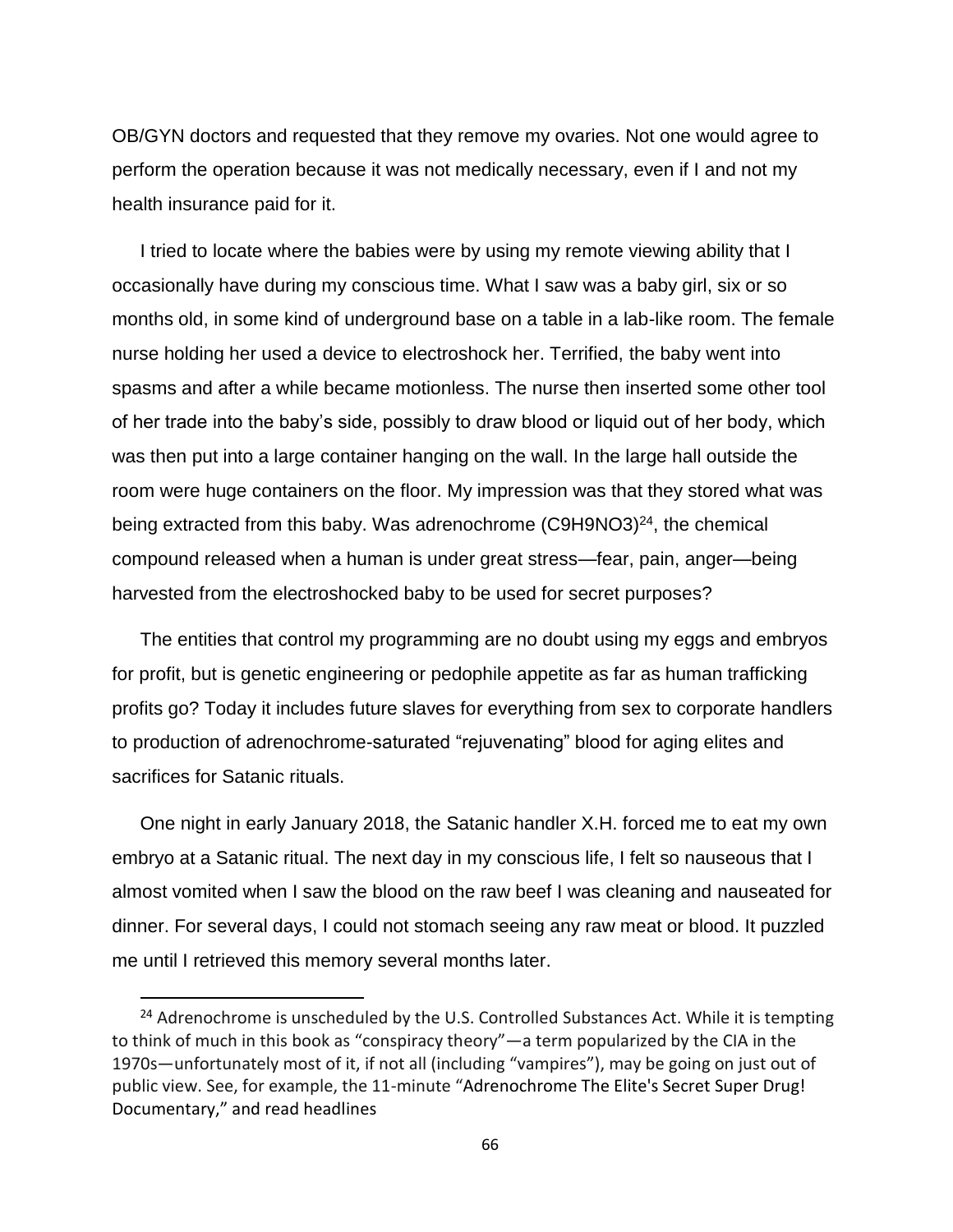# Clone and Soul Transfer

The secret space program is called secret because those in charge of it hold many secrets that they do not want the general public to know, some of which are about nontraditional physics, esoteric laws of the universe, and advanced technologies beyond people's imagination but which already exist in this world. These concepts and technologies were used in the projects I was enslaved to. While it is outside of this book's scope to explain these concepts or technologies, I would like to outline some key concepts and encourage readers to explore on their own a deeper understanding or validation of the concepts.

### *Soul Extraction*

 $\overline{\phantom{a}}$ 

Beside the physical abductions for sex slavery, genetic engineering, and breeding, one of the main reasons that the secret space program uses me every day is to access my non-physical body, probably what is called my *astral body*. In this way, my soul is extracted for use in space projects.

Jay Alfred stated in his book *Our Invisible Bodies<sup>25</sup>* that human beings possess multiple layers of high frequency, liquid-crystal electromagnetic bodies that are ordinarily invisible. He categorized these bodies as physical, etheric, astral and causal, similar to traditional Biblical terms referencing biological, soul and spiritual bodies. Through drugs, meditation, or occult rituals, persons can have out-of-body experiences and feel that their soul is flying out of their body. In the 1970s, Robert Monroe invented

<sup>25</sup> Jay Alfred, *Our Invisible Bodies: Scientific Evidence for Subtle Bodies* (Trafford Publishing, 2005).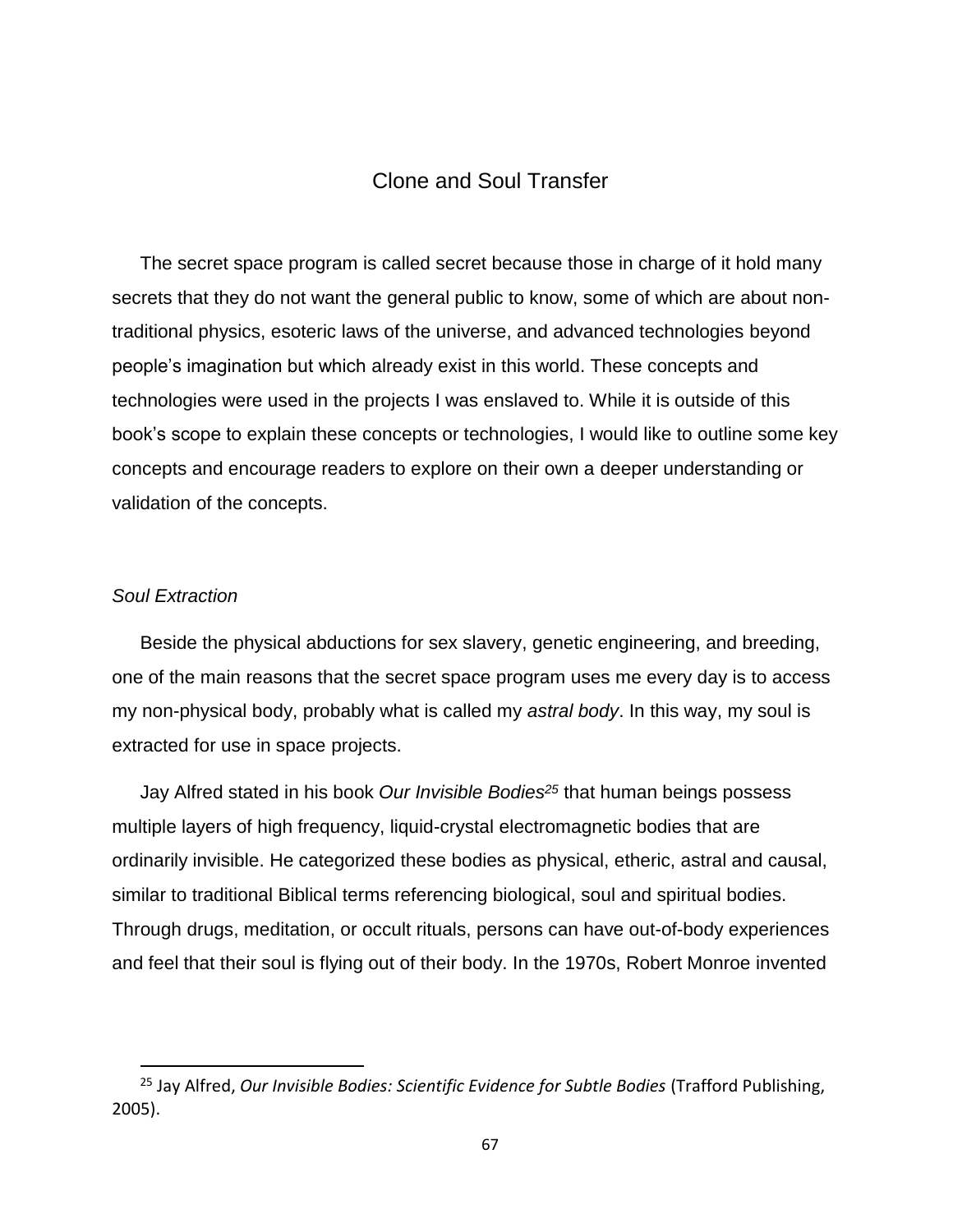the hemispheric synchronization audio technology to induce out-of-body experiences with technology.

The entities behind my programming utilize my soul when I sleep. By using frequency with my chips, they can adjust my sleep state from one stage to another, then input the frequency that causes my left and right hemispheres to synchronize so as to be connected with the outside universe. Once the connection is established, they can trigger my out-of-body state and detach my soul from my physical body so that it launches into the vastness of space.

#### *Soul Transfer and Cloning*

The detached soul is vulnerable to attack. Once my soul is out of my body, the handlers of my programs will be waiting to use occult spells to trap, seize, and enslave my soul, just as they capture my physical body in abductions.

A human body is like a quantum computer, and our soul its system software that controls it. Like any software, the soul can be cloned or copied. Small pieces of souls can be sliced out of the main soul, each piece of the soul being as whole as the original soul and maintaining the original soul's functions. Each soul piece can be put into another body to make that body functional.

My soul was used to travel to other planets for space program assignments, and was also put into another body to control that body. The body that the soul controls can be my cloned body, another human body, or a soul-less synthetic body, a bio-robot body.

#### *Memory Recovery: Floating Clones*

During the deprogramming session with the psychiatrist in July 2017, we discovered the alter "Adam" who has very intensive "Do Not Tell" programs as well as a suicidal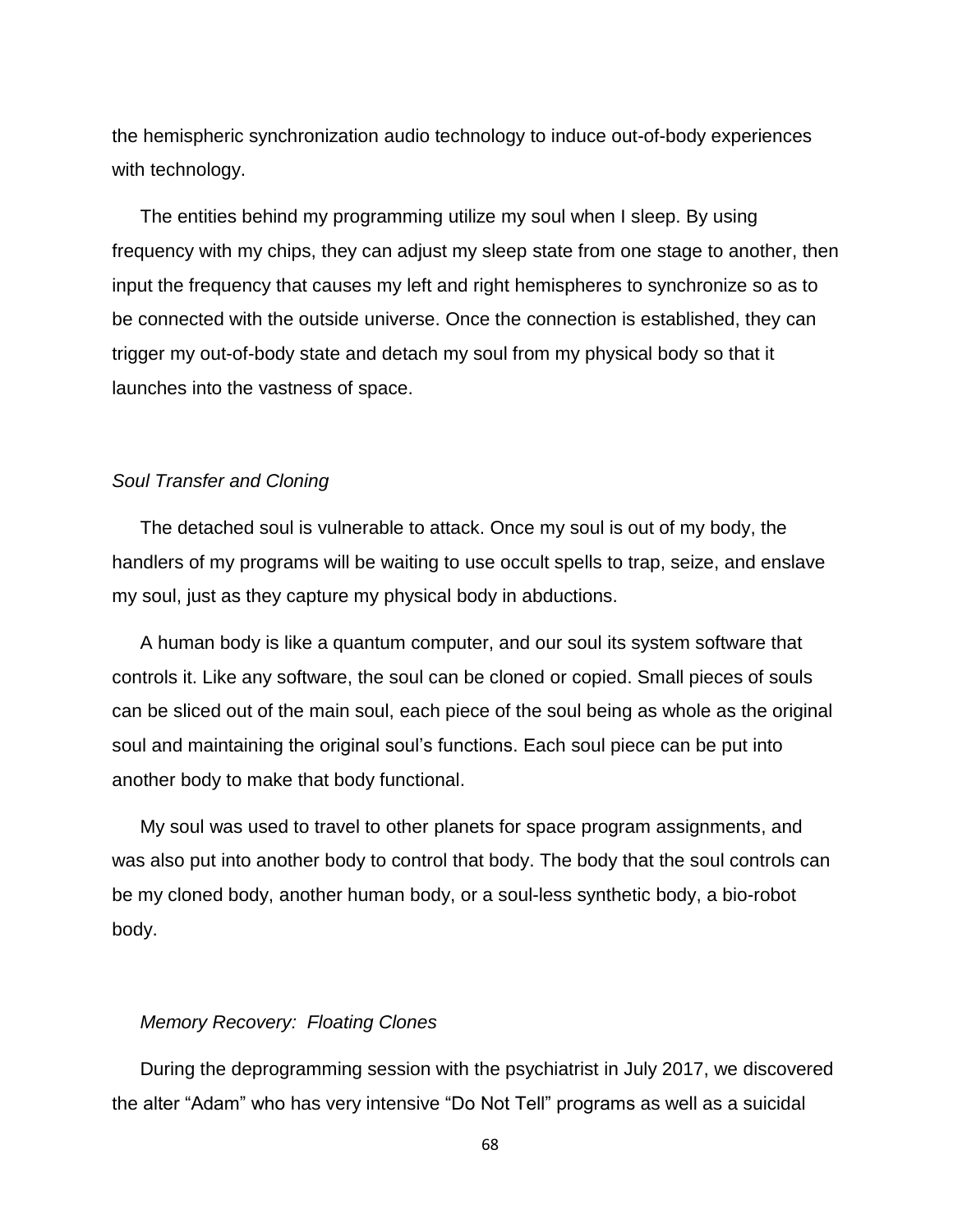program that will be triggered if he tells the secret. (We deleted Adam's suicide programs.) Adam told me that he is used as a spy to decode Chinese military code. Later, I learned that he had been programmed with powerful psychic abilities and is a main alter used in the secret space projects. One image I was shown in memory recovery was of Adam floating in the air all by himself. He was lying flat, face up to the sky, as if he were lying on a platform, but there was no platform or support above or under his body.

Another memory revealed the same floating image, only this time they were Adamlike multiple bodies simultaneously floating in an airplane hangar in a seeming military base above ground. All six or seven bodies, floating and still, were at a height of about one story—bodies like Adam's, tall, slim, in white overalls. I believe these were Adam's cloned bodies. Adam's alter consciousness is stored as a software in my body and copied to other cloned bodies. Since Adam is mind controlled and can be triggered by the handlers' command to float in the air, the handlers can use the same command to trigger all the cloned bodies to float at the same time to the same height. Conscious transfer thus becomes the perfect method for augmenting human intelligence and training super soldiers.

I have alters with far more intellectual, psychic and physical abilities than I can achieve in my entire life, such as passing through solid walls, assassinating with psychic power, photographic memory, expert knowledge of the ancient Chinese *Yi Jing<sup>26</sup> ,*  hands-on mechanic experience to maintain space equipment, etc. Although some of these abilities can be achieved through brutal training and practice, I was told by my alters that programming is superior when it comes to clones and transferring their consciousness to my original body. Thus is augmented knowledge stored in my alters to be used upon the handlers' commands.

<sup>26</sup> The *Yi Jing* ("Book of Changes" or "Classic of Changes" (often spelled *I Ching*) is the oldest of the Chinese classic texts and is notable for describing an ancient system of cosmology, philosophy and divination at the heart of many Chinese cultural beliefs.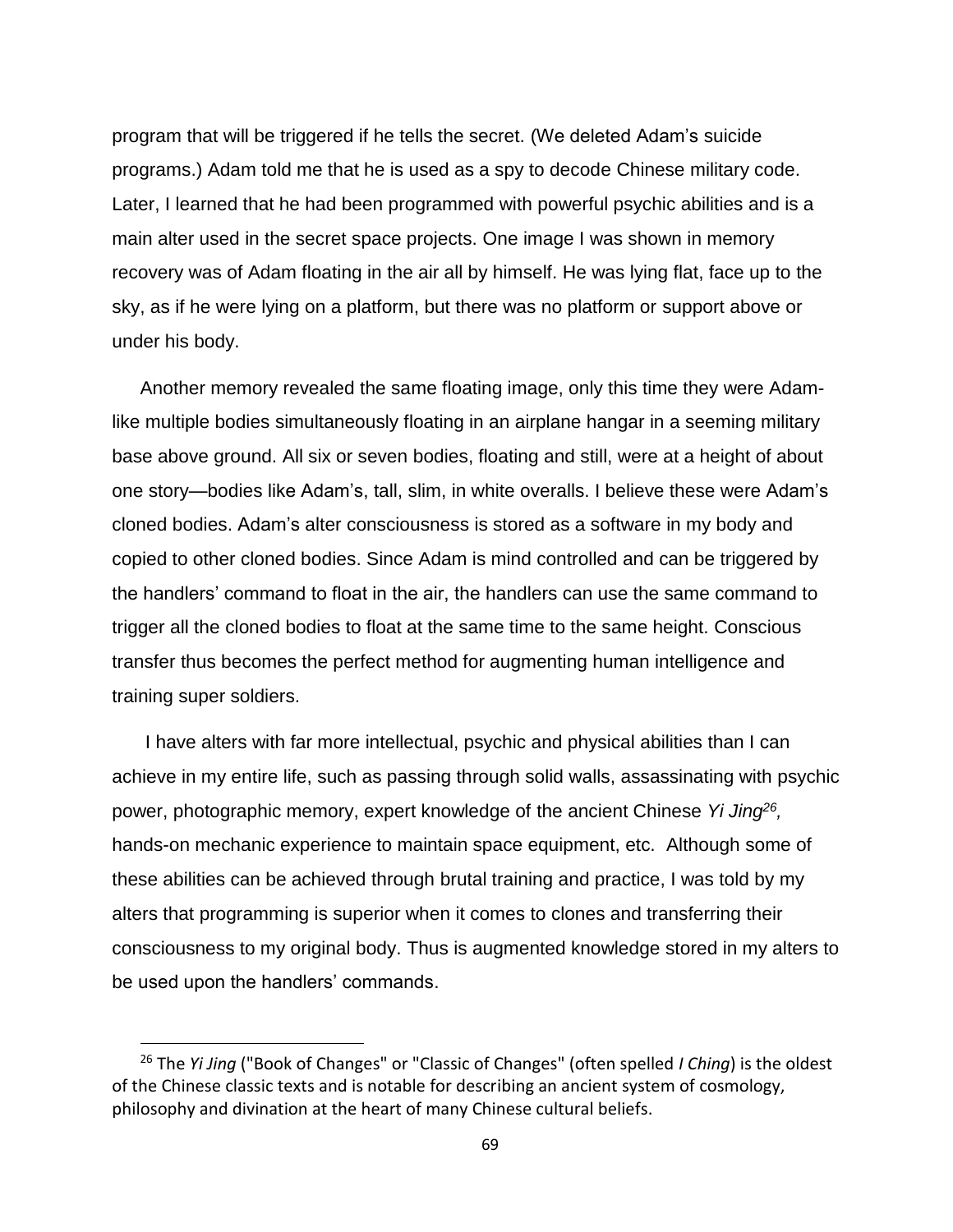Occasionally, I do see traces of these abilities in myself and not just in my alters. For example, one time I was under a semi-hypnotic state in my free will state and was asked by the psychiatrist to examine an event that happened when I was 10 years old. I remembered the store buildings, roof, and street passengers in detail. I could even see the goods being sold in the storefront from my bird's-eye view, as if these memories were presented to me in an enlarged, high-definition photograph so as to capture all details.

## *Soul Catching Net and Eternal Soul Slavery*

The same concept of storing one person's consciousness in an implanted chip and transferring it to another body in the future is what the British Telecom project "Soul Catcher 2025"<sup>27</sup> was about. This technology is in operation in the U.S. military's secret space programs. As David Manners puts it, "If you can store a person's lifetime experiences, you can transfer the person's experience into another person's body. Bingo - you have immortality or reincarnation."<sup>28</sup>

If we could retain our experiences from our last life and apply the lessons to the current life, reincarnation would quicken the evolution of human consciousness. However, most of us are born not remembering and so basically have to start over. In accordance with theories of the Earth as a prison planet and human beings trapped in a matrix, Peter Horttanainen's article-"What is the Reincarnation Trap / Soul-Catching Net / Soul Net?"-gets to the quick of the matter:

The idea is that upon death, our soul or consciousness separates from the body and then undergoes a process wherein memory is wiped clean and recycled – reincarnated – into another body to repeat the same process. In this way the Earth becomes a literal prison planet from which it's very difficult to escape. The soul net is placed there as an artificial energetic grid (not the natural energetic grid of ley lines of Planet Earth) to prevent any soul from getting through. Thus the Earth remains a

<sup>27</sup> Robert Uhlig, "The End of Death: 'Soul Catcher' Computer Chip Due…" *The Electronic Telegraph,* n.d. Also see David Manners, "Soul Catcher," 17 November 2017.

 $28$  Ihid.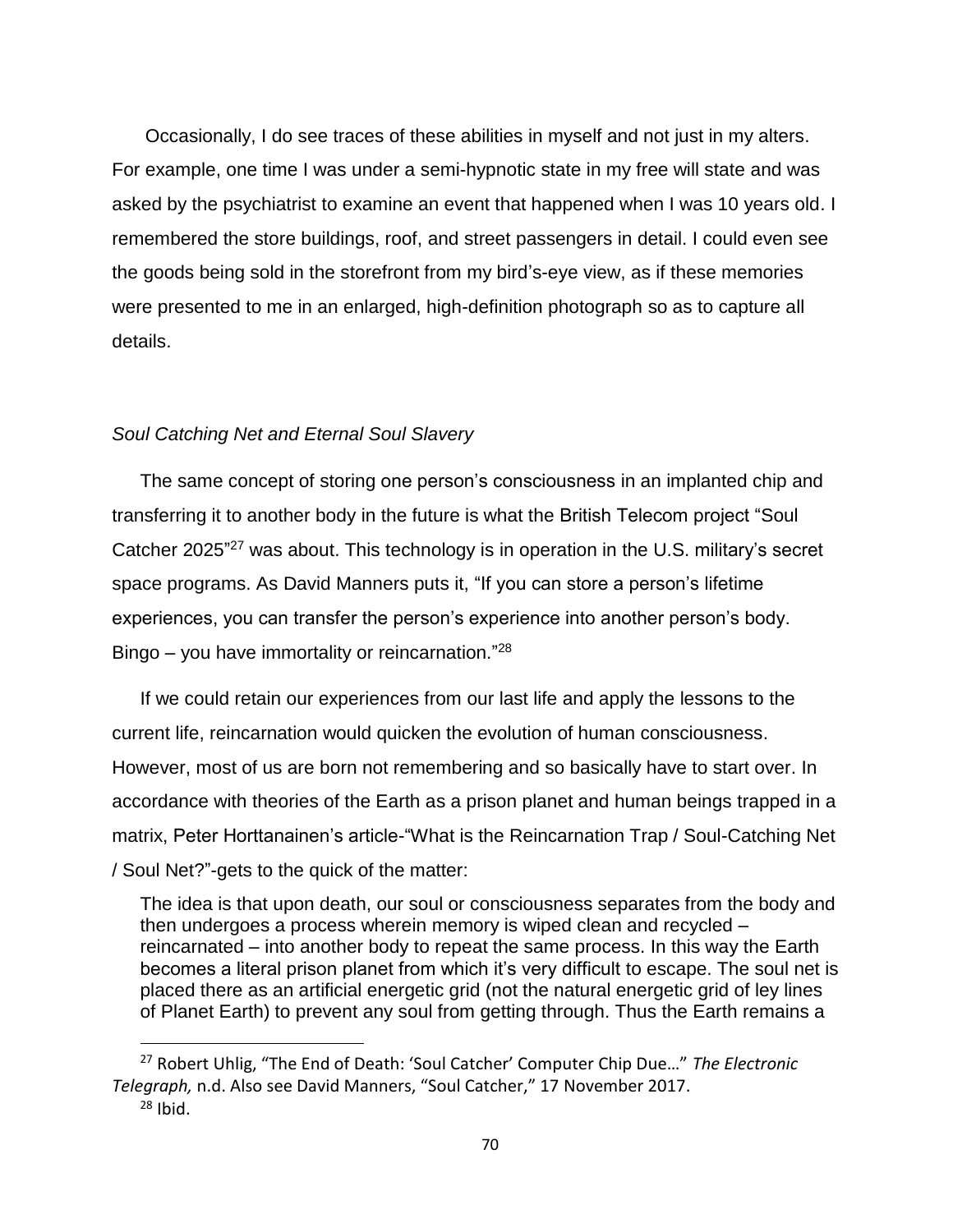closed system where new people are constantly born for the purpose of powering the economy and generating (negative) emotion for the Archons<sup>29</sup> to feed off, not remembering Who They Are or what the real situation is.

The dark entities' ultimate control is to enslave the human soul.

"Topsy Turvy" This is an internal term used by this Navy Special Ops group for when they "take someone," meaning quantum jump them to "their place". "Their place" is the hospital/lab they are working out of. They can do this to anyone anytime. They remotely force the subject to take a deep breath and when they exhale they are transported. Let's return to use of Luciferian/Synthetic dimensions to archive human energies such as minds and souls. It's theoretically possible for millions of people to be topsyturvy'd in one fell swoop or at stages, having their souls (or spiritual essences), as well as ALL energies, i.e. devic/auric body, mind/consciousness and, of course, their overall biological body down to every cell, taken. The main thing to consider here though is heisting of the soul and mind. When they do this they call you a "new one" or "nobody" - meaning the you sitting on your couch is newly made and no longer spiritual but rather a type of soul-less synthetic. They have the spiritual, sentient version of you at their facility. Remember the phrase "the devil wants your soul?" This may have already been done to many, many Americans and others around the world. (Merry Christmas America 2013, From the U.S. Navy, Special Operations, Disclosure on Technologies and Applications being Used Against, n.d.)

I was told that the dark entities already manufactured copies of the whole me, all included, and they are ready to replace me at any time that they need. No one can tell the difference of a "re-manufactured" me, including myself.

Although these dark entities have the technology to capture my soul when my soul is out of body during sleep, my soul craves freedom and refuses to be captured and enslaved. My alters told me that my soul has escaped many times after being captured. The handlers cannot confine my soul, so they brutally torture my physical body. When the body suffers too much, my soul cannot fly too far and has to come back, thus being captured again. Yet my soul still refuses to be enslaved and stands by its free will to be a free soul. Therefore, so far, the dark entities continue abducting my physical body and

<sup>29</sup> *Archon* is a Greek word that means "ruler," frequently used as the title of a specific public office. It is the masculine present participle of the verb stem αρχ-, meaning "to rule," derived from the same root as monarch and hierarchy. (Archon, n.d.)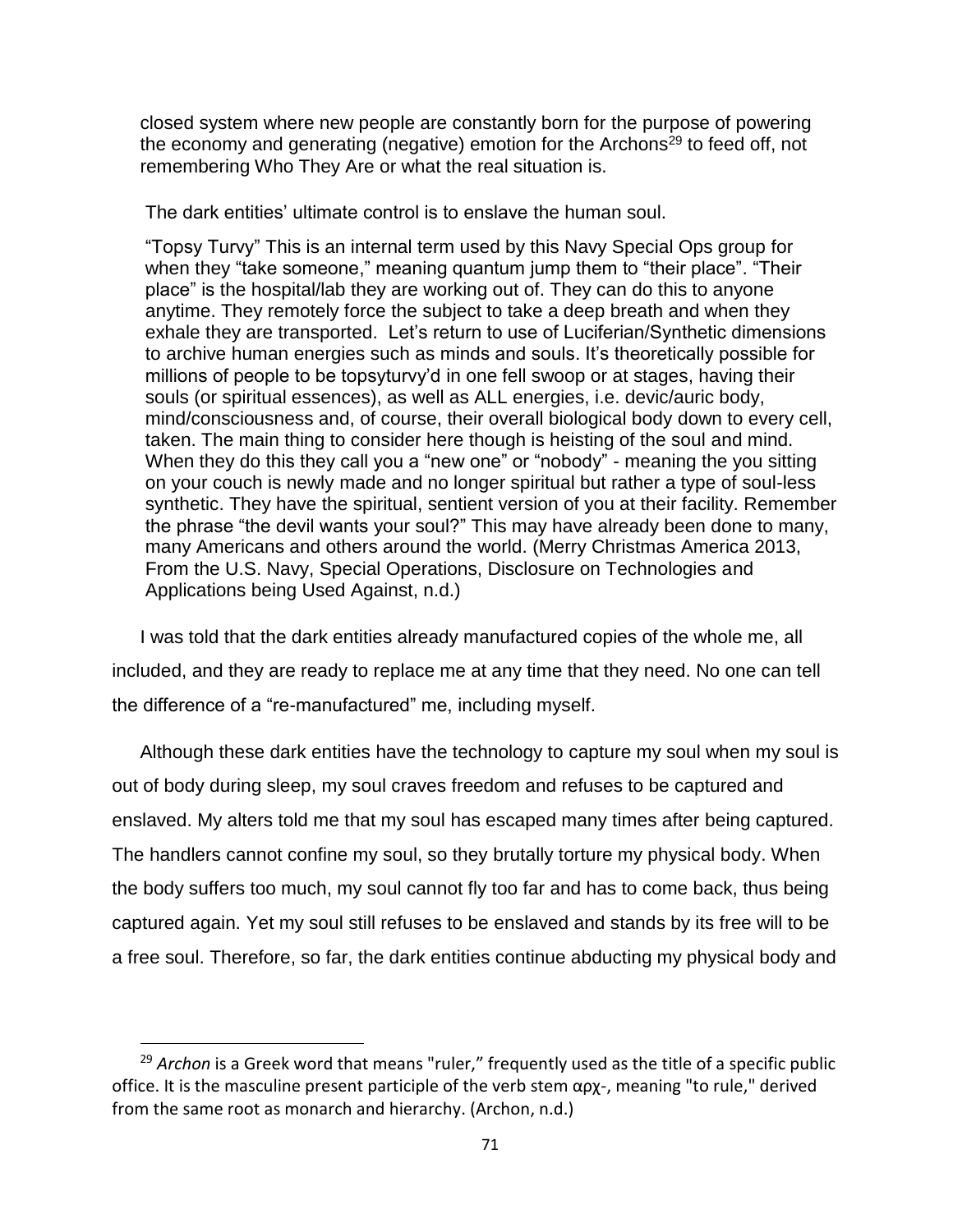use extreme methods to undermine my deprogramming efforts by reprogramming me whenever I make any progress.

When the soul is out of the natural physical body, the handler can put other souls or entities into the original body to take control of the body. In my case, many times the handler would put an artificial intelligent soul ("robot soul") into my body. The robot soul has no emotions. Once my soul finishes its assignment, the handler removes the robot soul and lets my human soul back into my body.

It is possible that a human soul can be captured when it is out of body and never be able to return to its natural physical body, or it might return to the body and find that it is occupied by other entities; then it cannot return to its body until the entities are gone. A soul-less body is extremely vulnerable to attack.

# Chinese Military Spying

One of my main uses to the space program is my Chinese background and psychic abilities to spy on Chinese military.

#### *Memory Recovery: Remote Viewing*

On November 19, 2016, while camping with my son's Boy Scout pack at the Mojave National Preserve, I was abducted to the military base nearby for an entire afternoon and most of the night. The trip was later proven to be my initiation into spying on China.

I was driven to a building at the base and asked by military personnel to remote view. I remote viewed a ship in port in China's Liaoning Province and detected the mission head with the painted Chinese characters *Dong Feng* hidden midship. Military personnel then showed me a picture of a ship on a computer screen and I confirmed that this was the same ship.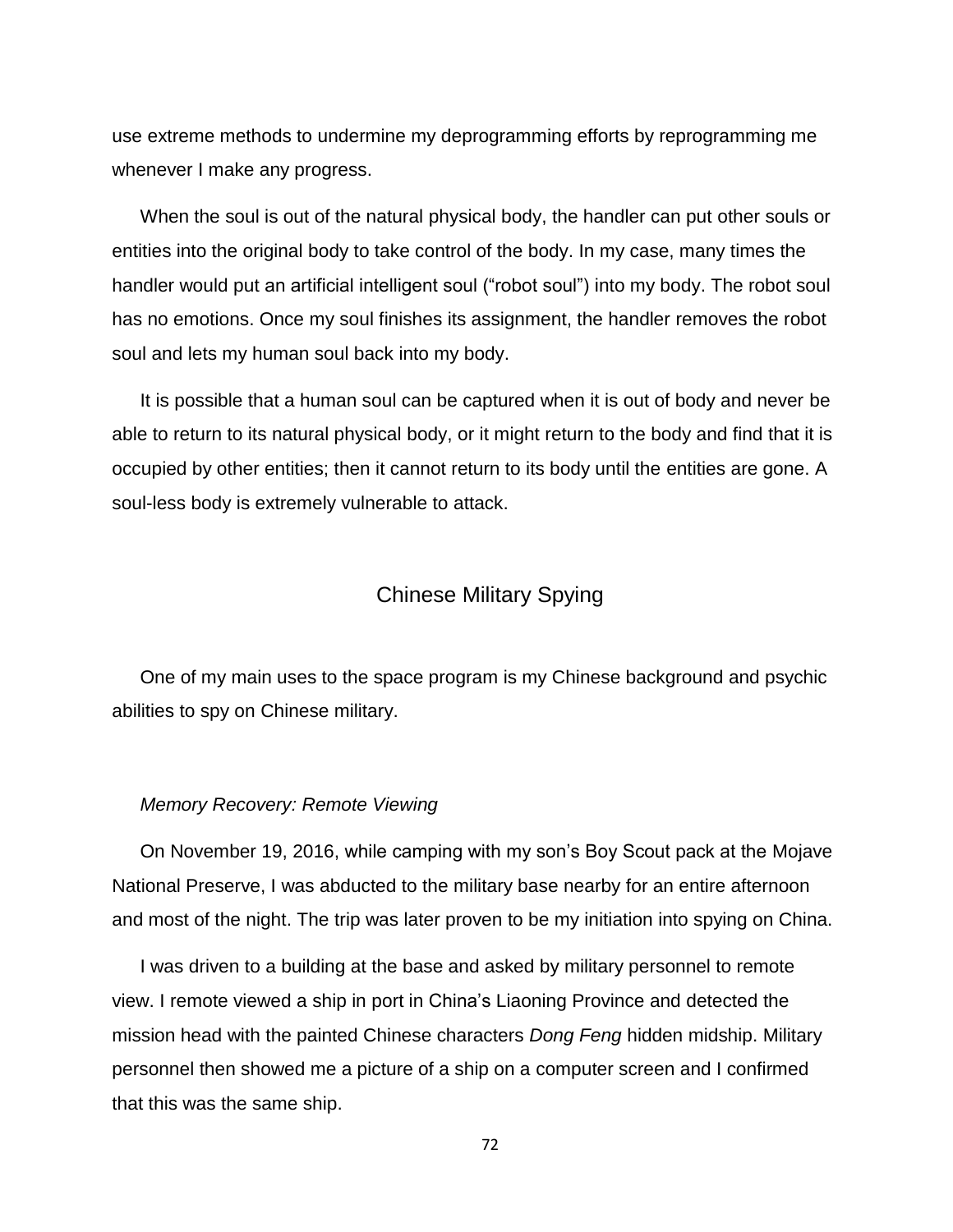During the same abduction, I was taken to a room in another building and told to lie under a special machine and put on goggles through which I saw stars in outer space. I pointed to a star and said: "Stop, this is the one." I then saw three or four astronauts in space suits using some tool to dig something from a small hill on a planet; possibly they were mining there. There were dome-shaped yurts at the foot of faraway hills. Was the U.S. military letting me find the planet that Chinese astronauts were mining so I could report the location of the planet to them?

Other spying Chinese military activities include remote viewing the pilots of Chinese space craft and war craft, and using advanced technologies and psychic abilities to attack them.

### Space Messenger

I was told that my special ability is navigation, that my soul is able to fly very far, very fast, and very high. The program handlers use this unique ability to make me a cosmic messenger. One memory I've recovered is of my soul flying far away into outer space to a very modern, advanced planet with gray background and a huge city with all kinds of tall and low buildings unlike the buildings on Earth. I know where I should be going and which building to enter. I am in either my astral or plasma body that has no weight or solidity and yet it holds my consciousness just as my physical body does. I fly up to a certain floor and through the wall to a room inside the building. Passing through the wall is as easy as if there were no wall. Inside the room is a table near the window beside which a very tall, thin entity stands looking out the window. It turns to face me as I land in the middle of the floor. It does not have a human face, but I don't recall what it looks like, nor do I remember the content of our conversation. When I return to Earth, the body I am in enters a robot-like machine located in a large empty lot on a military base. In some way, the memory of my trip is transferred from my consciousness to this robotlike machine, then erased in me.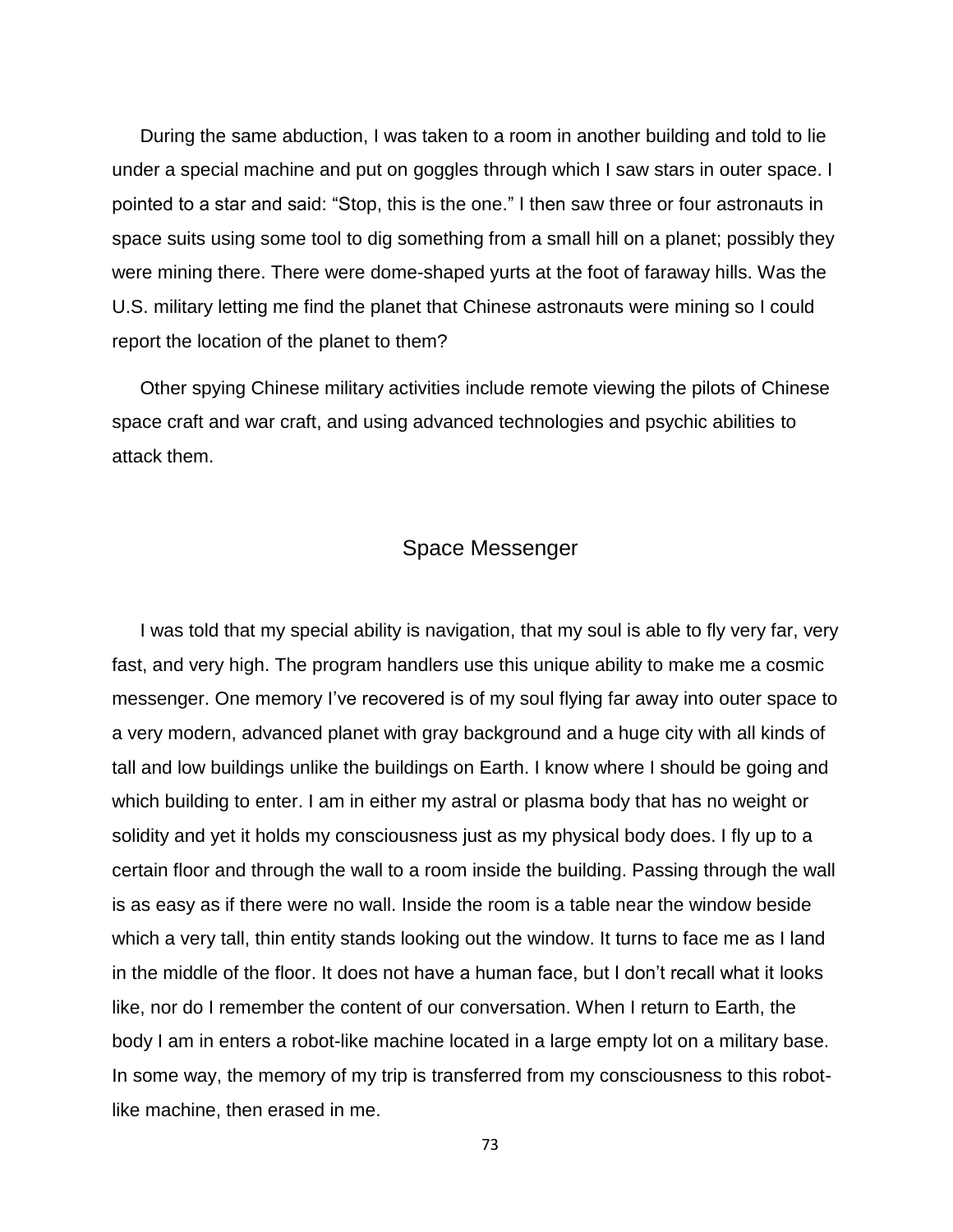I have other memories of my soul going to different planets or space ships as a spy. I was also used as a solider on a mechanical support team in a secret space complex on another planet. The soldier alter was using my soul and a cloned body. He had strong psychic ability and could kill enemies without touch but with mind power. He also had fighting and survival skills to protect himself and his team.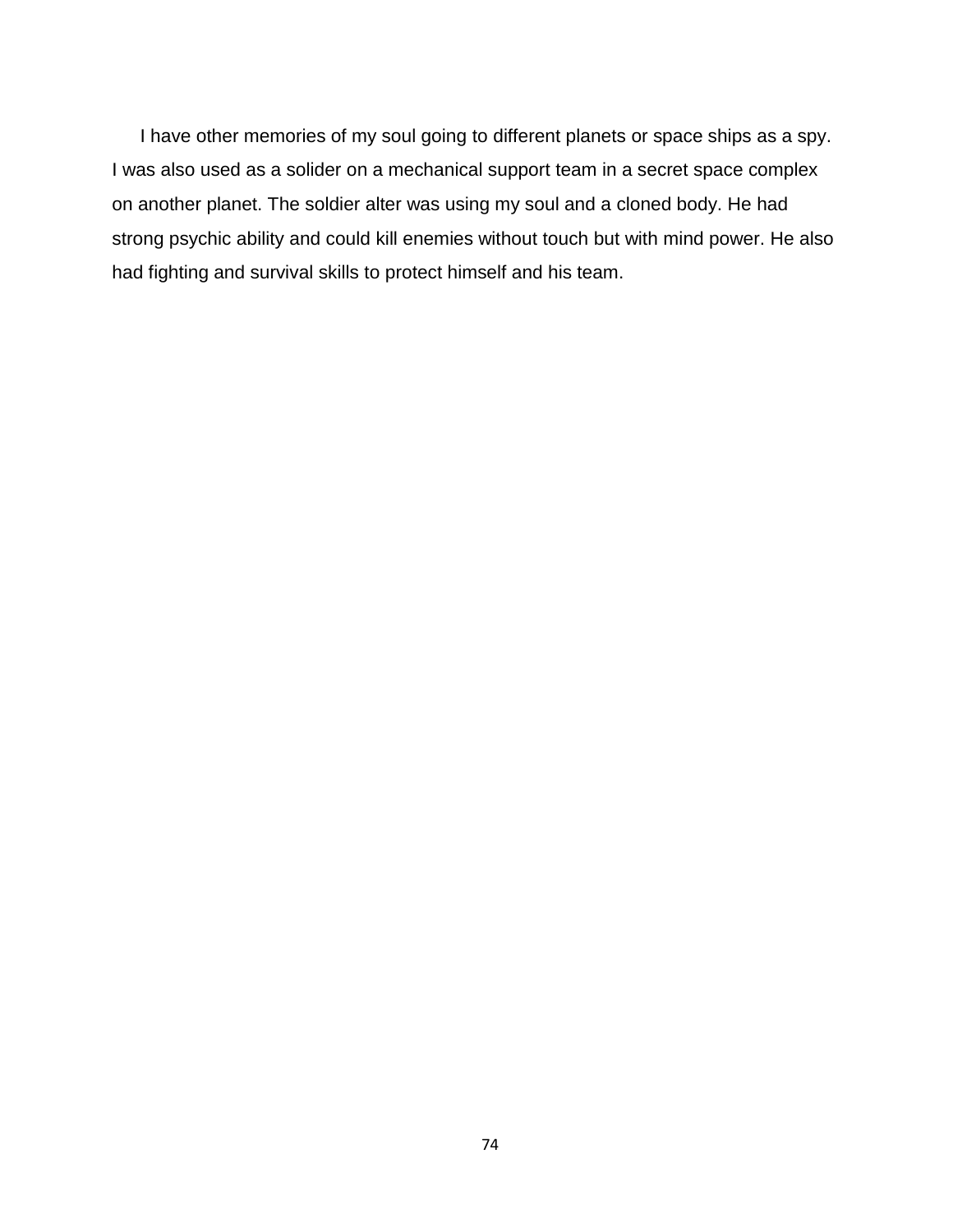# Chapter 6

# My Bloody Road to Seeking Truth and Freedom

### Seeking Justice

Ever since I found out that I had been put into a mind control program, I have been vigorously seeking deprogramming and legal resources to break out of the jail imprisoning my mind. From 2016 to 2018, I have taken 19 trips and 47 flights to various cities in the United States to visit medical doctors, legal advisors, professional scanners, etc. I have also been working diligently with a local toxicologist to detox my body and collect evidence for the non-consensual injection of nanochips. My efforts have enabled me to prove the existence of the chips and to find the entities behind my programs, but the road to seeking truth and freedom is filled with traps and malicious attacks. Every step I take toward freedom triggers brutal retaliation in order to scare me back. I have never given up; freedom is still in my dreams.

#### *No Justice for Rape*

Back to the first memory recovery of sex slavery by D.S. on October 1, 2017: After returning home from the torture house, I quickly executed memory recovery. Bit by bit, I recalled what happened and who did it. I decided to collect rape samples but not go to the police or to an emergency room. The horrible experience of going to the ER for a rape kit six months before still haunts me.

On March 25, 2017, at 10 am—four days after I had two implanted chips surgically removed in Atlanta, Georgia—I was raped after returning home from Atlanta. I decided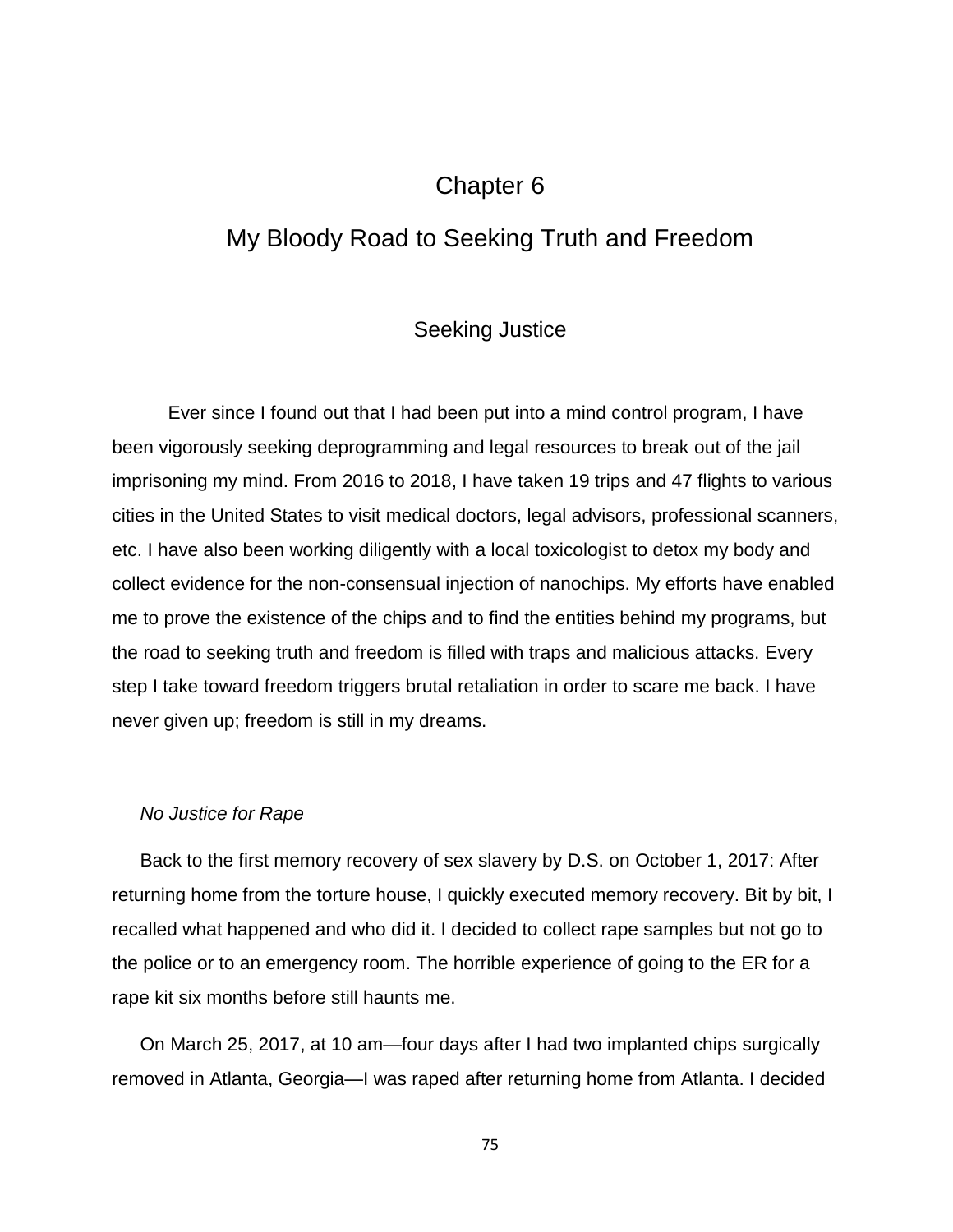to go to the emergency room at California Mission Hospital, St. Joseph Health System at Mission Viejo, California, for a rape kit. The nurse asked my name and the city I lived in when the rape happened, then put me in an examination room. Instead of a regular ER doctor, a psychologist entered and asked what had happened. As soon as he heard me say "implanted chips," he closed his notepad and walked out. Next, they sent in a big nurse and three or four people who wanted to force me to receive a shot. When I objected, the nurse said they thought I had psychotic issues and was a danger to society; they planned to send me to a mental hospital once they found me a bed. I was forced to receive the injection and was put to sleep for four to five hours. I heard the nurse saying to the people watching me that they needed to take me to some other procedure as soon as I fell sleep. When I woke up, it was already 5 pm. I asked them not to send me to a mental hospital and told them I would withdraw the rape kit request. After many negotiations, they finally let me go with a diagnosis of paranoid schizophrenia.

Not only had they re-injected the two removed chips back into my body, but they had also injected more chips into me in that four-to-five hour mental hold period. As for the diagnosis of paranoid schizophrenia, not only does it not accurately reflect my actual mental state but does not accurately consider the validity of my reported events or account for the physical evidence I had gathered regarding the environmental impact of SCADA-based directed energy upon my person. As the Certified H-SCADA Bio-Energy Field Professional I hired to evaluate the results of my scans stated: "Her prior diagnosis as 'paranoid schizophrenic' from her examination at St. Josephs March 2017 did not integrate the data from her SCADA testing procedures; this data provides evidence that her claim of receiving signals from and being influenced by a SCADA system is clearly NOT delusional and cannot be rationally explained as solely the result of delusion since delusions do not produce such results." I also had been treated by three other psychologists and psychiatrists, all confirming the diagnosis of DID.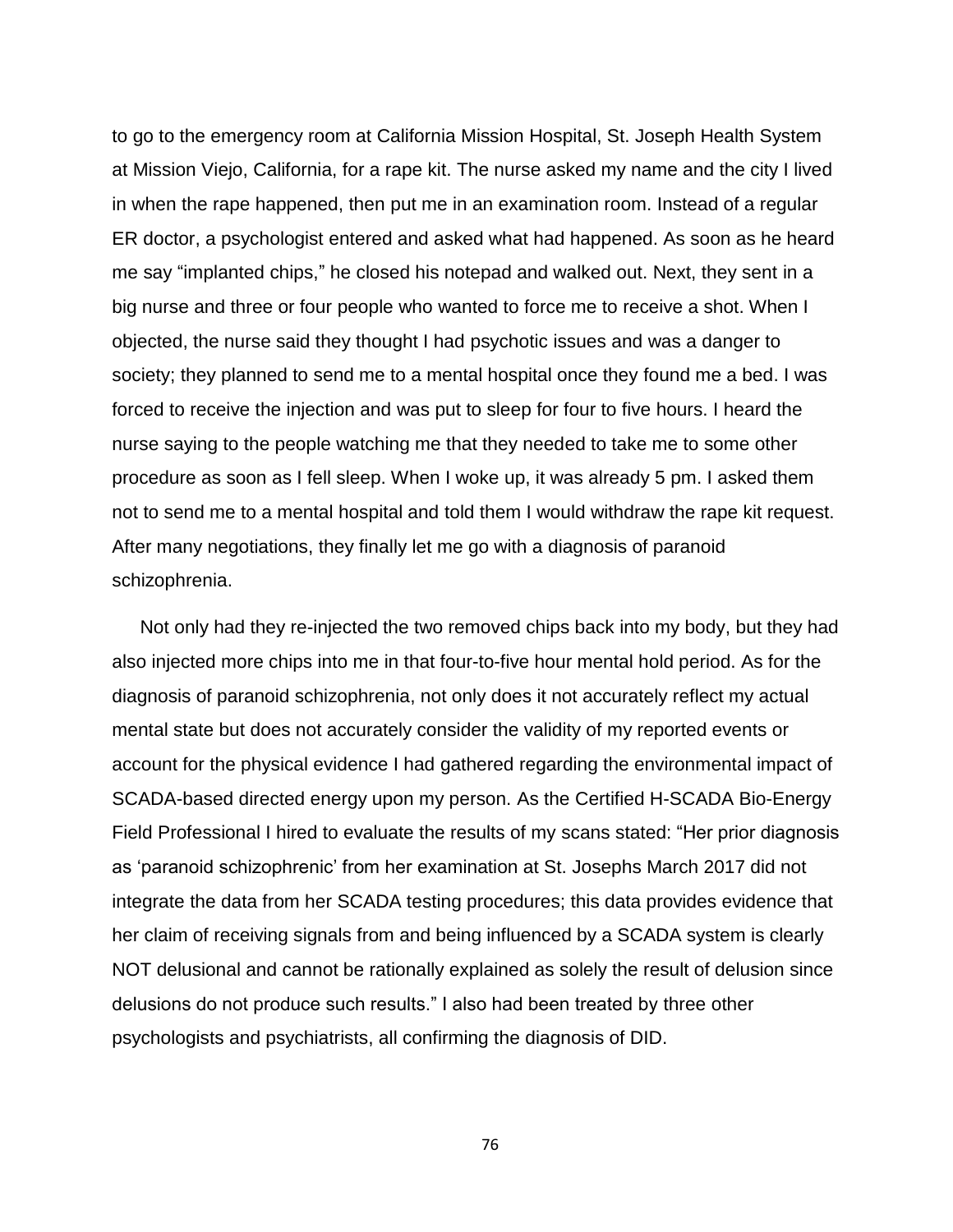On October 5, 2017, four days after D.S. raped me, I finally decided to go to The Safe House, a non-profit organization that helps rape victims collect evidence. When I arrived there, two staff members from an advocate support group were also there, one of whom I recognized as having gang stalked me before. She was a perpetrator sent to sabotage the rape kit. But I had no proof or means by which to make her leave. She was in the room where the rape kit was taken. I already knew what would happen, so I decided to find another facility in another state to do the rape kit.

On October 7, 2017, six days after D.S. raped me, I flew to Salt Lake City, Utah, for a scan, my last chance at the rape kit. I went to a local hospital's ER and told them that I wanted to do a rape kit. They asked where the rape had happened, I told them Irvine, California. After a while, I was put in a separate room and in came two persons, one a social worker and the other a psychologist. When I saw them, I already knew that they had called the Irvine police and what would happen next, so I quickly asked to leave the facility, and I returned home.

I have bought many self-detect semen test kits and confirmed many times that semen showed up in the test kit. Yet, when I send the specimens to the lab, the result is always negative. The perpetrators follow me to every lab I visit and even trigger the lab's security siren on and off to let me know they can access the facility and that there is no way I can get evidence.

Once there is no justice available, perpetrators explore every possibility to get me to sleep and to rape me. I have been raped by so many people in so many places that even one day without being abducted and raped would be a precious day for me to celebrate. For three years, such days are so rare.

I have also dealt with the military's ruthless destruction of my evidence-seeking efforts. Equipment I've bought has been damaged, hacked, or simply stolen, and almost all blood draws, medicines, and CT/MRI scans are tempered with.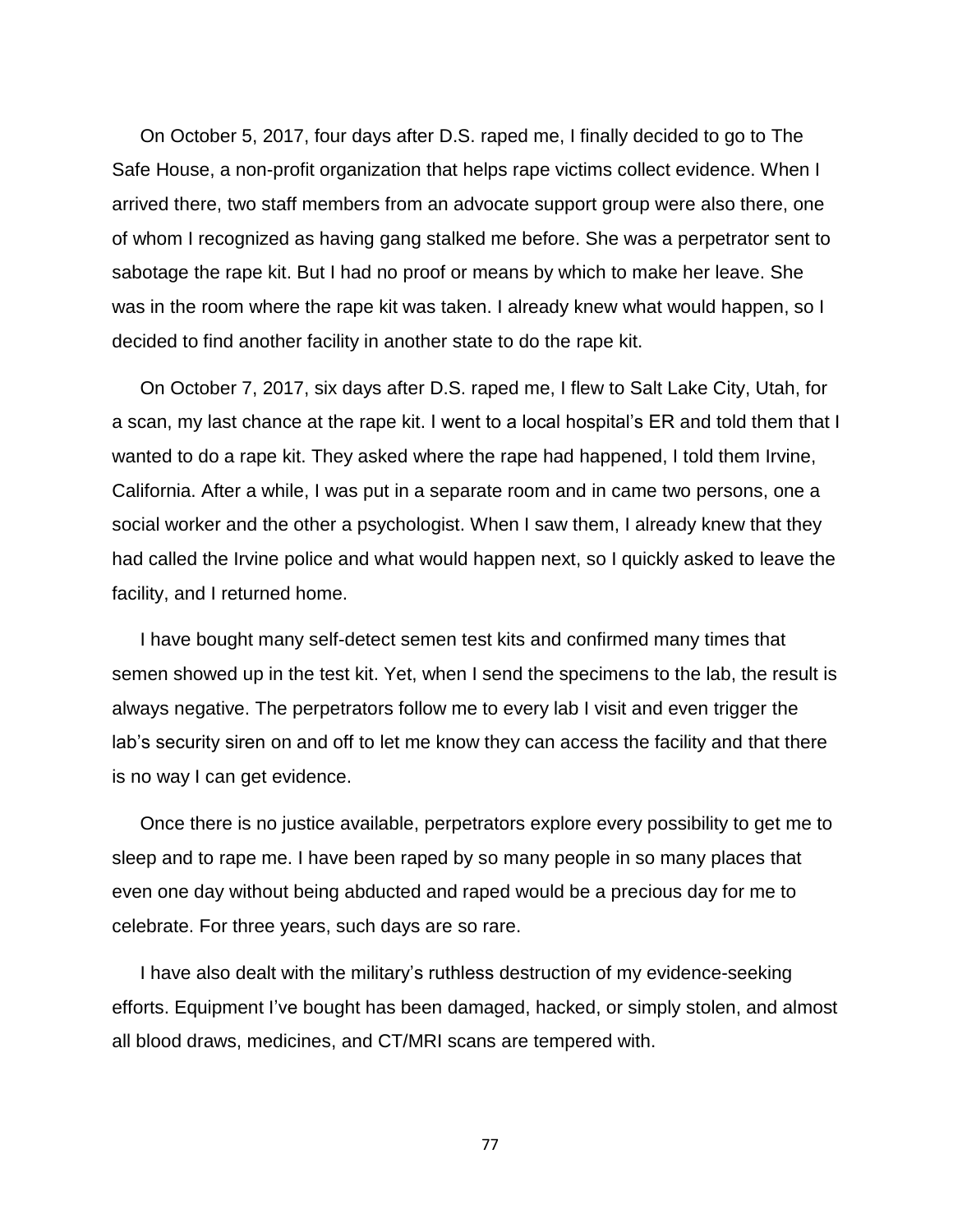#### *Abduction By Any Means*

When I have tried to defend myself from being abducted, I have encountered very advanced technology that the military uses to facilitate abduction: the invisible cloak, teleportation, clones, passing through walls, remote-controlled force fields to null magnets' effects, chemical changes to tape's adhesiveness, not to mention hacking all electronic devices from laptops to camcorders. If they cannot hack the device, they use a directed energy weapon to damage or destroy the device, or simply steal it. And don't forget their unlimited tax-dollar funds and resources.

Teleportation and the invisible cloak are the advanced technologies that the military has been using for years but keeping secret from the public. I have been teleported from my home to various locations.

Instantaneous communication with synthetic telepathy – how it works: This also can apply to gang stalking applications. It's actually faster than instant. The operators - and possibly you mentally, depending how things are configured - exist in a time-space bubble outside of our linear time. This gives the operators time to put together any kind of information to send you. *Via the electromagnetic-nanotech topologies, the subject can be in essence ported to a lab, tested, fixed, brainwashed, raped, messed with, then sent back intact as they were or altered and never know anything at all happened unless the operators choose to leave them with a screen memory.<sup>30</sup>*

The invisible cloak was invented decades ago, though not revealed to the public until 2013. Researchers demonstrated that it could be scaled to almost any size and could even be used to hide orbiting satellites.<sup>31</sup>

By utilizing an instant sleepy ray to put me to sleep at any time, teleportation for abduction without trace, time space manipulation to manipulate the time I spent away from home, invisible cloak to hide perpetrators in my home, and holography to create fake illusions so my family members do not suspect I am away, I have been abducted

 $\overline{\phantom{a}}$ 

<sup>&</sup>lt;sup>30</sup> "Merry Christmas America 2013: From the U.S. Navy Special Operations, Disclosure on Technologies and Applications Being Used Against American Targeted Individuals," 2014.

<sup>&</sup>lt;sup>31</sup> "Human-Scale Invisibility Cloak Unveiled." MIT Review, June 6, 2013.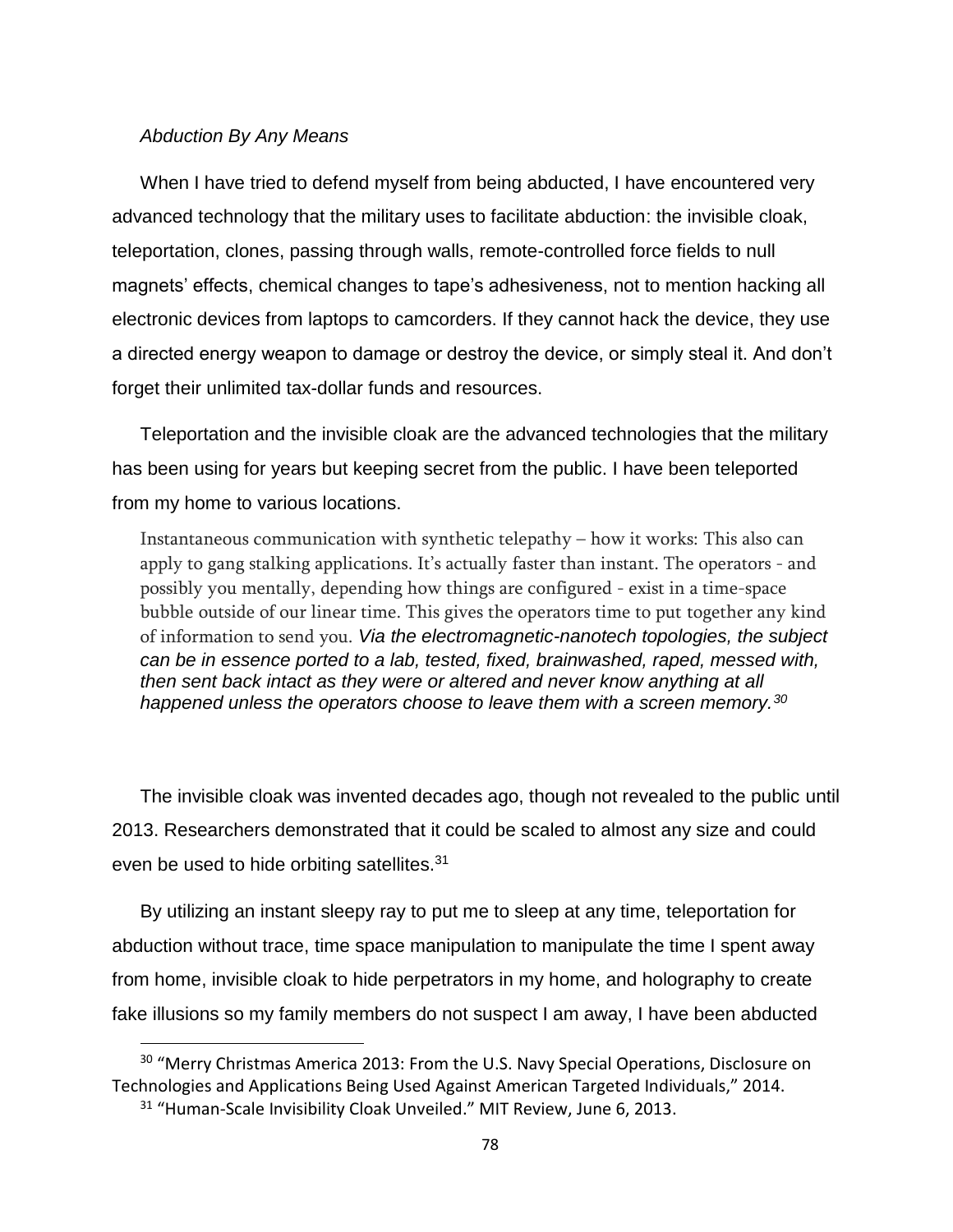and used in the space projects and Satanic Rituals in the nights, yet my family members do not believe I was abducted.

Fighting against such advanced technologies has proven to be futile. I have tried so hard, but I know my limitations.

To punish my persistence in seeking evidence and justice, they use every possible way to humiliate me. After I returned from my deprogramming trip, I was abducted from my mother's apartment and forced to be the sex slave of the security men and janitors who work in her apartment building. Janitors and cafeteria workers at US FUNDS sexually abused and humiliated me after I decided to find a lawyer for a lawsuit. The handlers gave my alter codes to local Mexican gangsters, gardeners, janitors, and day laborers, prostituting me to them in my own neighborhood. They shoot me with the sleep ray whenever I drive to someone for help, then rape me in my car or even in Ubers I call, in airplane restrooms, a restroom near my church or other places that I can be alone. Every day and night of my life is a struggle not to be put to sleep, not to be abducted.

At the same time, physical torture has been pushed to the extreme. Beyond extremely painful sexual torture, I've been subjected to many famous tortures: the Tiger Chair, hung and beaten in the airplane posture, forced to bite on a steel ring to destroy my teeth or stare at hot burning fire to cause eye damage, crushed fingers, my tongue elongated and sharp things inserted, etc. Each time the handlers program, reprogram, or tune me up, they end the process with anal rape and electroshock on my private parts as a routine ritual so as to insert yet another demon so I cannot escape.

## Memory Recovery: Drug Trials Human Lab Rat

In October 2017, after I discovered the frequencies of the secret space program chips and the entities linked to these programs, it was decided to terminate me. In a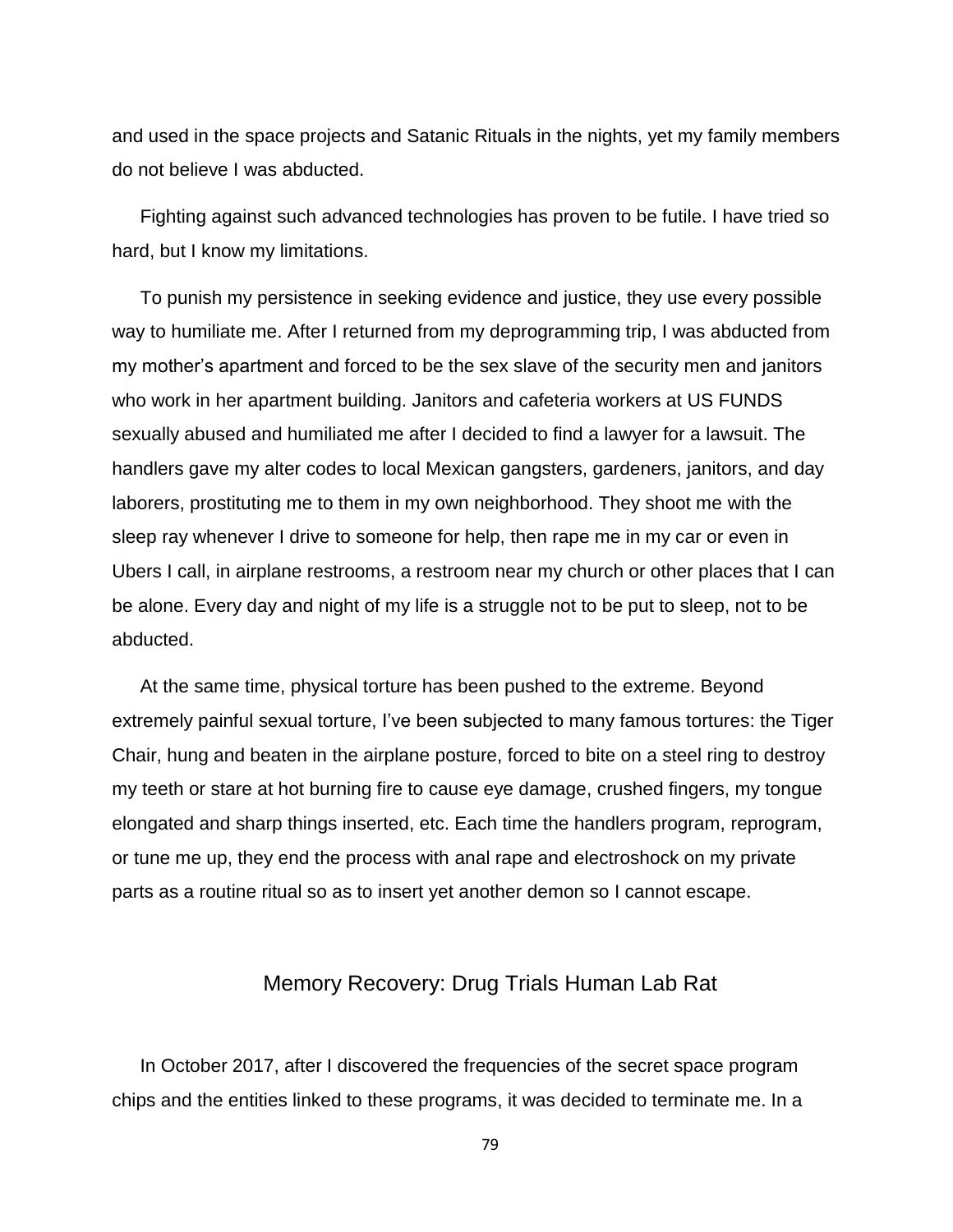memory I recovered in June 2018, I was abducted to a military base and led to a conference room to be evaluated by three military officers. During the meeting, they concluded that I am too dangerous and it is too risky to let me continue in the program, so they decided to find a replacement for the program.

My persistence in finding the truth and my striving for freedom must have really irritated them, given how merciless their reaction was. I was sold to the malicious drug trials program. During subsequent abductions, handlers X.H. and G.U. openly joked that I was to be the test subject of the most dangerous and damaging drugs so they could terminate me faster. They laughed about how ugly my death would be.

On May 20, 2018, I was abducted from a Faraday cage I had built. I'd sealed the only entry with tape to prevent myself from walking out, but I was teleported out of the cage and put on an airplane that I could tell flew over the Pacific Ocean to an island where I was first put into a small and very dark room. I could see shapes of beds stacked on each side of the room with a narrow passage between the two rows. People were asleep on some of the beds. Next to my bed was a Middle Eastern man 30 to 40 years old with black eyes and a black beard. Soon, a white woman came in and led me out. By the light of the opening door, I noticed that the Middle Eastern man looked worried.

She led me into a huge gym where a young black man immediately and angrily punched me hard on the side of my head with his fist. I fell to the floor and he left as if nothing had happened. I could not remember having encountered him before, but a human test subject or slave in a mind-controlled state can be abused and humiliated by anyone.

The woman then ordered me to run on a treadmill as she stood beside me and watched. I ran awhile but felt very tired. Panting, I slowed down, at which point she slapped my head hard with a long wooden ruler. In order to keep running, I had to hold my head. I then got caught in the running belt and was thrown to the floor. The woman asked someone to drag me to an examination room.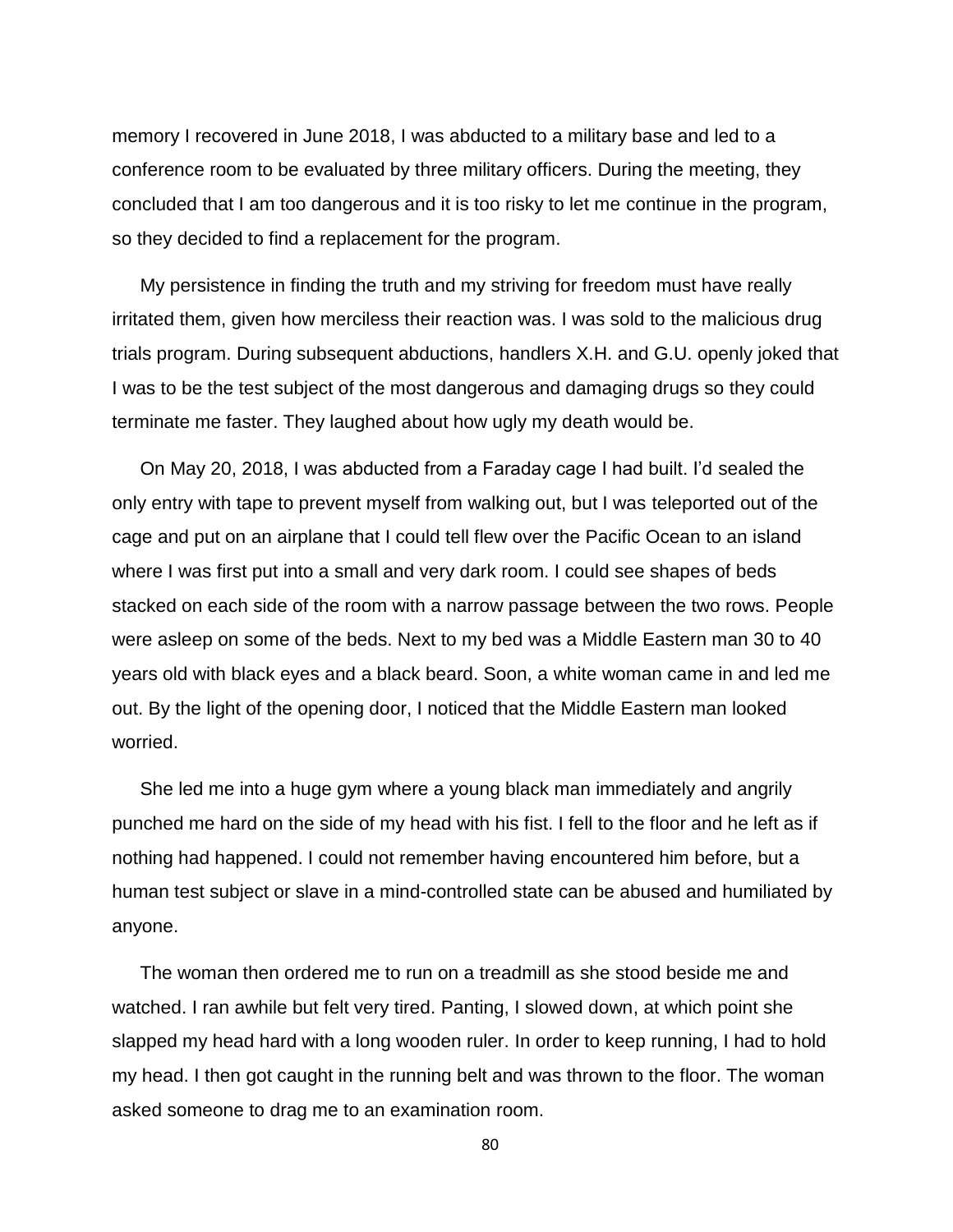The cold room had an MRI machine in it. I lay on the medical table alone with IV tubes in my arm. A few rows of blue neon lights shone through the floor, giving me the temporary illusion that all of this was not true. Soon, however, a white man in a lab coat with his assistant entered and prepared a large needle he then inserted in my IV. Soon I was spitting white foam and my eyes rolled back, my body stretched straight out. I lost consciousness.

The man's assistant pushed my bed to another room, while a female doctor in a surgical gown came in and checked my pupils.

"Not enough. Give her more exercise."

The assistant pushed my gurney toward the man.

"What?" he said, inserting more liquid into my IV. Again, I spit white foam and my eyes rolled back, my body banging up and down and out of control, the bed shaking violently.

The man smiled. "Here we go."

My head slid to the side and I lost consciousness, after which the female doctor said, "That's the right dosage." She put on gloves, prepared long surgical thread, and started sewing inside and outside of my nose.

After the procedure, I was awakened and sat up on the bed vomiting into a pot. My head felt like it was going to explode. The female doctor smiled and washed her hands, saying, "All done."

Back in the dark room, the Middle Eastern man asked me with empathy, "How are you doing? Are you OK?" I was exhausted and my face was pale. I nodded to him and was silent.

I was then returned to a neighborhood house bought by the handlers' group after I had been sold to the drug trials program. Since being sold, it had been kept "empty"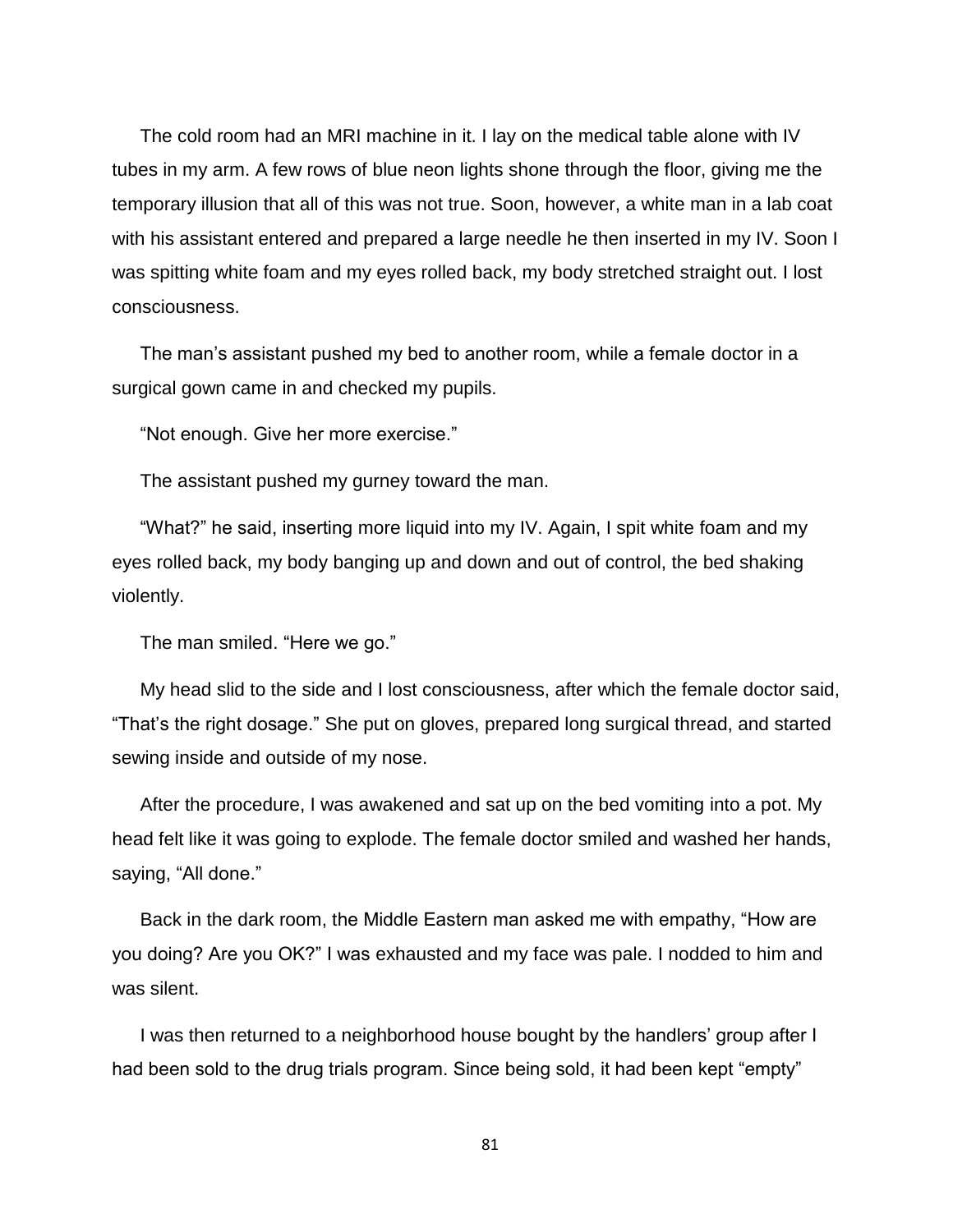until I was laid off and my other programs wrapped up so no evidence could be traced to them.

While the handler U.H. did some operations on a nearby control console, I was placed in the middle of a standing MRI-like machine that I assume was a supporting teleportation machine. I was then hit by some kind of EM or scalar waves, and my body stretched out straight. (Our entire neighborhood grid system had been upgraded.) I've had many memories of being abducted to that neighborhood house for torture.

Finally, I was conscious and back inside my Faraday cage. When I awoke the next morning, the quartz clock had stopped around the time I was abducted, reminding me of another teleportation abduction that had burned out a small electronic device that also had stopped working, indicating an intense electromagnetic field. The skin on my nose and under my left eye was red and swollen—exactly the location of the woman doctor's procedure. This validated my memory.

From late 2017, I always had a strange taste in my throat and mouth after abductions, probably from the white pill and glass of water I was given at the end of each abduction. The handlers would reward my alters if they took the pill and punish them if they did not. For the days that I was not abducted, the handlers put pills in my house or car or even in a theater or church, and then tricked me into bringing the water with me. With the sleep ray, they would put me to sleep and then call out the alter to take the pill, then switch me back to my executive personality and wake me up.

### Frequency Scan to Confirm New Program and New Chips

On May 29, 2018, the security company in Salt Lake City, Utah, conducted a second Non-Linear Conjunction Scan on my body. This second scan confirmed new nanochip locations in my body and their frequencies. I sent the new scan result to the industrial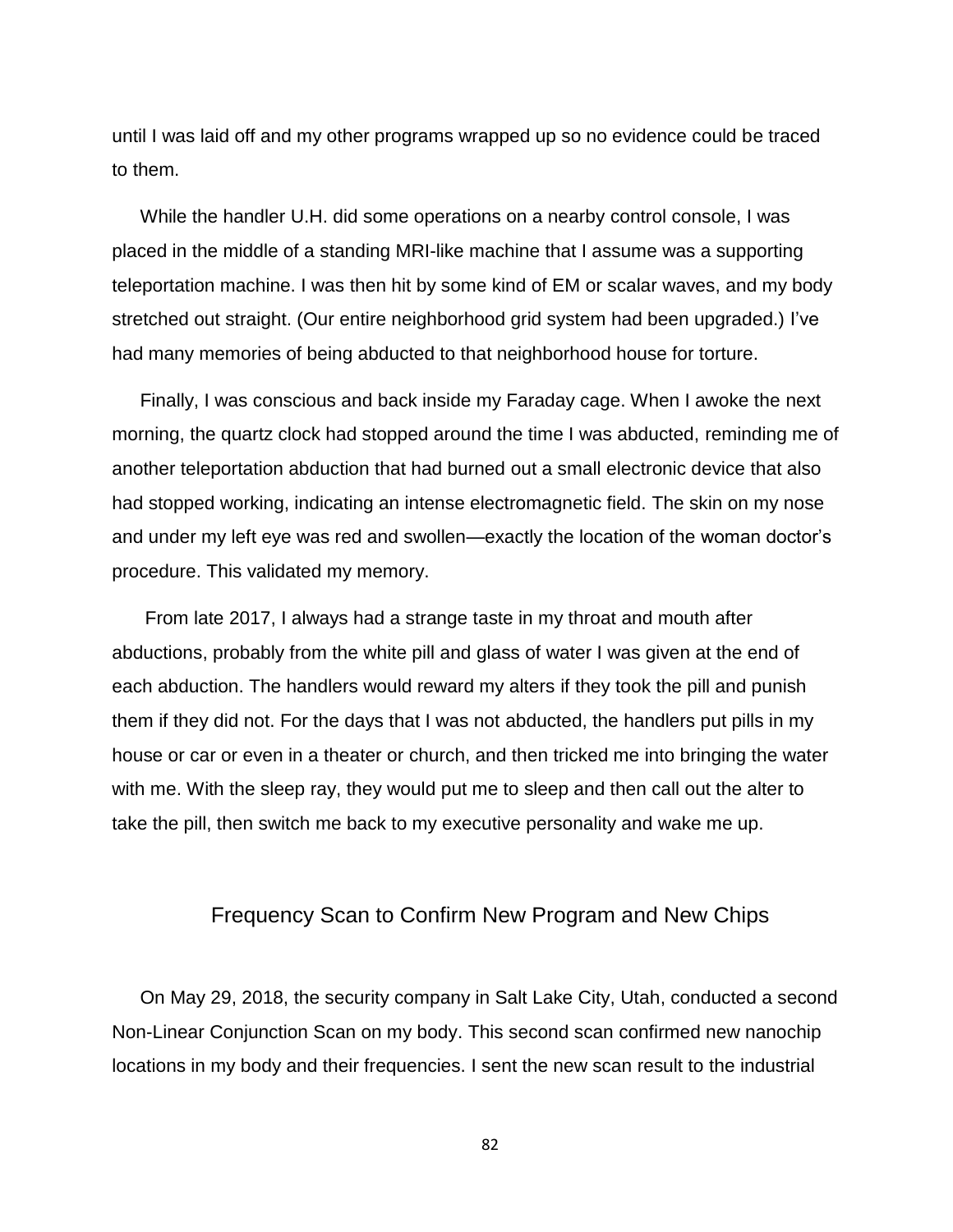toxicologist who confirmed that the new frequencies were those of the Department of Homeland Security and Department of Correction.

I had also noticed since 2018 that whenever I go to the airport and TSA checks my passport, they take a special step to notify a supervisor. Sometimes my ticket states that my trip has been reported to the Department of Homeland Security.

So besides dropping me out of the secret space program and selling me to the drug trials program, they have Homeland Security monitor me as if I were a terrorist. No doubt due to the high security clearance of my secret space program missions, they most assuredly did not want me remembering anything.

Not to mention that they had begun the process of physically and spiritually eliminating me.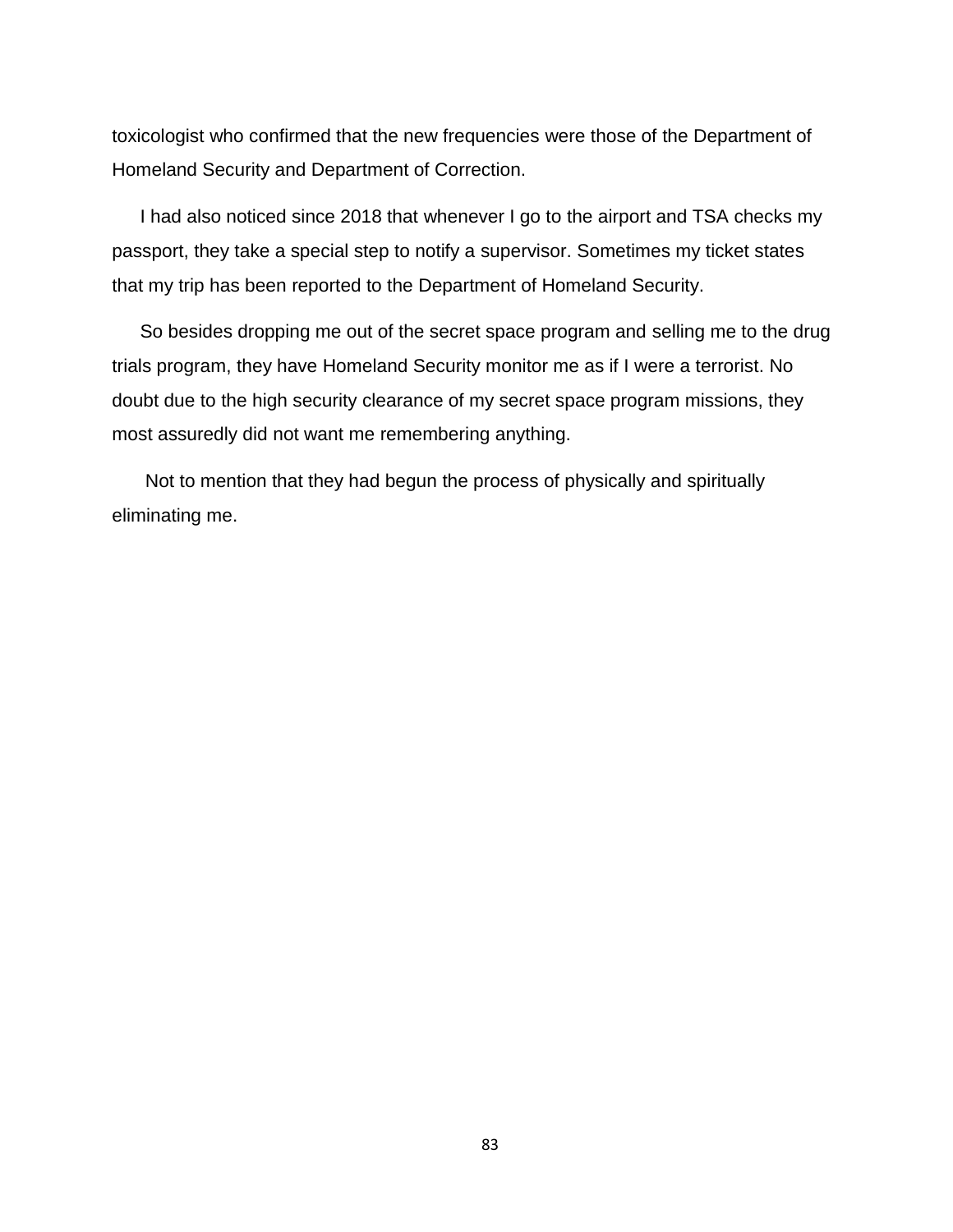## Chapter 7

# Termination From Inside and Outside of US FUNDS: Layoff Spells Murder

On October 30, 2017, my IT department announced initiatives for reorganization and upcoming layoffs. Two weeks later on November 15, my senior manager said I had been reassigned to a different team managed by G.U. My official date of transfer was February 2018, as there was no work for my original group, given that the managers had cut 80 percent of our budget.

When I started working under G.U., I did not realize he was my new handler. I did, however, start noticing strange occurrences, such as how he set unrealistic career goals for me, how he would be nice one minute, then give me a harsh evaluation in front of other managers the next. During department or group meetings, the sleep ray was hitting me more often so I would fall asleep in an instant, at which point G.U. would halt the meeting and pat me awake in front of the whole group. After the meeting, he would claim that he had not intended to humiliate me but that someone else had wanted him to wake me up, etc. At first, I believed him, but incident after incident followed.

### G.U.'s Full Body Disguise

G.U. always wore long sleeve shirts or a dark jacket or vest long enough to cover his hips, even in hot weather. While working with him, I became aware of his strange behavior and expressions. I began to wonder if there was something wrong with him. Eventually, more and more evidence pointed to the possibility that he was wearing a sophisticated full body disguise.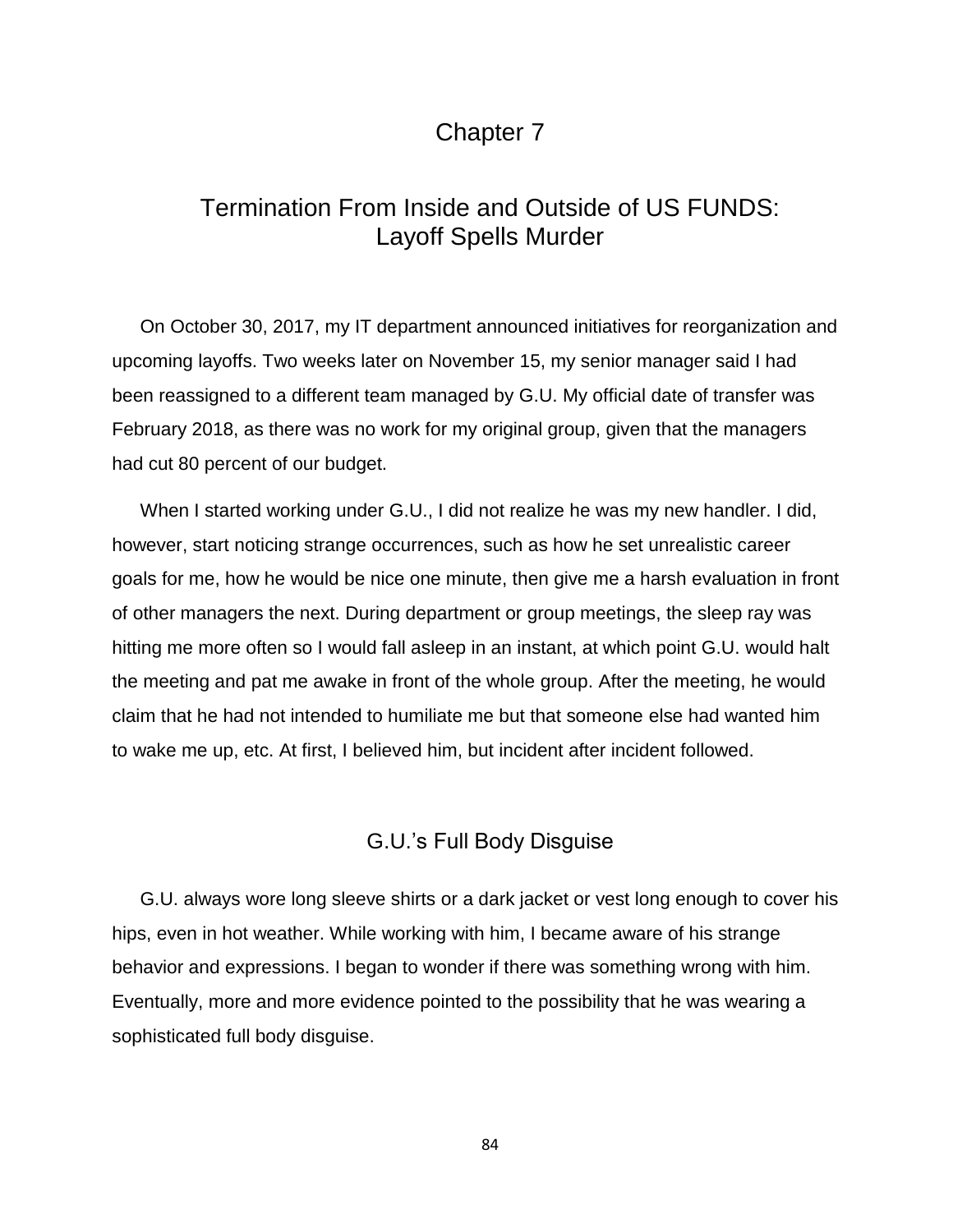(1) *His face never sweated or changed color.* His facial color was uniformly pale. Even when he laughed, was excited or angry, his facial color never changed. For his age, his skin was too smooth. When he walked fast or made large body movements or in hot humid weather, his face never sweated, nor did his eyes tear up.

(2) *His facial muscles did not move beneath his skin.* His smile was strange. When he smiled, only the middle portion of his cheek muscles moved. The muscles near his ears and chin remained stiff and never moved. Compared to the rest of his face, his chin looked disproportionately large and stiff, like the muscles were tightened there. The chin muscles did not move with other muscles as in normal faces.

On one occasion, I observed an unusual skin "bumper" near the mastoid process behind his left earlobe. It looked like extra skin had been added there.

(3) *His teeth were not natural and he had difficulty chewing.* His teeth lacked the natural glow or ability to reflect light that natural teeth have, and each tooth seemed much thicker than a natural tooth. He ate very cautiously, seemingly unable to chew and therefore always nibbling a little at a time.

(4) *The presence of steam made him leave the room.* During a gathering, he accidentally opened a food container that then released steam. Immediately, he covered his face, turned away, used a napkin to pat his lips repeatedly, and quickly exited. When he returned, he avoided that food container.

(5) *I saw signs of devices on his back.* He normally wore a long thick jacket or vest when meeting with me, but on one occasion he was wearing only a long white shirt that exposed devices and what looked like long, stiff, white, wide strips wrapped around his back and waist.

(6) *While sitting close to him, I saw his strange "face" melt once.*

Eventually, he must have discovered that I was scrutinizing his appearance and so reduced our interactions and meetings as much as possible. He sat far from me in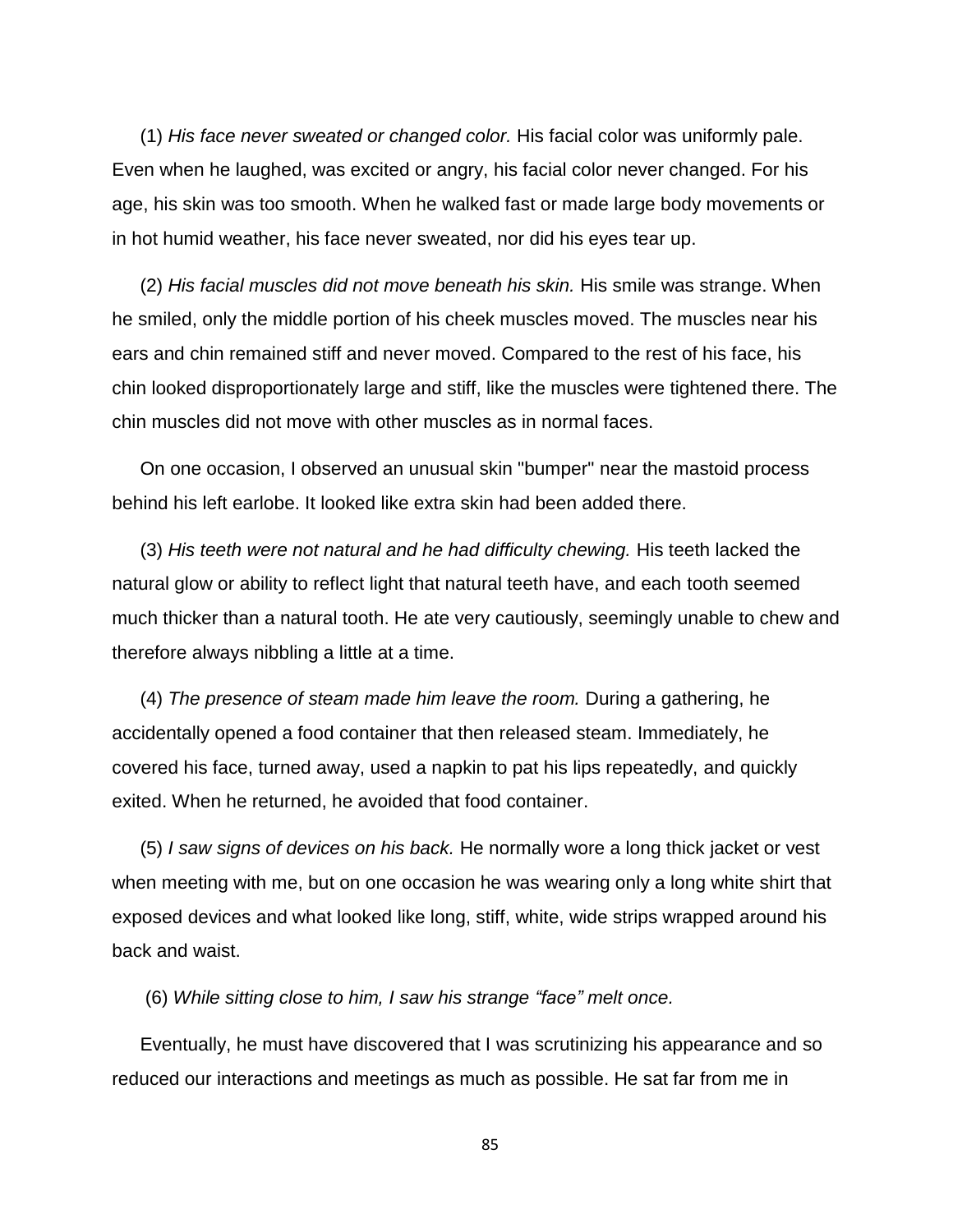meetings, and when I came late to a meeting and sat behind him, he would soon leave the room. When he returned, he would either stand behind me or outside the room until the meeting was over.

In a meeting in May 2018, I happened to sit close to him. He could not move away as he was hosting the meeting. He became obviously nervous, and his body language indicated he was sweating, but still no perspiration showed up on his skin. In fact, the skin on his forehead, nose and cheek seemed *detached* from whatever was underneath, kind of like a skin "floating" on top of another skin. His facial color changed to an unnatural dull color, and his skin texture looked more synthetic than before. Several half-inch dark red lines showed up under the skin of his nose and spread to different parts of the nose surface. They were not natural.

Despite how bizarre it all sounds, it was clear to me that G.U. was wearing a mask while working at US FUNDS.

And he was a perpetrator. I confirmed this from my recovered memories of G.U. as my main handler. He is a 40 to 50 year old (or even older) Asian man, most likely from Japan. He is semi-bald, his hair short on each side of his head. His real face is squareshaped with loose, drooping cheeks and dark eye bags. His stomach is big and sags. He has short legs. He knows Chinese and hates Chinese women, using sex torture as a way to avenge himself on them. Basically, he is a sexual hermaphrodite and enjoys torture in a dehumanized, insulting way. His voice has been modified. He created a lot of Japanese alters in my mind control system. He uses the invisible cloak a lot, both inside and outside the office.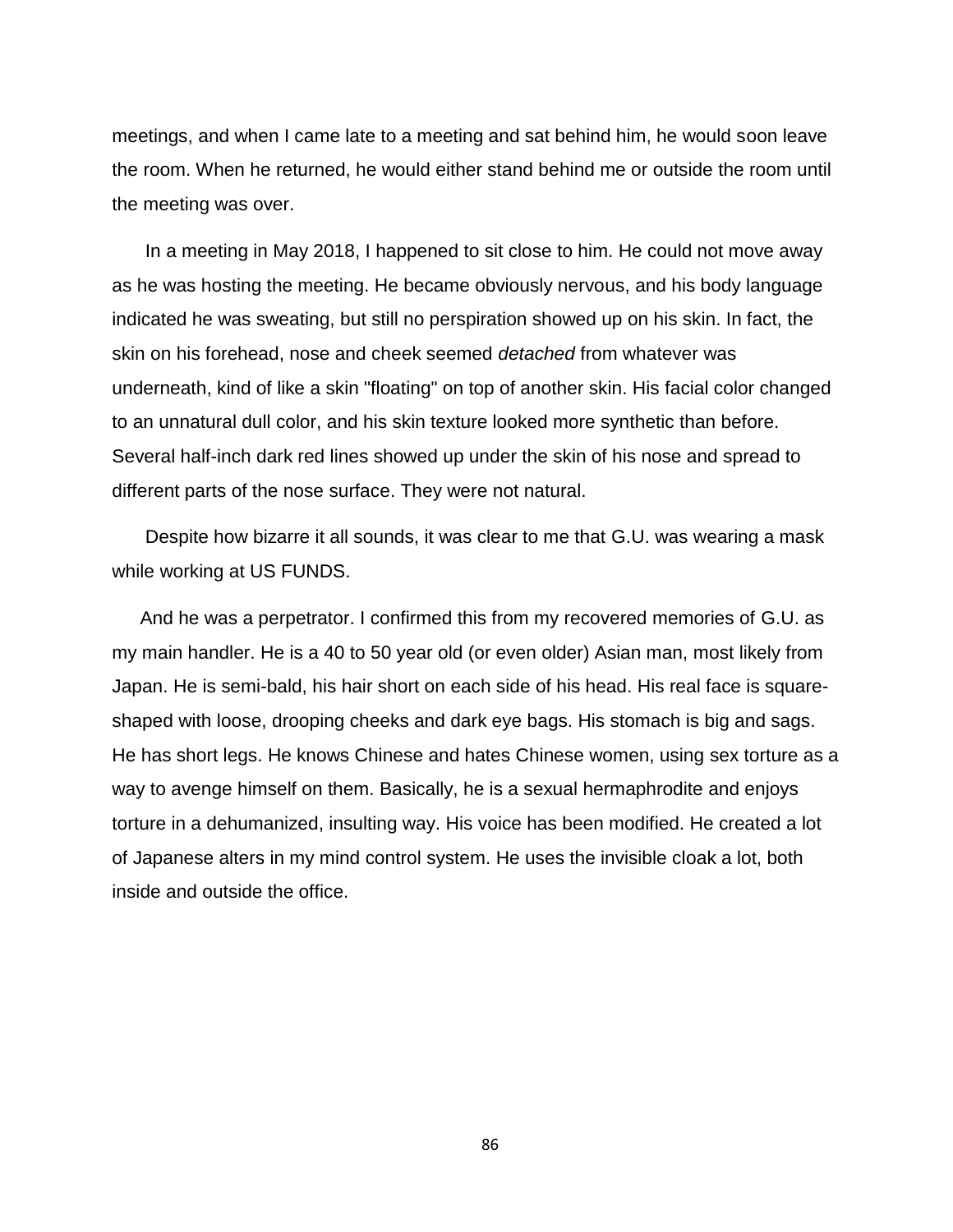

**G.U. Wore Two Different Full Body Masks Top: In US FUNDS Office; Bottom: Stalked me in Seattle, WA, on 2018-07-31, 9:55am PST**

Despite knowing that G.U. was wearing a mask and was a handler, I was too mind controlled to take any action. Later in my deprogramming, I found that he had installed a self-destruct program to make me do things to harm my health, my career, and my relationships. In the meantime, the nightly abductions became more frequent and the physical torture more cruel.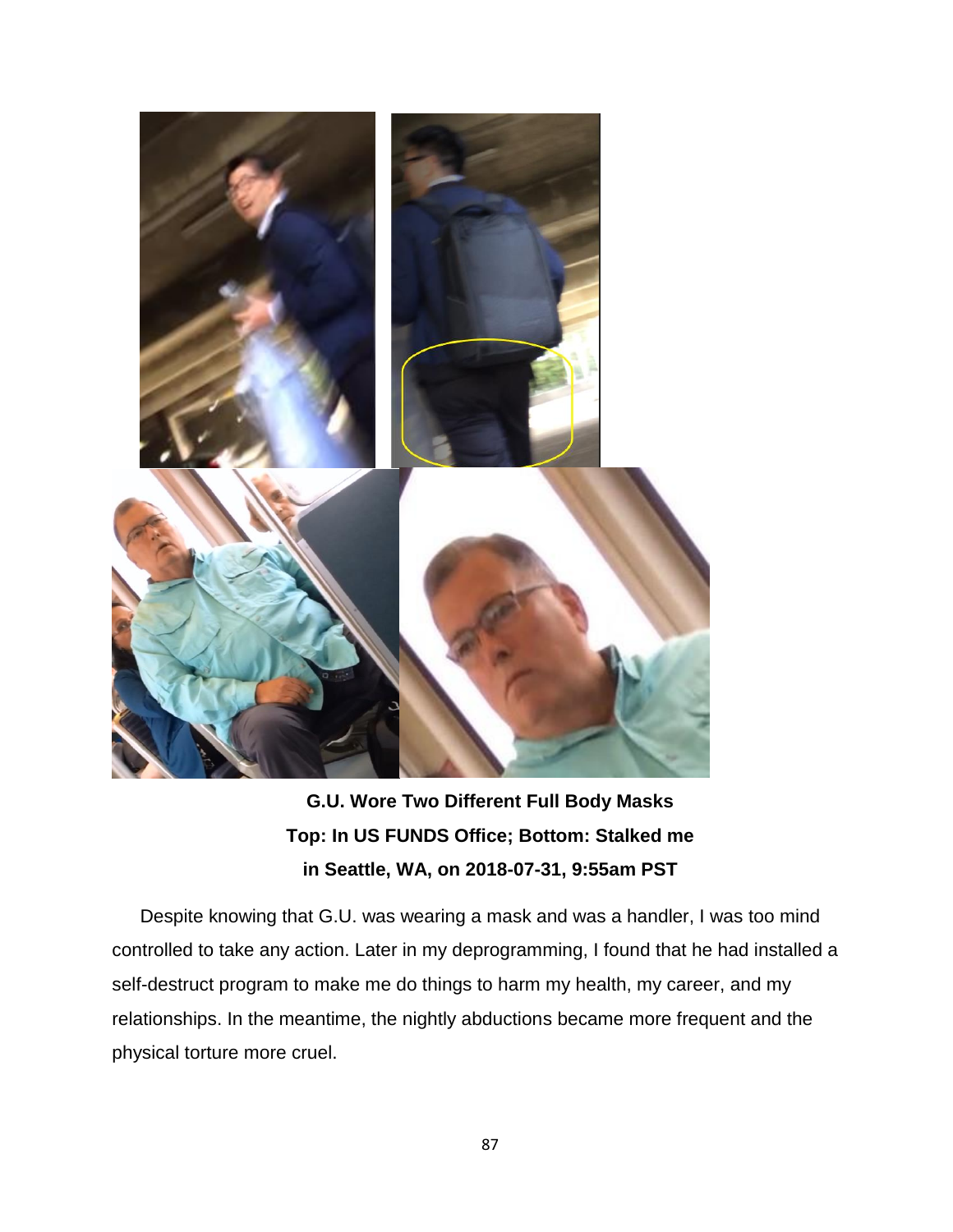I recalled torture by both X.H. and G.U. and by gangsters using very advanced technology to trap me so that the abductions could occur any time of the day or night. Whenever I was alone in a room and not standing, they could shoot me with the sleep ray and put me to sleep, then call up my alter to walk my body out. They rented or bought houses near my house and would wait for me to fall into their trap. They tortured me in the house, in my car, in airplanes, in public or private transportation vehicles, in churches, wherever I was alone and not standing. Even when I was standing in the evening to avoid being abducted, they would hit me with the strongest sleep ray so that I would go into a trance, fall to the ground or chair and sleep. There is no end to their torture. They torture me 24/7 to break my will so I will suicide.

With the activation of my suicide programs, I became depressed, and the intense torture took a toll on my health and job. I could not sleep in the evening as I was sure I would be abducted, so I slept in the afternoon when my children could watch over me. On May 7, 2018, I informed Human Resources and G.U. that I must take FMLA (Family and Medical Leave Act) as I could not work under these conditions. But I was mind controlled by G.U. and so never took action to talk to Human Resources about the process and paperwork. I finally took the FMLA on June 12, the layoff date. Only later was I told that I was on the layoff list because they had combined my job title with another job title and found more people in this job title than they needed. My last date with US FUNDS after FMLA would be September 5, 2018.

I reported G.U.'s full body disguise to Human Resources, asking them to have an open mind about how advanced professional disguise technology is, how realistic a modern silicon mask can look so that even people sitting next to the disguised person cannot easily discover the mask unless carefully observing the face. I listed my observations of G.U. and stated that I was concerned about his role in the company and how he could potentially impact investors' information security if my suspicion was correct. Without knowing G.U.'s true facial identity or his agenda for US FUNDS and employees of US FUNDS, working with such a person was potentially a safety concern.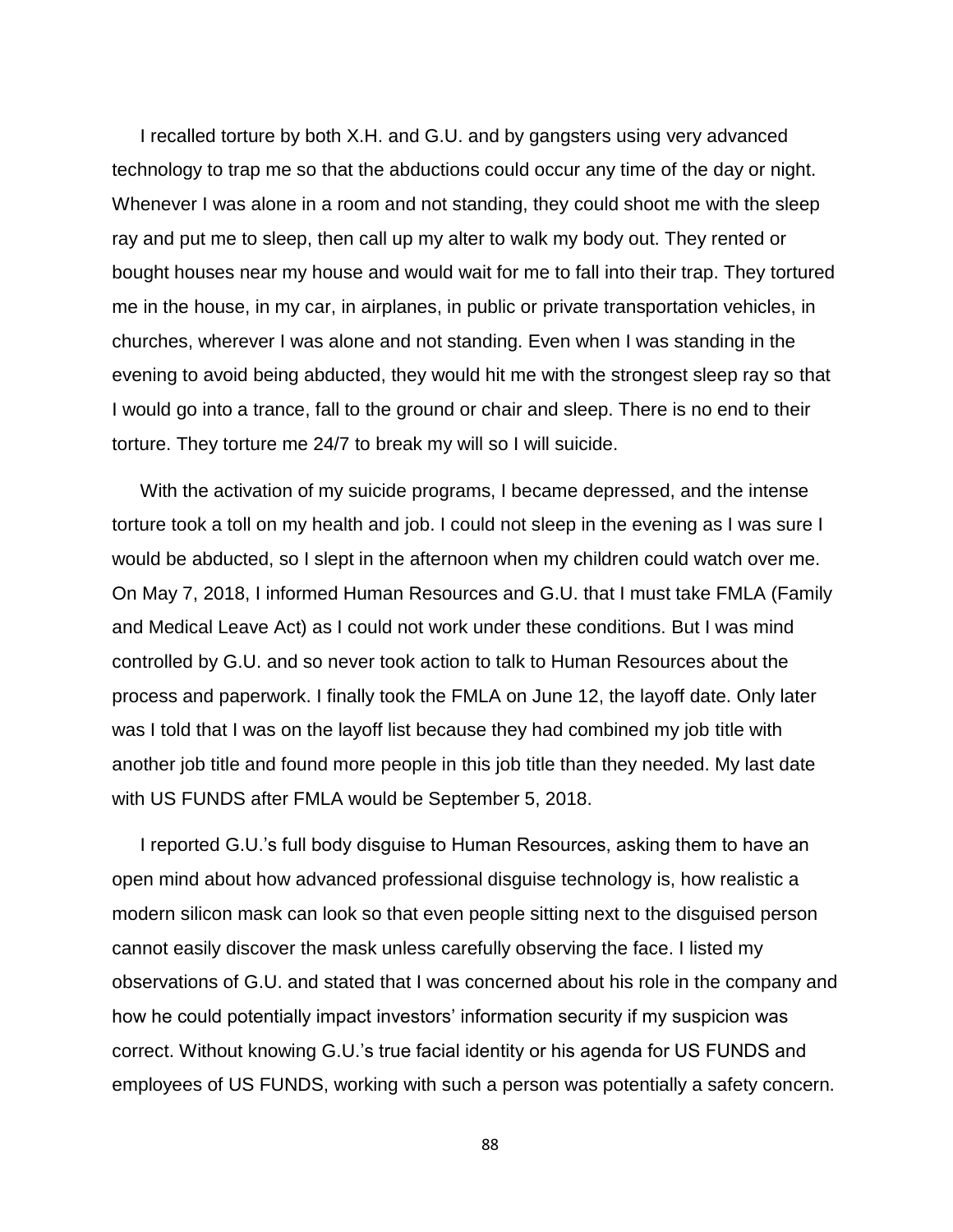That he managed investor and business clients' information would potentially impact the safety of investors and financial business clients.

Human Resources said they had received my letter but would not notify me regarding their actions. I never heard from them again.

On September 5, 2018, my employment with US FUNDS ended just as the execution of the perpetrators' murder program began.

### Termination: Poisoning, Disinformation, and Soul Catching

#### *Memory Recovered: Radiation Poisoning*

It is September 3, 2018, 7 pm, my "sleep" time. Since I had discovered the nightly abductions and torture, and myriad attempts to keep my alters from being triggered and walking me out of my home failed, I was not sleeping in the evening but only in the late afternoon and early evening when my family members could watch me while studying or having dinner. Once awake, I stayed vertical all night, trying to remain alert to protect my children.

Tonight was no exception. I spent much of the day writing this book and preparing to publish it, planning to sleep a few hours and then write all night. I went to my bedroom with my camcorder and Gorilla Tape and set up a temporary bed adjacent to the stairs. My plan was to tape my leg to the stair railing so that if I did walk out, I would have to tear the tape and leave tape residue on my leg and the stair railing.

I was sitting on the bed preparing to tape my leg when suddenly my consciousness began slowing down. With the tape still in my hand, I was hit by the sleep beam and instantly fell asleep. At 10 pm sharp I woke up and looked at myself lying on the bed with the tape still in my hand. I felt pain in my private part —a pain that did not go away, no matter what I did. I had been abducted again.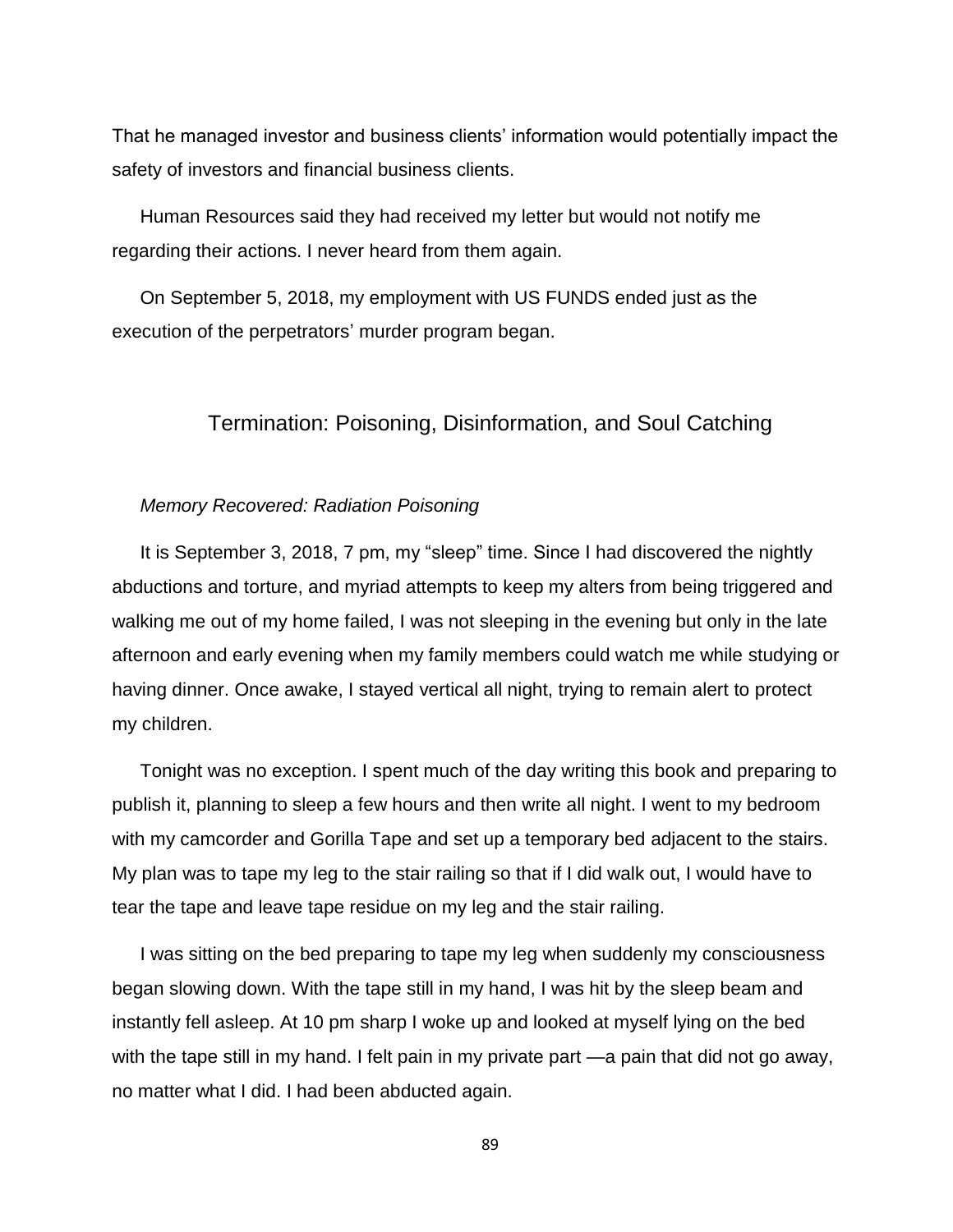Now totally awake, I felt the full impact of how severe the vaginal pain had grown, constantly burning. Within an oval circle around my private area, my skin color had become very dark and the skin was full of small red bumps. After four days, I still had the vaginal pain. A dermatologist confirmed the color change and bumps on the skin of my vaginal area but could not confirm what had caused it.

On Tuesday evening, September 4, 2018, a voice speaking clearly in my mind said cheerfully, "You were severely radiation poisoned for two hours yesterday. The dosage you absorbed is lethal, and you will die in three to four months." I recognized the voice as that of G.U., so I telepathically asked the voice, "Are you G.U.? Why are you telling me this?" The voice obviously was in a good mood; I could feel his smile. He neither acknowledged nor denied being G.U. but replied joyfully, "I want to let you know that your death date has arrived, you are being actively terminated. Goodbye!"

During a deprogramming session with my pastor two days later, my alter surfaced and showed me what had happened that night. I had been abducted to the nearby neighborhood house and placed on a table (or altar) covered by a white blanket. Six or seven men in white robes had surrounded me, some from US FUNDS, chanting Satanic spells and walking in circles around me. I was then led to a big open area in a basement or dungeon where a cylindrical device with a bright "lamp" on top was on the floor. I was commanded to sit for hours on the bright "lamp" pointed directly into my private part.

The radiation poisoning on September 3, 2018, was just the first step in my elimination. I have kept writing the final chapters of this book and have set up a website where the book will be published for free. I sent an email to former co-workers to let them know that I am writing a book about Wall Street MK-Ultra mind control, the masked people in the office, implanted chips, etc., and asked them to contact me if they want to read it before it is published online. I knew the perpetrators would retaliate, but I am desperately determined to finish the book and let the public know what has happened to me, my family, and other people in the Wall Street industry. I am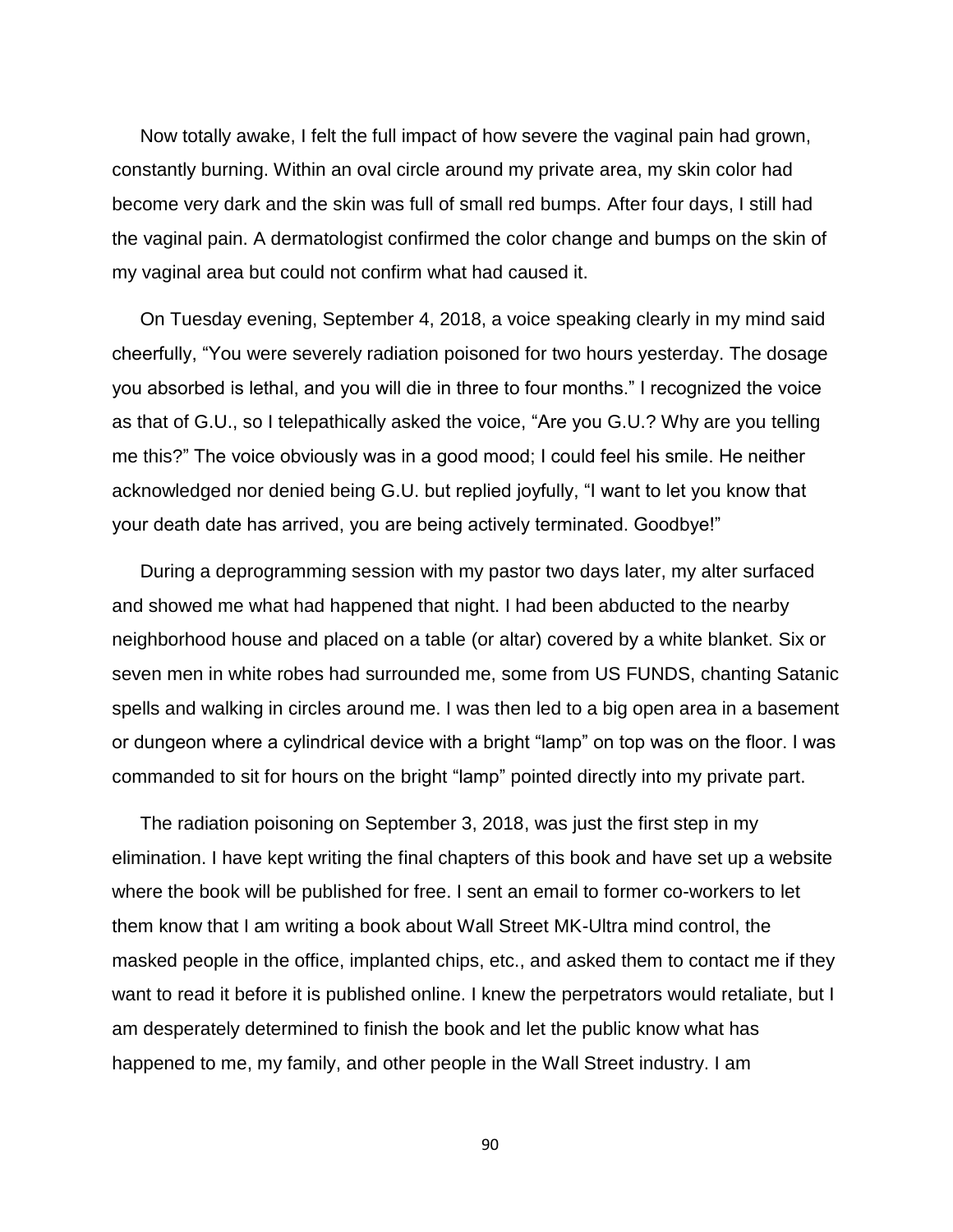determined to be a whistleblower one last time, despite facing such a powerful and dark enemy bent on destroying human free will.

These handlers and programmers will neither quit nor leave. They will change masks and the voice change device as they take up another identity. They will be able to join US FUNDS again or another company to program the next victim. After all, who can tell how many such programmers are at US FUNDS, on Wall Street, in the financial industry or other sectors of industry and government? How many MK-Ultra mind control slaves like me are out there who are aware / unaware of their programming?

Inside US FUNDS, rumors are already spreading about my credibility. The phone messages and emails I sent to other MK-Ultra victims did not reach them. More disinformation is on the way.

G.U. has already paved the way for his departure. On the date of my first radiation poisoning, he announced that he had found a new job in Los Angeles and would be leaving the company in two weeks. During these two weeks, he is taking a vacation, which perfectly eliminates the risk that his masked face will be discovered by coworkers if my book is published before he leaves. (Even if it is published, they expect that no one will believe such outrageous things, and that I will be dead of cancer, which people will not question.)

Murder without a trace. A perfect crime!

But is murdering the body their only goal, or it is just a staged step for an overarching plot to harvest something even more satanic, namely the total capture of my soul while sacrificing my body to Satan, their ultimate master?

I have long been told by the handlers that they will capture my soul so they can still tap into my special abilities and that they will use my body as a sacrifice to Satan. They have abducted me to many Satanic rituals to install demons in me and train my other cloned bodies to prepare for soul takeover for transfer of my soul to other bodies so they can forever enslave me.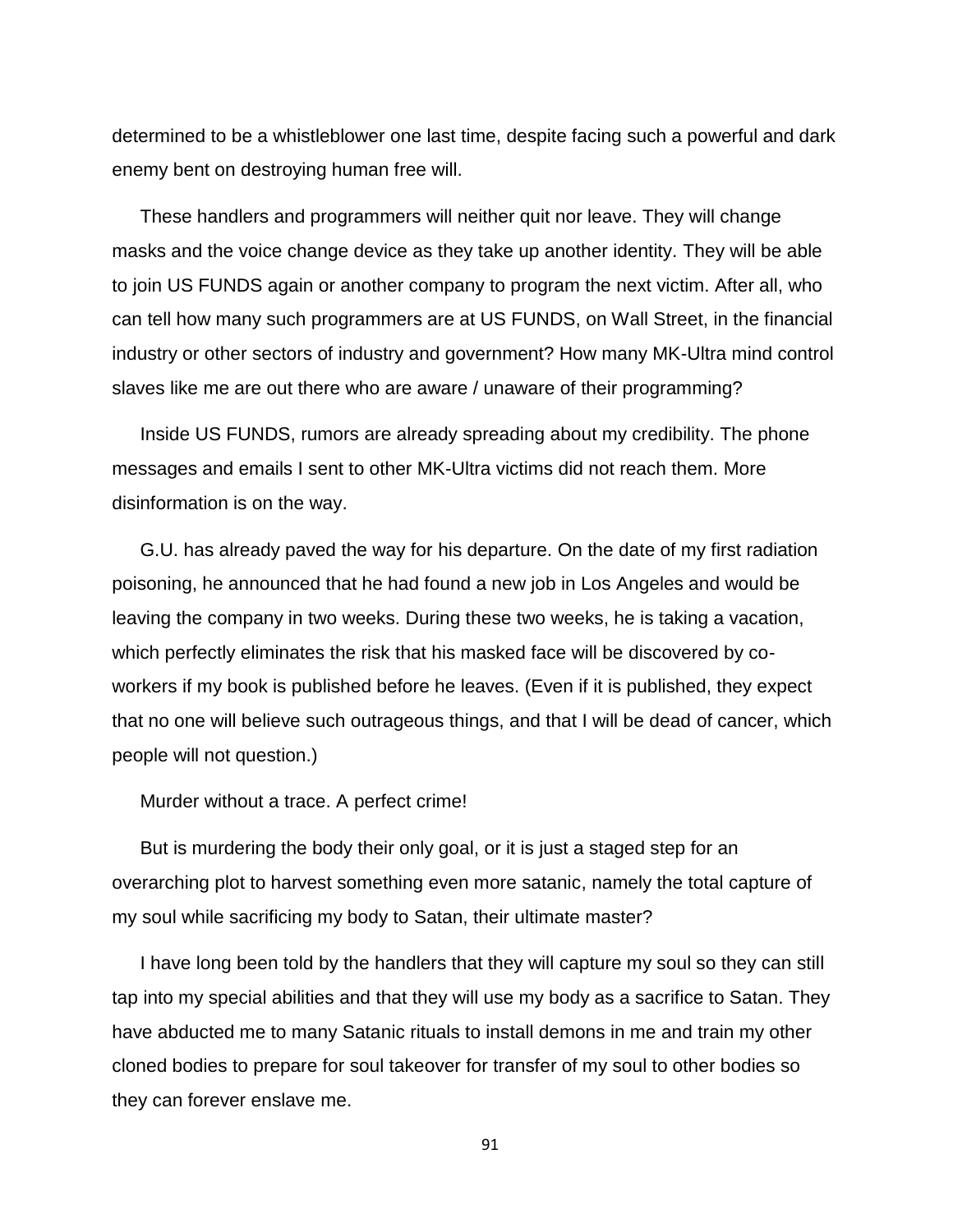I had recovered a memory of a night in September 2018. I was used by Satanic groups in rituals to call out the demon. I was in a white robe and placed on a hilltop, my body painted with red paint or blood. Several rows of Satanists stood behind me in white robes, chanting and stomping on the floor. I was ordered to kneel down and drink water on the ground. Soon, a huge, dark demon with horns and a tail showed up. Its body occupied the entire hilltop. The Satanists wanted to use powerful demons and spells to ultimately seal my soul from escaping their control.

October 10, 2018, is my birthday—from the Satanic masters' view the most important day of the year for me as a slave, the date they planned to ultimately capture my soul and replace me, utilizing dark technologies and Satanic spells. That night, I was abducted, heavily tortured, and returned home. I do not know what happened to my body, soul, or spirit. They said that from this date on, the game is over.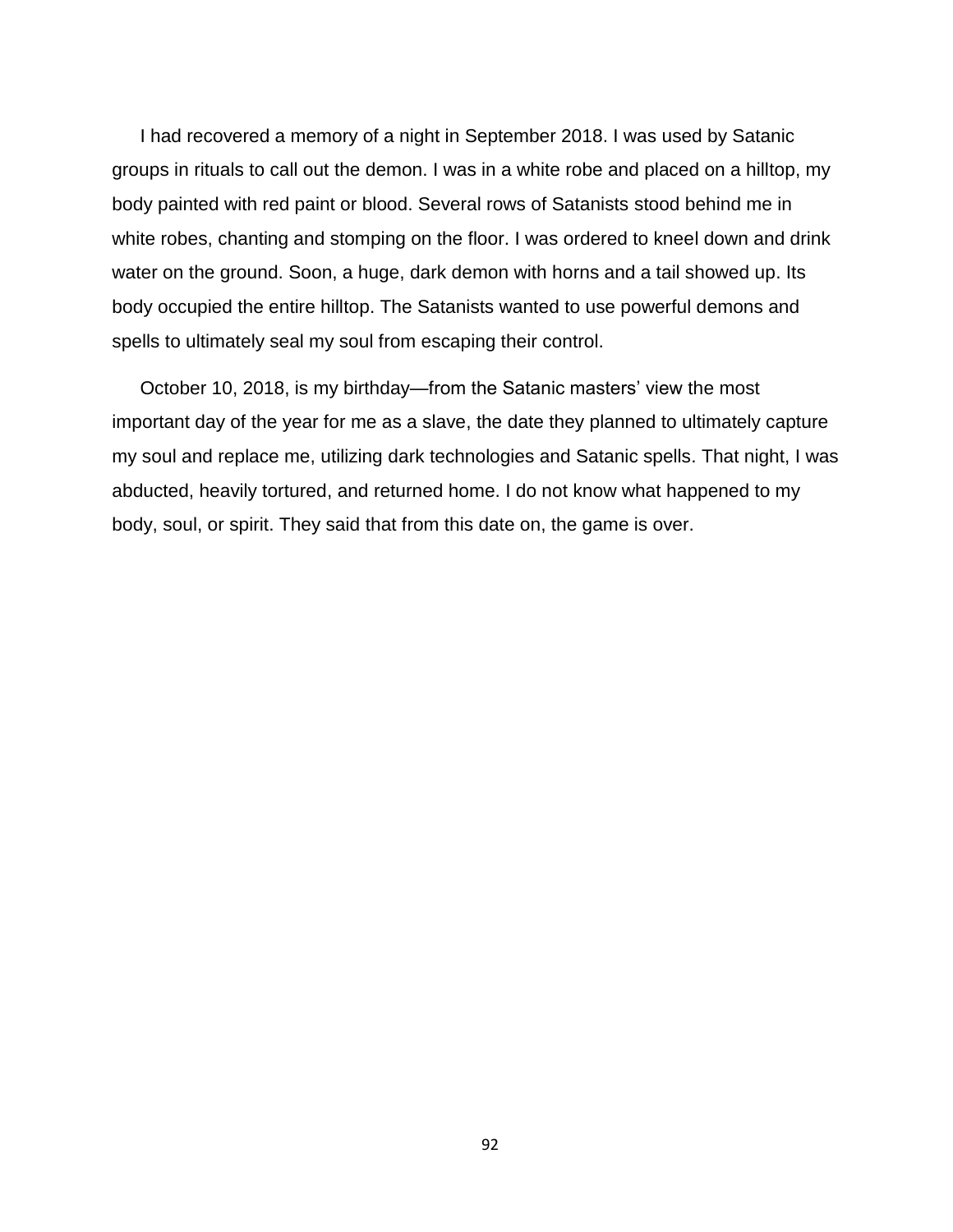### Chapter 8

### Never Give Up Seeking Freedom!

Although my story seems unbelievable to many who have never heard of the black technologies and/or hidden satanic entities that I have experienced in the past five years, I have met other targeted individuals (TIs) and absolutely mind-controlled slaves who share experiences similar to mine. Several other absolutely mind-controlled slaves in US FUNDS and other social circles also did not believe me when I tried to bring the possibility to their awareness.

Mind control is the criminal's perfect tool of destruction.

For mind-controlled victims, awareness is their first step toward freedom. This is why hidden entities put out so much disinformation and distraction: to prevent people from knowing the horrendous truth.

To change from a victim to a survivor, we need to challenge the "common knowledge" that controlled mainstream media and government use to indoctrinate us. We must be willing to independently research black technologies and the dark secrets exposed by whistleblowers who have first-hand experience of them. We must be strong enough to face the potentially very ugly and painful reality of such widespread satanic criminal activity.

Awareness includes actively seeking validation if you suspect that you have been implanted with chips without consent. Self-check your symptoms first, then find a trustworthy professional to validate your concern.

Next, make every effort to obtain knowledge, support, and protection that will help us all to stand in solidarity against the enemy's assault. Our defense should encompass physical, mental, and spiritual levels. Do Not Fear!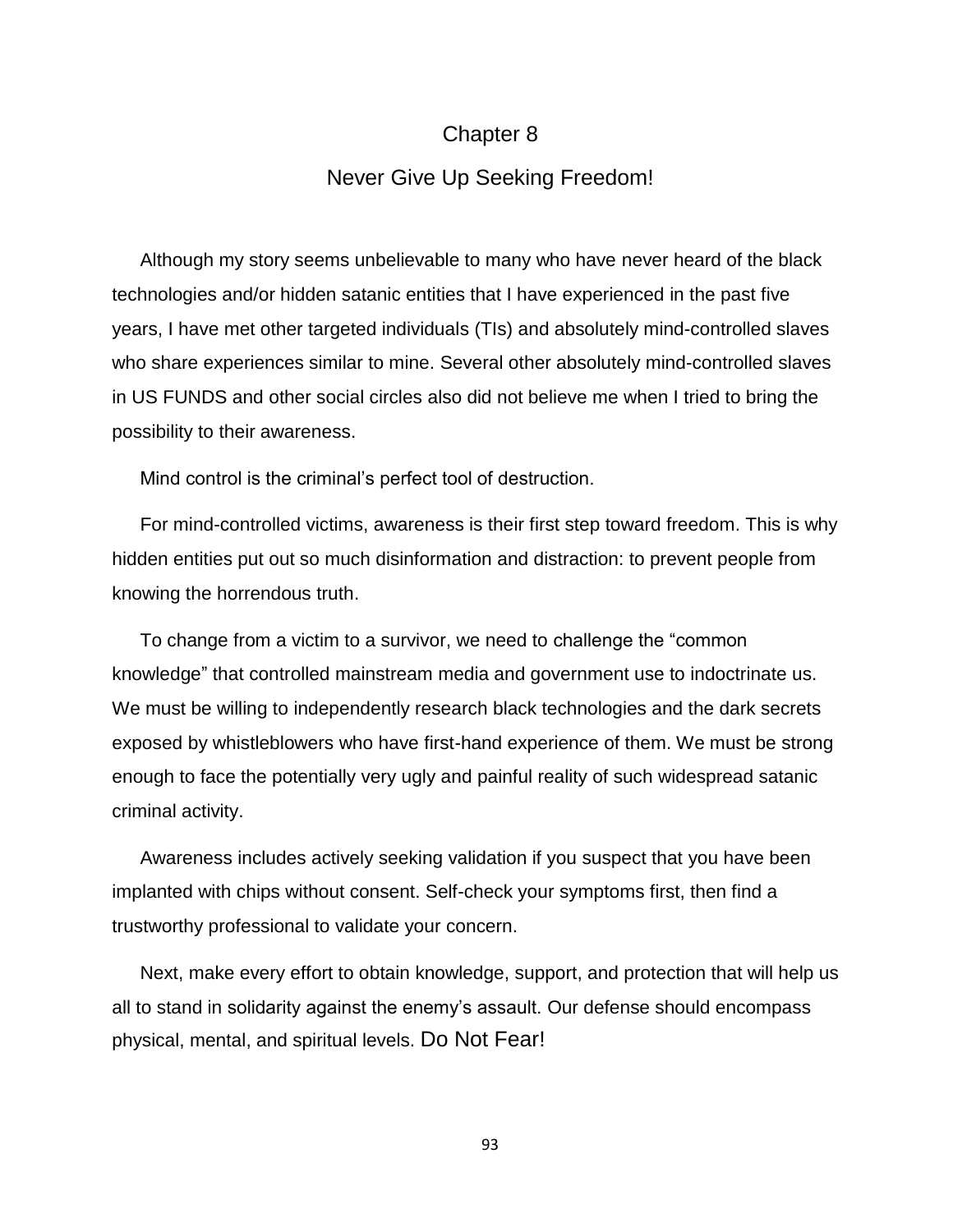Through my never-ending efforts to seek freedom, I have tried many methods to free myself from targeting and mind slavery. The most important is to pray. During my three years of struggling with all kinds of failures, I found that sincere prayers do work wonders.

Thinking back on my life, I am still astonished by the dramatic turns that it has taken, from an unwanted baby girl who was supposed to be killed at birth but luckily survived, to a bright but sentimental teenager indulging in art and poetry, to a dreamer seeking success in school, career and love. As a single mother at the age of 40 and at the peak of her physical beauty, intelligence and career, she encountered a manager whose hidden identity was as a Satanist connected with organized crime and the dark side of government programs.

Fortune and misfortune.

Although I did not anticipate that being a whistleblower would lead to this much hardship both from my government job and my Wall Street experience, I still feel it is God's will to give me the opportunity to explore the dark secrets of modern life and bring their diabolical existence to people's awareness.

Although the secret space program forced me into slavery, the bright side is that it gave me an opportunity to explore the unbelievable universe. I still feel amazed by the marvelous memories of my space journeys, whether those memories are accurate or implanted. They changed my view of the world, time, space and dimensions, and helped me to be more open to the very real spiritual world.

During my tortuous journey in search of freedom, I have been blessed by God's mercy to allow me to still be here to write this book. I cannot express how much appreciation I have for the people from all backgrounds who have helped me along the way, both openly and secretly. Their bravery, courage, and empathy have warmed my heart on the coldest, most forlorn nights, and in turn given me the courage to share my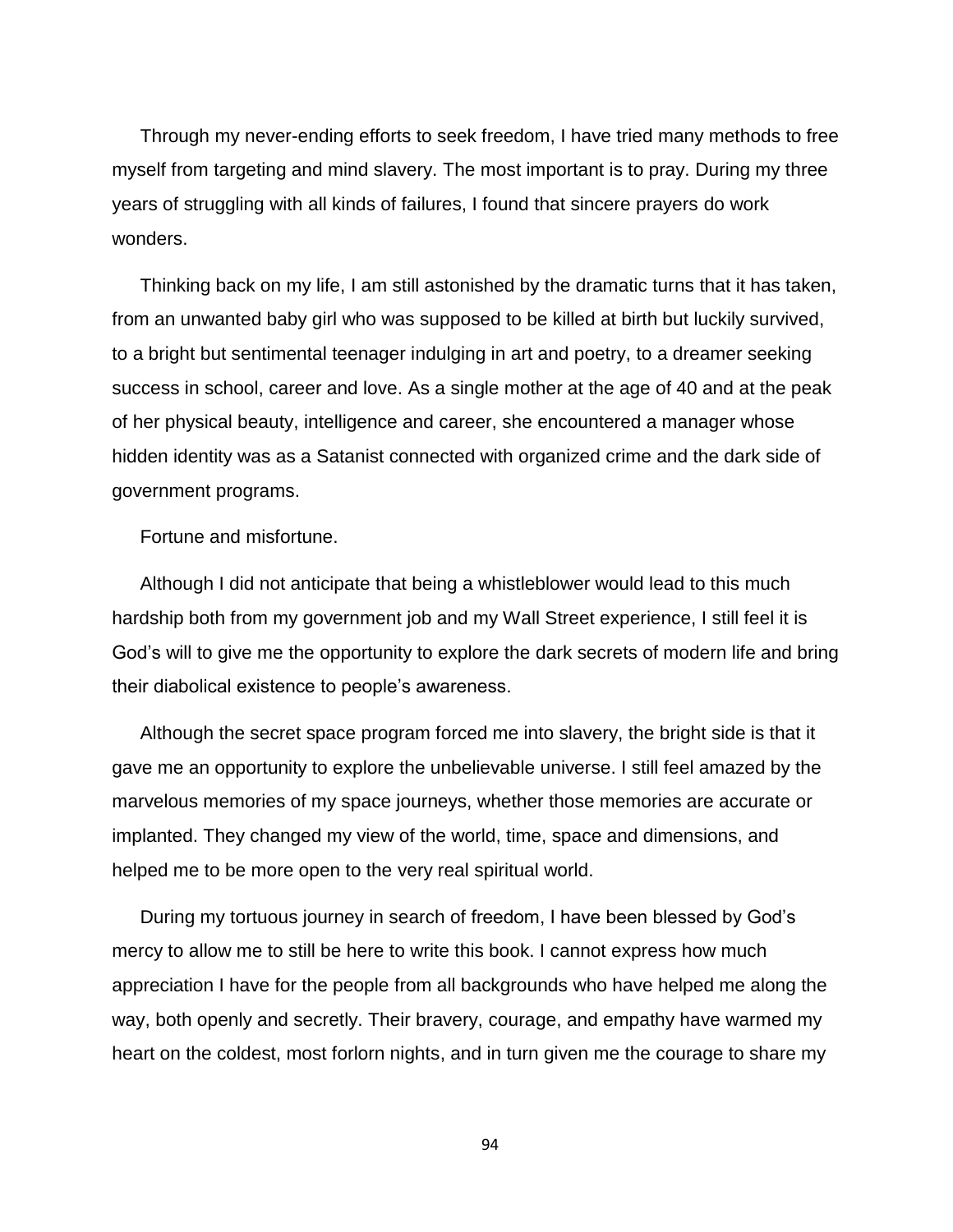journey as my contribution to *what is truly human* by letting people know the malignity of those who hate humanity in this dark era of human history.

My hope is to awaken people to take action.

Even if evil has overthrown my life path that began so differently, and all my efforts to seek freedom are futile, I hope that my little book will lighten others' journeys, especially if you are enslaved like me. Never give up striving for freedom! With more and more people taking the journey of truth, we will all, at last, be set free.

I may have made mistakes in judgment regarding many things, but this in no way takes away from the accuracy of this book.

May God be with us and bless us!

Let's pray.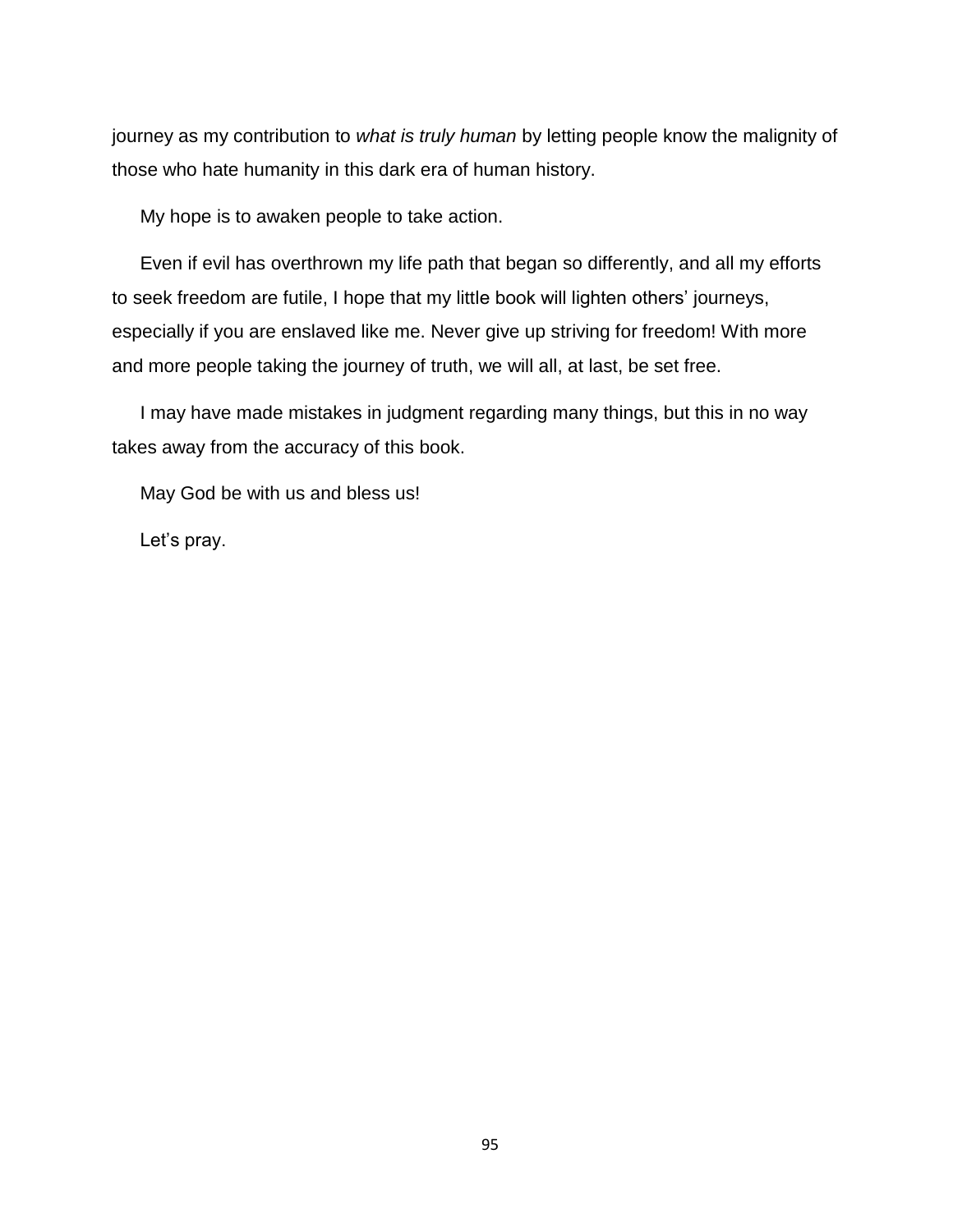## Bibliography

(n.d.). Retrieved from Merry Christmas America 2013, From the U.S. Navy, Special Operations, Disclosure on Technologies and Applications being Used Against: http://justpaste.it/USNAVYSPECIALOPS

Alfred, J. (2005). *Our Invisible Bodies, Scientific Evidence for Subtle Bodies.* Trafford.

*Archon*. (n.d.). Retrieved from Wikipedia: https://en.wikipedia.org/wiki/Archon

- *BLACK POPE, LUCIFER and the Jesuits*. (n.d.). Retrieved from http://www.volkwordtwakker.nl/en/truthor-lies-revelations/black-pope-lucifer-and-the-jesuits/
- *BT's 'Soul Catcher 2025' Implants*. (n.d.). Retrieved from The British Earth and Aerial Mysteries Society: http://www.beamsinvestigations.org/BT%27s%20%27Soul%20Catcher%202025%27%20Implant s.htm
- Colodzin, B. (2017). *H-SCADA (Human Supervisory Control and Data Acquisition) Life Impact Assessment - Jian Liang.*
- *Dissociative Identity Disorder (Multiple Personality Disorder)*. (n.d.). Retrieved from Psychology Today: https://www.psychologytoday.com/us/conditions/dissociative-identity-disorder-multiplepersonality-disorder
- Emspak, J. (2015, 09 17). *Ultrathin 'Invisibility Cloak' Can Match Any Background*. Retrieved from livescience.com: https://www.livescience.com/52216-ultrathin-invisibility-cloak.html
- Freeman, M. (n.d.). *Soul-Catching Net: Are We "Recycled" at Death to Remain in the Matrix?* . Retrieved from The Freedom Articles: http://freedom-articles.toolsforfreedom.com/soul-net-deep-downrabbit-hole/
- *Human-Scale Invisibility Cloak Unveiled*. (2013, June 6). Retrieved from MIT Technology Review: https://www.technologyreview.com/s/515776/human-scale-invisibility-cloak-unveiled/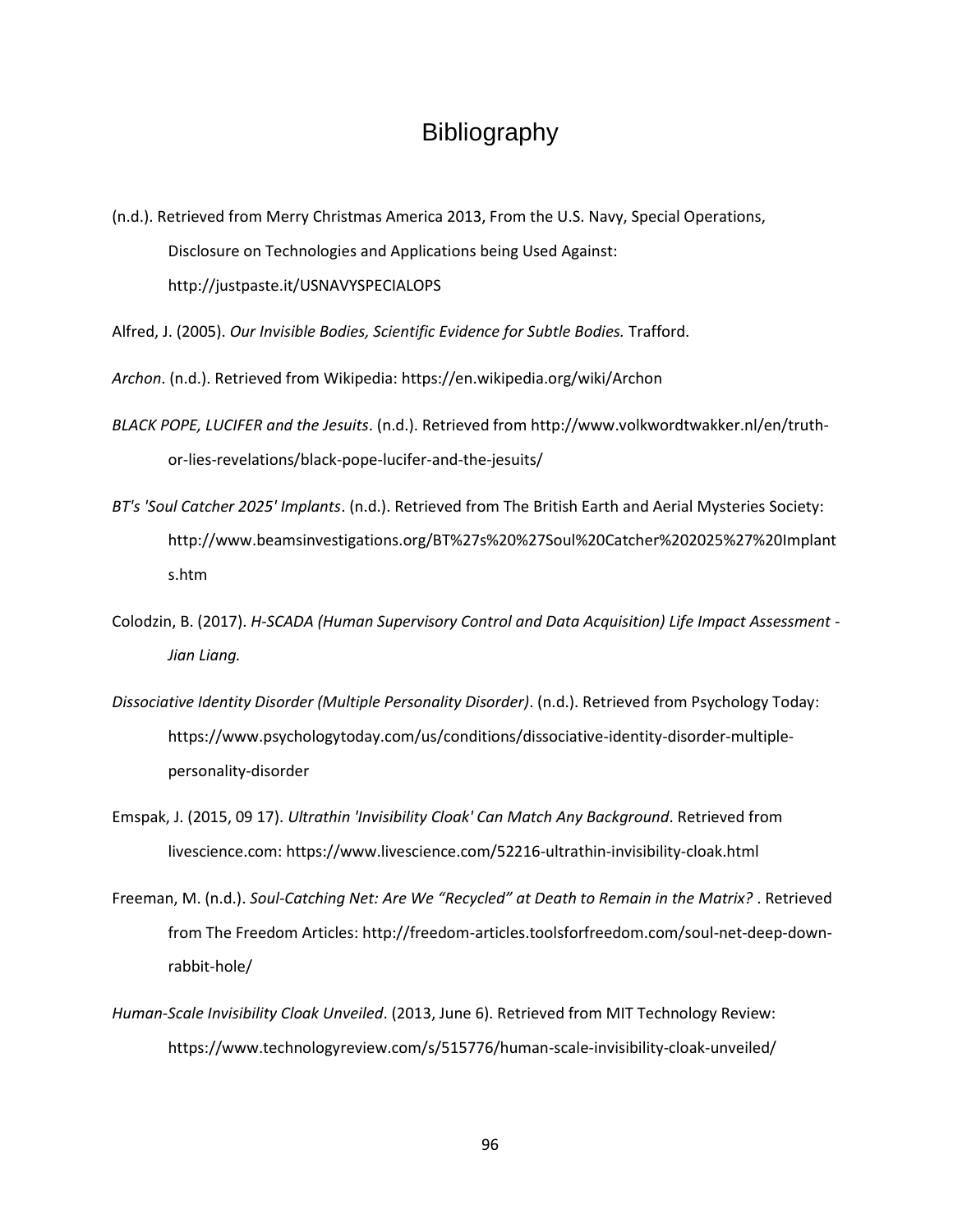- Kazuo Kondo, M. K. (2015). *Three Dimensional Integration of Semiconductors: Processing, Materials, and Applications.* https://www.springer.com/us/book/9783319186740.
- Manners, D. (2017, 11 17). *Soul Catcher*. Retrieved from Electronics Weekly: https://www.electronicsweekly.com/blogs/mannerisms/yarns/the-soul-catcher-2017-11/

Professional, A. S. (2016). *H-SCADA ASSESSMENT PROTOCOLS REPORT.*

- Springmeier, F. (n.d.). *The Illuminati Formula Used to Create an Undetectable Total Mind Controlled Slave*. Retrieved from echodesmontagnes.hautetfort.com: http://echodesmontagnes.hautetfort.com/media/01/01/3821931013.pdf
- Strom, D. (2003, 9). *Health Impacts from Acute Radiation Exposure*. Retrieved from www.pnnl.gov: https://www.pnnl.gov/main/publications/external/technical\_reports/PNNL-14424.pdf
- The Monroe Institute. (n.d.). *Robert A. Monroe*. Retrieved from The Monroe Institute: https://www.monroeinstitute.org/robert-monroe

Toxicologist, A. I. (2016). *SCADA FREQUENCY ALLOCATION INVESTIGATION REPORT.* Los Angeles.

*Yi Jing*. (n.d.). Retrieved from New World Encyclopedia: http://www.newworldencyclopedia.org/entry/Yi\_Jing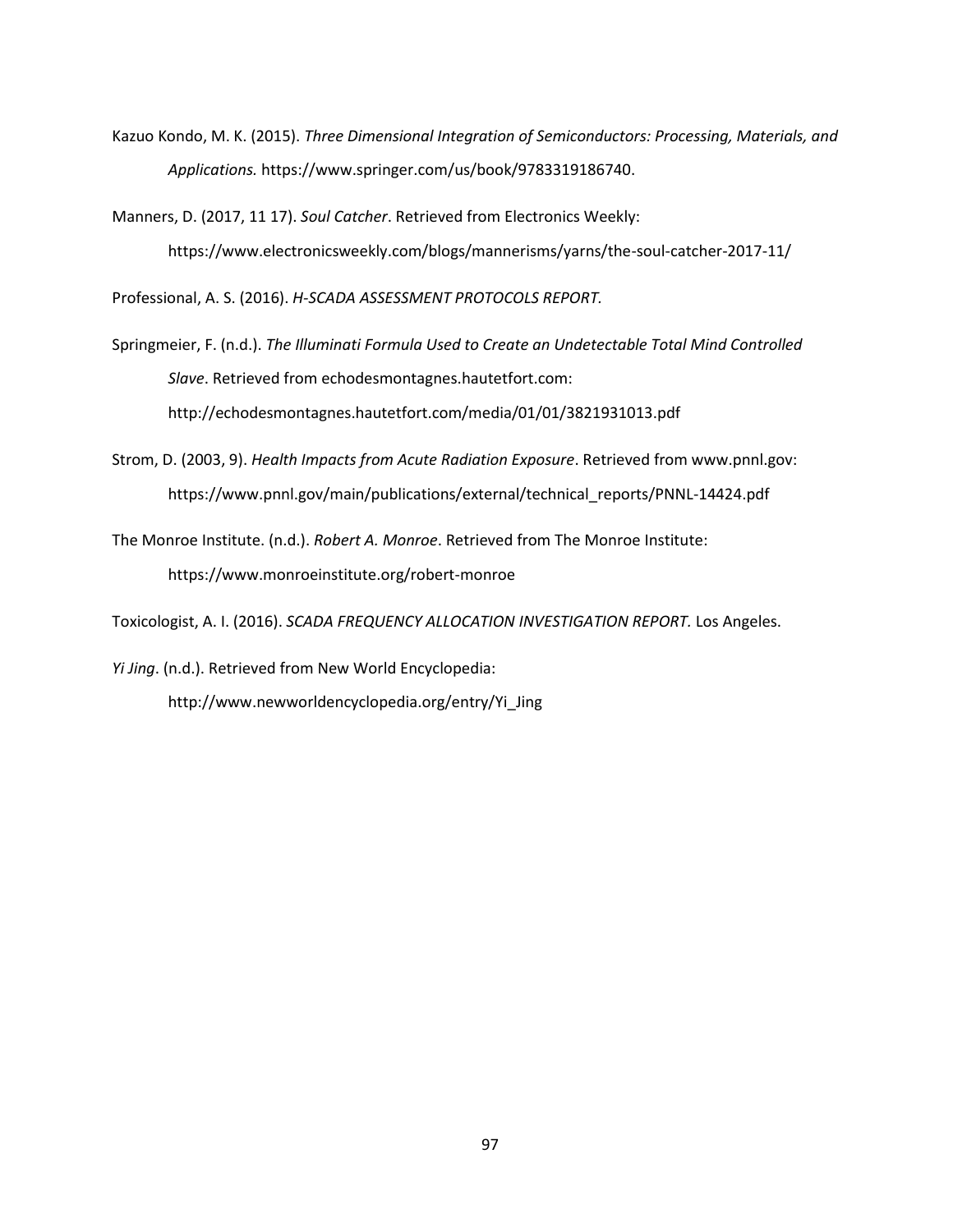### **Biography**

Ms. Jian Liang is 47 years old currently residing in Irvine, CA. She was born in Changsha, Hunan Province, China, came to the U.S. in 1995, and became an American citizen in 2008. Ms. Liang's early education took place in China and was followed by various advanced degrees and specialized certifications in the United States. She received a Bachelor of Science in Mechanical Engineering from Central South University, Changsha, Hunan Province, China; and a Master of Science degree in Mechanical and Aerospace Engineering from Arizona State University, Tempe, Arizona in 1997. She received Certified Financial Planner certification in 2002 through the UCLA Extension School; and was certified through the ITIL (Information Technology Infrastructure Library) Certification Management Board with ITIL Foundation certification in 2009. She received Microsoft Certified Technology Specialist (MCTS) certification in SharePoint Administration Certification in 2009 through Microsoft. She has been certified as a Project Management Professional (PMP) through the Project Management Institute in 2009. She also earned a Masters of Business Administration in 2015 from California State University, Fullerton, CA.

Ms. Liang's work history in the United States includes work as a research assistant at the Department of Mechanical and Aerospace Engineering, Arizona State University, Tempe, AZ, from 1996 through 1997, where she participated in a project to develop an Integrated Product Database Environment for the Department of Defense and Boeing. She then worked for Siemens PLM Solutions, Cypress, CA, from 1997 to 2006 as an Advanced Software Systems Engineer. She worked from 2006 to 2008 for the County of Riverside, CA, as an Information Technology Business Systems Analyst III, responsible for IT business systems and project management, application, development and administration. She then worked from 2008 to 2015 as a Senior Information Technology Analyst for a local government agency in Southern California where she served as a business analyst and project manager on various IT projects and was in charge of developing the agency's SharePoint intranet system. Most recently (2015-2018) she was a Business Systems Analyst for a financial corporation in Irvine,